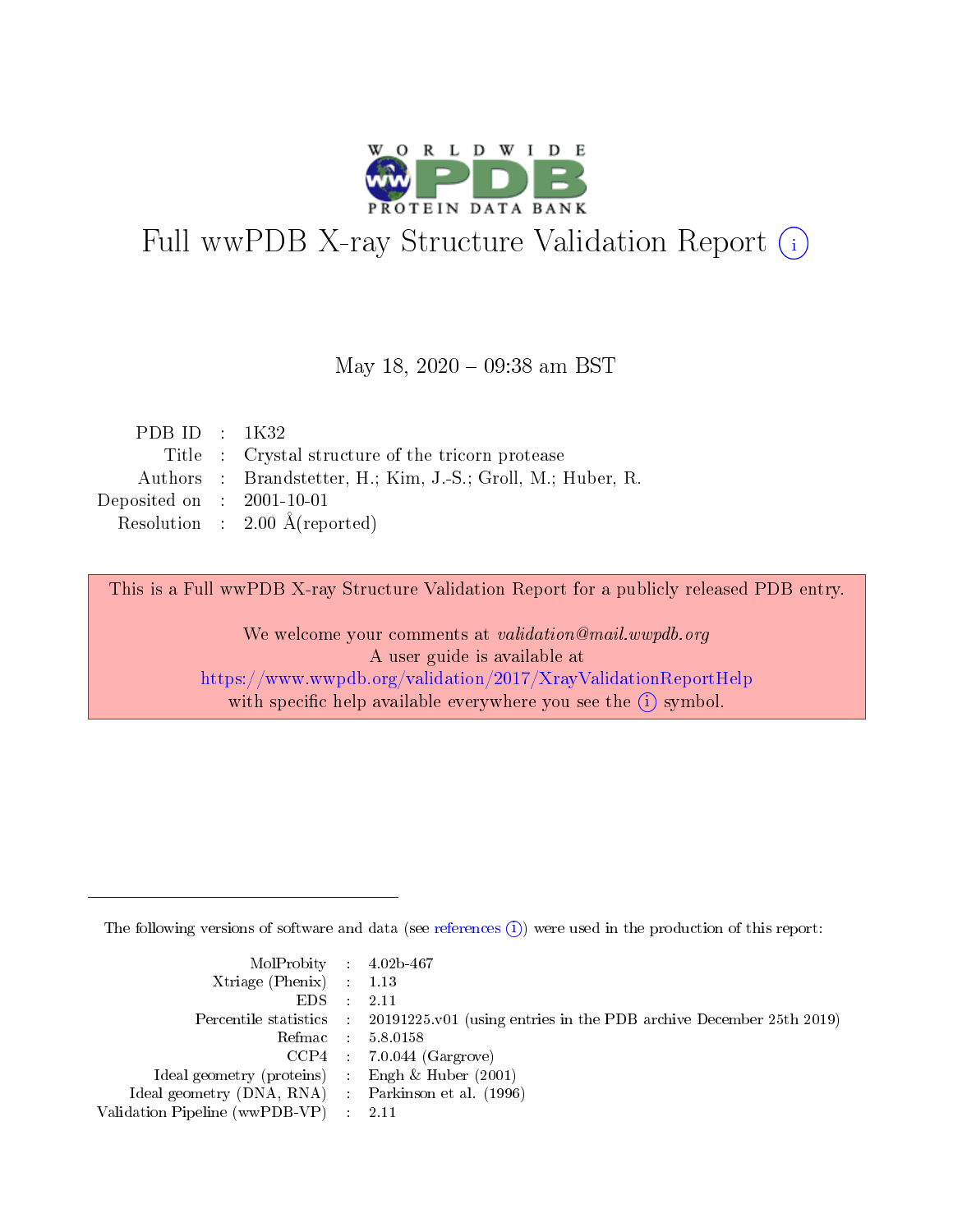# 1 [O](https://www.wwpdb.org/validation/2017/XrayValidationReportHelp#overall_quality)verall quality at a glance  $(i)$

The following experimental techniques were used to determine the structure: X-RAY DIFFRACTION

The reported resolution of this entry is 2.00 Å.

Percentile scores (ranging between 0-100) for global validation metrics of the entry are shown in the following graphic. The table shows the number of entries on which the scores are based.



| Metric                | Whole archive<br>$(\#\text{Entries})$ | Similar resolution<br>$(\#\text{Entries},\, \text{resolution}\; \text{range}(\textup{\AA}))$ |  |  |  |  |  |
|-----------------------|---------------------------------------|----------------------------------------------------------------------------------------------|--|--|--|--|--|
| $R_{free}$            | 130704                                | $8085(2.00-2.00)$                                                                            |  |  |  |  |  |
| Clashscore            | 141614                                | $9178(2.00-2.00)$                                                                            |  |  |  |  |  |
| Ramachandran outliers | 138981                                | $9054(2.00-2.00)$                                                                            |  |  |  |  |  |
| Sidechain outliers    | 138945                                | $9053(2.00-2.00)$                                                                            |  |  |  |  |  |
| RSRZ outliers         | 127900                                | 7900 (2.00-2.00)                                                                             |  |  |  |  |  |

The table below summarises the geometric issues observed across the polymeric chains and their fit to the electron density. The red, orange, yellow and green segments on the lower bar indicate the fraction of residues that contain outliers for  $>=3, 2, 1$  and 0 types of geometric quality criteria respectively. A grey segment represents the fraction of residues that are not modelled. The numeric value for each fraction is indicated below the corresponding segment, with a dot representing fractions  $\epsilon=5\%$  The upper red bar (where present) indicates the fraction of residues that have poor fit to the electron density. The numeric value is given above the bar.

| Mol | Chain                     | Length | Quality of chain |     |                                                                                                                                                                                                                                                         |  |  |  |  |  |  |
|-----|---------------------------|--------|------------------|-----|---------------------------------------------------------------------------------------------------------------------------------------------------------------------------------------------------------------------------------------------------------|--|--|--|--|--|--|
|     |                           |        | 3%               |     |                                                                                                                                                                                                                                                         |  |  |  |  |  |  |
|     | А                         | 1045   | 72%              | 23% | $\bullet$ $\bullet$                                                                                                                                                                                                                                     |  |  |  |  |  |  |
|     |                           |        | 3%               |     |                                                                                                                                                                                                                                                         |  |  |  |  |  |  |
|     | B                         | 1045   | 71%              | 24% | <b>The Contract of the Contract of the Contract of the Contract of the Contract of the Contract of The Contract of The Contract of The Contract of The Contract of The Contract of The Contract of The Contract of The Contract </b><br>$\cdot$ $\cdot$ |  |  |  |  |  |  |
|     |                           |        | 11%              |     |                                                                                                                                                                                                                                                         |  |  |  |  |  |  |
|     | $\rm C$                   | 1045   | 70%              | 26% | $\bullet\quad\bullet$                                                                                                                                                                                                                                   |  |  |  |  |  |  |
|     |                           |        | 4%               |     |                                                                                                                                                                                                                                                         |  |  |  |  |  |  |
|     | D                         | 1045   | 73%              | 23% | $\bullet$                                                                                                                                                                                                                                               |  |  |  |  |  |  |
|     |                           |        | 3%               |     |                                                                                                                                                                                                                                                         |  |  |  |  |  |  |
|     | E                         | 1045   | 73%              | 23% | $\ddot{\phantom{1}}$                                                                                                                                                                                                                                    |  |  |  |  |  |  |
|     |                           |        | 10%              |     |                                                                                                                                                                                                                                                         |  |  |  |  |  |  |
|     | $\boldsymbol{\mathrm{F}}$ | 1045   | 67%              | 28% | $\bullet\quad\bullet$                                                                                                                                                                                                                                   |  |  |  |  |  |  |

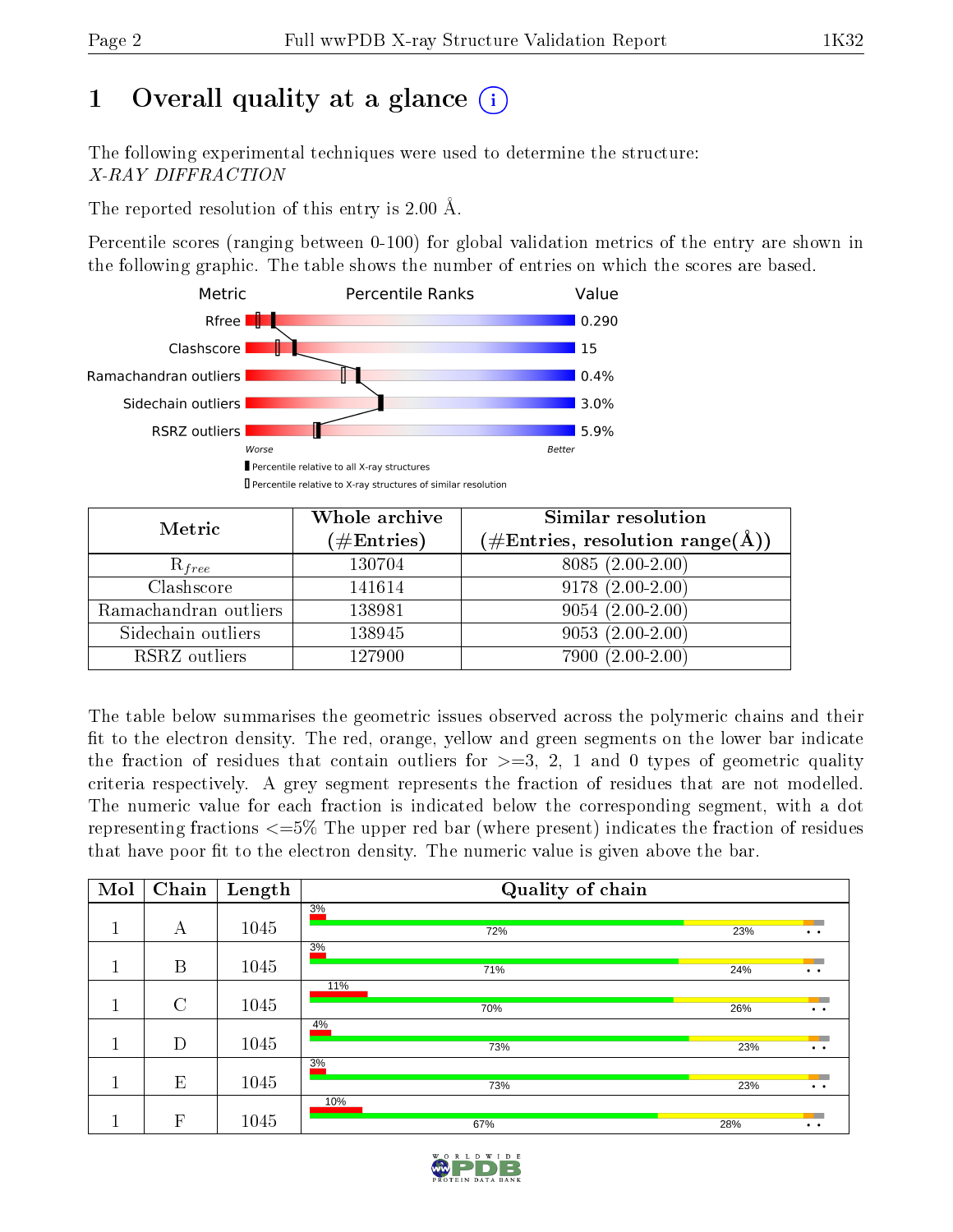# 2 Entry composition (i)

There are 2 unique types of molecules in this entry. The entry contains 51456 atoms, of which 0 are hydrogens and 0 are deuteriums.

In the tables below, the ZeroOcc column contains the number of atoms modelled with zero occupancy, the AltConf column contains the number of residues with at least one atom in alternate conformation and the Trace column contains the number of residues modelled with at most 2 atoms.

| Mol          | Chain                     | Residues |                |               | Atoms |                  |    | ZeroOcc | AltConf        | <b>Trace</b>     |
|--------------|---------------------------|----------|----------------|---------------|-------|------------------|----|---------|----------------|------------------|
| 1            | А                         | 1023     | Total          | C             |       | $\left( \right)$ | S  | 95      | $\overline{0}$ | $\boldsymbol{0}$ |
|              |                           |          | 8177           | 5196          | 1402  | 1551             | 28 |         |                |                  |
| 1            | B                         | 1023     | $\text{Total}$ | C             | N     | $\left( \right)$ | S  | 95      | $\theta$       | 0                |
|              |                           |          | 8177           | 5196          | 1402  | 1551             | 28 |         |                |                  |
| $\mathbf{1}$ | $\rm C$                   | 1023     | Total          | $\mathcal{C}$ | N     | $\left($         | S  | 95      | $\overline{0}$ | $\boldsymbol{0}$ |
|              |                           |          | 8177           | 5196          | 1402  | 1551             | 28 |         |                |                  |
| 1            | D                         | 1023     | $\rm Total$    | C             | N     | $\left( \right)$ | S  | 95      | $\overline{0}$ | $\overline{0}$   |
|              |                           |          | 8177           | 5196          | 1402  | 1551             | 28 |         |                |                  |
| 1            | E                         | 1023     | Total          | C             | N     | $\left( \right)$ | S  | 95      | $\theta$       | $\theta$         |
|              |                           |          | 8177           | 5196          | 1402  | 1551             | 28 |         |                |                  |
| 1            | $\boldsymbol{\mathrm{F}}$ | 1023     | Total          | $\Gamma$      | Ν     | $\left($         | S  | 95      | $\overline{0}$ | $\overline{0}$   |
|              |                           |          | 8177           | 5196          | 1402  | 1551             | 28 |         |                |                  |

Molecule 1 is a protein called tricorn protease.

• Molecule 2 is water.

| Mol            | Chain                     | Residues | Atoms                                   | ZeroOcc          | AltConf        |
|----------------|---------------------------|----------|-----------------------------------------|------------------|----------------|
| $\overline{2}$ | А                         | 401      | Total<br>$\left( \right)$<br>401<br>401 | $\overline{0}$   | 0              |
| $\overline{2}$ | B                         | 395      | Total<br>$\Omega$<br>395<br>395         | $\boldsymbol{0}$ | 0              |
| $\overline{2}$ | C                         | 398      | Total<br>O<br>398<br>398                | $\overline{0}$   | 0              |
| $\overline{2}$ | D                         | 401      | Total<br>O<br>401<br>401                | $\overline{0}$   | $\overline{0}$ |
| $\overline{2}$ | E                         | 405      | Total<br>$\left( \right)$<br>405<br>405 | $\overline{0}$   | 0              |
| $\overline{2}$ | $\boldsymbol{\mathrm{F}}$ | 394      | Total<br>$\left( \right)$<br>394<br>394 | 0                | 0              |

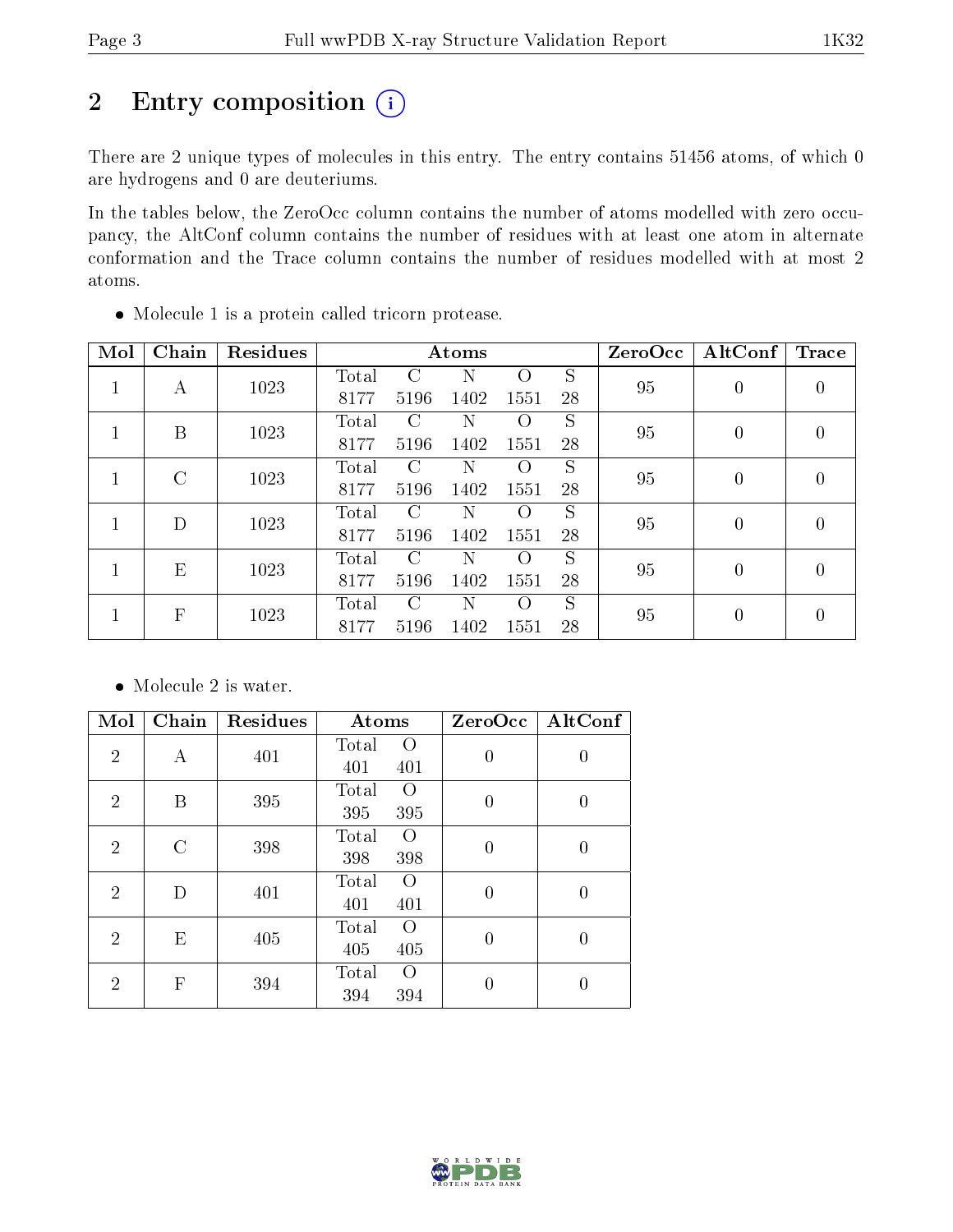# 3 Residue-property plots  $(i)$

These plots are drawn for all protein, RNA and DNA chains in the entry. The first graphic for a chain summarises the proportions of the various outlier classes displayed in the second graphic. The second graphic shows the sequence view annotated by issues in geometry and electron density. Residues are color-coded according to the number of geometric quality criteria for which they contain at least one outlier: green  $= 0$ , yellow  $= 1$ , orange  $= 2$  and red  $= 3$  or more. A red dot above a residue indicates a poor fit to the electron density (RSRZ  $> 2$ ). Stretches of 2 or more consecutive residues without any outlier are shown as a green connector. Residues present in the sample, but not in the model, are shown in grey.



• Molecule 1: tricorn protease

• Molecule 1: tricorn protease

Chain B:

71%



24%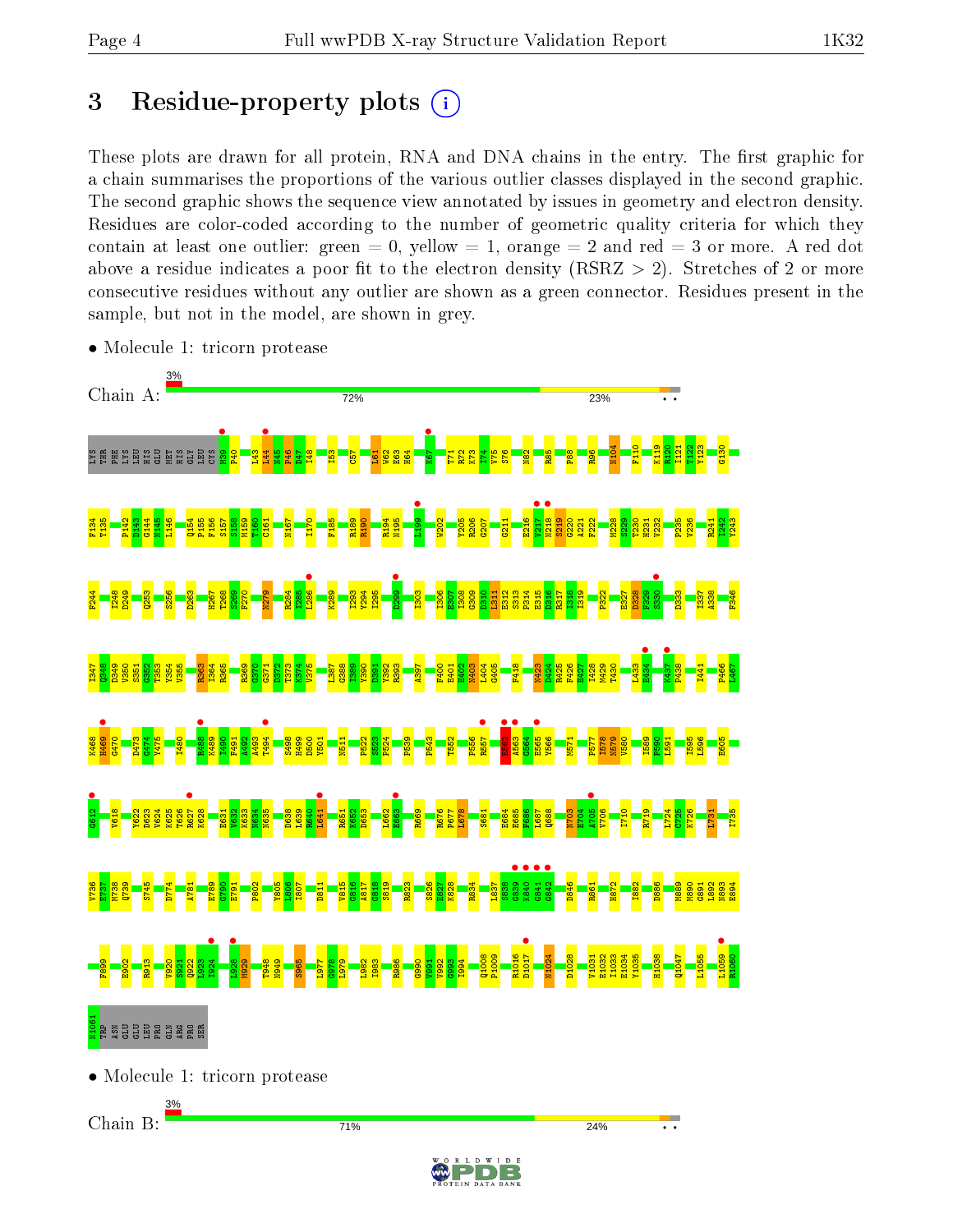





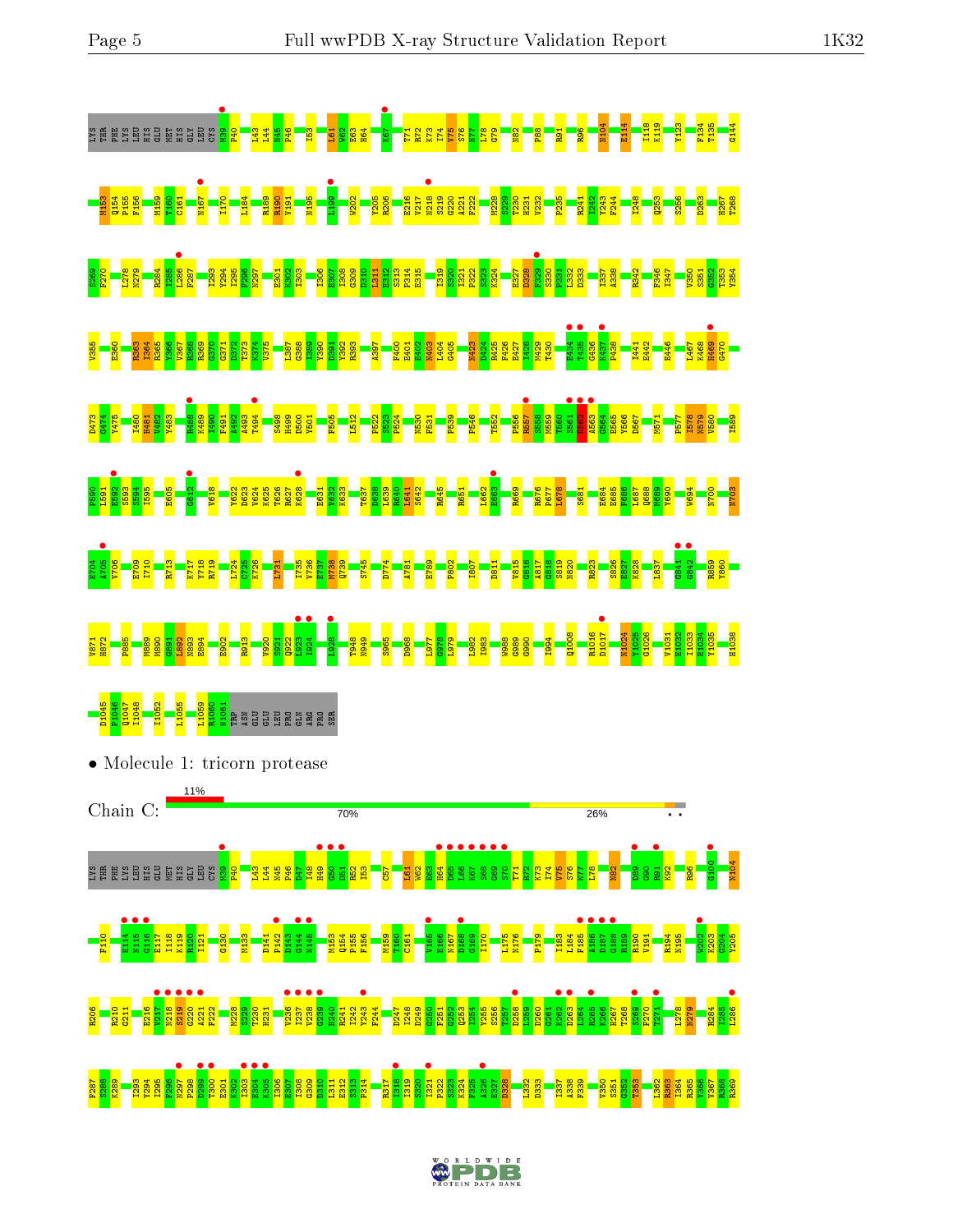|                                                                                                                                                                                                                                         | D667 |     |
|-----------------------------------------------------------------------------------------------------------------------------------------------------------------------------------------------------------------------------------------|------|-----|
|                                                                                                                                                                                                                                         |      |     |
|                                                                                                                                                                                                                                         |      |     |
|                                                                                                                                                                                                                                         |      |     |
| PRO<br>SER                                                                                                                                                                                                                              |      |     |
|                                                                                                                                                                                                                                         |      |     |
| Molecule 1: tricorn protease<br>Chain D:                                                                                                                                                                                                | 73%  | 23% |
| <b>SXC</b><br>분보                                                                                                                                                                                                                        |      |     |
|                                                                                                                                                                                                                                         |      |     |
|                                                                                                                                                                                                                                         |      |     |
| <u>ber 1988 ber 1988 ber 1988 ber 1988 ber 1988 ber 1988 ber 1988 ber 1988 ber 1988 ber 1988 ber 1988 ber 1988 b<br/>De ber 1988 ber 1988 ber 1988 ber 1988 ber 1988 ber 1988 ber 1988 ber 1988 ber 1988 ber 1988 ber 1988 ber 1988</u> |      |     |
|                                                                                                                                                                                                                                         |      |     |

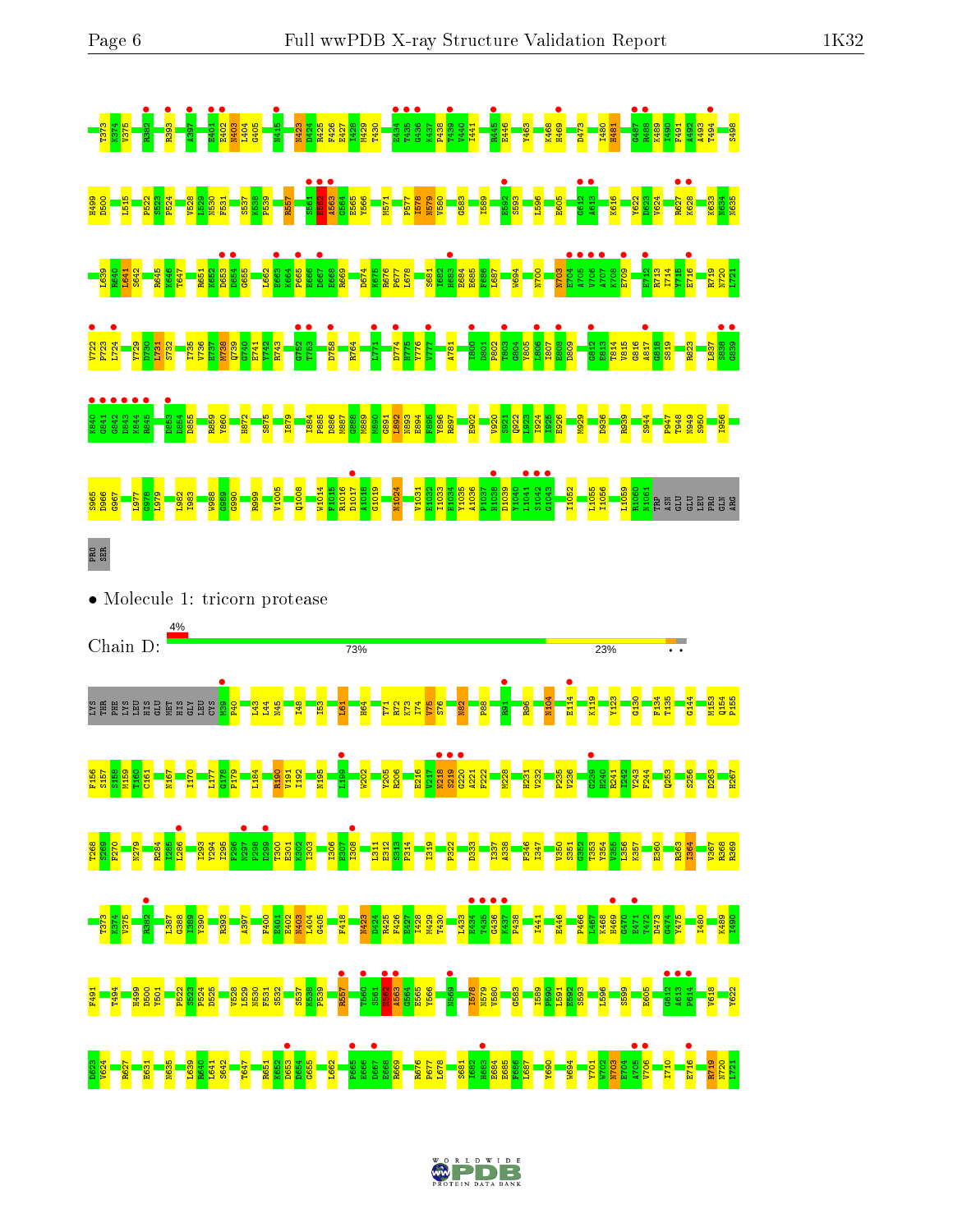



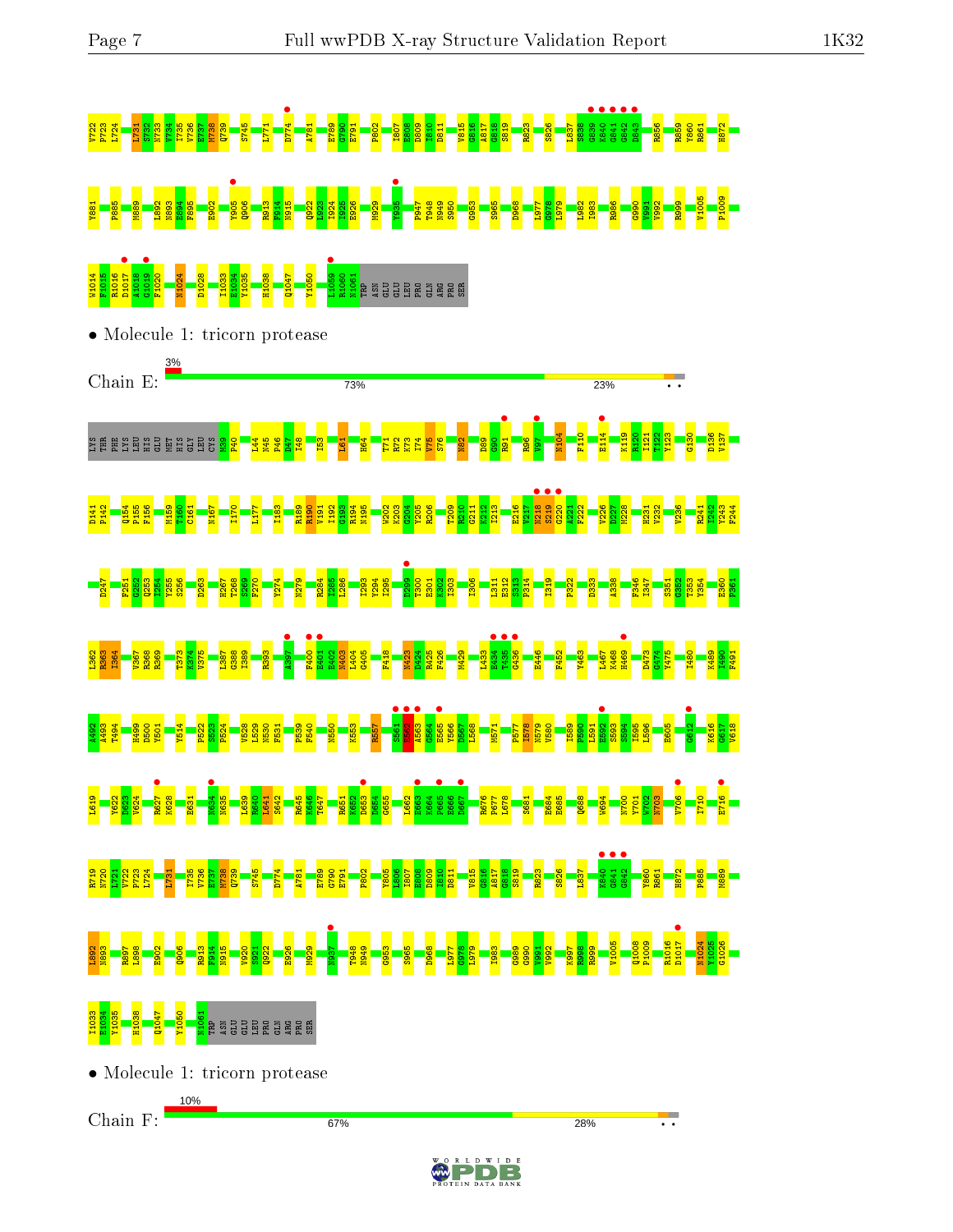| <u>g du di menggang di beranggang pang panggang panggang di panggang panggang panggang panggang pang</u>                                                                                                                                        |  |  |  |  |  |  |  |  |  |  |  |  |  |  |
|-------------------------------------------------------------------------------------------------------------------------------------------------------------------------------------------------------------------------------------------------|--|--|--|--|--|--|--|--|--|--|--|--|--|--|
|                                                                                                                                                                                                                                                 |  |  |  |  |  |  |  |  |  |  |  |  |  |  |
|                                                                                                                                                                                                                                                 |  |  |  |  |  |  |  |  |  |  |  |  |  |  |
|                                                                                                                                                                                                                                                 |  |  |  |  |  |  |  |  |  |  |  |  |  |  |
| <b>1988 - 1988 - 1988 - 1988 - 1988 - 1988 - 1988 - 1988 - 1988 - 1988 - 1988 - 1988 - 1988 - 1988 - 1988 - 1988</b><br>1988 - 1988 - 1988 - 1988 - 1988 - 1988 - 1988 - 1988 - 1988 - 1988 - 1988 - 1988 - 1988 - 1988 - 1988 - 1988<br>       |  |  |  |  |  |  |  |  |  |  |  |  |  |  |
| <u>s a sense de la construction de la construction de la construction de la construction de la construction de la<br/>La construction de la construction de la construction de la construction de la construction de la construction</u>        |  |  |  |  |  |  |  |  |  |  |  |  |  |  |
| <u>.</u><br>1918: 1920 - 1930 - 1930 - 1930 - 1930 - 1940 - 1940 - 1940 - 1940 - 1940 - 1940 - 1940 - 1950 - 1950 - 1950<br>1940 - 1940 - 1940 - 1940 - 1940 - 1940 - 1940 - 1940 - 1940 - 1940 - 1940 - 1940 - 1940 - 1940 - 1940 - 1940       |  |  |  |  |  |  |  |  |  |  |  |  |  |  |
|                                                                                                                                                                                                                                                 |  |  |  |  |  |  |  |  |  |  |  |  |  |  |
| <b>s 1988 – 1988 – 1988 – 1988 – 1988 – 1988 – 1988 – 1988 – 1988 – 1988 – 1988 – 1988 – 1988 – 1988 – 1988 – 198</b><br>1988 – 1988 – 1988 – 1988 – 1988 – 1988 – 1988 – 1988 – 1988 – 1988 – 1988 – 1988 – 1988 – 1988 – 1988 – 1988          |  |  |  |  |  |  |  |  |  |  |  |  |  |  |
| s <mark>1985 - 1986 - 1986 - 1986 -</mark><br>1986 - 1987 - 1988 - 1988 - 1988 - 1988 - 1988 - 1988 - 1988 - 1988 - 1988 - 1988 - 1988 - 1988 - 1988 - 1988<br>1988 - 1988 - 1988 - 1988 - 1988 - 1988 - 1988 - 1988 - 1988 - 1988 - 1988 - 198 |  |  |  |  |  |  |  |  |  |  |  |  |  |  |

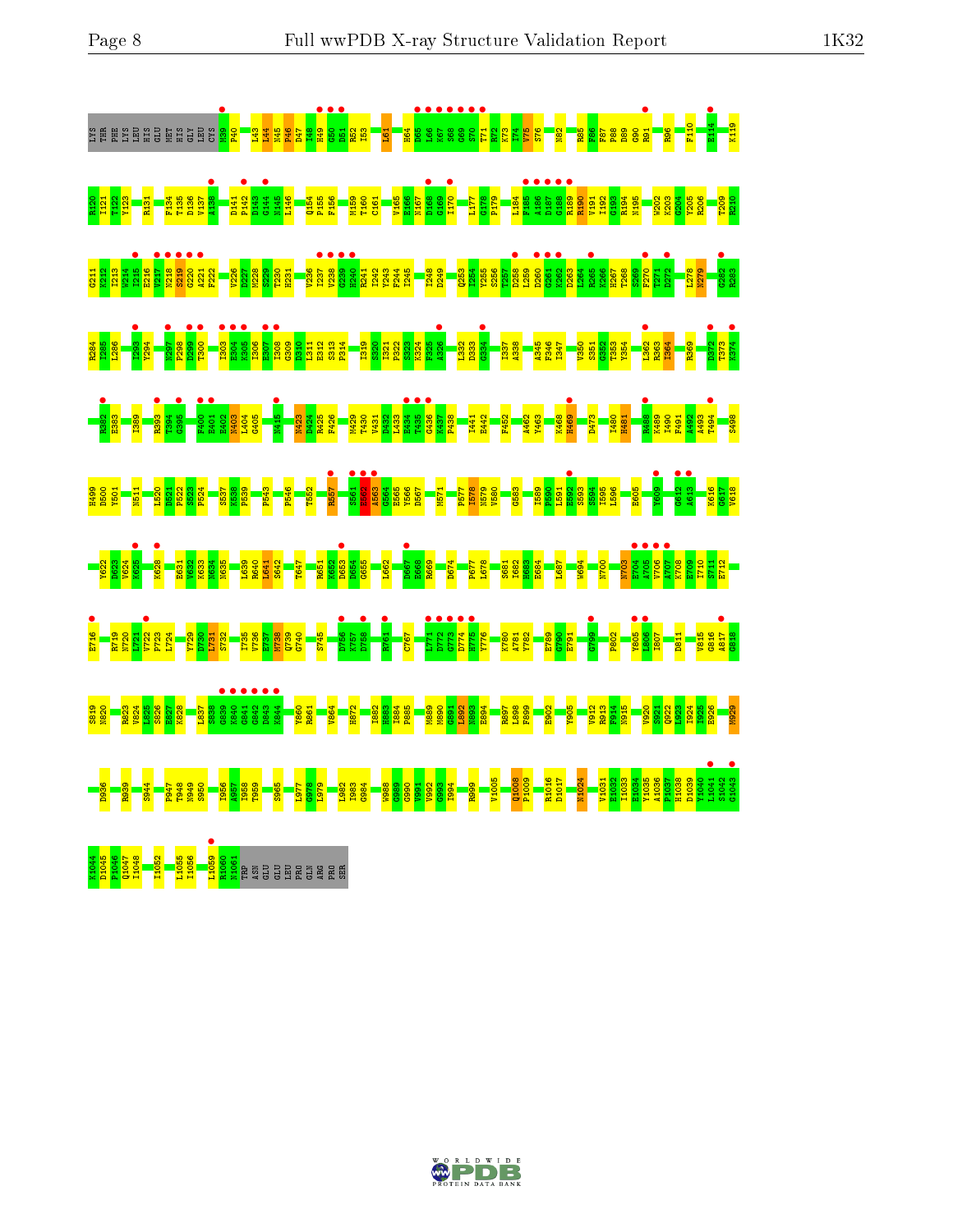# 4 Data and refinement statistics  $(i)$

| Property                                                             | Value                                                         | Source     |
|----------------------------------------------------------------------|---------------------------------------------------------------|------------|
| Space group                                                          | P 1 21 1                                                      | Depositor  |
| Cell constants                                                       | $95.86\text{\AA}$<br>$246.00\text{\AA}$<br>$159.04\text{\AA}$ |            |
| a, b, c, $\alpha$ , $\beta$ , $\gamma$                               | $90.00^\circ$<br>$105.30^\circ$<br>$90.00^\circ$              | Depositor  |
| Resolution $(A)$                                                     | 20.00<br>2.00<br>$\frac{1}{2}$                                | Depositor  |
|                                                                      | 37.48<br>$-1.98$                                              | <b>EDS</b> |
| % Data completeness                                                  | $78.6$ $(20.00-2.00)$                                         | Depositor  |
| (in resolution range)                                                | 81.6 (37.48-1.98)                                             | <b>EDS</b> |
| $R_{merge}$                                                          | 0.10                                                          | Depositor  |
| $\mathrm{R}_{sym}$                                                   | 0.10                                                          | Depositor  |
| $\langle I/\sigma(I) \rangle^{-1}$                                   | 1.33 (at $1.98\text{\AA}$ )                                   | Xtriage    |
| Refinement program                                                   | $CNS$ 1.0                                                     | Depositor  |
|                                                                      | $\overline{0.245}$ ,<br>0.264                                 | Depositor  |
| $R, R_{free}$                                                        | 0.253<br>0.290                                                | DCC        |
| $R_{free}$ test set                                                  | 20086 reflections $(5.02\%)$                                  | wwPDB-VP   |
| Wilson B-factor $(A^2)$                                              | 25.8                                                          | Xtriage    |
| Anisotropy                                                           | 0.345                                                         | Xtriage    |
| Bulk solvent $k_{sol}(e/\mathring{A}^3)$ , $B_{sol}(\mathring{A}^2)$ | $0.39$ , $54.3$                                               | <b>EDS</b> |
| $\overline{L-test for }$ twinning <sup>2</sup>                       | $>$ = 0.48, < $L^2$ > = 0.31<br>< L                           | Xtriage    |
| Estimated twinning fraction                                          | $0.054$ for h,-k,-h-l                                         | Xtriage    |
| $F_o, F_c$ correlation                                               | 0.91                                                          | <b>EDS</b> |
| Total number of atoms                                                | 51456                                                         | wwPDB-VP   |
| Average B, all atoms $(A^2)$                                         | 30.0                                                          | wwPDB-VP   |

Xtriage's analysis on translational NCS is as follows: The largest off-origin peak in the Patterson function is 2.98% of the height of the origin peak. No significant pseudotranslation is detected.

<sup>&</sup>lt;sup>2</sup>Theoretical values of  $\langle |L| \rangle$ ,  $\langle L^2 \rangle$  for acentric reflections are 0.5, 0.333 respectively for untwinned datasets, and 0.375, 0.2 for perfectly twinned datasets.



<span id="page-8-1"></span><span id="page-8-0"></span><sup>1</sup> Intensities estimated from amplitudes.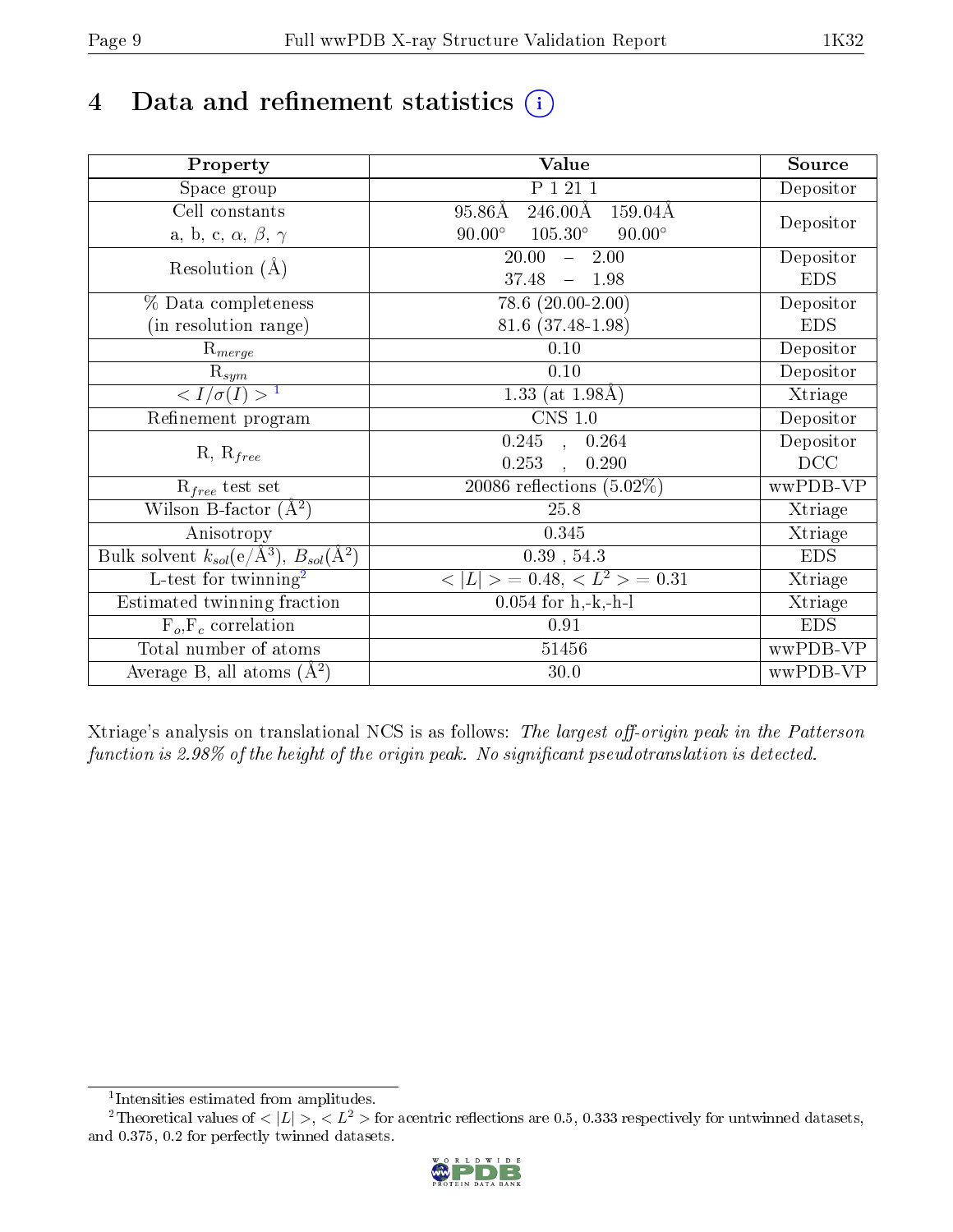# 5 Model quality  $(i)$

# 5.1 Standard geometry  $(i)$

The Z score for a bond length (or angle) is the number of standard deviations the observed value is removed from the expected value. A bond length (or angle) with  $|Z| > 5$  is considered an outlier worth inspection. RMSZ is the root-mean-square of all Z scores of the bond lengths (or angles).

| Mol | Chain |      | <b>Bond lengths</b> | Bond angles |                             |  |  |  |
|-----|-------|------|---------------------|-------------|-----------------------------|--|--|--|
|     |       | RMSZ | # $ Z  > 5$         | RMSZ        | Z   > 5                     |  |  |  |
|     |       | 0.40 | 0/8367              | 0.66        | $1/11311$ $(0.0\%)$         |  |  |  |
|     | В     | 0.40 | 0/8367              | 0.66        | $2/11311(0.0\%)$            |  |  |  |
|     | C     | 0.36 | $\sqrt{0/8367}$     | 0.62        | $\overline{1/11311}$ (0.0%) |  |  |  |
|     | D     | 0.39 | 0/8367              | 0.65        | $1/11311 (0.0\%)$           |  |  |  |
|     | Е     | 0.38 | 0/8367              | 0.65        | 1/11311<br>$(0.0\%)$        |  |  |  |
|     | F     | 0.36 | 0/8367              | 0.62        | 1/11311<br>$(0.0\%)$        |  |  |  |
| All | ΑH    | 0.38 | /50202<br>0         | 0.64        | 7/67866<br>$(0.0\%)$        |  |  |  |

There are no bond length outliers.

All (7) bond angle outliers are listed below:

| Mol | Chain         | Res | Type       | Atoms        | Z       | Observed $(°)$ | Ideal $(°)$ |
|-----|---------------|-----|------------|--------------|---------|----------------|-------------|
|     | $\mathcal{C}$ | 364 | <b>ILE</b> | $N$ -CA-C    | $-6.20$ | 94.25          | 111.00      |
|     | А             | 364 | <b>ILE</b> | $N-CA-C$     | $-5.63$ | 95.81          | 111.00      |
|     | Е             | 364 | <b>ILE</b> | $N-CA-C$     | $-5.41$ | 96.39          | 111.00      |
|     | В             | 79  | <b>GLY</b> | $N - CA - C$ | $-5.28$ | 99.89          | 113.10      |
|     | D             | 364 | <b>ILE</b> | $N-CA-C$     | $-5.23$ | 96.87          | 111.00      |
|     | В             | 364 | <b>ILE</b> | $N$ -CA-C    | $-5.15$ | 97.10          | 111.00      |
|     | F             | 364 | ILE        | $N$ -CA-C    | $-5.08$ | 97.28          | 111.00      |

There are no chirality outliers.

There are no planarity outliers.

# 5.2 Too-close contacts  $(i)$

In the following table, the Non-H and H(model) columns list the number of non-hydrogen atoms and hydrogen atoms in the chain respectively. The H(added) column lists the number of hydrogen atoms added and optimized by MolProbity. The Clashes column lists the number of clashes within the asymmetric unit, whereas Symm-Clashes lists symmetry related clashes.

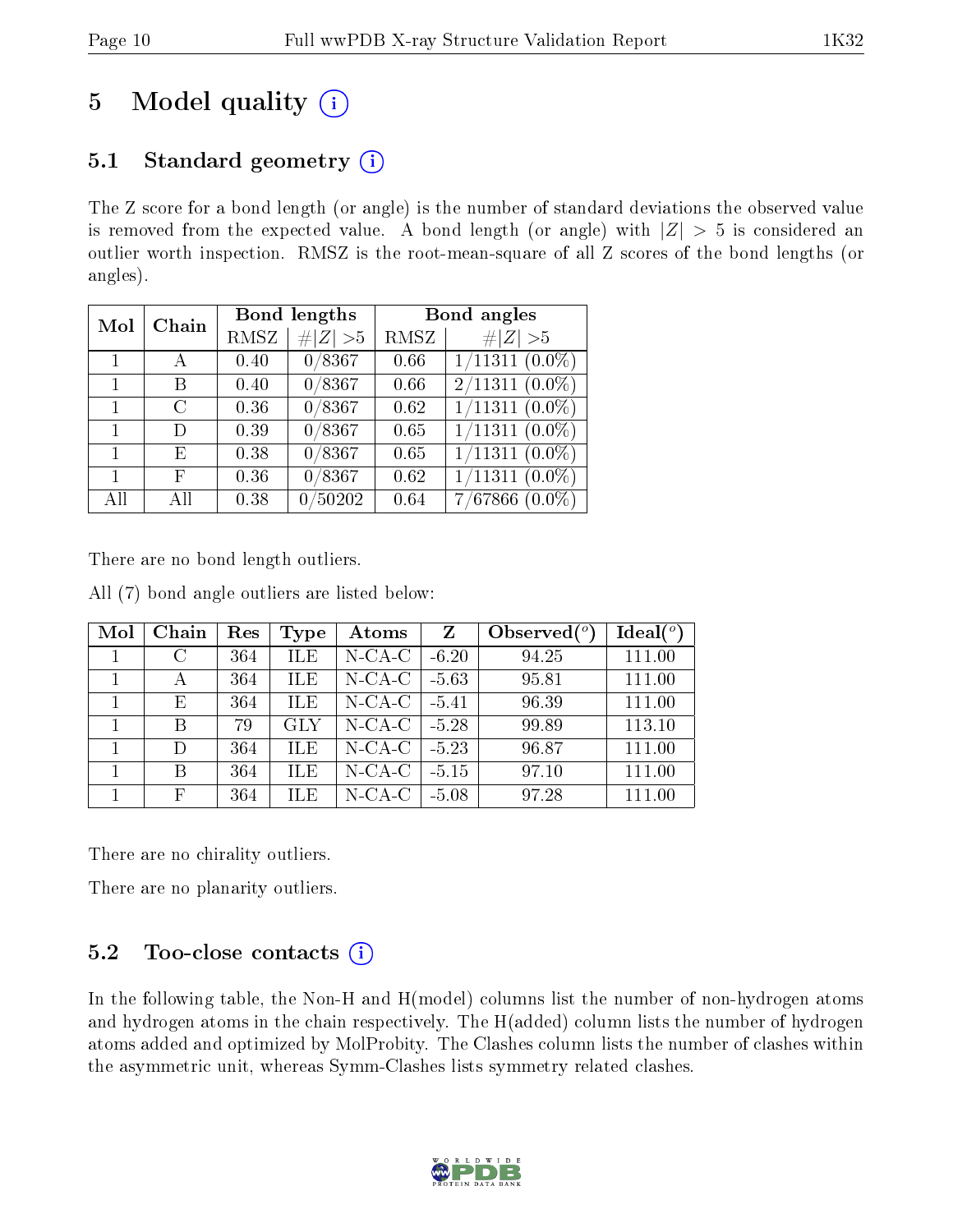|--|

| Mol            | Chain          | Non-H | H (model)      | H(added) | <b>Clashes</b> | Symm-Clashes     |
|----------------|----------------|-------|----------------|----------|----------------|------------------|
|                | А              | 8177  | 0              | 8003     | 256            | $\left( \right)$ |
|                | Β              | 8177  | 0              | 8003     | 265            | $\overline{0}$   |
|                | С              | 8177  | 0              | 8003     | 272            | 0                |
|                | D              | 8177  | 0              | 8003     | 226            | $\theta$         |
|                | Ε              | 8177  | $\overline{0}$ | 8003     | 249            | $\overline{0}$   |
|                | F              | 8177  | 0              | 8003     | 275            | 0                |
| $\overline{2}$ | А              | 401   | 0              | 0        | 12             | $\theta$         |
| $\overline{2}$ | Β              | 395   | 0              | 0        | 8              | $\overline{0}$   |
| $\overline{2}$ | $\overline{C}$ | 398   | 0              | 0        | 18             | 0                |
| $\overline{2}$ | D              | 401   | 0              | $\theta$ | 9              | $\theta$         |
| $\overline{2}$ | E              | 405   | 0              | 0        | 10             | $\theta$         |
| $\overline{2}$ | F              | 394   | 0              | 0        | 10             | $\overline{0}$   |
| All            | All            | 51456 | 0              | 48018    | 1453           | $\overline{0}$   |

The all-atom clashscore is defined as the number of clashes found per 1000 atoms (including hydrogen atoms). The all-atom clashscore for this structure is 15.

All (1453) close contacts within the same asymmetric unit are listed below, sorted by their clash magnitude.

| Atom-1                 | Atom-2               | Interatomic      | Clash              |
|------------------------|----------------------|------------------|--------------------|
|                        |                      | distance $(\AA)$ | $(\AA)$<br>overlap |
| $1:$ F:155:PRO:HG2     | $1:$ F:159:MET:HE1   | 1.33             | 1.09               |
| 1: B: 155: PRO:HG2     | 1:B:159:MET:HE1      | 1.36             | 1.07               |
| 1:C:155:PRO:HG2        | 1:C:159:MET:HE1      | 1.37             | 1.06               |
| 1: D: 155: PRO:HG2     | 1: D: 159: MET: HE1  | 1.35             | 1.03               |
| 1:B:983:ILE:HG23       | 1:B:1033:ILE:HD13    | 1.41             | 1.02               |
| 1: A:983: ILE: HG23    | 1:A:1033:ILE:HD13    | 1.41             | 0.99               |
| 1:D:983:ILE:HG23       | 1:D:1033:ILE:HD12    | 1.43             | 0.97               |
| 1: A: 155: PRO:HG2     | 1: A: 159: MET: HE1  | 1.46             | 0.95               |
| $1:$ F:154: $GLN:$ HB3 | $1:$ F:159:MET:HE3   | 1.47             | 0.95               |
| 1:C:983:ILE:HG23       | 1:C:1033:ILE:HD13    | 1.49             | 0.94               |
| 1:B:104:ASN:HD22       | 1:B:104:ASN:H        | 1.12             | 0.93               |
| 1:D:53:ILE:HG23        | 1:D:286:LEU:HD21     | 1.48             | 0.93               |
| 1: A:948:THR:H         | 1:B:922:GLN:HE22     | 1.16             | 0.92               |
| 1:E:155:PRO:HG2        | 1:E:159:MET:HE1      | 1.49             | 0.91               |
| 1:F:983:ILE:HG23       | 1:F:1033:ILE:HD13    | 1.50             | 0.90               |
| 1: E: 53: ILE: HG23    | 1: E: 286: LEU: HD21 | 1.53             | 0.89               |
| 1:B:253:GLN:HE22       | 1:B:270:PHE:H        | 1.20             | 0.89               |
| 1:A:922:GLN:HE22       | 1:B:948:THR:H        | 1.21             | 0.88               |
| 1:C:154:GLN:HB3        | 1:C:159:MET:HE3      | 1.54             | 0.88               |
| 1: A:789: GLU:HG3      | 1: B: 577: PRO: HG3  | 1.55             | 0.87               |
| 1:D:253:GLN:HE22       | 1: D: 270: PHE: H    | 1.23             | 0.87               |
| 1:C:922:GLN:HE22       | 1: D:948: THR:H      | 1.15             | 0.87               |

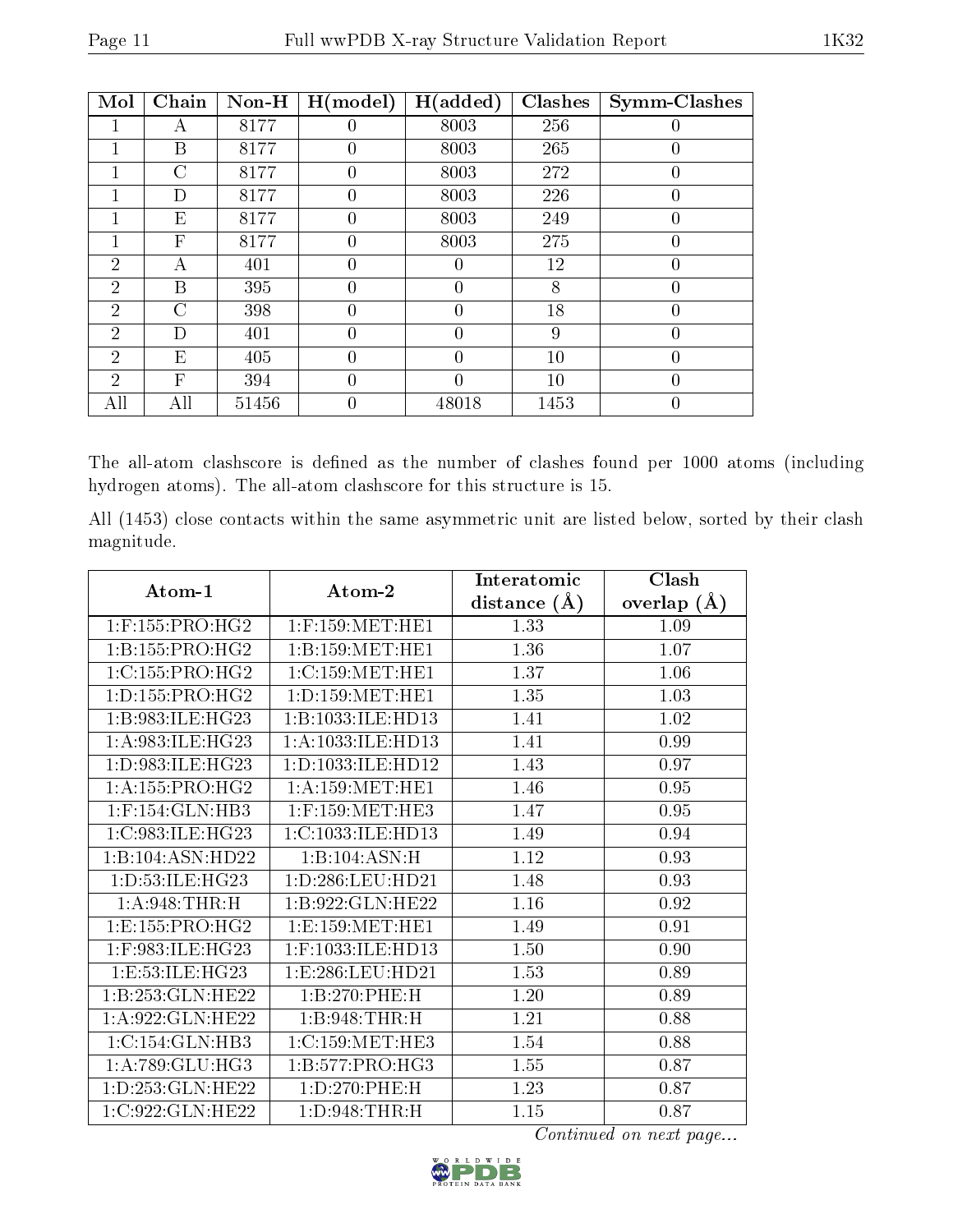| Conningea from previous page                          |                                | Interatomic       | Clash         |
|-------------------------------------------------------|--------------------------------|-------------------|---------------|
| Atom-1                                                | Atom-2                         | distance $(A)$    | overlap $(A)$ |
| 1:B:480:ILE:H                                         | 1:B:494:THR:HG22               | 1.38              | 0.87          |
| 1:B:468:LYS:HD2                                       | 1:B:473:ASP:HB2                | 1.58              | 0.86          |
| $1:$ F:480:ILE:H                                      | $1:$ F:494:THR:HG22            | 1.39              | 0.86          |
| 1:C:268:THR:HG22                                      | 1:C:303:ILE:HD11               | 1.56              | 0.85          |
| 1:E:104:ASN:HD22                                      | 1: E: 104: ASN:H               | 1.23              | 0.85          |
| $1:$ F:468:LYS:HD2                                    | $1:$ F:473:ASP:HB2             | 1.57              | 0.85          |
| 1:B:539:PRO:HG2                                       | 1:B:578:ILE:HG23               | 1.58              | 0.85          |
| 1:C:104:ASN:H                                         | 1:C:104:ASN:HD22               | 1.22              | 0.85          |
| 1:E:922:GLN:HE22                                      | 1:F:948:THR:H                  | $\overline{1.22}$ | 0.85          |
| $1: A: 161: \overline{\text{C} \text{YS}: \text{SG}}$ | 2:A:2394:HOH:O                 | 2.35              | 0.84          |
| 1:A:104:ASN:HD22                                      | 1:A:104:ASN:H                  | 1.21              | 0.84          |
| $1:$ F:539:PRO:HG2                                    | 1:F:578:ILE:HG23               | 1.56              | 0.84          |
| 1:A:480:ILE:H                                         | 1: A:494:THR:HG22              | 1.41              | 0.84          |
| 1:C:73:LYS:HD3                                        | 1:C:76:SER:HB3                 | 1.60              | 0.84          |
| 1:F:73:LYS:HD3                                        | 1:F:76:SER:HB3                 | 1.59              | 0.83          |
| 1:F:322:PRO:HB3                                       | 1:F:678:LEU:HD13               | 1.59              | 0.83          |
| 1: E:40: PRO:HG2                                      | 1:E:724:LEU:HD22               | 1.59              | 0.83          |
| 1:E:403:ASN:ND2                                       | 1: E: 405: GLY: H              | 1.76              | 0.83          |
| 1:D:104:ASN:H                                         | 1:D:104:ASN:HD22               | 1.26              | 0.82          |
| 1: A:253: GLN:HE22                                    | 1:A:270:PHE:H                  | 1.22              | 0.81          |
| 1:E:983:ILE:HG23                                      | 1:E:1033:ILE:HD12              | 1.63              | 0.81          |
| 1:B:489:LYS:HG3                                       | 1:B:491:PHE:CE1                | 2.15              | 0.81          |
| 1:E:789:GLU:HG3                                       | $1:$ F:577:PRO:HG3             | 1.61              | 0.81          |
| 1:E:948:THR:H                                         | 1:F:922:GLN:HE22               | 1.29              | 0.81          |
| 1:C:40:PRO:HG2                                        | 1:C:724:LEU:HD22               | 1.61              | 0.80          |
| $1:$ F:268:THR:HG22                                   | $1:$ F:303:ILE:HD11            | 1.62              | 0.80          |
| 1: D: 468: LYS: HD2                                   | 1: D: 473: ASP: HB2            | 1.63              | 0.80          |
| 1:A:322:PRO:HG3                                       | 1: A:678:LEU:HD13              | 1.63              | 0.80          |
| 1:D:48:ILE:HB                                         | 1:D:286:LEU:HD22               | 1.64              | 0.79          |
| 1:F:404:LEU:HD22                                      | $1:$ F:429:MET:HE2             | 1.65              | 0.79          |
| 1:B:284:ARG:HD3                                       | 2:B:3393:HOH:O                 | 1.81              | 0.78          |
| 1:C:577:PRO:HG3                                       | 1:D:789:GLU:HG3                | 1.63              | 0.78          |
| 1:E:539:PRO:HG2                                       | 1:E:578:ILE:HG23               | 1.65              | 0.78          |
| 1:A:557:ARG:NH2                                       | 1:E:393:ARG:HH12               | 1.80              | 0.78          |
| 1:B:161:CYS:SG                                        | 2:B:3394:HOH:O                 | 2.40              | 0.78          |
| 1: E: 154: GLN: HB3                                   | 1: E: 159: MET: HE3            | 1.65              | 0.78          |
| 1: A:948:THR:H                                        | 1:B:922:GLN:NE2                | 1.82              | 0.78          |
| 1:A:404:LEU:HD22                                      | $1: A:429: MET:H\overline{E2}$ | 1.66              | 0.77          |
| 1: B: 154: GLN: HB3                                   | 1:B:159:MET:HE3                | 1.67              | 0.77          |
| $1:$ F:403:ASN:ND2                                    | $1:$ F:405:GLY:H               | 1.82              | 0.77          |
| 1:D:662:LEU:HD23                                      | 1:D:662:LEU:O                  | 1.84              | 0.77          |

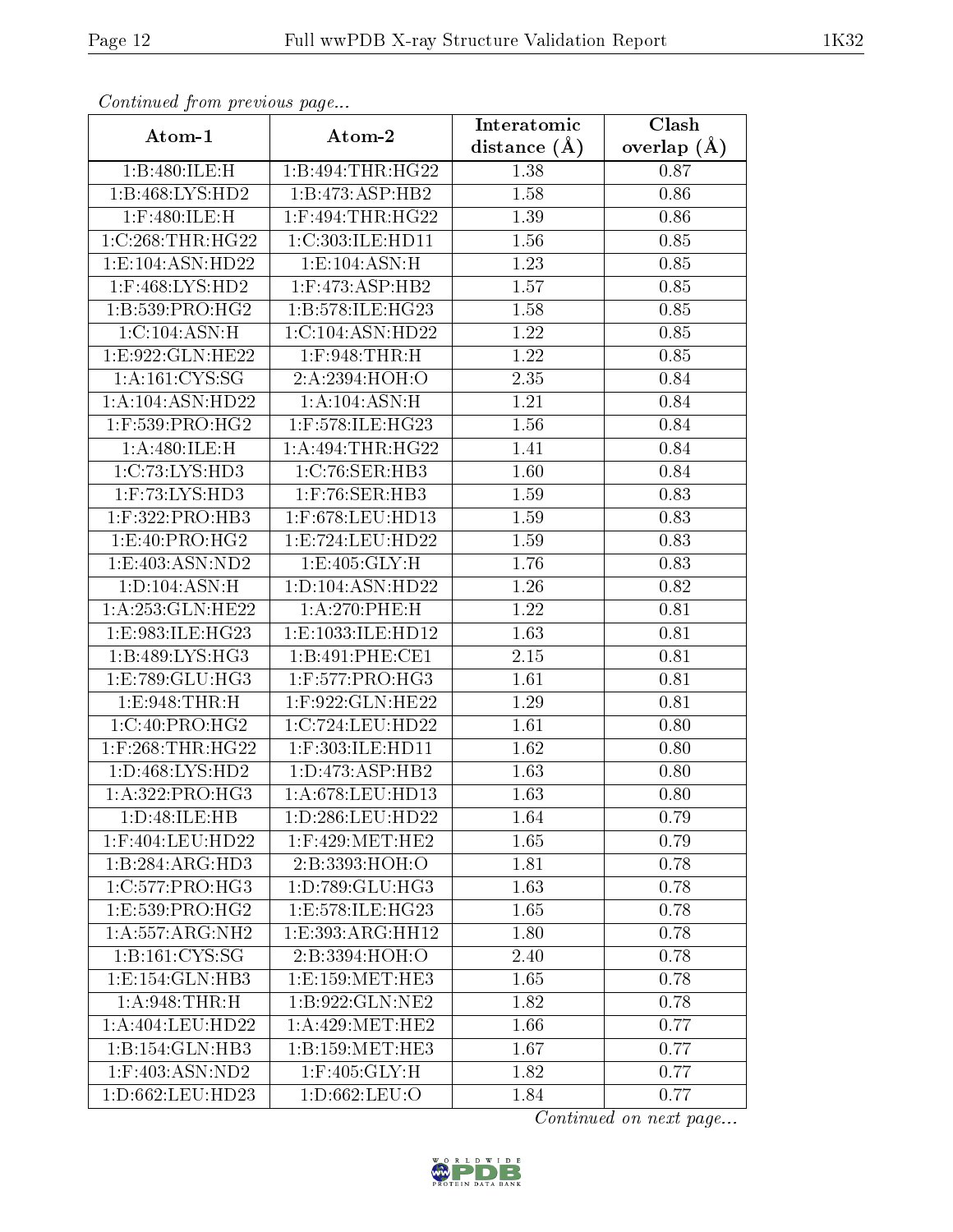| Continual from precious page |                     | Interatomic      | Clash           |
|------------------------------|---------------------|------------------|-----------------|
| Atom-1                       | Atom-2              | distance $(\AA)$ | overlap $(\AA)$ |
| 1: E: 161: CYS: SG           | 2:E:6394:HOH:O      | 2.42             | 0.77            |
| $1:$ F:694:TRP:HA            | $1:$ F:738:MET:CE   | $2.15\,$         | 0.77            |
| 1:C:403:ASN:HD22             | 1:C:405:GLY:H       | 1.33             | 0.77            |
| 1:C:403:ASN:ND2              | 1:C:405:GLY:H       | 1.81             | 0.77            |
| 1:F:253:GLN:HE22             | $1:$ F:270:PHE:H    | 1.33             | 0.77            |
| 1: A:268:THR:HG22            | 1:A:303:ILE:HD11    | 1.67             | 0.76            |
| 1:C:539:PRO:HG2              | 1:C:578:ILE:HG23    | 1.66             | 0.76            |
| 1:C:480:ILE:H                | 1:C:494:THR:HG22    | 1.50             | 0.76            |
| 1: A: 73: LYS: HD3           | 1: A:76: SER:HB3    | 1.67             | 0.76            |
| 1: A:293: ILE: HG22          | 1:A:306:ILE:HD12    | 1.68             | 0.76            |
| 1:C:578:ILE:HG12             | 1:C:580:VAL:HG23    | 1.67             | 0.76            |
| 1:A:284:ARG:HD3              | 2:A:2393:HOH:O      | 1.84             | 0.76            |
| 1:E:662:LEU:O                | 1:E:662:LEU:HD23    | 1.86             | 0.76            |
| 1:B:73:LYS:HD3               | 1:B:76:SER:HB3      | 1.68             | 0.76            |
| 1:B:206:ARG:H                | 1:B:1024:ASN:HD21   | 1.32             | 0.75            |
| 1: D: 40: PRO:HG2            | 1:D:724:LEU:HD22    | 1.67             | 0.75            |
| 1:A:539:PRO:HG2              | 1:A:578:ILE:HG23    | 1.68             | 0.75            |
| $1:$ F:403:ASN:HD22          | $1:$ F:405:GLY:H    | 1.35             | 0.75            |
| 1:F:350:VAL:HG21             | 1:F:669:ARG:HH11    | 1.51             | 0.75            |
| 1:C:948:THR:H                | 1:D:922:GLN:HE22    | 1.33             | 0.75            |
| $1:$ F:82:ASN:HD21           | $1:$ F:96:ARG:HH21  | 1.33             | 0.75            |
| 1: A:154: GLN:HB3            | 1: A: 159: MET: HE3 | 1.69             | 0.74            |
| 1: D: 53: ILE: CG2           | 1:D:286:LEU:HD21    | 2.16             | 0.74            |
| 1:E:403:ASN:HD22             | 1: E: 405: GLY: H   | 1.35             | 0.74            |
| 1:C:167:ASN:HB2              | 1:C:170:ILE:HB      | 1.68             | 0.74            |
| 1:C:286:LEU:HD12             | 1:C:294:TYR:O       | 1.87             | 0.74            |
| 1: A: 353: THR: HG23         | 1: A: 354: TYR: CD1 | 2.23             | 0.74            |
| 1:A:489:LYS:HG3              | 1:A:491:PHE:CE1     | 2.22             | 0.74            |
| 1:E:253:GLN:HE22             | 1:E:270:PHE:H       | 1.34             | 0.74            |
| 1:B:206:ARG:H                | 1:B:1024:ASN:ND2    | 1.85             | 0.74            |
| 1:B:295:ILE:HG13             | 1:B:306:ILE:HD11    | 1.68             | 0.74            |
| 1: D: 268: THR: HG22         | 1:D:303:ILE:HD11    | 1.69             | 0.74            |
| 1:B:480:ILE:H                | 1:B:494:THR:CG2     | 2.00             | 0.73            |
| 1:A:40:PRO:HG2               | 1:A:724:LEU:HD22    | 1.69             | 0.73            |
| 1: D: 578: ILE: HG12         | 1:D:580:VAL:HG23    | 1.70             | 0.73            |
| $1:$ F:206:ARG:H             | 1:F:1024:ASN:ND2    | 1.86             | 0.73            |
| 1: E:268: THR:HG22           | 1:E:303:ILE:HD11    | 1.69             | 0.73            |
| 1: E:480: ILE:H              | 1:E:494:THR:HG22    | 1.54             | 0.73            |
| 1: A:468: LYS: HD2           | 1:A:473:ASP:HB2     | 1.70             | 0.73            |
| 1:B:286:LEU:HD12             | 1:B:294:TYR:O       | 1.88             | 0.73            |
| $1:$ F:206:ARG:H             | 1:F:1024:ASN:HD21   | 1.37             | 0.72            |

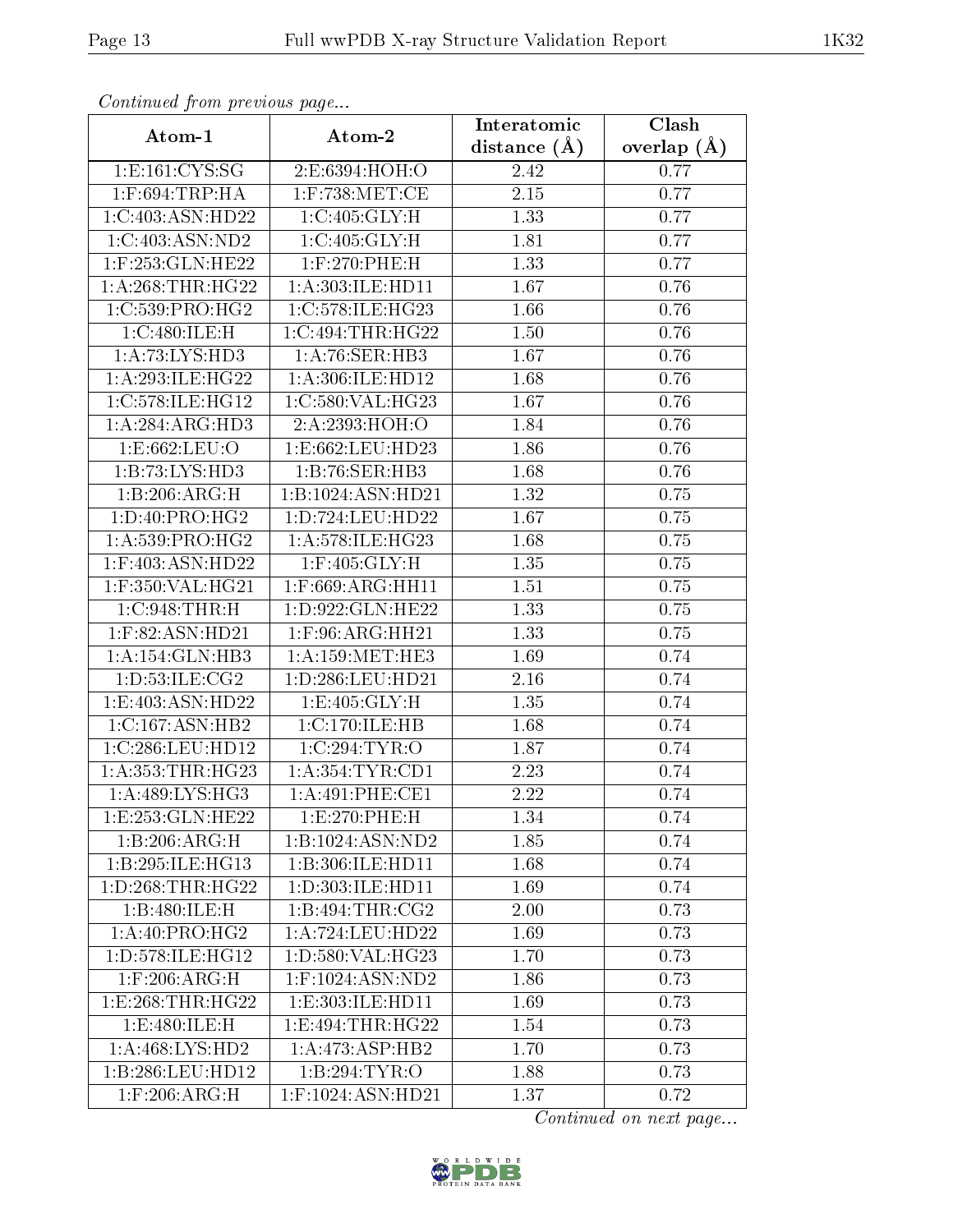| Continually from providuo pugo |                                                | Interatomic    | $\overline{\text{Clash}}$ |
|--------------------------------|------------------------------------------------|----------------|---------------------------|
| Atom-1                         | Atom-2                                         | distance $(A)$ | overlap $(A)$             |
| 1:B:202:TRP:CH2                | 1:B:745:SER:HB3                                | 2.24           | 0.72                      |
| 1:C:468:LYS:HD2                | 1:C:473:ASP:HB2                                | 1.70           | 0.72                      |
| 1:F:578:ILE:HG12               | 1:F:580:VAL:HG23                               | 1.70           | 0.72                      |
| 1:B:351:SER:OG                 | 1: B: 353: THR: HG22                           | 1.88           | 0.72                      |
| 1:B:350:VAL:HG21               | 1:B:669:ARG:HH11                               | 1.53           | 0.72                      |
| 1: C: 161: CYS: SG             | 2:C:4394:HOH:O                                 | 2.47           | 0.72                      |
| 1:E:922:GLN:NE2                | $1:$ F:948:THR:H                               | 1.86           | 0.72                      |
| 1: A:350: VAL:HG21             | 1: A:669: ARG: HH11                            | 1.54           | 0.72                      |
| 1:B:681:SER:HB3                | 1:B:684:GLU:HG2                                | 1.70           | 0.72                      |
| 1:B:40:PRO:HG2                 | 1:B:724:LEU:HD22                               | 1.72           | 0.71                      |
| 1: D: 161: CYS: SG             | 2:D:5394:HOH:O                                 | 2.48           | 0.71                      |
| $1:$ F:155:PRO:CG              | $1:$ F:159:MET:HE1                             | 2.17           | 0.71                      |
| 1:F:286:LEU:HD12               | $1:$ F:294:TYR:O                               | 1.90           | 0.71                      |
| 1:C:253:GLN:HE22               | 1:C:270:PHE:H                                  | 1.37           | 0.71                      |
| 1: A:351: SER:OG               | 1: A: 353: THR: HG22                           | 1.91           | 0.71                      |
| $1:C:694$ : TRP: HA            | 1:C:738:MET:CE                                 | 2.21           | 0.71                      |
| 1: D: 403: ASN: ND2            | 1: D:405: GLY: H                               | 1.87           | 0.71                      |
| 1:D:73:LYS:HD3                 | $1: D: 76: SER: \overline{HB3}$                | 1.73           | 0.71                      |
| 1:A:480:ILE:H                  | 1: A:494:THR:CG2                               | 2.04           | 0.71                      |
| 1: A:206: ARG:H                | 1:A:1024:ASN:ND2                               | 1.88           | 0.71                      |
| 1: A:922: GLN:NE2              | 1:B:948:THR:H                                  | 1.86           | 0.71                      |
| 1:D:404:LEU:HD22               | 1: D: 429: MET: HE2                            | 1.72           | 0.70                      |
| 1: D:403: ASN:HD22             | 1: D:405: GLY: H                               | 1.38           | 0.70                      |
| 1:A:205:TYR:HA                 | 1:A:1024:ASN:HD21                              | 1.57           | 0.70                      |
| 1:C:322:PRO:HB3                | 1:C:678:LEU:HD13                               | 1.72           | 0.69                      |
| 1: E: 468: LYS: HD2            | 1: E: 473: ASP: HB2                            | 1.74           | 0.69                      |
| 1:B:268:THR:HG22               | 1:B:303:ILE:HD11                               | 1.71           | 0.69                      |
| 1:F:82:ASN:ND2                 | $1:$ F:96:ARG:HH21                             | 1.90           | 0.69                      |
| 1:B:82:ASN:ND2                 | 1:B:96:ARG:HH21                                | 1.90           | 0.69                      |
| 1:F:40:PRO:HG2                 | $1:$ F:724:LEU:CD2                             | 2.21           | 0.69                      |
| 1:D:206:ARG:H                  | 1:D:1024:ASN:ND2                               | 1.90           | 0.69                      |
| 1:F:662:LEU:HD23               | $1:$ F:662:LEU:O                               | 1.92           | 0.69                      |
| 1:B:557:ARG:NE                 | 1:D:393:ARG:HH22                               | 1.91           | 0.69                      |
| 1: D:351: SER:OG               | 1:D:353:THR:HG22                               | 1.93           | 0.69                      |
| $1:$ F:61:LEU:HB3              | $1:$ F:75:VAL:HG13                             | 1.73           | 0.69                      |
| 1:A:577:PRO:HG3                | 1:B:789:GLU:HG3                                | 1.75           | 0.68                      |
| $1:$ F:774:ASP:HA              | $1:$ F:817:ALA:HB2                             | 1.74           | 0.68                      |
| 1:D:404:LEU:HD22               | 1: D:429: MET:CE                               | 2.22           | 0.68                      |
| 1:A:393:ARG:HH22               | 1:C:557:ARG:NE                                 | 1.91           | 0.68                      |
| 1:B:430:THR:HG23               | 1:B:441:ILE:HD11                               | 1.75           | 0.68                      |
| 1:B:404:LEU:HD22               | $1:B:429:\overline{\mathrm{MET}:\mathrm{HE2}}$ | 1.74           | 0.68                      |

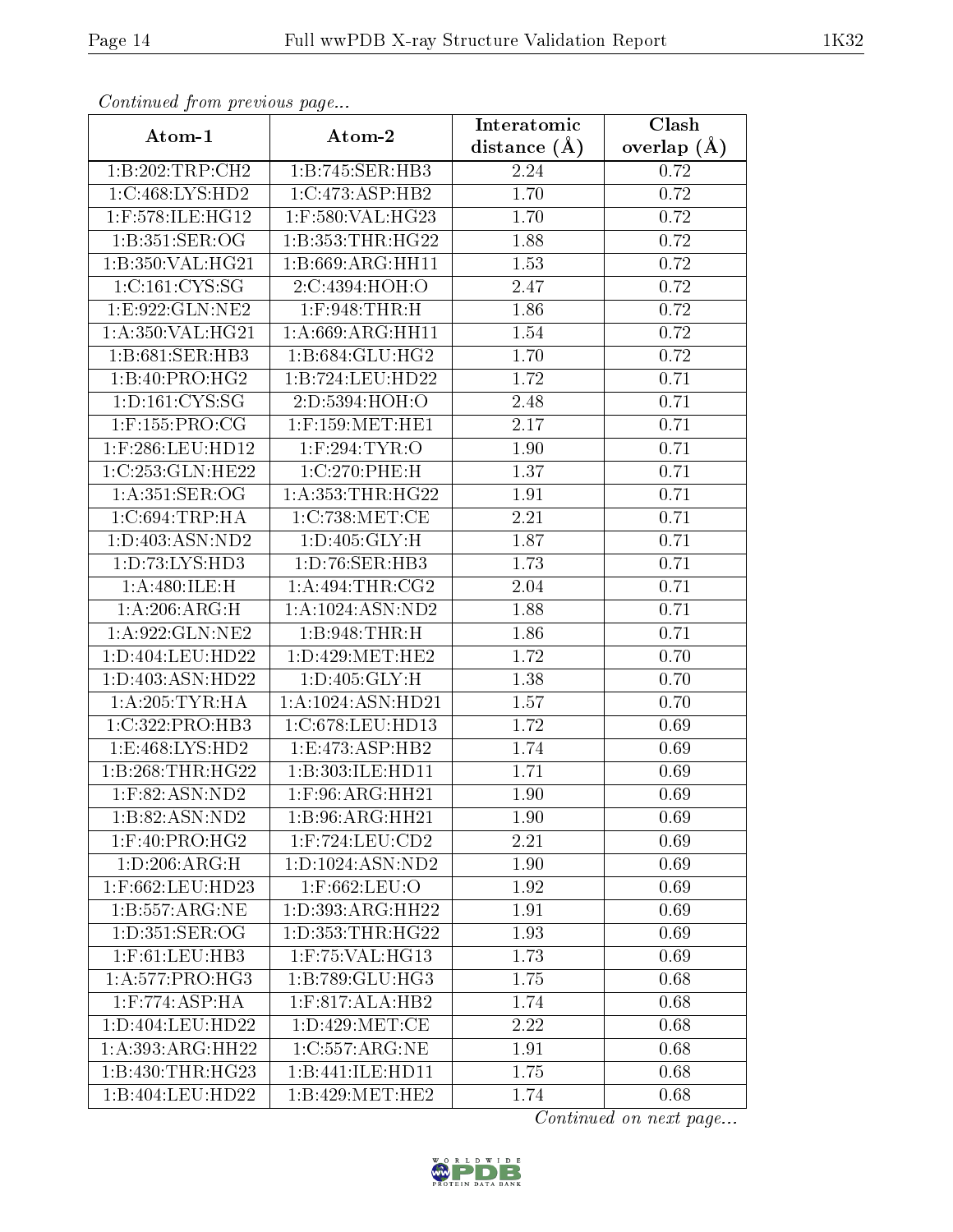| Continuation provided puga      |                      | Interatomic    | $\overline{\text{Clash}}$ |
|---------------------------------|----------------------|----------------|---------------------------|
| Atom-1                          | Atom-2               | distance $(A)$ | overlap $(A)$             |
| 1: E: 530: ASN: ND2             | 1:E:531:PHE:H        | 1.90           | 0.68                      |
| 1:C:350:VAL:HG21                | 1:C:669:ARG:HH11     | 1.58           | 0.68                      |
| 1:B:363:ARG:HG3                 | 1:B:688:GLN:NE2      | 2.09           | 0.68                      |
| $1:$ F:480:ILE:H                | $1:$ F:494:THR:CG2   | 2.07           | 0.68                      |
| 1:F:892:LEU:HD13                | 1:F:920:VAL:HG21     | 1.73           | 0.68                      |
| 1:C:681:SER:HB3                 | 1:C:684:GLU:HG2      | 1.74           | 0.68                      |
| 1:A:53:ILE:HG23                 | 1:A:286:LEU:HD21     | 1.75           | 0.68                      |
| 1:D:977:LEU:HB2                 | 1: D: 979: LEU: CD1  | 2.24           | 0.68                      |
| 1:E:73:LYS:HD3                  | 1:E:76:SER:HB3       | 1.74           | 0.68                      |
| 1: D: 190: ARG: NH2             | 1: D: 222: PHE: HZ   | 1.93           | 0.67                      |
| 1:E:322:PRO:HG3                 | 1:E:678:LEU:HD13     | 1.75           | 0.67                      |
| 1:E:205:TYR:HA                  | 1:E:1024:ASN:HD21    | 1.58           | 0.67                      |
| 1: E: 53: ILE: CG2              | 1:E:286:LEU:HD21     | 2.23           | 0.67                      |
| 1:F:351:SER:OG                  | $1:$ F:353:THR:HG22  | 1.93           | 0.67                      |
| 1:B:40:PRO:HG2                  | 1: B:724:LEU:CD2     | 2.24           | 0.67                      |
| 1:C:635:ASN:HB3                 | 1:C:653:ASP:OD1      | 1.95           | 0.67                      |
| 1:C:922:GLN:NE2                 | 1: D: 948: THR:H     | 1.89           | 0.67                      |
| $1:$ F:236:VAL:HG23             | $1:$ F:243:TYR:HB2   | 1.76           | 0.67                      |
| 1:A:222:PHE:H                   | 1: A: 1038: HIS: HD2 | 1.42           | 0.67                      |
| 1:C:190:ARG:NH2                 | 1:C:222:PHE:HZ       | 1.91           | 0.67                      |
| 1:B:404:LEU:HD22                | 1: B:429: MET:CE     | 2.24           | 0.67                      |
| 1:D:703:ASN:HD22                | 1: D: 703: ASN: C    | 1.98           | 0.67                      |
| 1: A:350: VAL:HG21              | 1: A:669:ARG:NH1     | 2.10           | 0.67                      |
| 1:E:190:ARG:NH2                 | 1:E:222:PHE:HZ       | 1.93           | 0.67                      |
| 1:B:72:ARG:HG3                  | 1:E:72:ARG:HG3       | 1.75           | 0.67                      |
| 1:F:53:ILE:HG23                 | 1:F:286:LEU:HD21     | 1.77           | 0.67                      |
| $1:$ F:982:LEU:O                | 1:F:983:ILE:HD12     | 1.95           | 0.66                      |
| 1:A:393:ARG:HH12                | 1:C:557:ARG:HD2      | 1.59           | 0.66                      |
| 1:D:913:ARG:HH21                | 1:D:1047:GLN:HE21    | 1.42           | 0.66                      |
| 1:D:480:ILE:H                   | 1:D:494:THR:HG22     | 1.60           | 0.66                      |
| 1: D:681: SER:O                 | 1: D: 684: GLU: HG2  | 1.95           | 0.66                      |
| 1:B:489:LYS:HG3                 | 1:B:491:PHE:HE1      | 1.57           | 0.66                      |
| 1: D: 154: GLN: HB3             | 1: D: 159: MET: HE3  | 1.78           | 0.66                      |
| 1:D:286:LEU:HD12                | 1:D:294:TYR:O        | 1.96           | 0.66                      |
| $1: A:681:SER:H\overline{B3}$   | 1: A:684: GLU:HG2    | 1.77           | 0.66                      |
| $1: D: 539: \overline{PRO:HG2}$ | 1:D:578:ILE:HG23     | 1.76           | 0.66                      |
| 1:D:206:ARG:H                   | 1:D:1024:ASN:HD21    | 1.43           | 0.66                      |
| 1:D:40:PRO:HG2                  | 1: D: 724: LEU: CD2  | 2.26           | 0.66                      |
| 1:E:284:ARG:HD3                 | 2:E:6393:HOH:O       | 1.95           | 0.66                      |
| 1:F:977:LEU:HB2                 | 1:F:979:LEU:HD13     | 1.78           | 0.66                      |
| 1:A:893:ASN:OD1                 | 1:B:522:PRO:HD3      | 1.96           | 0.66                      |

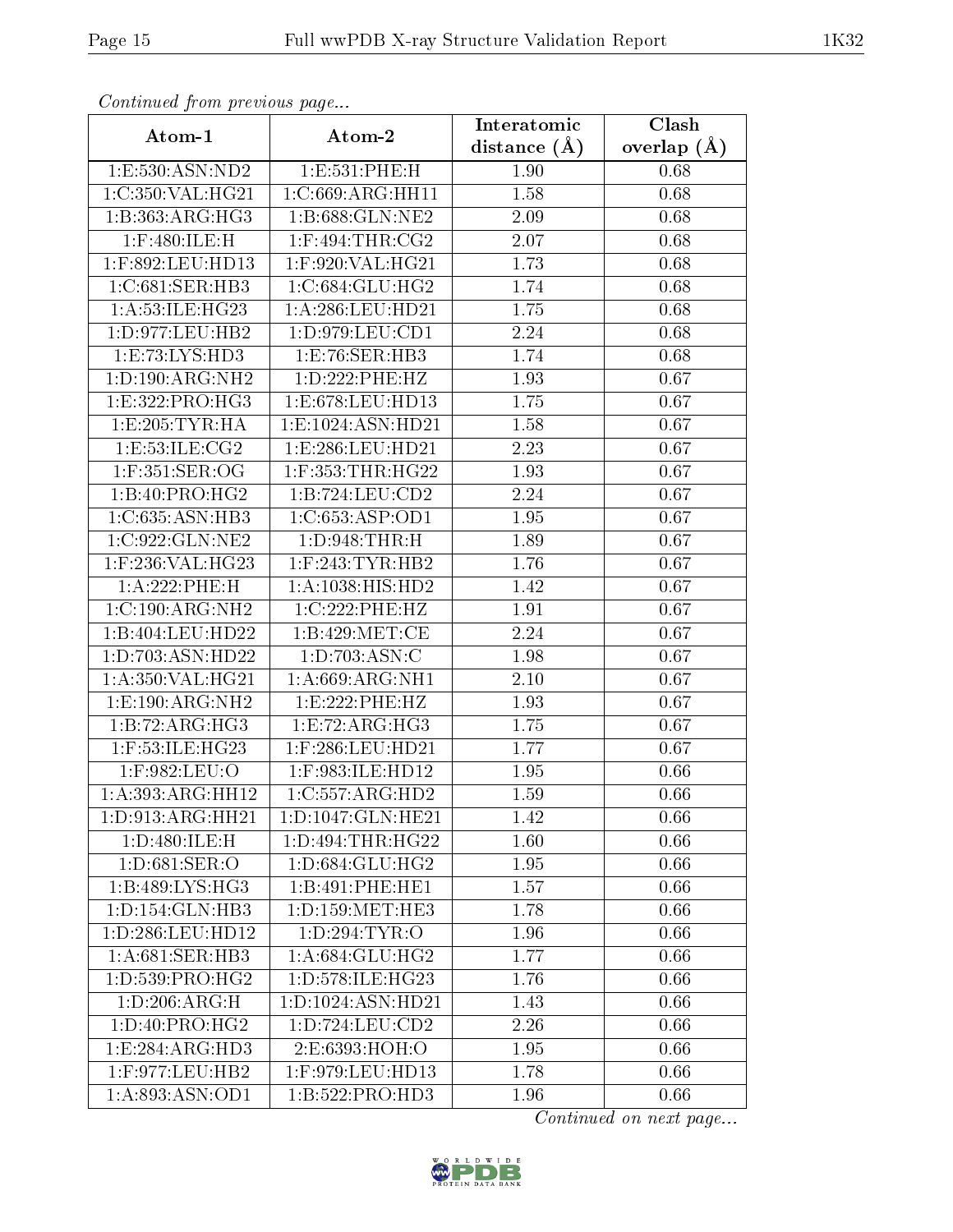| Continually from providuo pugo |                      | Interatomic    | Clash         |
|--------------------------------|----------------------|----------------|---------------|
| Atom-1                         | Atom-2               | distance $(A)$ | overlap $(A)$ |
| 1:E:403:ASN:HD22               | 1:E:403:ASN:C        | 1.99           | 0.66          |
| 1: A:522: PRO:HD3              | 1:B:893:ASN:OD1      | 1.95           | 0.65          |
| 1:E:404:LEU:HD22               | 1:E:429:MET:HE2      | 1.77           | 0.65          |
| 1:C:61:LEU:CB                  | 1:C:75:VAL:HG13      | 2.26           | 0.65          |
| 1: D: 61: LEU: CB              | 1: D: 75: VAL:HG13   | 2.26           | $0.65\,$      |
| 1:E:48:ILE:HB                  | 1:E:286:LEU:HD22     | 1.77           | 0.65          |
| 1:F:628:LYS:HE3                | 2:F:7366:HOH:O       | 1.95           | $0.65\,$      |
| 1:C:46:PRO:HB2                 | 1:C:286:LEU:CD2      | 2.26           | 0.65          |
| 1: D: 446: GLU: OE1            | 1: D: 468: LYS: HE2  | 1.97           | 0.65          |
| 1:E:206:ARG:H                  | 1:E:1024:ASN:ND2     | 1.94           | 0.65          |
| 1:B:256:SER:OG                 | 1:B:267:HIS:HE1      | 1.80           | 0.65          |
| 1: B: 593: SER: O              | 1:B:624:VAL:H G22    | 1.96           | 0.65          |
| 1:B:774:ASP:HA                 | 1:B:817:ALA:HB2      | 1.78           | 0.65          |
| $1:$ F:982:LEU:C               | 1:F:983:ILE:HD12     | 2.17           | 0.65          |
| 1: B:53: ILE: HG23             | 1:B:286:LEU:HD21     | 1.79           | 0.64          |
| 1: E: 591: LEU: HD11           | 1: E: 662: LEU: HD21 | 1.79           | 0.64          |
| $1:$ F:179:PRO:HG2             | 2:F:7045:HOH:O       | 1.96           | 0.64          |
| 1: A: 552: THR: HG21           | 1: A:578: ILE: HD12  | 1.78           | 0.64          |
| 1: B: 61: LEU: CB              | 1:B:75:VAL:HG13      | 2.27           | 0.64          |
| 1:C:480:ILE:H                  | 1:C:494:THR:CG2      | 2.10           | 0.64          |
| 1:C:662:LEU:HD23               | 1:C:662:LEU:O        | 1.96           | 0.64          |
| 1:C:74:ILE:HG13                | 1:C:75:VAL:HG12      | 1.78           | 0.64          |
| 1:E:293:ILE:HG22               | 1:E:306:ILE:HD12     | 1.78           | 0.64          |
| 1:B:82:ASN:HD21                | 1:B:96:ARG:HH21      | 1.45           | 0.64          |
| 1:E:353:THR:HG23               | 1:E:354:TYR:CD1      | 2.32           | 0.64          |
| $1:$ F:161:CYS:SG              | 2:F:7394:HOH:O       | 2.55           | 0.64          |
| $1:$ F:694:TRP:HA              | $1:$ F:738:MET:HE1   | 1.78           | 0.64          |
| 1:C:322:PRO:HA                 | 1:C:678:LEU:HD22     | 1.80           | 0.64          |
| 1: D: 530: ASN: ND2            | 1:D:531:PHE:H        | 1.96           | 0.64          |
| 1:A:286:LEU:HD12               | 1:A:294:TYR:O        | 1.97           | 0.64          |
| 1: A:46: PRO:HB2               | 1: A:286:LEU:HD21    | 1.80           | 0.64          |
| 1:B:46:PRO:HB2                 | 1:B:286:LEU:CD2      | 2.27           | 0.64          |
| 1:A:628:LYS:HE3                | 2:A:2366:HOH:O       | 1.98           | 0.64          |
| 1:B:222:PHE:H                  | 1:B:1038:HIS:HD2     | 1.46           | 0.64          |
| 1:A:46:PRO:HB2                 | 1: A:286:LEU:CD2     | 2.28           | 0.64          |
| 1:A:774:ASP:HA                 | 1:A:817:ALA:HB2      | 1.78           | 0.64          |
| 1:B:403:ASN:HD22               | 1:B:405:GLY:H        | 1.46           | 0.64          |
| 1:B:350:VAL:HG21               | 1:B:669:ARG:NH1      | 2.12           | 0.64          |
| 1:F:872:HIS:HE1                | 1:F:902:GLU:OE1      | 1.81           | 0.64          |
| 1:B:403:ASN:ND2                | 1: B:405: GLY:H      | 1.96           | 0.63          |
| 1:C:948:THR:H                  | 1: D: 922: GLN: NE2  | 1.95           | 0.63          |

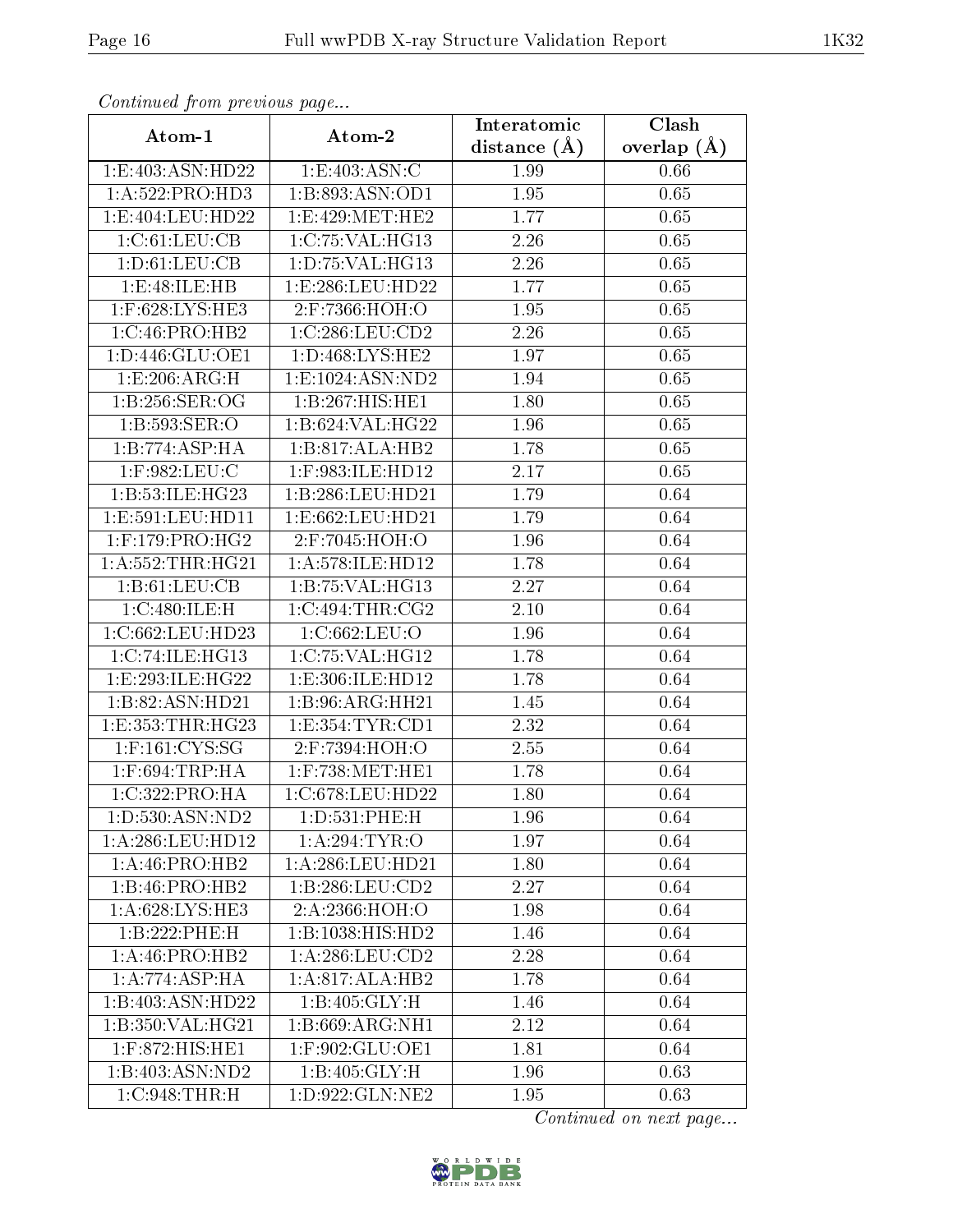| contentava promo provisão pago<br>Atom-1 | Atom-2               | Interatomic       | $\overline{\text{Clash}}$ |
|------------------------------------------|----------------------|-------------------|---------------------------|
|                                          |                      | distance $(A)$    | overlap $(A)$             |
| 1:A:206:ARG:H                            | 1:A:1024:ASN:HD21    | 1.44              | 0.63                      |
| 1:C:104:ASN:H                            | 1:C:104:ASN:ND2      | 1.94              | 0.63                      |
| $1:C:694$ : TRP: HA                      | 1:C:738:MET:HE1      | 1.79              | 0.63                      |
| 1:A:493:ALA:HA                           | 1: A:571:MET:HG3     | 1.79              | 0.63                      |
| 1:A:815:VAL:HA                           | 1:A:819:SER:HB3      | 1.81              | 0.63                      |
| 1:C:155:PRO:CG                           | 1:C:159:MET:HE1      | 2.21              | 0.63                      |
| 1:C:40:PRO:HG2                           | 1:C:724:LEU:CD2      | 2.28              | 0.63                      |
| 1: A:789: GLU:OE2                        | 2:A:2230:HOH:O       | 2.15              | 0.63                      |
| 1: D: 53: ILE: HG23                      | 1:D:286:LEU:CD2      | 2.27              | 0.63                      |
| 1:D:977:LEU:HB2                          | 1:D:979:LEU:HD13     | 1.80              | 0.63                      |
| 1:F:350:VAL:HG21                         | 1:F:669:ARG:NH1      | 2.12              | 0.63                      |
| 1: A:684: GLU:HG3                        | 1: A:685: GLU: N     | 2.14              | 0.63                      |
| 1:B:618:VAL:HG23                         | 1: B: 633: LYS: O    | 1.99              | 0.63                      |
| $1:$ F:68 $1:$ SER:O                     | $1:$ F:684:GLU:HG2   | 1.99              | 0.63                      |
| 1:B:353:THR:HG23                         | 1:B:354:TYR:CD1      | 2.34              | 0.63                      |
| 1: D: 403: ASN: HD22                     | 1: D:403: ASN:C      | 2.01              | 0.63                      |
| 1: A:889: MET:SD                         | 1:B:522:PRO:HG2      | 2.38              | 0.63                      |
| 1: E: 312: GLU: HG2                      | 1:E:314:PRO:HD3      | 1.80              | 0.63                      |
| 1:A:61:LEU:HB2                           | 1:A:75:VAL:HG13      | 1.81              | 0.62                      |
| 1: A:522: PRO:HG2                        | 1: B: 889: MET: SD   | 2.39              | 0.62                      |
| 1:B:578:ILE:HG12                         | 1:B:580:VAL:HG23     | $\overline{1}.81$ | 0.62                      |
| $1:$ F:195:ASN:O                         | 1:F:231:HIS:HE1      | 1.83              | 0.62                      |
| 1: D: 155: PRO:HG2                       | 1: D: 159: MET: CE   | 2.22              | 0.62                      |
| 1:D:494:THR:HG21                         | 1: D: 500: ASP: OD1  | 1.99              | 0.62                      |
| $1:$ F:40:PRO:HG2                        | 1:F:724:LEU:HD22     | 1.82              | 0.62                      |
| 1:A:40:PRO:HG2                           | 1: A: 724: LEU: CD2  | 2.29              | 0.62                      |
| 1:B:241:ARG:NH1                          | 1:B:263:ASP:OD1      | 2.33              | 0.62                      |
| 1:B:319:ILE:HG23                         | 1:B:677:PRO:HB3      | 1.80              | 0.62                      |
| 1:C:403:ASN:C                            | 1:C:403:ASN:HD22     | 2.03              | 0.62                      |
| $1:$ F:61:LEU:CB                         | 1:F:75:VAL:HG13      | 2.30              | 0.62                      |
| 1:B:64:HIS:HD2                           | 1:B:71:THR:OG1       | 1.82              | 0.62                      |
| 1:C:628:LYS:HE3                          | 2:C:4366:HOH:O       | 1.99              | 0.62                      |
| 1:F:404:LEU:HD22                         | $1:$ F:429:MET:CE    | 2.28              | 0.62                      |
| 1:B:363:ARG:HD2                          | 1:B:365:ARG:NH2      | 2.15              | 0.62                      |
| 1:D:716:GLU:HG2                          | 1: D: 720: ASN: HD21 | 1.64              | 0.62                      |
| 1: D: 815: VAL: HA                       | 1: D: 819: SER: HB3  | 1.82              | 0.62                      |
| 1: E: 446: GLU: OE1                      | 1: E: 468: LYS: HE2  | 2.00              | 0.62                      |
| 1: E:489: LYS: HG3                       | 1: E:491: PHE:CE1    | 2.35              | 0.62                      |
| $1:$ F:716: $GLU$ :HG2                   | 1:F:720:ASN:HD21     | 1.64              | 0.62                      |
| 1:D:82:ASN:HD21                          | 1:D:96:ARG:HH21      | 1.48              | 0.62                      |
| 1:E:53:ILE:HD11                          | 1:E:295:ILE:HD11     | 1.82              | 0.62                      |

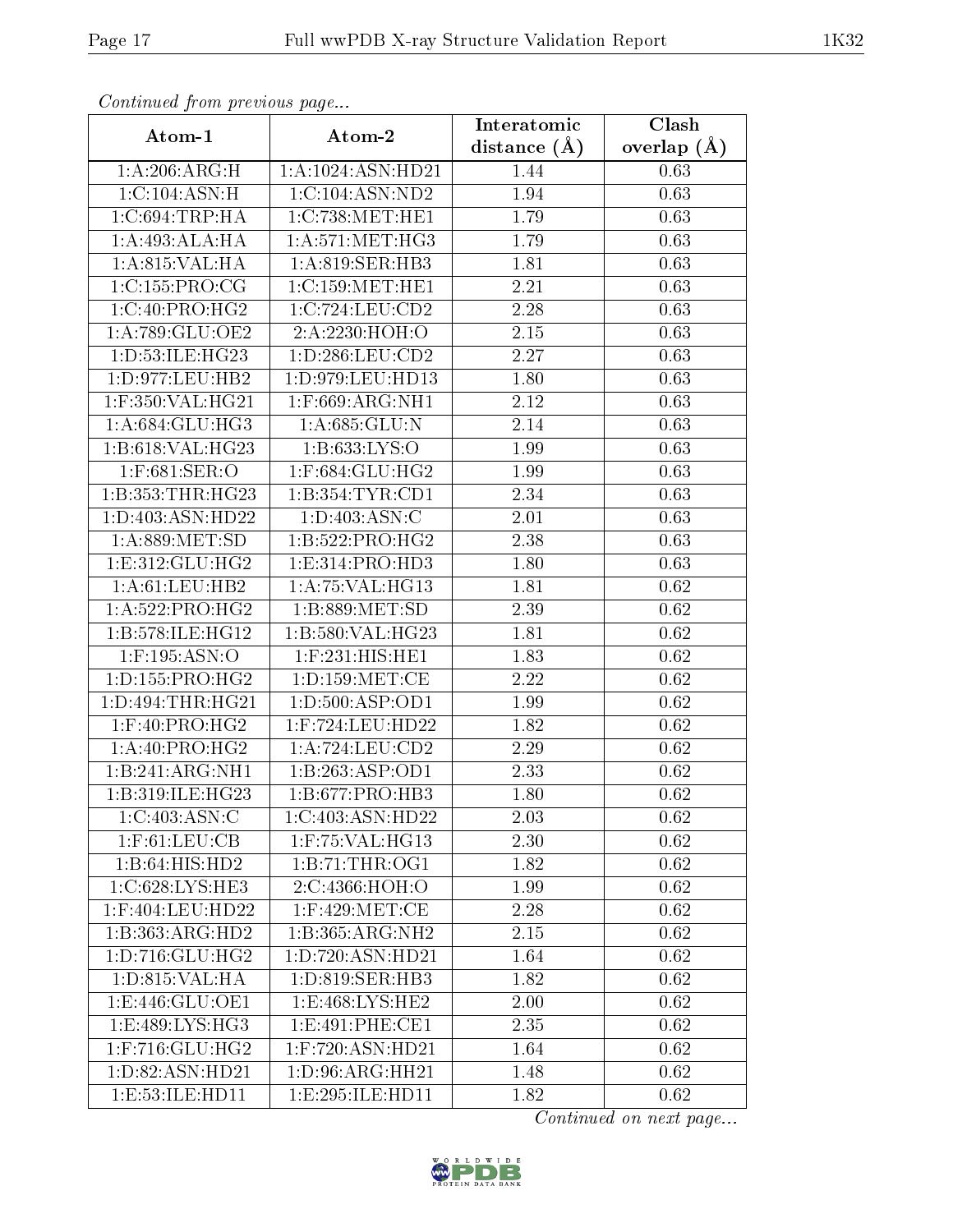| Continuata from previous page |                                       | Interatomic    | Clash           |
|-------------------------------|---------------------------------------|----------------|-----------------|
| Atom-1                        | Atom-2                                | distance $(A)$ | overlap $(\AA)$ |
| $1:$ F:999:ARG:HG2            | 1:F:1005:VAL:HG22                     | 1.81           | 0.62            |
| 1: A:489: LYS: HG3            | 1: A:491:PHE:HE1                      | 1.65           | 0.61            |
| 1:A:189:ARG:HD2               | 1: A:216: GLU:O                       | 1.99           | 0.61            |
| 1:B:913:ARG:HH21              | 1:B:1047:GLN:HE21                     | 1.47           | 0.61            |
| 1:F:736:VAL:HA                | 1:F:739:GLN:HE21                      | 1.64           | 0.61            |
| 1:A:387:LEU:HD13              | 1: A: 388: GLY:N                      | $2.15\,$       | 0.61            |
| 1: E: 130: GLY: HA3           | 2: E: 6163: HOH: O                    | 2.00           | 0.61            |
| $1:$ F:489:LYS:HG3            | $1:$ F:491:PHE:CE1                    | 2.36           | 0.61            |
| 1:B:480:ILE:N                 | 1:B:494:THR:HG22                      | 2.12           | 0.61            |
| 1:C:256:SER:OG                | 1:C:267:HIS:HE1                       | 1.84           | 0.61            |
| 1: E: 716: GLU: HG2           | 1:E:720:ASN:ND2                       | 2.16           | $0.61\,$        |
| 1: A:403: ASN:ND2             | 1: A:405: GLY:H                       | 1.97           | 0.61            |
| 1: D: 489: LYS: HG3           | 1: D:491: PHE:CE1                     | 2.35           | 0.61            |
| 1: D: 716: GLU: HG2           | 1:D:720:ASN:ND2                       | 2.14           | 0.61            |
| 1: D:694:TRP:HA               | 1: D: 738: MET: CE                    | 2.31           | 0.61            |
| 1:F:423:ASN:C                 | 1:F:423:ASN:HD22                      | 2.04           | 0.61            |
| $1:$ F:46:PRO:HB2             | $1:$ F:286:LEU:CD2                    | 2.30           | 0.61            |
| 1:B:190:ARG:NH2               | 1:B:222:PHE:HZ                        | 1.98           | 0.61            |
| 1:B:393:ARG:HH12              | $1:$ F:557:ARG:HD2                    | 1.66           | 0.61            |
| 1:A:1031:VAL:HG12             | 1:A:1033:ILE:HD11                     | 1.83           | 0.61            |
| $1:$ F:167:ASN:HB2            | 1:F:170:ILE:HB                        | 1.83           | 0.61            |
| 1:A:241:ARG:NH1               | 1: A:263: ASP:OD1                     | 2.33           | 0.61            |
| $1:$ F:253:GLN:HB2            | $1:$ F:255:TYR:CE1                    | 2.36           | 0.61            |
| 1:C:236:VAL:HG23              | 1:C:243:TYR:HB2                       | 1.82           | 0.60            |
| 1:E:53:ILE:HG23               | 1: E: 286: LEU: CD2                   | 2.29           | 0.60            |
| 1: E: 635: ASN: HB3           | 1:ES:653:ASP:OD1                      | 2.01           | 0.60            |
| 1:E:404:LEU:HD22              | 1: E:429: MET:CE                      | 2.31           | 0.60            |
| 1:B:393:ARG:HH12              | $1:$ F:557:ARG:CZ                     | 2.13           | 0.60            |
| 1:A:662:LEU:HD23              | 1:A:662:LEU:O                         | 2.02           | 0.60            |
| 1:C:279:ASN:ND2               | 2:C:4071:HOH:O                        | 2.32           | 0.60            |
| $1:D:190:ARG:H\overline{H21}$ | $1:D:190:A\overline{\mathrm{RG:HB2}}$ | 1.66           | 0.60            |
| 1:C:593:SER:O                 | 1:C:624:VAL:HG22                      | 2.00           | 0.60            |
| 1: D: 61: LEU: HB2            | 1: D: 75: VAL:HG13                    | 1.82           | 0.60            |
| $1:$ F:694:TRP:HA             | $1:$ F:738:MET:HE2                    | 1.84           | 0.60            |
| 1: E:40: PRO:HG2              | 1: E: 724: LEU: CD2                   | 2.32           | 0.60            |
| 1: A:498: SER: HB2            | 2:A:3192:HOH:O                        | 2.01           | 0.60            |
| 1:B:155:PRO:CG                | 1:B:159:MET:HE1                       | 2.22           | 0.60            |
| 1:E:977:LEU:HB2               | 1:E:979:LEU:HD13                      | 1.84           | 0.60            |
| 1:B:684:GLU:HG3               | 1:B:685:GLU:N                         | 2.16           | 0.60            |
| 1:C:195:ASN:O                 | 1:C:231:HIS:HE1                       | 1.85           | 0.60            |
| 1:C:681:SER:O                 | 1:C:684:GLU:HG2                       | 2.01           | 0.60            |

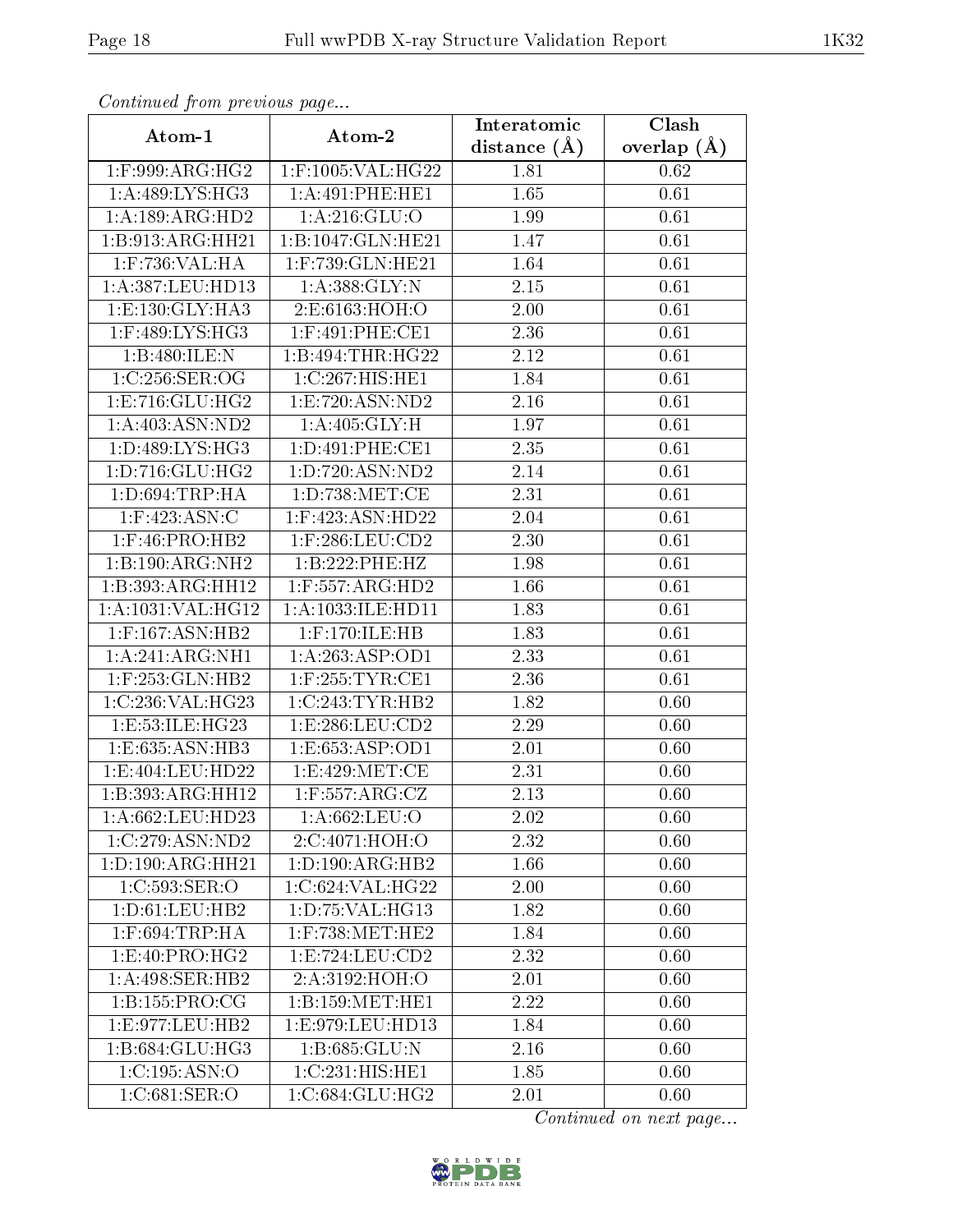| continuou provincuo pugo    |                      | Interatomic    | Clash         |
|-----------------------------|----------------------|----------------|---------------|
| Atom-1                      | Atom-2               | distance $(A)$ | overlap $(A)$ |
| 1: A:256: SER:OG            | 1:A:267:HIS:HE1      | 1.84           | 0.60          |
| 1:C:423:ASN:HD22            | 1:C:423:ASN:C        | 2.04           | 0.60          |
| 1:B:322:PRO:HB3             | 1:B:678:LEU:HD13     | 1.83           | 0.59          |
| 1:E:206:ARG:H               | 1:E:1024:ASN:HD21    | 1.50           | 0.59          |
| 1:E:622:TYR:OH              | 1:E:627:ARG:HG2      | 2.01           | 0.59          |
| 1: A:230:THR:HG21           | 1:A:248:ILE:HA       | 1.84           | 0.59          |
| 1:A:480:ILE:N               | 1:A:494:THR:HG22     | 2.14           | 0.59          |
| 1:B:206:ARG:N               | 1:B:1024:ASN:HD21    | 2.00           | 0.59          |
| 1:C:872:HIS:HE1             | 1:C:902:GLU:OE1      | 1.85           | 0.59          |
| 1: E: 716: GLU: HG2         | 1:E:720:ASN:HD21     | 1.66           | 0.59          |
| 1: C:309: GLY:O             | 1:C:311:LEU:HD13     | 2.03           | 0.59          |
| 1: E: 367: VAL: CG1         | 1:E:375:VAL:HG21     | 2.32           | 0.59          |
| 1:A:222:PHE:H               | 1: A: 1038: HIS: CD2 | 2.19           | 0.59          |
| 1: A:489: LYS: HE2          | 1:A:491:PHE:HZ       | 1.67           | 0.59          |
| 1:B:61:LEU:HB2              | 1:B:75:VAL:HG13      | 1.83           | 0.59          |
| 1: D: 82: ASN: ND2          | 1: D:96: ARG: HH21   | 2.00           | 0.59          |
| 1: E:489: LYS: HE2          | 1:E:491:PHE:HZ       | 1.66           | 0.59          |
| 1:B:872:HIS:HE1             | 1:B:902:GLU:OE1      | 1.85           | 0.59          |
| 1:A:393:ARG:HH12            | 1:C:557:ARG:NH2      | 2.01           | 0.59          |
| 1: C: 61: LEU: HB3          | 1:C:75:VAL:HG13      | 1.83           | 0.59          |
| 1: D:642: SER: HB2          | 1: D: 647: THR: HB   | 1.83           | 0.59          |
| 1:B:662:LEU:O               | 1:B:662:LEU:HD23     | 2.02           | 0.59          |
| 1: E: 155: PRO: HD2         | 1:E:159:MET:HE3      | 1.85           | 0.59          |
| 1:F:988:TRP:CZ3             | 1:F:990:GLY:HA3      | 2.38           | 0.59          |
| 1: A:202:TRP:CH2            | 1: A:745: SER:HB3    | 2.38           | 0.59          |
| 1:C:322:PRO:HG2             | 1:C:674:ASP:OD1      | 2.02           | 0.59          |
| 1: E: 676: ARG: HD2         | 2:E:6370:HOH:O       | 2.02           | 0.59          |
| 1:B:46:PRO:HB2              | 1:B:286:LEU:HD21     | 1.85           | 0.59          |
| 1:C:404:LEU:HD22            | 1:C:429:MET:HE2      | 1.85           | 0.59          |
| 1:E:913:ARG:HH21            | 1:E:1047:GLN:HE21    | 1.49           | 0.59          |
| $1:$ F:256:SER:OG           | 1:F:267:HIS:HE1      | 1.86           | 0.59          |
| $1:$ F:1045:ASP:HB3         | $1:$ F:1048:ILE:HG22 | 1.85           | 0.59          |
| $1:A:64:HI\overline{S:HD2}$ | 1: A:71:THR:OG1      | 1.85           | 0.59          |
| 1:C:999:ARG:HG2             | 1:C:1005:VAL:HG22    | 1.84           | 0.59          |
| $1:$ F:52:ARG:HG3           | $1:$ F:52:ARG:HH21   | 1.68           | 0.59          |
| 1:E:61:LEU:CB               | 1: E: 75: VAL:HG13   | 2.33           | 0.58          |
| 1: E:82: ASN:HD21           | 1:E:96:ARG:HH21      | 1.51           | 0.58          |
| 1:B:589:ILE:HD13            | 1:B:641:LEU:HD12     | 1.85           | 0.58          |
| 1:E:681:SER:O               | 1:E:684:GLU:HG2      | 2.03           | 0.58          |
| 1: D: 190: ARG: NH2         | 1:D:222:PHE:CZ       | 2.71           | 0.58          |
| 1: D: 190: ARG: NH2         | 1: D: 216: GLU: OE2  | 2.35           | 0.58          |

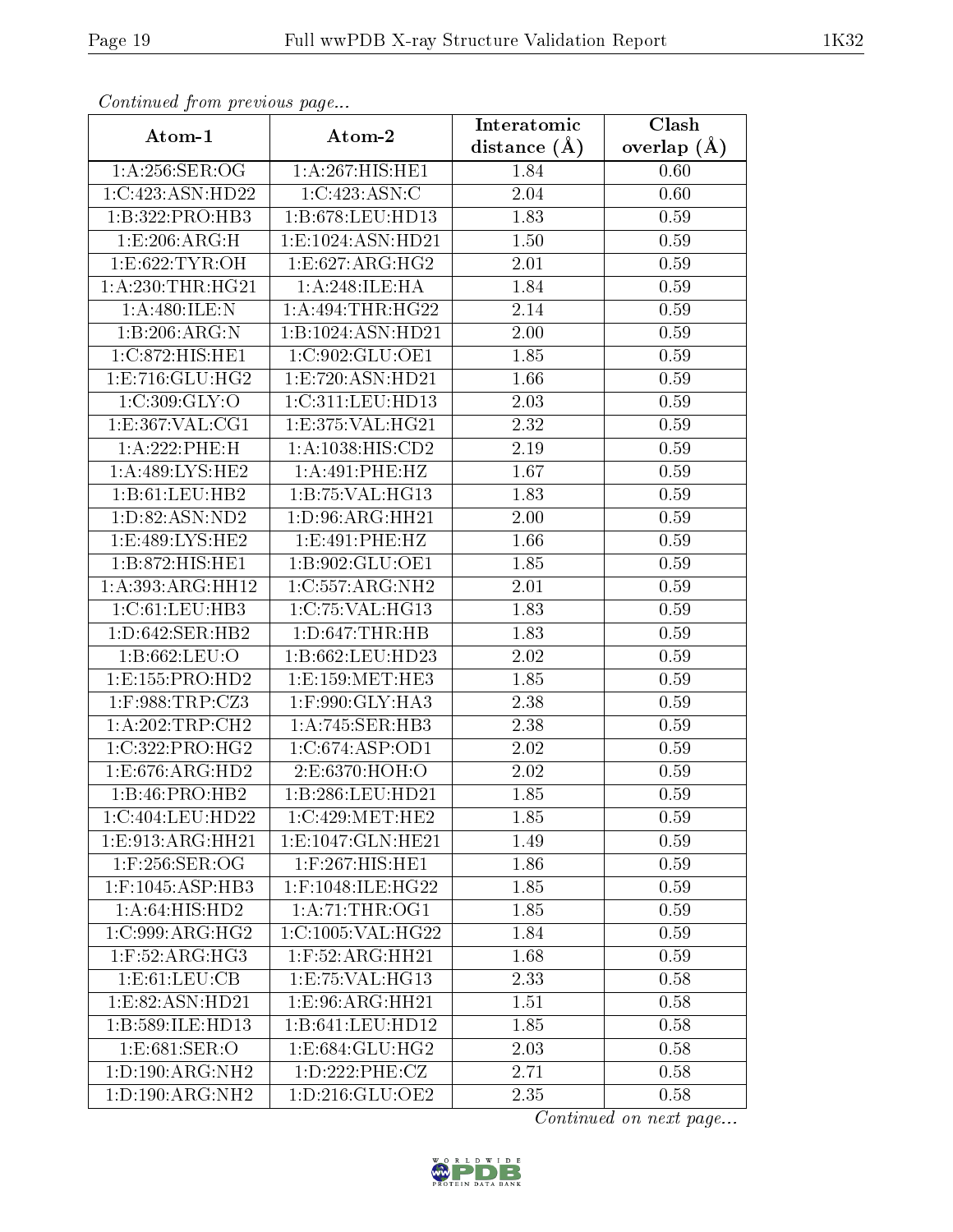| continuou provisious pago |                                      | Interatomic    | $\overline{\text{Clash}}$ |
|---------------------------|--------------------------------------|----------------|---------------------------|
| Atom-1                    | Atom-2                               | distance $(A)$ | overlap $(\AA)$           |
| 1:D:256:SER:OG            | 1:D:267:HIS:HE1                      | 1.86           | 0.58                      |
| 1: E: 681: SER: HB3       | 1: E: 684: GLU: HG2                  | 1.85           | 0.58                      |
| 1: D:622: TYR: OH         | 1: D:627: ARG: HG2                   | 2.03           | 0.58                      |
| 1: E:82: ASN:ND2          | 1:E:96:ARG:HH21                      | 2.01           | 0.58                      |
| 1:A:82:ASN:ND2            | 1: A:96: ARG: HH21                   | 2.01           | 0.58                      |
| 1:B:628:LYS:HE3           | 2:B:3366:HOH:O                       | 2.03           | 0.58                      |
| 1:B:119:LYS:NZ            | 1:B:823:ARG:HH22                     | 2.01           | 0.58                      |
| 1:E:333:ASP:CG            | 1: E: 369: ARG: HE                   | 2.06           | 0.58                      |
| 1:B:293:ILE:HG22          | $1:B:306:I\overline{\text{LE:HD12}}$ | 1.86           | 0.58                      |
| 1:C:889:MET:SD            | 1:D:522:PRO:HG2                      | 2.44           | 0.58                      |
| 1:C:947:PRO:HD2           | 1:C:950:SER:HB3                      | 1.86           | 0.58                      |
| 1:E:61:LEU:HB3            | 1: E: 75: VAL:HG13                   | 1.84           | 0.58                      |
| 1:C:43:LEU:O              | 1:C:44:LEU:HG                        | 2.04           | 0.58                      |
| 1: D:872: HIS: HE1        | 1:D:902:GLU:OE1                      | 1.86           | 0.58                      |
| $1:$ F:403:ASN:C          | 1:F:403:ASN:HD22                     | 2.07           | 0.58                      |
| 1:B:781:ALA:HB2           | 1:B:802:PRO:HG2                      | 1.86           | 0.58                      |
| 1: E: 190: ARG: NH2       | 1:E:222:PHE:CZ                       | 2.72           | 0.58                      |
| 1:B:104:ASN:ND2           | 1:B:104:ASN:H                        | 1.89           | 0.57                      |
| 1: E:64: HIS: HD2         | 1: E: 71: THR: OG1                   | 1.87           | 0.57                      |
| 1:F:319:ILE:HG23          | 1:F:677:PRO:HB3                      | 1.85           | 0.57                      |
| 1:F:815:VAL:HA            | $1:$ F:819:SER:HB3                   | 1.85           | 0.57                      |
| 1:A:872:HIS:HE1           | 1:A:902:GLU:OE1                      | 1.87           | 0.57                      |
| 1:C:530:ASN:ND2           | 1: C: 531: PHE: H                    | 2.02           | 0.57                      |
| 1:D:322:PRO:HB3           | 1:D:678:LEU:HD13                     | 1.85           | 0.57                      |
| 1: E: 104: ASN: ND2       | 1: E: 104: ASN: H                    | 1.99           | 0.57                      |
| 1: E: 104: ASN: N         | 1: E: 104: ASN: HD22                 | 1.91           | 0.57                      |
| 1: E:694: TRP: HA         | 1: E: 738: MET:CE                    | 2.34           | 0.57                      |
| 1:F:884:ILE:HD13          | 1:F:924:ILE:HD13                     | 1.86           | 0.57                      |
| 1:D:635:ASN:HB3           | 1: D:653: ASP:OD1                    | 2.04           | 0.57                      |
| 1:F:618:VAL:HG23          | $1:$ F:633:LYS:O                     | 2.03           | 0.57                      |
| $1:$ F:735:ILE:O          | 1:F:739:GLN:HG3                      | 2.04           | 0.57                      |
| 1: E:202:TRP:CH2          | 1: E: 745: SER: HB3                  | 2.39           | 0.57                      |
| $1:$ F:218:ASN:O          | $1:$ F:219:SER:C                     | 2.43           | 0.57                      |
| $1:$ F:947:PRO:HD2        | $1:$ F:950:SER:HB3                   | 1.85           | 0.57                      |
| 1: A:319: ILE: HG23       | 1: A:677: PRO:HB3                    | 1.87           | 0.57                      |
| 1:B:390:TYR:HD1           | 1:B:397:ALA:HB2                      | 1.69           | 0.57                      |
| 1:B:557:ARG:CZ            | 1:D:393:ARG:HH12                     | 2.18           | 0.57                      |
| 1:C:524:PRO:HD3           | 1:D:605:GLU:HG2                      | 1.87           | 0.57                      |
| 1:D:965:SER:HA            | 1:D:990:GLY:O                        | 2.03           | 0.57                      |
| $1:$ F:350:VAL:CG2        | 1:F:669:ARG:HH11                     | 2.15           | 0.57                      |
| 1:E:815:VAL:HA            | 1:E:819:SER:HB3                      | 1.86           | 0.57                      |

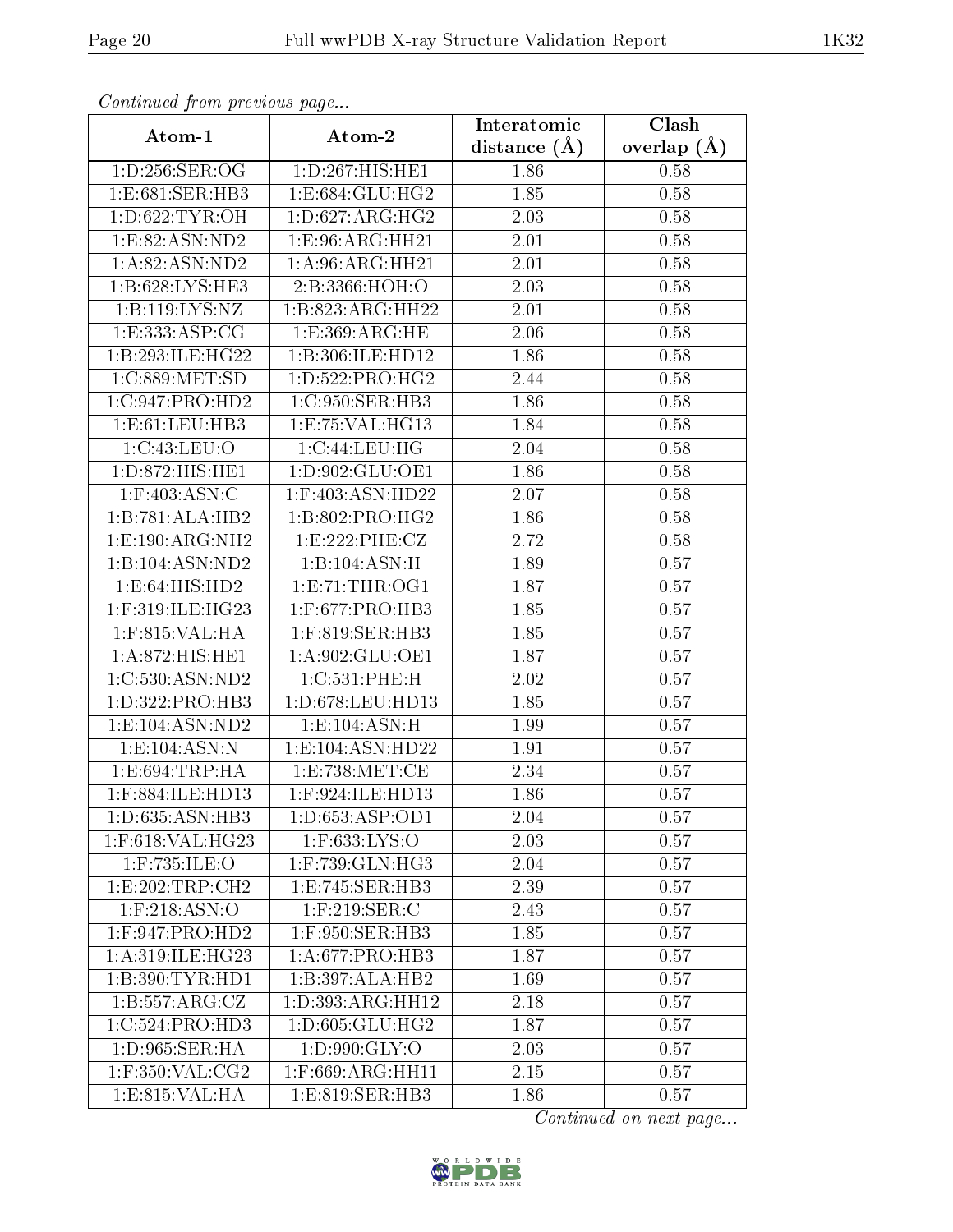| Connenaca promo precio do pago |                      | Interatomic    | Clash         |
|--------------------------------|----------------------|----------------|---------------|
| Atom-1                         | Atom-2               | distance $(A)$ | overlap $(A)$ |
| 1:C:230:THR:HG21               | 1:C:248:ILE:HA       | 1.87           | 0.57          |
| 1: D: 684: GLU: HG3            | 1:D:685:GLU:N        | 2.19           | 0.57          |
| $1: A:346:$ PHE:C              | 1:A:347:ILE:HD12     | 2.25           | 0.56          |
| 1:C:319:ILE:HG23               | 1:C:677:PRO:HB3      | 1.86           | 0.56          |
| 1:D:241:ARG:NH1                | 1: D: 263: ASP: OD1  | 2.37           | 0.56          |
| 1:D:489:LYS:HG3                | 1: D:491: PHE: HE1   | 1.70           | $0.56\,$      |
| $1:$ F:642:SER:HB2             | $1:$ F:647:THR:HB    | 1.87           | 0.56          |
| 1:C:350:VAL:HG21               | 1:C:669:ARG:NH1      | 2.19           | 0.56          |
| 1: D:694:TRP:HA                | 1: D: 738: MET: HE1  | 1.87           | 0.56          |
| 1: E: 351: SER: OG             | 1: E: 353: THR: HG22 | 2.05           | 0.56          |
| 1:E:807:ILE:HG12               | 1:E:837:LEU:CD2      | 2.35           | 0.56          |
| 1:D:360:GLU:HB2                | 1:D:364:ILE:HD11     | 1.86           | 0.56          |
| 1:E:232:VAL:HG13               | 1:E:244:PHE:CD1      | 2.41           | 0.56          |
| $1:$ F:216:GLU:OE1             | $1:$ F:219:SER:HA    | 2.05           | 0.56          |
| 1:F:308:ILE:HG22               | $1:$ F:311:LEU:HD11  | 1.87           | 0.56          |
| $1:$ F:202:TRP:CH2             | $1:$ F:745:SER:HB3   | 2.40           | 0.56          |
| 1: A: 104: ASN: ND2            | 1:A:104:ASN:H        | 1.98           | 0.56          |
| $1:B:489:LYS:H\overline{E2}$   | 1:B:491:PHE:HZ       | 1.71           | 0.56          |
| 1: D: 205: TYR: HA             | 1:D:1024:ASN:HD21    | 1.70           | 0.56          |
| 1:B:811:ASP:OD1                | 1:E:676:ARG:NH1      | 2.39           | 0.56          |
| 1:F:562:GLU:O                  | 1:F:563:ALA:HB3      | 2.06           | 0.56          |
| 1: A:605: GLU:CG               | 1:B:524:PRO:HD3      | 2.36           | 0.56          |
| 1: B: 153: MET:HG3             | 1: B: 859: ARG: CZ   | 2.35           | 0.56          |
| $1:$ F:312:GLU:HG2             | 1:F:314:PRO:HD3      | 1.87           | 0.56          |
| 1: D:999:ARG:HG2               | 1:D:1005:VAL:HG22    | 1.86           | 0.56          |
| $1:$ F:965:SER:HA              | $1:$ F:990:GLY:O     | 2.06           | 0.56          |
| 1:A:423:ASN:HD22               | 1:A:423:ASN:C        | 2.09           | 0.56          |
| 1: D: 284: ARG: HD3            | 2:D:5393:HOH:O       | 2.05           | 0.56          |
| $1:$ F:353:THR:HG23            | $1:$ F:354:TYR:CD1   | 2.40           | 0.56          |
| 1: A:429:MET:HE3               | 1:A:438:PRO:HB2      | 1.87           | 0.56          |
| 1:A:965:SER:HA                 | 1: A:990: GLY:O      | 2.06           | 0.56          |
| 1:B:499:HIS:HD2                | 2:B:3176:HOH:O       | 1.89           | 0.56          |
| 1: D: 312: GLU: HG2            | 1:D:314:PRO:HD3      | 1.86           | 0.56          |
| 1:E:568:LEU:HB3                | 1:E:571:MET:HE2      | 1.87           | 0.56          |
| 1: E: 872: HIS: HE1            | 1: E: 902: GLU: OE1  | 1.89           | 0.56          |
| 1: E: 1016: ARG: O             | 1:E:1017:ASP:HB2     | 2.06           | 0.56          |
| 1: A:403:A SN:H D22            | 1: A:405: GLY: H     | 1.54           | 0.55          |
| 1: E:499: HIS: HE1             | 2:E:6239:HOH:O       | 1.89           | 0.55          |
| 1:B:493:ALA:HA                 | 1: B: 571: MET: HG3  | 1.88           | 0.55          |
| 1:B:977:LEU:HB2                | 1:B:979:LEU:HD13     | 1.88           | 0.55          |
| $1:C:53:\overline{ILE:HG23}$   | 1:C:286:LEU:HD21     | 1.87           | 0.55          |

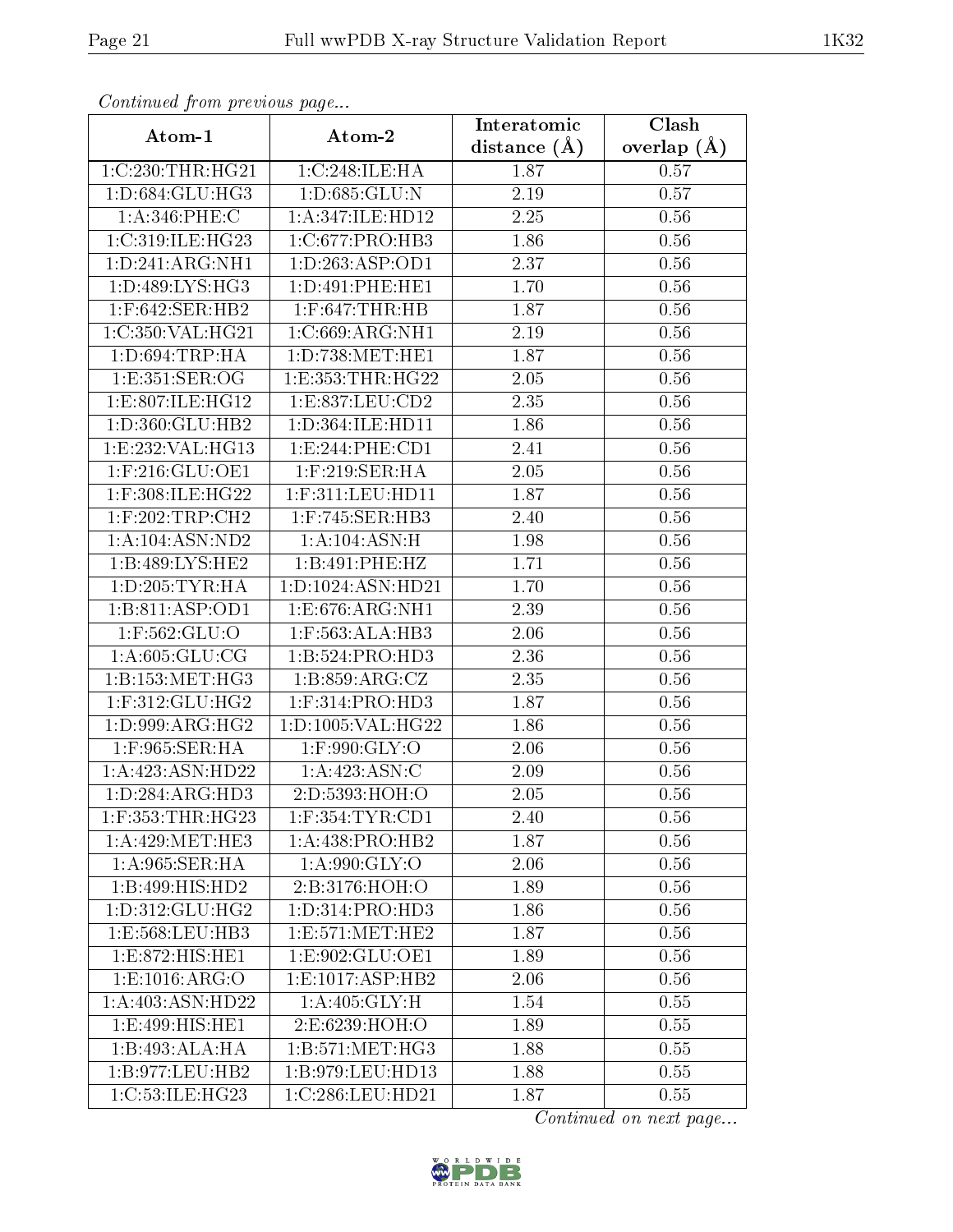| contentava promono ao pago       |                                            | Interatomic      | $\overline{\text{Clash}}$ |
|----------------------------------|--------------------------------------------|------------------|---------------------------|
| Atom-1                           | Atom-2                                     | distance $(\AA)$ | overlap $(\AA)$           |
| 1:C:929:MET:HA                   | 1:C:929:MET:CE                             | 2.36             | 0.55                      |
| 1: D: 353: THR: HG23             | 1: D: 354: TYR: CD1                        | 2.41             | 0.55                      |
| 1: E: 605: GLU: HG2              | $1:$ F:524:PRO:HD3                         | 1.88             | 0.55                      |
| 1: A:293: ILE: CG2               | 1:A:306:ILE:HD12                           | 2.36             | 0.55                      |
| 1:B:167:ASN:HB2                  | 1:B:170:ILE:HB                             | 1.87             | 0.55                      |
| 1:C:565:GLU:HG2                  | 1:C:566:TYR:N                              | 2.21             | 0.55                      |
| 1:E:190:ARG:NH2                  | 1: E: 216: GLU: OE2                        | 2.40             | 0.55                      |
| 1:E:593:SER:O                    | 1:E:624:VAL:HG22                           | 2.05             | 0.55                      |
| 1: A:681:SER:O                   | 1: A:684: GLU:HG2                          | 2.06             | 0.55                      |
| 1:B:494:THR:HG21                 | 1:B:500:ASP:OD1                            | 2.06             | 0.55                      |
| 1:F:635:ASN:HB3                  | 1:F:653:ASP:OD1                            | 2.07             | 0.55                      |
| 1: D: 929: MET: HA               | 1: D:929: MET:CE                           | 2.36             | 0.55                      |
| 1: D: 184: LEU: HB2              | 1: D: 191: VAL: HB                         | 1.88             | 0.55                      |
| 1:E:731:LEU:HD22                 | 1:E:735:ILE:HG13                           | 1.88             | 0.55                      |
| $1:$ F:236:VAL:CG2               | $1:$ F:243:TYR:HB2                         | 2.36             | 0.55                      |
| $1:$ F:431:VAL:HG22              | $1:$ F:438:PRO:HB3                         | 1.88             | 0.55                      |
| 1:B:228:MET:HE3                  | 1:B:232:VAL:CG2                            | 2.36             | 0.55                      |
| 1:B:423:ASN:HD22                 | 1:B:423:ASN:C                              | 2.09             | 0.55                      |
| 1:C:522:PRO:HD3                  | 1:D:893:ASN:OD1                            | $2.05\,$         | 0.55                      |
| 1:E:480:ILE:H                    | 1: E:494: THR:CG2                          | 2.18             | 0.55                      |
| $1:$ F:565: $GLU:$ H $G2$        | $1:$ F:566:TYR:N                           | 2.21             | 0.55                      |
| 1:D:346:PHE:C                    | 1:D:347:ILE:HD12                           | 2.27             | 0.55                      |
| 1: E:494: THR: HG21              | 1:E:500:ASP:OD1                            | 2.07             | $0.55\,$                  |
| $1:$ F:258:ASP:C                 | $1:$ F:260:ASP:H                           | 2.10             | 0.55                      |
| 1: A: 155: PRO: HD2              | 1: A: 159: MET: HE3                        | 1.88             | 0.55                      |
| 1:B:189:ARG:HD2                  | 1:B:216:GLU:O                              | 2.07             | 0.55                      |
| 1: E: 286: LEU: CD1              | 1:E:295:ILE:HG12                           | 2.36             | 0.55                      |
| $1:$ F:913:ARG:HH21              | 1:F:1047:GLN:HE21                          | 1.55             | 0.55                      |
| 1:B:88:PRO:HG3                   | 1:B:144:GLY:HA2                            | 1.89             | 0.55                      |
| $1:B:155:PRO:H\overline{G2}$     | 1: B: 159: MET: CE                         | 2.25             | 0.55                      |
| 1: A:119: LYS: NZ                | 1: A:823:ARG:HH22                          | 2.05             | 0.54                      |
| 1:B:892:LEU:HD13                 | 1: B:920: VAL:HG21                         | 1.89             | 0.54                      |
| $1:C:694$ : TRP: HA              | $1:C:738:\overline{\text{MET}:\text{HE}2}$ | 1.87             | 0.54                      |
| 1:D:295:ILE:HG13                 | 1:D:306:ILE:HD11                           | 1.87             | 0.54                      |
| 1:C:965:SER:HA                   | 1:C:990:GLY:O                              | 2.08             | 0.54                      |
| $1: D: 565: GLU: \overline{HG2}$ | 1: D: 566: TYR: N                          | 2.22             | 0.54                      |
| 1:C:321:ILE:HB                   | 1:C:324:LYS:HG3                            | 1.89             | 0.54                      |
| 1: D:681: SER:HB3                | 1:D:684:GLU:HG2                            | 1.88             | 0.54                      |
| $1:$ F:43:LEU:O                  | $1:$ F:44:LEU:HG                           | 2.08             | 0.54                      |
| $1:$ F:618:VAL:HG21              | $1:$ F:631:GLU:HG3                         | 1.89             | 0.54                      |
| 1:C:241:ARG:HB2                  | 1:C:243:TYR:CE1                            | 2.42             | 0.54                      |

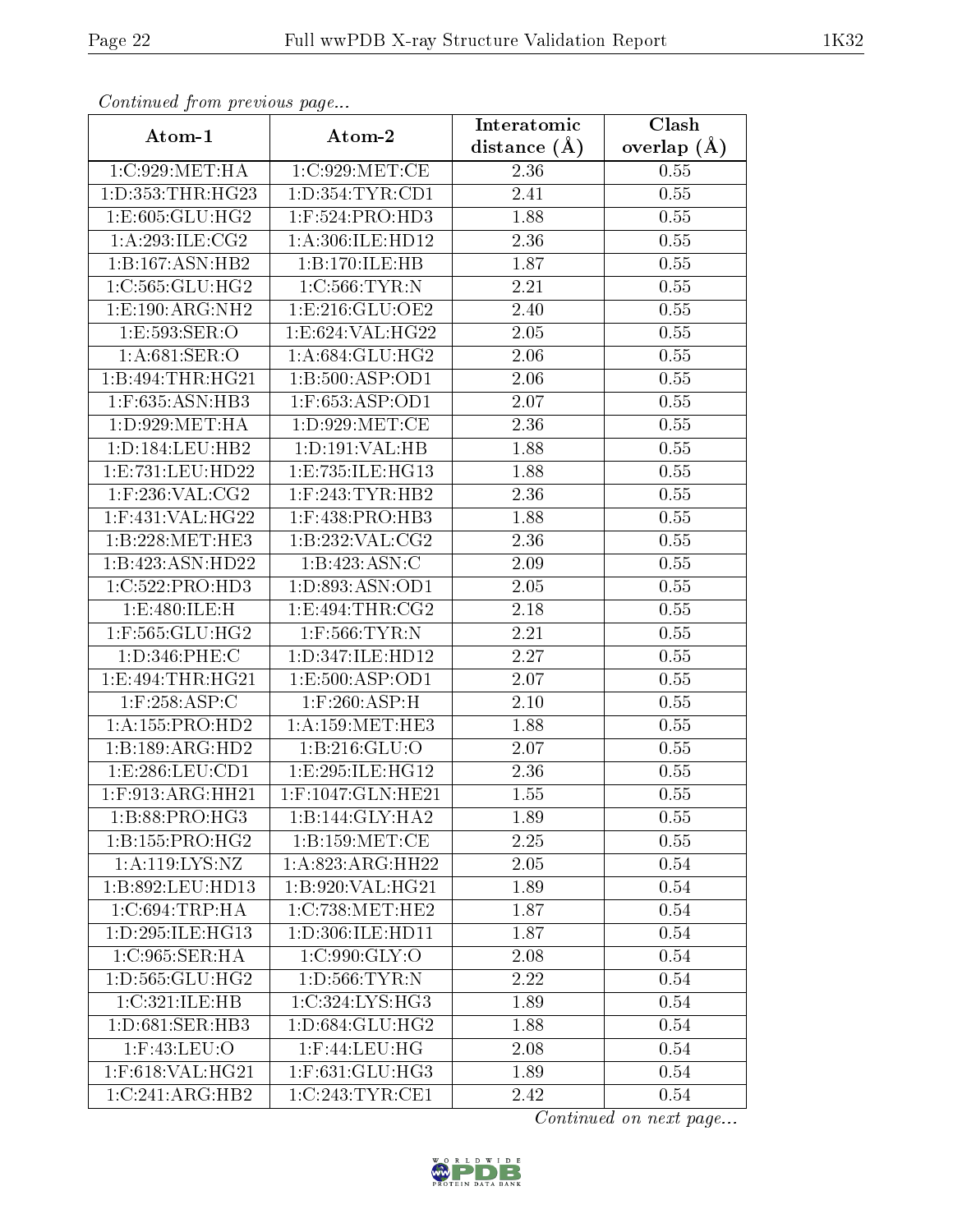| sonomaca jiom procesar pago  |                      | Interatomic    | Clash           |
|------------------------------|----------------------|----------------|-----------------|
| Atom-1                       | Atom-2               | distance $(A)$ | overlap $(\AA)$ |
| 1:C:61:LEU:HB2               | 1:C:75:VAL:HG13      | 1.88           | 0.54            |
| 1:C:774:ASP:HA               | 1:C:817:ALA:HB2      | 1.88           | 0.54            |
| 1:F:489:LYS:HG3              | $1:$ F:491:PHE:HE1   | 1.71           | 0.54            |
| 1:F:872:HIS:CE1              | 1:F:902:GLU:OE1      | 2.61           | 0.54            |
| 1: A:220: GLY:O              | 1:A:1038:HIS:HB3     | 2.08           | 0.54            |
| 1:E:155:PRO:CD               | 1: E: 159: MET: HE3  | 2.38           | 0.54            |
| 1:E:530:ASN:ND2              | 1:E:531:PHE:N        | 2.55           | 0.54            |
| 1: D:591: LEU: HD11          | 1: D: 662: LEU: HD21 | 1.89           | 0.54            |
| 1: E: 167: ASN: HB2          | 1:E:170:ILE:HB       | 1.90           | 0.54            |
| 1: A:524: PRO:HD3            | 1: B:605: GLU:CG     | 2.36           | 0.54            |
| 1:A:736:VAL:HA               | 1:A:739:GLN:HE21     | 1.72           | 0.54            |
| 1: D: 104: ASN: H            | 1: D: 104: ASN: ND2  | 2.00           | 0.54            |
| 1:D:480:ILE:H                | 1: D: 494: THR: CG2  | 2.19           | 0.54            |
| 1: E: 948: THR: H            | $1:$ F:922:GLN:NE2   | 2.03           | 0.54            |
| 1:F:332:LEU:HD11             | $1:$ F:338:ALA:HB2   | 1.90           | 0.54            |
| 1:A:706:VAL:HG12             | 1:A:710:ILE:HD12     | 1.89           | 0.54            |
| 1:B:676:ARG:NH1              | 1: E:811: ASP:OD1    | 2.41           | 0.54            |
| 1:C:351:SER:OG               | 1:C:353:THR:HG22     | 2.07           | 0.54            |
| 1:C:589:ILE:HG21             | 1:C:641:LEU:HD11     | 1.89           | 0.54            |
| 1:C:700:ASN:HD22             | 1:C:1008:GLN:NE2     | 2.06           | 0.54            |
| 1: D:983: ILE: CG2           | 1:D:1033:ILE:HD12    | 2.28           | 0.54            |
| 1: E: 156: PHE: CD1          | 1: E: 159: MET: HE1  | 2.43           | 0.54            |
| 1:F:184:LEU:HD13             | 1:F:237:ILE:HG13     | 1.90           | 0.54            |
| $1:$ F:498:SER:OG            | 1:F:499:HIS:N        | 2.40           | 0.54            |
| $1:$ F:49:HIS:CD2            | 1:F:90:GLY:HA3       | 2.43           | 0.54            |
| 1: B:546: PRO:CG             | 1:B:567:ASP:HB3      | 2.38           | 0.54            |
| 1: C: 562: GLU: O            | 1:C:563:ALA:HB3      | 2.08           | 0.54            |
| 1:B:703:ASN:C                | 1:B:703:ASN:HD22     | 2.12           | 0.54            |
| 1:C:206:ARG:H                | 1:C:1024:ASN:ND2     | 2.06           | 0.54            |
| 1:D:64:HIS:HD2               | 1: D: 71: THR: OG1   | 1.91           | 0.54            |
| 1:D:807:ILE:HG12             | 1: D: 837: LEU: CD2  | 2.38           | 0.54            |
| $1:$ F:1036:ALA:O            | $1:$ F:1039:ASP:HB2  | 2.08           | 0.54            |
| 1: E: 286: LEU: HD12         | 1:E:294:TYR:O        | 2.07           | 0.53            |
| 1:F:87:PHE:HB3               | $1:$ F:88:PRO:HD2    | 1.90           | 0.53            |
| 1: A:494:THR:HG21            | 1: A:500: ASP:OD1    | 2.08           | 0.53            |
| $1:$ F:222:PHE:H             | 1:F:1038:HIS:HD2     | 1.53           | 0.53            |
| 1:B:393:ARG:HH22             | $1:$ F:557:ARG:NE    | 2.06           | 0.53            |
| $1:A:363:ARG:H\overline{G3}$ | 1:A:688:GLN:NE2      | 2.23           | 0.53            |
| 1:B:218:ASN:HB3              | 1:B:221:ALA:HB3      | 1.90           | 0.53            |
| 1:B:355:VAL:HG12             | 1:B:676:ARG:HH21     | 1.74           | 0.53            |
| 1:A:913:ARG:HH21             | 1:A:1047:GLN:HE21    | 1.55           | 0.53            |

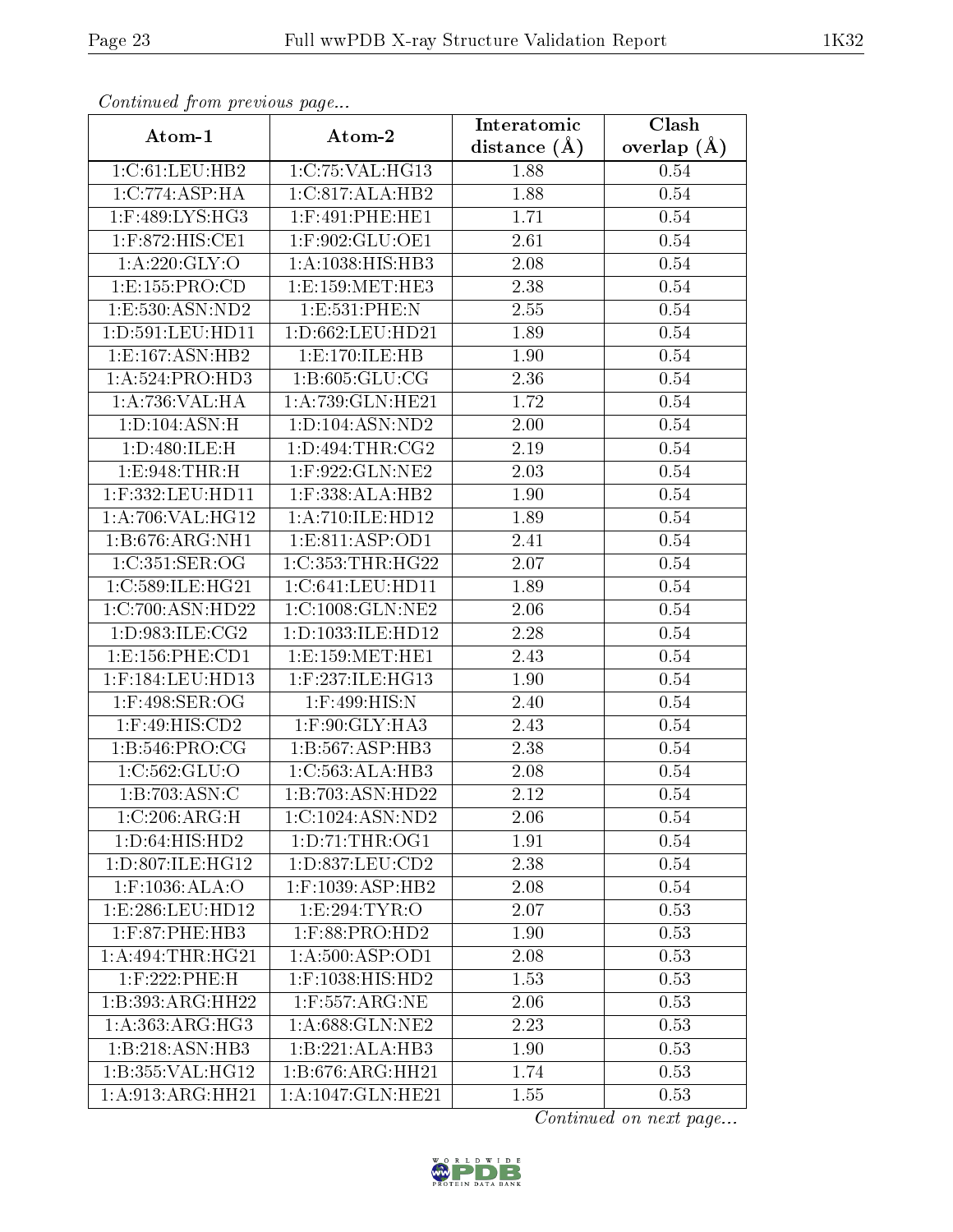| contentwow from procto we page |                                          | Interatomic    | Clash         |
|--------------------------------|------------------------------------------|----------------|---------------|
| Atom-1                         | Atom-2                                   | distance $(A)$ | overlap $(A)$ |
| 1:B:681:SER:CB                 | 1:B:684:GLU:HG2                          | 2.37           | 0.53          |
| 1:C:522:PRO:HG2                | 1: D: 889: MET: SD                       | 2.47           | 0.53          |
| $1:$ F:253:GLN:NE2             | $1:$ F:268:THR:OG1                       | 2.39           | 0.53          |
| 1:A:703:ASN:C                  | 1:A:703:ASN:HD22                         | 2.11           | 0.53          |
| 1:B:789:GLU:OE2                | 2:B:3230:HOH:O                           | 2.19           | 0.53          |
| 1: E: 241: ARG: NH1            | 1: E: 263: ASP:OD1                       | 2.41           | 0.53          |
| 1: E: 475: TYR: OH             | $1:$ F:949:ASN:ND2                       | 2.37           | 0.53          |
| 1: A:319: ILE: CG2             | 1: A:677: PRO:HB3                        | 2.39           | 0.53          |
| 1:B:61:LEU:HB3                 | 1:B:75:VAL:HG13                          | 1.91           | 0.53          |
| 1: C: 1036: ALA: O             | 1:C:1039:ASP:HB2                         | 2.09           | 0.53          |
| 1:E:220:GLY:O                  | 1:E:1038:HIS:HB3                         | 2.09           | 0.53          |
| 1:C:190:ARG:NH2                | 1:C:222:PHE:CZ                           | 2.75           | 0.53          |
| 1: A:676: ARG: NH1             | 1: D: 811: ASP: OD1                      | 2.42           | 0.53          |
| 1:E:568:LEU:HB3                | 1: E: 571: MET:CE                        | 2.39           | 0.53          |
| $1:$ F:206:ARG:N               | 1:F:1024:ASN:HD21                        | 2.04           | 0.53          |
| $1:$ F:190:ARG:NH2             | $1:$ F:222:PHE:HZ                        | 2.07           | 0.53          |
| 1: A: 156: PHE: HB2            | 1: A: 159: MET: HE2                      | 1.91           | 0.53          |
| 1: A:562: GLU:O                | 1:A:563:ALA:HB3                          | 2.09           | 0.53          |
| 1:B:546:PRO:HG2                | $1:B:567:\overline{ASP:HB3}$             | 1.91           | 0.53          |
| 1:C:524:PRO:HD3                | 1: D: 605: GLU: CG                       | 2.39           | 0.53          |
| 1:C:82:ASN:HD21                | 1:C:96:ARG:HD3                           | 1.71           | 0.53          |
| $1:$ F:64:HIS:HD2              | $1:$ F:71:THR:OG1                        | 1.91           | 0.53          |
| 1: A: 167: ASN: HB2            | 1:A:170:ILE:HB                           | 1.90           | 0.53          |
| 1:C:46:PRO:HB2                 | 1:C:286:LEU:HD21                         | 1.90           | 0.53          |
| 1:C:722:VAL:N                  | 1:C:723:PRO:HD2                          | 2.24           | 0.53          |
| 1: D:418: PHE: HA              | 1: D: 433: LEU: HG                       | 1.89           | 0.53          |
| 1:F:253:GLN:HB2                | $1:$ F:255:TYR:HE1                       | 1.74           | 0.53          |
| $1:$ F:618:VAL:CG2             | 1:F:631:GLU:HG3                          | 2.39           | 0.53          |
| 1:A:88:PRO:HG3                 | 1: A:144: GLY:HA2                        | 1.91           | 0.53          |
| 1:A:82:ASN:HD21                | 1:A:96:ARG:HH21                          | 1.56           | 0.53          |
| 1:C:241:ARG:NH1                | 1:C:263:ASP:HB3                          | 2.24           | 0.53          |
| 1:C:393:ARG:HH22               | 1:E:557:ARG:NE                           | 2.07           | 0.53          |
| 1:D:319:ILE:HG23               | 1:D:677:PRO:HB3                          | 1.91           | 0.53          |
| 1: D: 61: LEU: HB3             | 1: D: 75: VAL: HG13                      | 1.90           | 0.53          |
| $1:$ F:134:PHE:O               | $1:$ F:135:THR:HB                        | 2.09           | 0.53          |
| $1:$ F:700:ASN:HD22            | $1:$ F:1008:GLN: $\overline{\text{NE2}}$ | 2.07           | 0.53          |
| $1:$ F:977:LEU:HB2             | $1:$ F:979:LEU:CD1                       | 2.39           | 0.53          |
| 1:A:423:ASN:ND2                | $1:A:425:ARG:\overline{HB2}$             | 2.24           | 0.52          |
| 1: A:61: LEU: CB               | 1: A:75: VAL:HG13                        | 2.39           | 0.52          |
| 1:B:337:ILE:HG22               | 1:B:338:ALA:N                            | 2.24           | 0.52          |
| 1:B:706:VAL:HG12               | 1:B:710:ILE:HD12                         | 1.91           | 0.52          |

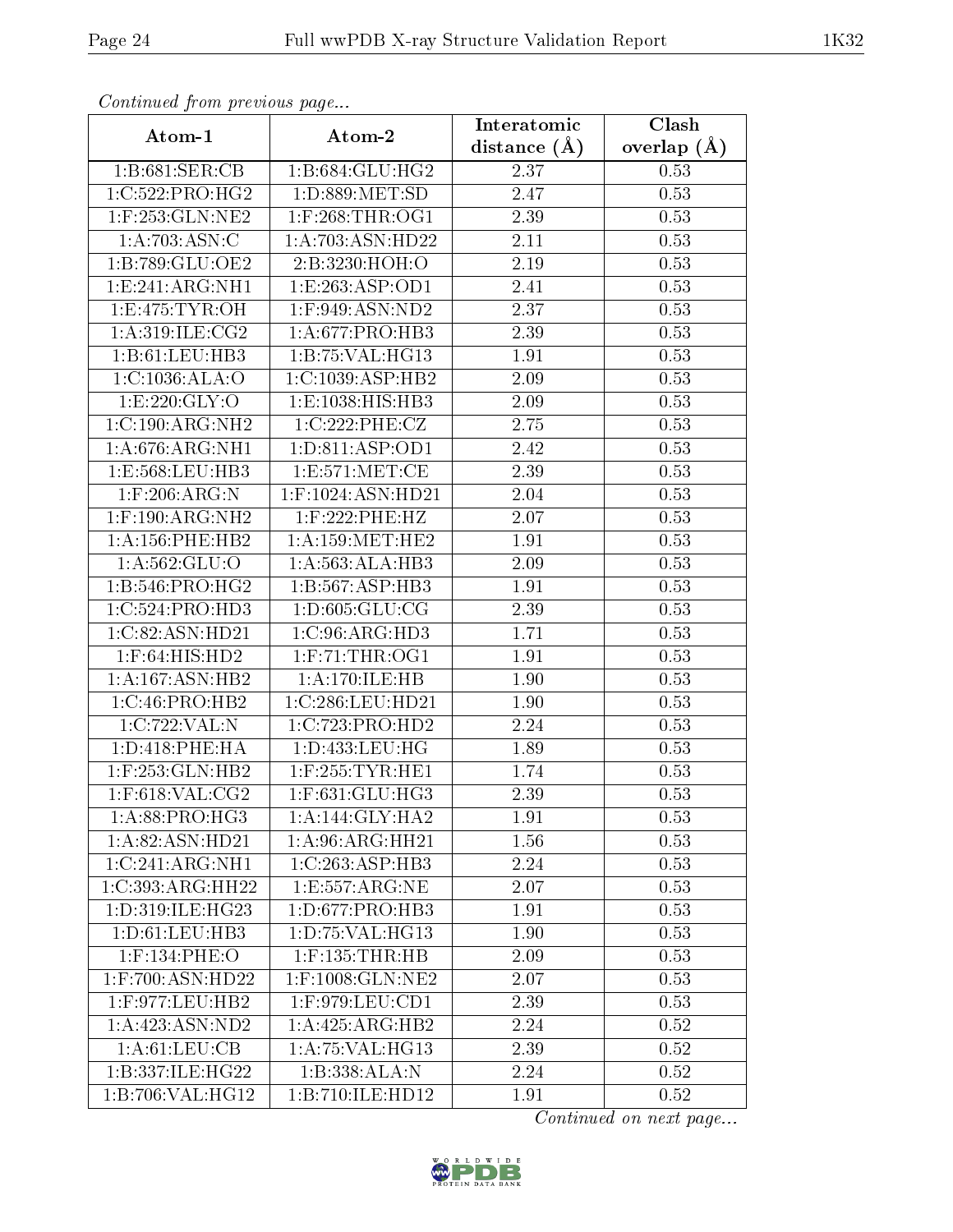| contentava promo provisão pago |                                   | Interatomic    | $\overline{\text{Clash}}$ |
|--------------------------------|-----------------------------------|----------------|---------------------------|
| Atom-1                         | Atom-2                            | distance $(A)$ | overlap $(\AA)$           |
| 1:B:982:LEU:C                  | 1:B:983:ILE:HD12                  | 2.29           | 0.52                      |
| 1:C:404:LEU:HD22               | 1:C:429:MET:CE                    | 2.39           | 0.52                      |
| 1: E: 295: ILE: HG13           | 1:E:306:ILE:HD11                  | 1.90           | 0.52                      |
| $1:$ F:249:ASP:HB2             | 2:F:7014:HOH:O                    | 2.09           | 0.52                      |
| $1:$ F:735:ILE:O               | $1:$ F:738:MET:HG3                | 2.09           | 0.52                      |
| 1: A: 393: ARG: NH1            | 1:C:557:ARG:HD2                   | 2.24           | 0.52                      |
| 1:C:53:ILE:HD11                | 1:C:295:ILE:HD11                  | 1.92           | 0.52                      |
| 1:D:333:ASP:CG                 | 1: D: 369: ARG: HE                | 2.12           | 0.52                      |
| 1:F:1052:ILE:O                 | 1:F:1056:ILE:HG13                 | 2.10           | 0.52                      |
| 1:C:716:GLU:HG2                | 1:C:720:ASN:ND2                   | 2.24           | 0.52                      |
| 1: D: 179: PRO:HG2             | 2:D:5045:HOH:O                    | 2.09           | 0.52                      |
| 1: D: 913: ARG: HH21           | $1: D: 1047: GLN: \overline{NE2}$ | 2.07           | 0.52                      |
| 1: E: 524: PRO: HD3            | $1:$ F:605: $GLU$ :CG             | 2.39           | 0.52                      |
| 1: B:319: ILE: CG2             | 1:B:677:PRO:HB3                   | 2.39           | 0.52                      |
| 1: E:403: ASN:HD22             | 1:E:404:LEU:N                     | 2.06           | 0.52                      |
| 1:E:642:SER:HB2                | 1:E:647:THR:HB                    | 1.91           | 0.52                      |
| $1:$ F:729:TYR:O               | 1:F:732:SER:HB3                   | 2.09           | 0.52                      |
| 1:B:155:PRO:HD2                | 1:B:159:MET:HE3                   | 1.90           | 0.52                      |
| 1:C:249:ASP:HB2                | 2:C:4014:HOH:O                    | 2.08           | 0.52                      |
| 1: D: 155: PRO: CG             | 1: D: 159: MET: HE1               | 2.23           | 0.52                      |
| 1:B:815:VAL:HA                 | 1:B:819:SER:HB3                   | 1.91           | 0.52                      |
| 1:C:308:ILE:HG22               | 1:C:311:LEU:HD11                  | 1.91           | $0.52\,$                  |
| 1:C:333:ASP:CG                 | 1:C:369:ARG:HE                    | 2.13           | 0.52                      |
| 1:C:676:ARG:HD2                | 2:C:4370:HOH:O                    | 2.08           | $0.52\,$                  |
| 1:E:781:ALA:HB2                | 1: E: 802: PRO:HG2                | 1.91           | 0.52                      |
| 1:F:593:SER:O                  | $1:$ F:624:VAL:HG22               | 2.10           | 0.52                      |
| $1:$ F:123:TYR:OH              | $1:$ F:823:ARG:HD3                | 2.10           | 0.52                      |
| $1:$ F:123:TYR:HB3             | 1:F:826:SER:OG                    | 2.09           | 0.52                      |
| 1: A:190:ARG:NH2               | 1:A:222:PHE:HZ                    | 2.07           | 0.52                      |
| 1:A:982:LEU:C                  | 1:A:983:ILE:HD12                  | 2.30           | 0.52                      |
| 1:B:467:LEU:HD12               | 1:B:467:LEU:C                     | 2.29           | 0.52                      |
| 1: D: 557: ARG: HD2            | $1:$ F:393:ARG:HH12               | 1.75           | 0.52                      |
| 1: A:580: VAL:HG22             | 1: A:622:TYR:CD2                  | 2.44           | 0.52                      |
| 1:B:156:PHE:HB2                | 1: B: 159: MET: HE2               | 1.92           | 0.52                      |
| 1:B:913:ARG:HH21               | 1:B:1047:GLN:NE2                  | 2.08           | 0.52                      |
| 1:C:184:LEU:HD13               | 1:C:237:ILE:HG13                  | 1.90           | 0.52                      |
| 1:C:52:ARG:HH21                | 1:C:52:ARG:HG3                    | 1.75           | 0.52                      |
| 1:C:807:ILE:HG12               | 1:C:837:LEU:CD2                   | 2.40           | 0.52                      |
| 1: E: 216: GLU: OE1            | 1:E:219:SER:HA                    | 2.10           | 0.52                      |
| 1:A:781:ALA:HB2                | 1: A:802: PRO:HG2                 | 1.90           | 0.52                      |
| 1:C:350:VAL:CG2                | 1:C:669:ARG:HH11                  | 2.23           | 0.52                      |

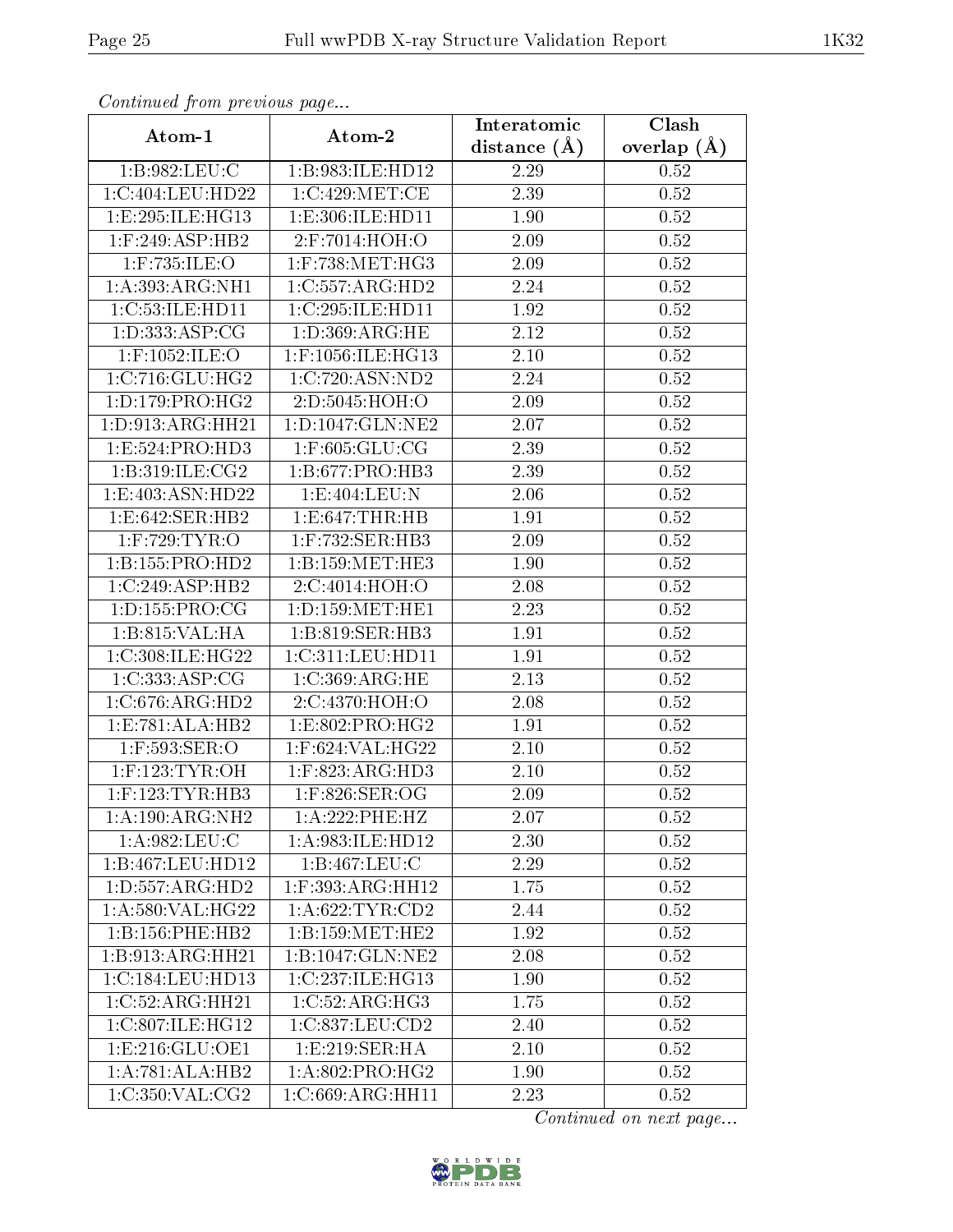| Continual from precious page   |                         | Interatomic      | Clash         |
|--------------------------------|-------------------------|------------------|---------------|
| Atom-1                         | Atom-2                  | distance $(\AA)$ | overlap $(A)$ |
| 1:A:206:ARG:N                  | 1: A: 1024: ASN: HD21   | 2.07             | 0.52          |
| 1:A:363:ARG:HD2                | 1: A: 365: ARG: NH2     | 2.25             | 0.52          |
| 1:B:190:ARG:NH2                | 1:B:222:PHE:CZ          | 2.77             | 0.52          |
| 1:B:387:LEU:HD13               | 1:B:388:GLY:N           | 2.24             | 0.52          |
| 1:D:885:PRO:O                  | 1: D: 915: ASN: HA      | 2.09             | 0.52          |
| 1: A:475: TYR:OH               | 1:B:949:ASN:ND2         | 2.43             | 0.51          |
| $1:B:314:PR\overline{O:HD2}$   | 1:B:726:LYS:HG2         | 1.92             | 0.51          |
| 1:C:684:GLU:HG3                | 1:C:685:GLU:N           | 2.24             | 0.51          |
| 1: D: 156: PHE: HD1            | $1: D: 159$ : $MET: CE$ | 2.23             | 0.51          |
| 1: E: 684: GLU: HG3            | 1:E:685:GLU:N           | 2.24             | 0.51          |
| 1:F:222:PHE:H                  | $1:$ F:1038:HIS:CD2     | 2.28             | $0.51\,$      |
| $1:$ F:651:ARG:NH2             | $1:$ F:655:GLY:O        | 2.42             | 0.51          |
| 1: A:681:SER:CB                | 1: A:684: GLU: HG2      | 2.39             | 0.51          |
| 1:B:965:SER:HA                 | 1: B:990: GLY:O         | 2.10             | 0.51          |
| 1:C:776:TYR:CD1                | 1:C:816:GLY:HA2         | 2.45             | 0.51          |
| 1: D: 1016: ARG: O             | 1:D:1017:ASP:HB2        | 2.10             | 0.51          |
| 1: D: 562: GLU: O              | 1: D: 563: ALA: HB3     | 2.10             | 0.51          |
| 1: D: 202: TRP:CH2             | 1:D:745:SER:HB3         | 2.45             | 0.51          |
| 1: E: 156: PHE: HD1            | 1:E:159:MET:HE1         | 1.76             | 0.51          |
| 1: E: 578: ILE: CD1            | 1:E:595:ILE:HD12        | 2.41             | 0.51          |
| $1:$ F:1055:LEU:O              | 1:F:1059:LEU:HD13       | 2.10             | 0.51          |
| $1:$ F:241:ARG:NH1             | $1:$ F:263:ASP:OD1      | 2.44             | 0.51          |
| 1: E: 889: MET: SD             | $1:$ F:522:PRO:HG2      | 2.50             | 0.51          |
| 1:F:430:THR:HG23               | 1:F:441:ILE:HD11        | 1.92             | $0.51\,$      |
| 1:B:222:PHE:H                  | 1:B:1038:HIS:CD2        | 2.28             | 0.51          |
| 1:C:489:LYS:HG3                | 1:C:491:PHE:CE1         | 2.45             | 0.51          |
| 1:C:703:ASN:HD22               | 1:C:703:ASN:C           | 2.13             | 0.51          |
| 1:E:222:PHE:H                  | 1: E: 1038: HIS: CD2    | 2.28             | 0.51          |
| 1:E:155:PRO:HG2                | 1: E: 159: MET:CE       | 2.32             | 0.51          |
| 1:C:893:ASN:OD1                | 1:D:522:PRO:HD3         | 2.11             | $0.51\,$      |
| 1: D: 130: GLY: HA3            | 2:D:5163:HOH:O          | 2.10             | 0.51          |
| 1:E:522:PRO:HG2                | 1:F:889:MET:SD          | 2.50             | 0.51          |
| 1:B:589:ILE:HD13               | 1: B:641:LEU:CD1        | 2.41             | 0.51          |
| 1:C:242:ILE:O                  | 1:C:256:SER:HA          | 2.10             | 0.51          |
| 1:C:802:PRO:O                  | 1:C:805:TYR:HB2         | 2.11             | 0.51          |
| 1:B:393:ARG:HH12               | 1:F:557:ARG:CD          | 2.23             | 0.51          |
| $1:$ F:589:ILE:HG $21$         | 1:F:641:LEU:HD11        | 1.91             | 0.51          |
| 1:C:494:THR:HG21               | 1:C:500:ASP:OD1         | 2.11             | 0.51          |
| $1:$ F:238:VAL:HG11            | $1:$ F:298:PRO:HG2      | 1.93             | 0.51          |
| 1:B:205:TYR:HA                 | 1:B:1024:ASN:HD21       | 1.76             | 0.51          |
| $1: B:315: GL\overline{U:OE2}$ | 1:E:119:LYS:HD2         | 2.11             | 0.51          |

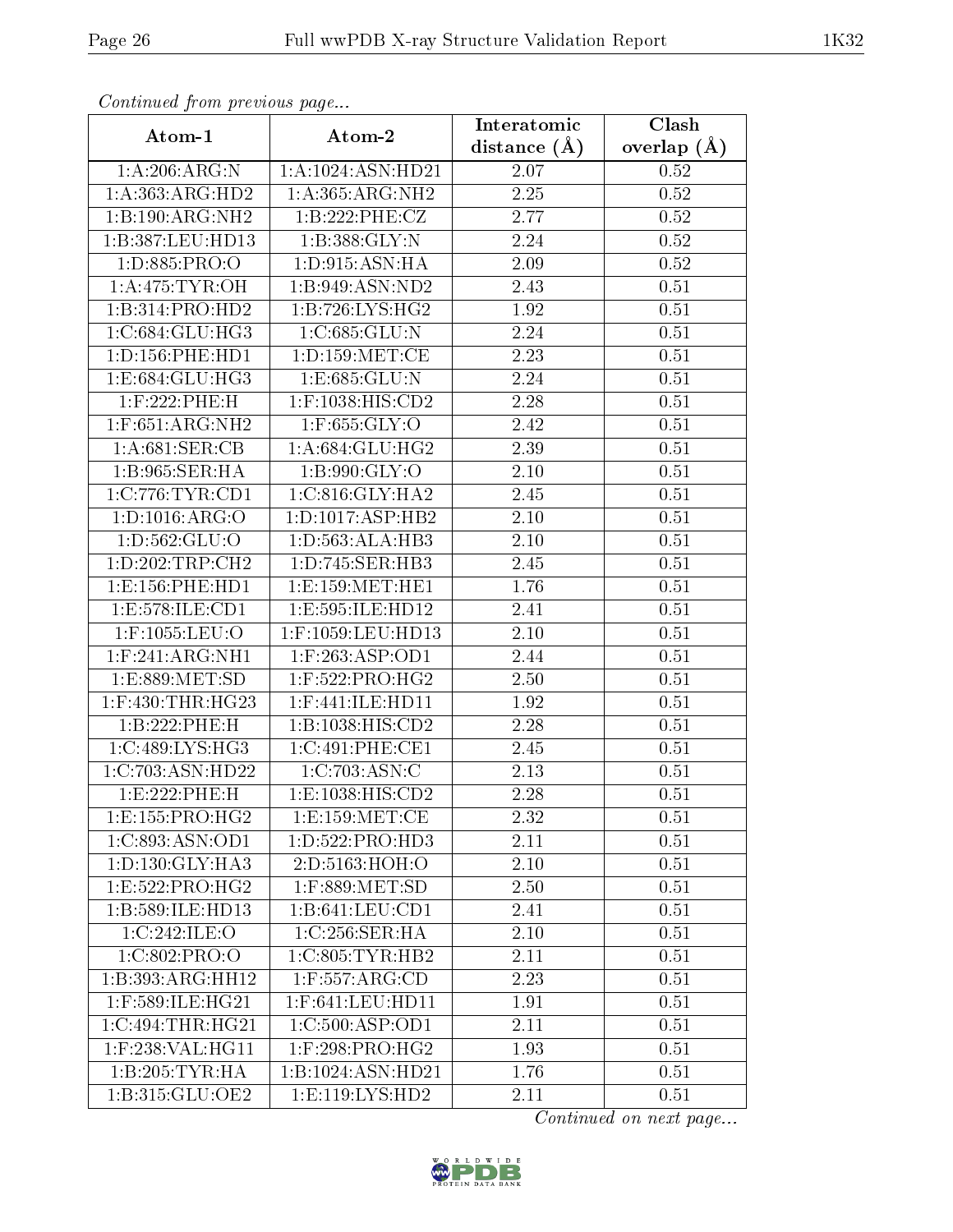| Continuation from providuo pugo |                      | Interatomic    | Clash         |
|---------------------------------|----------------------|----------------|---------------|
| Atom-1                          | Atom-2               | distance $(A)$ | overlap $(A)$ |
| 1:C:278:LEU:HD23                | 1:C:287:PHE:HB3      | 1.92           | 0.51          |
| 1:C:736:VAL:HA                  | 1:C:739:GLN:HE21     | 1.76           | 0.51          |
| 1: D: 123: TYR: HB3             | 1: D:826: SER:OG     | 2.11           | 0.51          |
| 1:A:1031:VAL:HG12               | 1:A:1033:ILE:CD1     | 2.40           | 0.51          |
| 1: D: 593: SER: O               | 1:D:624:VAL:HG22     | 2.11           | 0.51          |
| 1:E:530:ASN:HD22                | 1:E:531:PHE:H        | 1.55           | $0.51\,$      |
| $1:$ F:205:TYR:HA               | 1:F:1024:ASN:HD21    | 1.76           | 0.51          |
| 1: B:446: GLU:OE1               | 1:B:468:LYS:HE2      | 2.11           | 0.50          |
| 1:C:350:VAL:HG23                | 1:C:351:SER:N        | 2.26           | 0.50          |
| 1: E: 156: PHE: HD1             | 1: E: 159: MET:CE    | 2.24           | 0.50          |
| 1:E:700:ASN:HD22                | 1:E:1008:GLN:NE2     | 2.09           | 0.50          |
| $1:$ F:245:ILE:HD11             | 1:F:278:LEU:HG       | 1.92           | 0.50          |
| 1: A:134: PHE:O                 | 1: A: 135: THR: HB   | 2.12           | 0.50          |
| 1:A:43:LEU:HD13                 | 1:A:308:ILE:HD12     | 1.92           | 0.50          |
| 1:B:373:THR:HG21                | 1:B:393:ARG:HD2      | 1.92           | 0.50          |
| 1:C:153:MET:HG3                 | 1:C:859:ARG:NH1      | 2.26           | 0.50          |
| 1:E:703:ASN:HD22                | 1:E:703:ASN:C        | 2.13           | 0.50          |
| $1:$ F:156:PHE:H                | $1:$ F:159:MET:CE    | 2.24           | 0.50          |
| 1: D: 676: ARG: HD2             | 2:D:5370:HOH:O       | 2.11           | 0.50          |
| 1:F:53:ILE:HG23                 | $1:$ F:286:LEU:CD2   | 2.39           | 0.50          |
| 1:F:493:ALA:HA                  | $1:$ F:571:MET:HG3   | 1.92           | 0.50          |
| 1:C:709:GLU:OE2                 | 1:C:713:ARG:HD3      | 2.11           | 0.50          |
| 1:D:236:VAL:HG23                | 1: D: 243: TYR: HB2  | 1.93           | 0.50          |
| $1: E: 46: P\overline{RO:H}B2$  | 1: E: 286: LEU: CD2  | 2.41           | 0.50          |
| 1:E:578:ILE:HG12                | 1:E:580:VAL:HG23     | 1.94           | 0.50          |
| 1: A: 156: PHE: CD1             | 1: A: 159:MET: HE1   | 2.47           | 0.50          |
| 1:B:363:ARG:HG3                 | 1:B:688:GLN:HE22     | 1.76           | 0.50          |
| 1: D: 190: ARG: HH21            | 1: D: 190: ARG: CG   | 2.24           | 0.50          |
| $1:$ F:552:THR:HG21             | 1:F:578:ILE:HD12     | 1.94           | 0.50          |
| 1:B:393:ARG:HH12                | 1:F:557:ARG:NH2      | $2.10\,$       | 0.50          |
| 1:A:48:ILE:HB                   | 1:A:286:LEU:HD22     | 1.94           | 0.50          |
| 1:B:286:LEU:HD11                | 1:B:293:ILE:CG2      | 2.42           | 0.50          |
| 1:C:256:SER:OG                  | 1:C:267:HIS:CE1      | 2.65           | 0.50          |
| 1:C:317:ARG:HD3                 | $1:$ F:823:ARG:HD2   | 1.93           | 0.50          |
| 1:C:206:ARG:H                   | 1:C:1024:ASN:HD21    | 1.59           | 0.50          |
| 1:C:332:LEU:HD11                | 1:C:338:ALA:HB2      | 1.94           | 0.50          |
| 1:C:716:GLU:HG2                 | 1:C:720:ASN:HD21     | 1.77           | 0.50          |
| 1: E: 913: ARG: HH21            | 1: E: 1047: GLN: NE2 | 2.09           | 0.50          |
| 1:B:872:HIS:CE1                 | 1:B:902:GLU:OE1      | 2.65           | 0.50          |
| 1:E:618:VAL:HG21                | 1: E: 631: GLU: HG3  | 1.94           | 0.50          |
| 1: E:694:TRP:HA                 | 1:E:738:MET:HE2      | 1.93           | 0.50          |

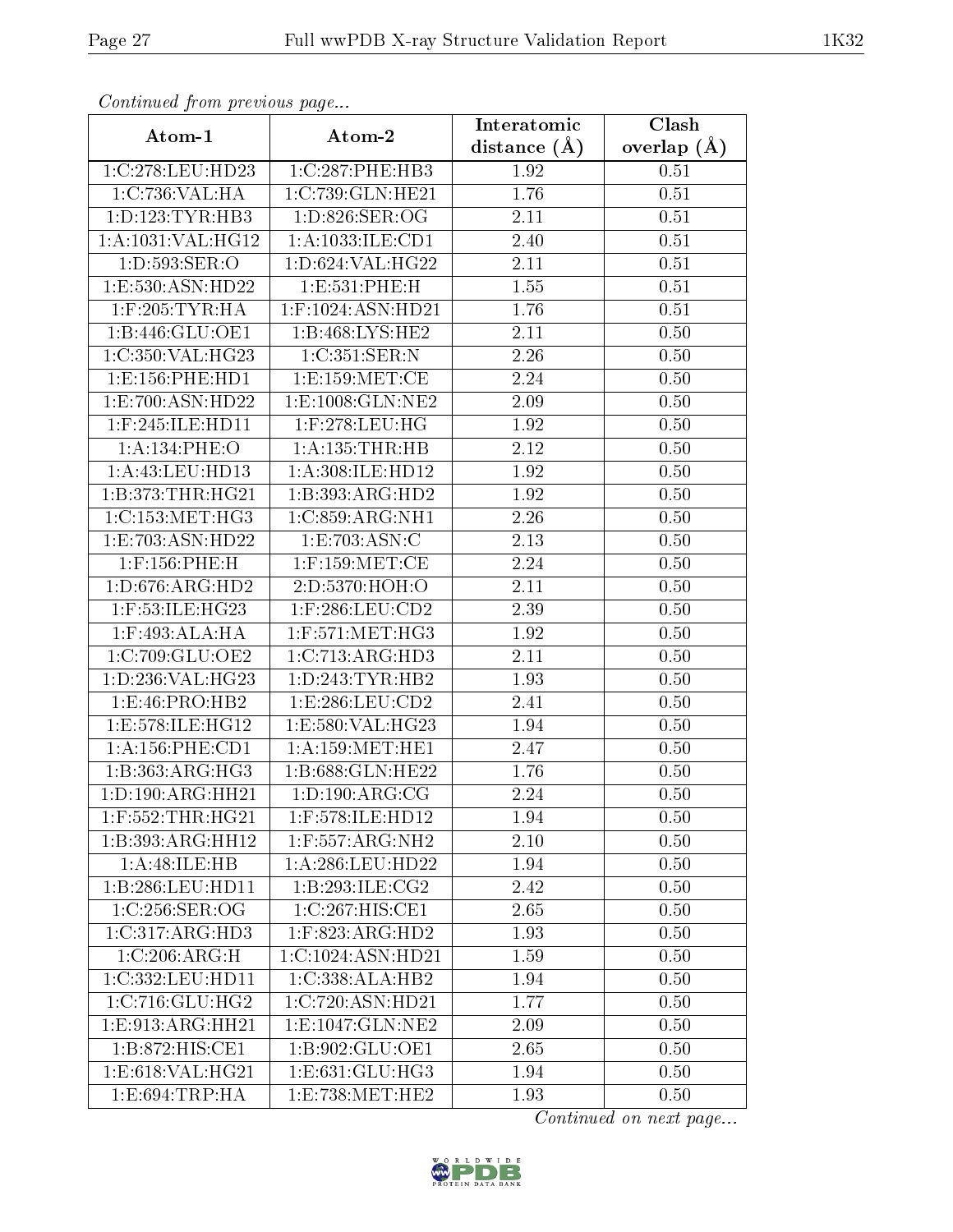| sonnaca jioin piceneas pago |                               | Interatomic    | $\overline{\text{Clash}}$ |
|-----------------------------|-------------------------------|----------------|---------------------------|
| Atom-1                      | Atom-2                        | distance $(A)$ | overlap $(A)$             |
| 1:E:977:LEU:HB2             | 1:E:979:LEU:CD1               | 2.40           | 0.50                      |
| $1:$ F:46:PRO:HB2           | $1:$ F:286:LEU:HD21           | 1.92           | 0.50                      |
| 1:C:815:VAL:HA              | 1: C:819: SER: HB3            | 1.92           | 0.50                      |
| 1: D: 557: ARG: NE          | 1:F:393:ARG:HH22              | $2.10\,$       | 0.50                      |
| 1:A:317:ARG:HD3             | 1:D:823:ARG:HD2               | 1.92           | 0.50                      |
| $1:$ F:452:PHE:HB3          | $1:$ F:463:TYR:HB3            | 1.94           | 0.50                      |
| 1:A:992:VAL:HG11            | 1:A:1009:PRO:HB2              | 1.93           | 0.49                      |
| 1:B:403:ASN:HD22            | 1:B:403:ASN:C                 | 2.16           | 0.49                      |
| 1:B:681:SER:O               | 1:B:684:GLU:HG2               | 2.12           | 0.49                      |
| 1:E:286:LEU:HD13            | 1:E:295:ILE:HG12              | 1.94           | 0.49                      |
| 1:E:618:VAL:CG2             | 1: E: 631: GLU: HG3           | 2.41           | 0.49                      |
| 1:E:965:SER:HA              | 1: E: 990: GLY:O              | 2.12           | 0.49                      |
| $1:$ F:333:ASP:CG           | $1:$ F:369:ARG:HE             | 2.14           | 0.49                      |
| $1:$ F:616:LYS:HE2          | $1:$ F:653:ASP:CB             | 2.42           | 0.49                      |
| 1:C:228:MET:HE1             | 1:C:244:PHE:CE1               | 2.47           | 0.49                      |
| 1:C:731:LEU:HD22            | 1:C:735:ILE:HG13              | 1.95           | 0.49                      |
| 1:C:732:SER:O               | 1:C:736:VAL:HG23              | 2.12           | 0.49                      |
| 1: D: 350: VAL:HG21         | 1:D:669:ARG:HH11              | 1.76           | 0.49                      |
| 1: E: 123: TYR: HB3         | 1: E:826: SER:OG              | $2.10\,$       | 0.49                      |
| 1:F:177:LEU:HD13            | 1:F:192:ILE:HD11              | 1.94           | 0.49                      |
| 1:F:639:LEU:HD23            | $1:$ F:639:LEU:C              | 2.33           | 0.49                      |
| 1:A:236:VAL:HG23            | 1: A:243:TYR:HB2              | 1.93           | 0.49                      |
| 1: A:498: SER:OG            | 1: A:499: HIS:N               | 2.44           | 0.49                      |
| 1:C:218:ASN:O               | 1:C:221:ALA:N                 | 2.45           | 0.49                      |
| 1:C:988:TRP:CZ3             | 1:C:990:GLY:HA3               | 2.47           | 0.49                      |
| 1:E:300:THR:O               | 1:E:301:GLU:HB3               | 2.12           | 0.49                      |
| $1:$ F:346:PHE:C            | 1:F:347:ILE:HD12              | 2.32           | 0.49                      |
| 1: A:605: GLU: HG2          | 1:B:524:PRO:HD3               | 1.93           | 0.49                      |
| 1:C:363:ARG:NH2             | 1:C:365:ARG:HH22              | 2.11           | 0.49                      |
| 1:E:256:SER:OG              | 1:E:267:HIS:HE1               | 1.95           | 0.49                      |
| 1: E: 46: PRO: HB2          | 1:E:286:LEU:HD23              | 1.94           | 0.49                      |
| 1: A:205:TYR:CE1            | $1:A:207:GLY:H\overline{A3}$  | 2.48           | 0.49                      |
| 1: A:626:THR.               | 1:A:627:ARG:HB2               | 2.12           | 0.49                      |
| 1:B:134:PHE:O               | 1:B:135:THR:HB                | 2.12           | 0.49                      |
| 1:C:155:PRO:HB3             | 1:C:860:TYR:HA                | 1.94           | 0.49                      |
| 1:E:736:VAL:HA              | 1:E:739:GLN:HE21              | 1.77           | 0.49                      |
| 1:A:155:PRO:CD              | 1: A: 159:MET:HE3             | 2.43           | 0.49                      |
| 1:B:104:ASN:N               | $1:B:104:A\overline{SN:HD22}$ | 1.93           | 0.49                      |
| 1:C:156:PHE:HD1             | 1:C:159:MET:CE                | $2.26\,$       | 0.49                      |
| 1:D:706:VAL:HG12            | 1: D: 710: ILE: CD1           | 2.43           | 0.49                      |
| 1: D: 774: ASP:HA           | 1:D:817:ALA:HB2               | 1.94           | 0.49                      |

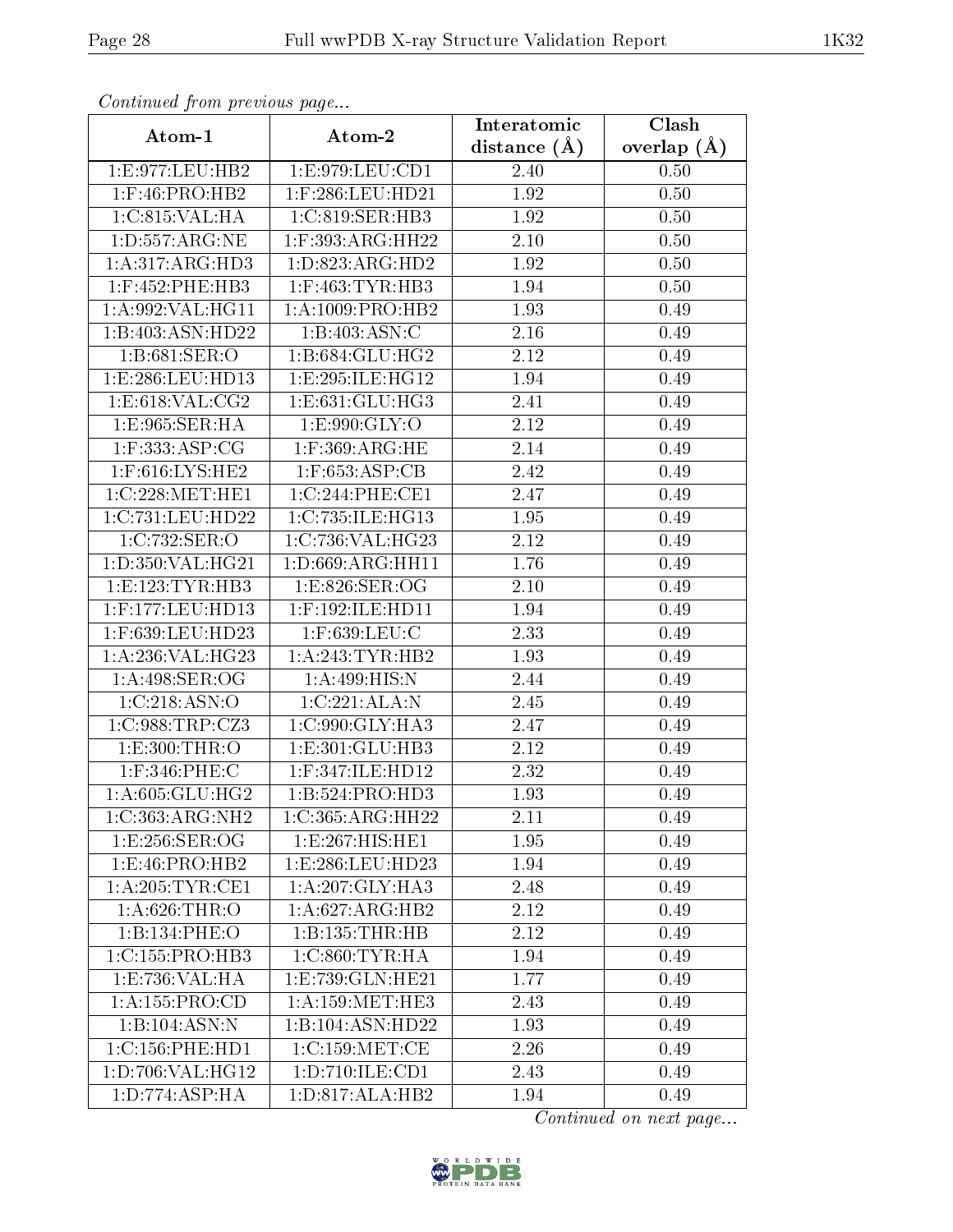| Contentaca prome providuo pago  |                                       | Interatomic    | Clash         |
|---------------------------------|---------------------------------------|----------------|---------------|
| Atom-1                          | Atom-2                                | distance $(A)$ | overlap $(A)$ |
| 1:B:286:LEU:HD11                | 1:B:293:ILE:HG22                      | 1.94           | 0.49          |
| 1:C:218:ASN:O                   | 1:C:219:SER:C                         | 2.50           | 0.49          |
| 1:C:641:LEU:HD22                | 1:C:645:ARG:HA                        | 1.94           | 0.49          |
| 1:E:346:PHE:C                   | 1:E:347:ILE:HD12                      | 2.33           | 0.49          |
| 1:E:524:PRO:HD3                 | 1:F:605:GLU:HG2                       | 1.94           | 0.49          |
| $1:$ F:716:GLU:HG2              | $1:$ F:720:ASN:ND2                    | 2.27           | 0.49          |
| 1:C:884:ILE:HD13                | 1:C:924:ILE:HD13                      | 1.94           | 0.49          |
| 1:D:206:ARG:N                   | 1: D: 1024: ASN: HD21                 | 2.09           | 0.49          |
| 1: D:618: VAL: CG2              | 1:D:631:GLU:HG3                       | 2.42           | 0.49          |
| 1: B:350: VAL: CG2              | 1:B:669:ARG:HH11                      | 2.23           | 0.49          |
| 1: C:141: ASP:HB2               | 1:C:142:PRO:HD2                       | 1.93           | 0.49          |
| $1: D: 167: \overline{ASN:HB2}$ | 1:D:170:ILE:HB                        | 1.94           | 0.49          |
| 1: D: 268: THR: CG2             | 1:D:303:ILE:HD11                      | 2.40           | 0.49          |
| 1:E:589:ILE:HG21                | 1:E:641:LEU:HD11                      | 1.95           | 0.49          |
| $1:$ F:189:ARG:HD2              | $1:$ F:216:GLU: $\overline{O}$        | 2.13           | 0.49          |
| 1:F:994:ILE:HG22                | $1:$ F:1008:GLN:O                     | 2.13           | 0.49          |
| 1: A:589: ILE: HD13             | 1: A:641:LEU:HD12                     | 1.95           | 0.49          |
| 1:B:156:PHE:HD1                 | 1: B: 159: MET: CE                    | 2.26           | 0.49          |
| 1:D:1033:ILE:HD11               | 1: D: 1050: TYR: CD2                  | 2.48           | 0.49          |
| 1: E:400: PHE:CD2               | 1:E:436:GLY:HA3                       | 2.48           | 0.48          |
| $1:$ F:256:SER:OG               | $1:$ F:267:HIS:CE1                    | 2.65           | 0.48          |
| 1: A:286:LEU:HD11               | 1:A:293:ILE:CG2                       | 2.42           | 0.48          |
| 1:B:580:VAL:HG22                | 1: B:622: TYR: CD2                    | 2.48           | 0.48          |
| 1: D: 367: VAL: CG1             | 1:D:375:VAL:HG21                      | 2.43           | 0.48          |
| 1:E:965:SER:N                   | 1: E:968: ASP:OD2                     | 2.43           | 0.48          |
| 1:A:882:ILE:HD11                | 1:A:899:PHE:HA                        | 1.94           | 0.48          |
| 1:C:337:ILE:HG22                | 1:C:338:ALA:N                         | 2.28           | 0.48          |
| 1:C:639:LEU:HD23                | 1:C:639:LEU:C                         | 2.33           | 0.48          |
| 1:E:499:HIS:HD2                 | 2:E:6176:HOH:O                        | 1.95           | 0.48          |
| 1:E:577:PRO:HG3                 | 1:F:789:GLU:HG3                       | 1.95           | 0.48          |
| 1:F:722:VAL:N                   | $1:$ F:723:PRO:HD2                    | 2.29           | 0.48          |
| 1:F:890:MET:O                   | 1:F:894:GLU:HG2                       | 2.12           | 0.48          |
| 1: A:578: ILE: HG12             | 1: A:580: VAL:HG23                    | 1.94           | 0.48          |
| 1: A:676:ARG:HD2                | 2:A:2370:HOH:O                        | 2.13           | 0.48          |
| 1: B:709: GLU:OE2               | 1:B:713:ARG:HD3                       | 2.14           | 0.48          |
| 1: D:468: LYS: CD               | 1: D: 473: ASP: HB2                   | 2.38           | 0.48          |
| $1:$ F:213:ILE:HB               | $1:$ F:226:VAL:HB                     | 1.95           | 0.48          |
| 1:F:706:VAL:HG12                | $1:$ F:710:ILE:CD1                    | 2.42           | 0.48          |
| 1: A: 1016: ARG: O              | 1:A:1017:ASP:HB2                      | 2.13           | 0.48          |
| 1:A:155:PRO:CG                  | 1: A: 159: MET: HE1                   | 2.31           | 0.48          |
| 1: A:977:LEU:HB2                | $1:\overline{A}:979:\!{\rm LEU:HD13}$ | 1.96           | 0.48          |

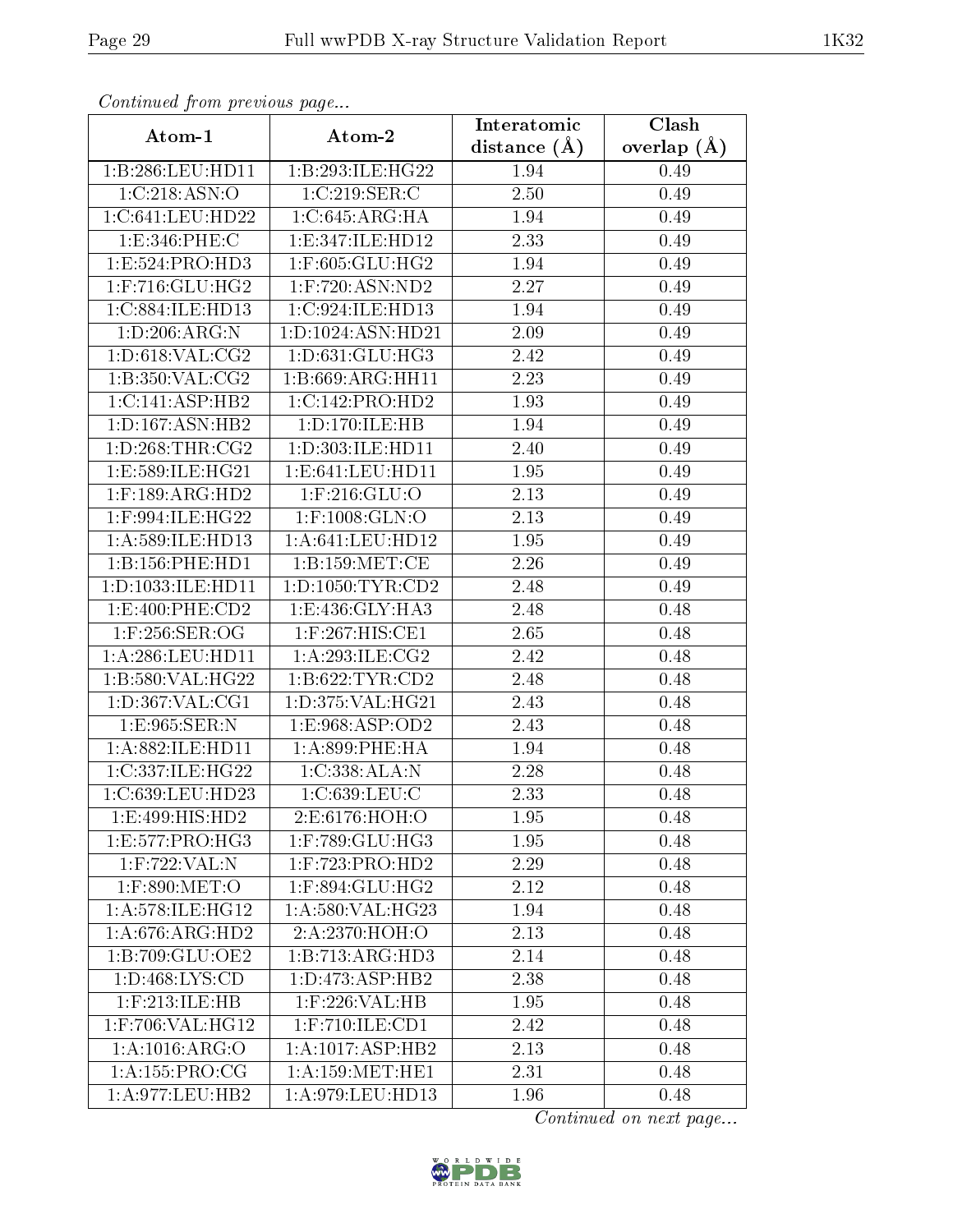| sonnaca jioin piceneas pago      |                      | Interatomic    | $\overline{\text{Clash}}$ |
|----------------------------------|----------------------|----------------|---------------------------|
| Atom-1                           | Atom-2               | distance $(A)$ | overlap $(A)$             |
| 1: B:53: ILE: CD1                | 1:B:306:ILE:HD13     | 2.42           | 0.48                      |
| 1:C:977:LEU:HB2                  | 1:C:979:LEU:HD13     | 1.95           | 0.48                      |
| $1:$ F:897:ARG:HG2               | 1:F:898:LEU:HD12     | 1.96           | 0.48                      |
| 1:B:524:PRO:HB3                  | 1: B: 531: PHE: CE2  | 2.49           | 0.48                      |
| 1:C:205:TYR:HA                   | 1:C:1024:ASN:HD21    | 1.77           | 0.48                      |
| 1:C:119:LYS:NZ                   | 1:C:823:ARG:HH22     | 2.12           | 0.48                      |
| 1:C:929:MET:HA                   | 1:C:929:MET:HE3      | 1.95           | 0.48                      |
| 1: A:499: HIS: HD2               | 2: A:2176:HOH:O      | 1.95           | 0.48                      |
| 1:B:639:LEU:HD23                 | 1: B: 639: LEU: C    | 2.34           | 0.48                      |
| 1: E: 167: ASN:O                 | 1: E: 170: ILE: HG12 | 2.13           | 0.48                      |
| 1:E:802:PRO:O                    | 1: E: 805: TYR: HB2  | 2.13           | 0.48                      |
| $1:$ F:284:AR $\overline{G:HD3}$ | 2:F:7393:HOH:O       | 2.13           | 0.48                      |
| $1:$ F:309:GLY:O                 | $1:$ F:311:LEU:HD13  | 2.14           | 0.48                      |
| 1: A:791: GLU:CD                 | 1: A:861: ARG: HE    | $2.16\,$       | 0.48                      |
| 1: B: 505: PHE: CE2              | 1:B:512:LEU:HD13     | 2.48           | 0.48                      |
| 1:C:241:ARG:HB2                  | 1:C:243:TYR:HE1      | 1.79           | 0.48                      |
| 1:C:238:VAL:HG11                 | 1:C:298:PRO:HG2      | 1.94           | 0.48                      |
| 1:C:735:ILE:O                    | 1:C:739:GLN:HG3      | 2.13           | 0.48                      |
| 1:C:78:LEU:HB2                   | 2:C:4254:HOH:O       | 2.13           | 0.48                      |
| 1: D: 430: THR: HG23             | 1: D: 441: ILE: HD11 | 1.96           | 0.48                      |
| 1:A:218:ASN:HB3                  | 1:A:221:ALA:HB3      | 1.95           | 0.48                      |
| 1:E:999:ARG:HG2                  | 1:E:1005:VAL:HG22    | 1.95           | 0.48                      |
| 1: A: 556: PRO: HD3              | 1: E: 354: TYR: CD1  | 2.49           | 0.48                      |
| 1:B:230:THR:HG21                 | 1:B:248:ILE:HA       | 1.95           | 0.48                      |
| 1:B:425:ARG:O                    | 1:B:426:PHE:HB2      | 2.14           | 0.48                      |
| 1:B:562:GLU:O                    | 1:B:563:ALA:HB3      | 2.14           | 0.48                      |
| 1:C:605:GLU:HG2                  | 1: D: 524: PRO: HD3  | 1.95           | 0.48                      |
| 1:E:53:ILE:CD1                   | 1:E:306:ILE:HD13     | 2.44           | 0.48                      |
| 1:E:983:ILE:HG23                 | 1: E: 1033: ILE: CD1 | 2.38           | 0.48                      |
| 1:B:498:SER:HB2                  | 2:B:2192:HOH:O       | 2.13           | 0.47                      |
| 1:C:297:ASN:O                    | 1:C:301:GLU:N        | 2.44           | 0.47                      |
| 1:C:48:ILE:HG12                  | 1:C:49:HIS:N         | 2.28           | 0.47                      |
| 1:C:681:SER:CB                   | 1:C:684:GLU:HG2      | 2.42           | 0.47                      |
| 1: D:913: ARG: NH2               | 1:D:1047:GLN:HE21    | 2.10           | 0.47                      |
| 1: D: 425: ARG: O                | 1: D: 426: PHE: HB2  | 2.13           | 0.47                      |
| $1:$ F:403:ASN:HD22              | $1:$ F:404:LEU:N     | 2.12           | 0.47                      |
| 1: A: 53: ILE: CD1               | 1: A:306: ILE: HD13  | 2.45           | 0.47                      |
| 1:B:360:GLU:HB2                  | 1:B:364:ILE:HD11     | 1.97           | 0.47                      |
| 1: D: 228: MET: HE1              | 1:D:232:VAL:HG22     | 1.96           | 0.47                      |
| 1:E:155:PRO:CG                   | 1: E: 159: MET: HE1  | 2.35           | 0.47                      |
| 1:E:194:ARG:O                    | 1:E:211:GLY:HA2      | 2.14           | 0.47                      |

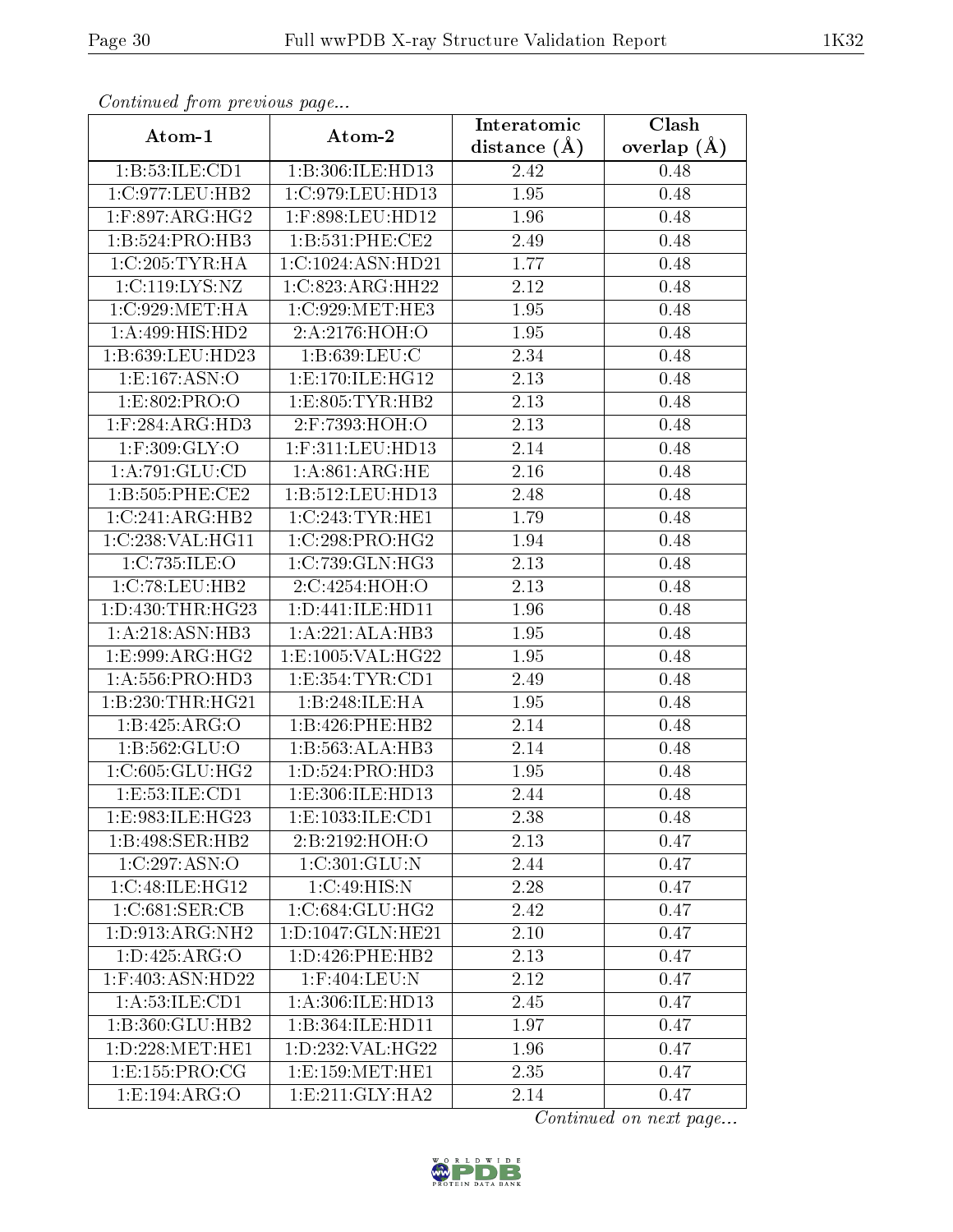| contentwow from procto we page   |                                | Interatomic    | Clash         |
|----------------------------------|--------------------------------|----------------|---------------|
| Atom-1                           | Atom-2                         | distance $(A)$ | overlap $(A)$ |
| 1:E:578:ILE:HD12                 | 1:E:595:ILE:HD12               | 1.96           | 0.47          |
| 1:A:314:PRO:HD2                  | 1: A:726: LYS: HG2             | 1.94           | 0.47          |
| 1:F:681:SER:HB3                  | 1:F:684:GLU:HG2                | 1.97           | 0.47          |
| $1: A:270:$ PHE: $CD2$           | $1: A:289: LY\overline{S:HE2}$ | 2.50           | 0.47          |
| 1:A:337:ILE:HD11                 | 1:A:350:VAL:HG12               | 1.95           | 0.47          |
| 1:A:63:GLU:OE1                   | 1:A:72:ARG:NH1                 | 2.48           | 0.47          |
| 1:B:355:VAL:CG1                  | 1:B:676:ARG:HH21               | 2.26           | 0.47          |
| 1:C:956:ILE:HG22                 | 1:C:1055:LEU:HDI1              | 1.96           | 0.47          |
| 1:C:64:HIS:HD2                   | 1:C:71:THR:OG1                 | 1.97           | 0.47          |
| 1: E: 565: GLU: HG2              | 1: E: 566: TYR: N              | 2.28           | 0.47          |
| $1:$ F:218:ASN:O                 | $1:$ F:221:ALA:N               | 2.48           | 0.47          |
| 1:A:393:ARG:HH12                 | 1:C:557:ARG:CD                 | 2.25           | 0.47          |
| 1:C:110:PHE:CD2                  | 1:C:121:ILE:HG13               | 2.50           | 0.47          |
| 1:C:231:HIS:HD2                  | 2:C:4052:HOH:O                 | 1.97           | 0.47          |
| 1:C:236:VAL:CG2                  | 1:C:243:TYR:HB2                | 2.44           | 0.47          |
| 1:C:253:GLN:HB2                  | 1:C:255:TYR:CE1                | 2.49           | 0.47          |
| 1:D:872:HIS:CE1                  | 1: D:902: GLU:OE1              | 2.66           | 0.47          |
| 1:F:319:ILE:CG2                  | $1:$ F:677:PRO:HB3             | 2.44           | 0.47          |
| 1: A:349: ASP:OD2                | 1:A:353:THR:HG22               | $2.15\,$       | 0.47          |
| 1:B:1016:ARG:O                   | 1:B:1017:ASP:HB2               | 2.13           | 0.47          |
| 1:B:43:LEU:HD13                  | 1:B:308:ILE:HD12               | 1.96           | 0.47          |
| 1:C:425:ARG:O                    | 1:C:426:PHE:HB2                | 2.15           | 0.47          |
| 1:C:537:SER:HB3                  | 1:C:583:GLY:O                  | $2.15\,$       | 0.47          |
| 1:C:949:ASN:ND2                  | 1: D: 475: TYR: OH             | 2.40           | 0.47          |
| 1: D: 350: VAL: CG2              | 1:D:669:ARG:HH11               | 2.27           | 0.47          |
| 1:E:493:ALA:HA                   | 1:E:571:MET:HG3                | 1.96           | 0.47          |
| 1:E:701:TYR:O                    | $1:$ F:939:ARG:HD3             | 2.14           | 0.47          |
| 1: A: 155: PRO:HG2               | 1: A: 159:MET:CE               | 2.30           | 0.47          |
| 1:B:736:VAL:HA                   | 1:B:739:GLN:HE21               | 1.79           | 0.47          |
| 1: E: 228: MET: HE1              | 1:E:244:PHE:CE1                | 2.49           | 0.47          |
| 1:E:293:ILE:CG2                  | 1:E:306:ILE:HD12               | 2.45           | 0.47          |
| 1: A:309: GLY:O                  | 1:A:311:LEU:HD13               | 2.14           | 0.47          |
| 1:A:327:GLU:O                    | 1: A:328: ASP:C                | 2.53           | 0.47          |
| 1: A:401: GLU:N                  | 1: A:401: GLU:OE2              | 2.43           | 0.47          |
| 1:B:53:ILE:HD11                  | 1:B:295:ILE:HD11               | 1.95           | 0.47          |
| 1:C:218:ASN:HB3                  | 1:C:221:ALA:HB3                | 1.97           | 0.47          |
| 1:C:982:LEU:C                    | 1:C:983:ILE:HD12               | 2.35           | 0.47          |
| $1: E: 110: PHE: \overline{CD2}$ | 1: E: 121: ILE: HGI3           | 2.50           | 0.47          |
| $1:$ F:442:GLU:OE2               | 1:F:481:HIS:HD2                | 1.98           | 0.47          |
| $1:$ F:791:GLU:CD                | $1:$ F:861:ARG:HE              | 2.18           | 0.47          |
| 1:C:286:LEU:HD11                 | 1:C:293:ILE:HG22               | 1.96           | 0.47          |

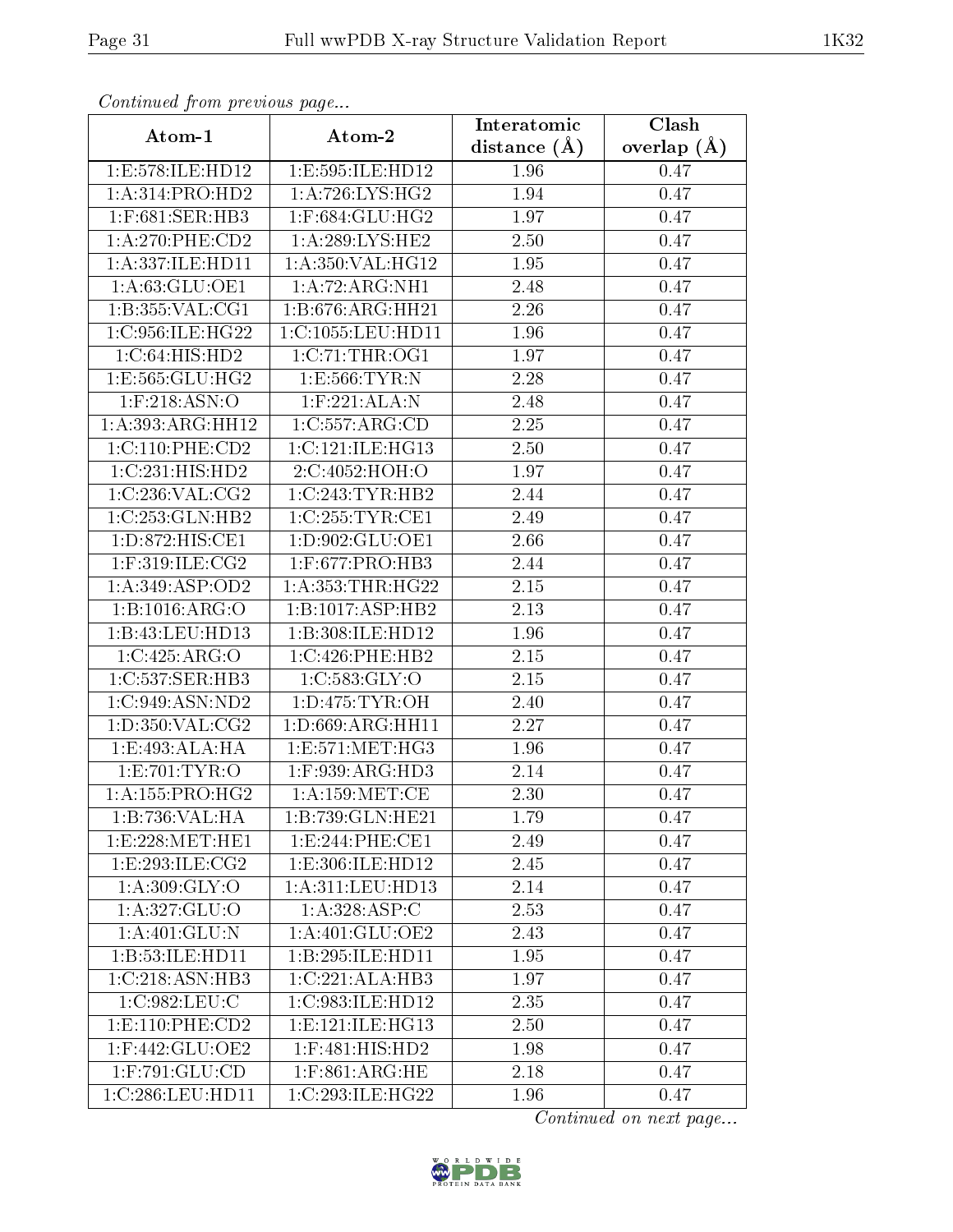| Continuata from previous page    |                               | Interatomic    | Clash         |
|----------------------------------|-------------------------------|----------------|---------------|
| Atom-1                           | Atom-2                        | distance $(A)$ | overlap $(A)$ |
| 1:B:557:ARG:NH2                  | 1:D:393:ARG:HH12              | 2.12           | 0.47          |
| 1:E:425:ARG:O                    | 1:E:426:PHE:HB2               | 2.15           | 0.47          |
| 1: E: 319: ILE: HG <sub>23</sub> | 1:E:677:PRO:HB3               | 1.96           | 0.47          |
| $1:$ F:537:SER:HB3               | $1:$ F:583:GLY:O              | 2.15           | 0.47          |
| 1:A:43:LEU:CD1                   | 1:A:308:ILE:HD12              | 2.45           | 0.47          |
| 1:B:367:VAL:CG1                  | 1:B:375:VAL:HG21              | 2.44           | 0.47          |
| 1:B:61:LEU:HB3                   | 1:B:75:VAL:CG1                | 2.45           | 0.47          |
| 1:D:293:ILE:HG22                 | 1:D:306:ILE:HD12              | 1.97           | 0.47          |
| 1: D:651: ARG: NH2               | 1:D:655:GLY:O                 | 2.41           | 0.47          |
| 1: A: 156: PHE: HD1              | 1: A: 159: MET:CE             | 2.27           | 0.47          |
| 1:C:578:ILE:CG1                  | 1:C:580:VAL:HG23              | 2.43           | 0.47          |
| 1:C:939:ARG:HD3                  | 1:D:701:TYR:O                 | 2.14           | 0.47          |
| 1:D:74:ILE:HG13                  | 1: D: 75: VAL:HG12            | 1.96           | 0.47          |
| 1:E:562:GLU:O                    | 1:E:563:ALA:HB3               | 2.15           | 0.47          |
| 1:A:190:ARG:HH21                 | 1: A:190:ARG:CG               | 2.28           | 0.46          |
| 1: A:205: TYR: CZ                | 1:A:207:GLY:HA3               | 2.50           | 0.46          |
| 1: A:623: ASP:O                  | 1:A:627:ARG:N                 | 2.47           | 0.46          |
| 1:C:328:ASP:O                    | 1:C:339:PHE:HA                | 2.14           | 0.46          |
| 1:C:676:ARG:NH1                  | 1:F:811:ASP:OD1               | 2.48           | 0.46          |
| 1:C:758:ASP:HB3                  | 2:C:4314:HOH:O                | 2.15           | 0.46          |
| 1:C:1016:ARG:O                   | 1:C:1017:ASP:HB2              | 2.15           | 0.46          |
| 1:C:493:ALA:HA                   | 1:C:571:MET:HG3               | 1.96           | 0.46          |
| 1:E:203:LYS:HG2                  | 1:E:274:TYR:CZ                | 2.50           | 0.46          |
| 1: E: 501: TYR: CD2              | 1: E: 501: TYR: N             | 2.82           | 0.46          |
| 1:A:337:ILE:HG22                 | 1:A:338:ALA:N                 | 2.31           | 0.46          |
| 1:A:949:ASN:ND2                  | 1:B:475:TYR:OH                | 2.47           | 0.46          |
| 1:C:46:PRO:CG                    | 1:C:286:LEU:HG                | 2.45           | 0.46          |
| 1:C:430:THR:HG23                 | 1:C:441:ILE:HD11              | 1.97           | 0.46          |
| 1:E:373:THR:HG21                 | 1:E:393:ARG:HD2               | 1.96           | 0.46          |
| 1:E:591:LEU:CD1                  | 1:E:662:LEU:HD21              | 2.43           | 0.46          |
| 1:F:820:ASN:O                    | 1:F:824:VAL:HG23              | 2.14           | 0.46          |
| 1: A: 393:ARG:NH1                | 1:C:557:ARG:NH2               | 2.62           | 0.46          |
| 1:D:222:PHE:H                    | 1: D: 1038: HIS: CD2          | 2.34           | 0.46          |
| 1: E: 195: ASN:O                 | 1: E: 231: HIS: HE1           | 1.98           | 0.46          |
| 1: E:268: THR:CG2                | 1:E:303:ILE:HD11              | 2.41           | 0.46          |
| 1:F:642:SER:HB3                  | $1:$ F:647:THR:H              | 1.80           | 0.46          |
| $1:$ F:781:ALA:HB2               | 1:F:802:PRO:HG2               | 1.97           | 0.46          |
| 1: B: 220: GLY:O                 | $1:B:1038:HIS:\overline{HB3}$ | $2.15\,$       | 0.46          |
| 1:C:860:TYR:OH                   | 1:C:885:PRO:HD3               | 2.14           | 0.46          |
| 1:C:92:LYS:HD3                   | 1:C:110:PHE:CD1               | 2.50           | 0.46          |
| 1: D: 986: ARG: HD3              | 1: D: 1028: ASP: OD2          | 2.16           | 0.46          |

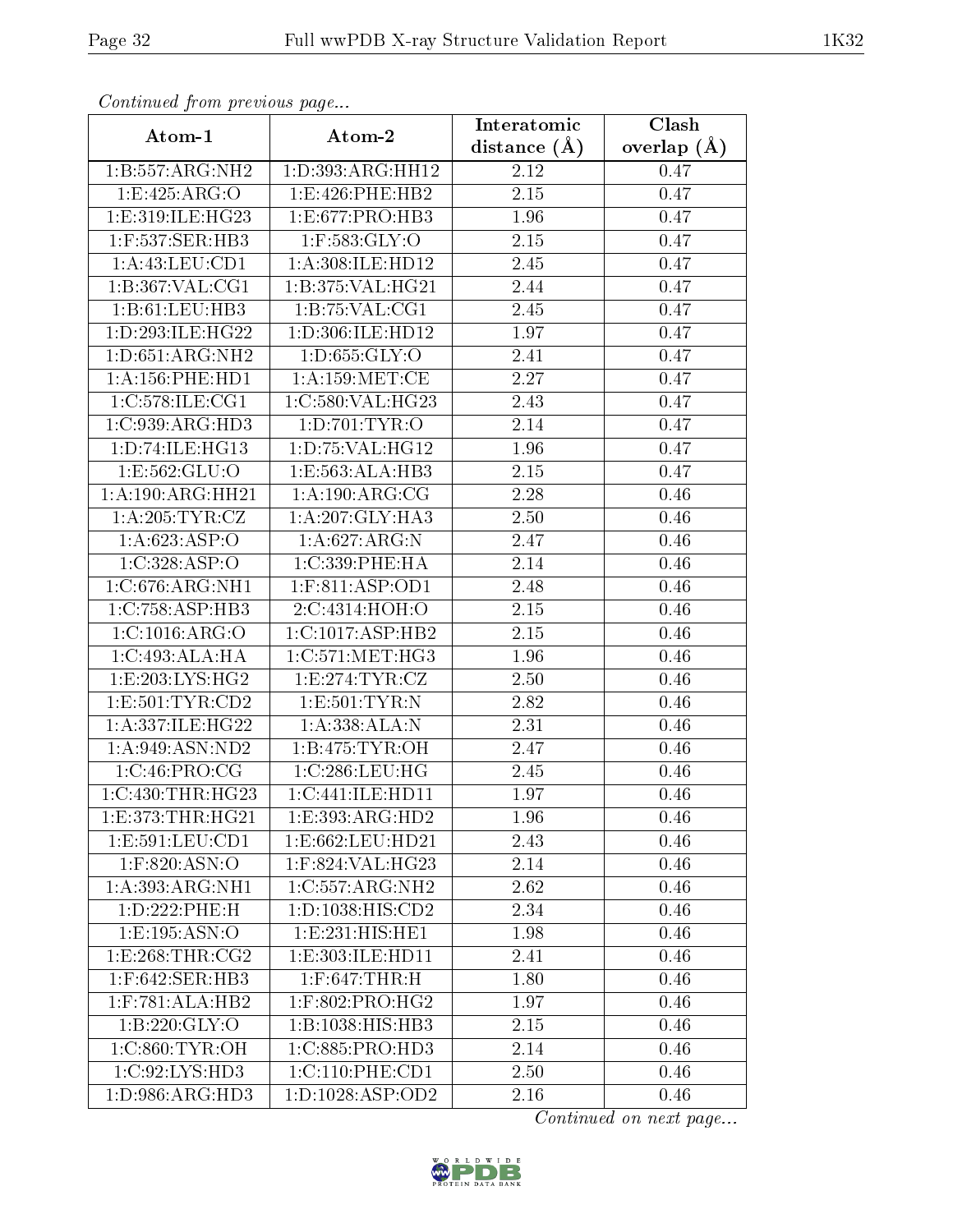| contentwow from procto we page  |                      | Interatomic    | $\overline{\text{Clash}}$ |
|---------------------------------|----------------------|----------------|---------------------------|
| Atom-1                          | Atom-2               | distance $(A)$ | overlap $(\AA)$           |
| 1:D:222:PHE:H                   | 1: D: 1038: HIS: HD2 | 1.64           | 0.46                      |
| 1:D:731:LEU:HD22                | 1:D:735:ILE:HG13     | 1.97           | 0.46                      |
| 1:E:550:ASN:HB3                 | 1:E:553:LYS:HG3      | 1.96           | 0.46                      |
| 1:A:511:ASN:ND2                 | 1: A:543: PRO:HA     | 2.30           | 0.46                      |
| 1:A:872:HIS:CE1                 | 1:A:902:GLU:OE1      | 2.67           | 0.46                      |
| 1:B:393:ARG:HH12                | $1:$ F:557:ARG:NE    | 2.14           | 0.46                      |
| 1:E:423:ASN:HD22                | 1:E:423:ASN:C        | 2.18           | 0.46                      |
| $1:$ F:463:TYR:CE1              | $1:$ F:481:HIS:HB2   | 2.51           | 0.46                      |
| 1:F:589:ILE:HB                  | 1:F:596:LEU:HB2      | 1.96           | 0.46                      |
| 1: A:110: PHE:HE2               | 1: A:146:LEU:HD22    | 1.81           | 0.46                      |
| 1:A:167:ASN:O                   | 1: A:170: ILE: HG12  | 2.15           | 0.46                      |
| 1:C:580:VAL:HG22                | 1:C:622:TYR:CD2      | 2.51           | 0.46                      |
| 1: D: 1014: TRP: HB2            | 1: D: 1020: PHE: CE2 | 2.50           | 0.46                      |
| 1: D:300: THR:O                 | 1: D: 301: GLU: HB3  | 2.16           | 0.46                      |
| $1:$ F:511:ASN:HD22             | $1:$ F:543:PRO:HA    | 1.81           | 0.46                      |
| 1: A:228: MET:HE1               | 1:A:244:PHE:CE1      | 2.51           | 0.46                      |
| 1: A:618: VAL: CG2              | 1: A:631: GLU: HG3   | 2.46           | 0.46                      |
| 1: A:992: VAL:CG1               | 1:A:1009:PRO:HB2     | 2.46           | 0.46                      |
| 1:B:700:ASN:HD22                | 1:B:1008:GLN:NE2     | 2.12           | 0.46                      |
| 1:B:228:MET:HE1                 | 1:B:244:PHE:CE1      | 2.51           | 0.46                      |
| 1:C:596:LEU:N                   | 1:C:596:LEU:CD2      | 2.78           | 0.46                      |
| 1:C:641:LEU:HD23                | 1:C:642:SER:H        | 1.81           | 0.46                      |
| 1:E:53:ILE:HD12                 | 1:E:306:ILE:HD13     | 1.97           | 0.46                      |
| 1:E:929:MET:CE                  | 1:E:929:MET:HA       | 2.46           | 0.46                      |
| 1:A:425:ARG:O                   | 1:A:426:PHE:HB2      | 2.16           | 0.46                      |
| 1:A:639:LEU:HD23                | 1:A:639:LEU:C        | 2.36           | 0.46                      |
| 1:A:355:VAL:HG12                | 1: A:676:ARG:HH21    | 1.81           | 0.46                      |
| 1:B:565:GLU:HG2                 | 1:B:566:TYR:N        | 2.30           | 0.46                      |
| 1:B:591:LEU:CD1                 | 1:B:662:LEU:HD21     | 2.46           | 0.46                      |
| 1:B:641:LEU:HD23                | 1:B:642:SER:H        | 1.80           | 0.46                      |
| 1:C:855:ASP:HA                  | 2:C:4221:HOH:O       | 2.16           | 0.46                      |
| 1:C:892:LEU:HD13                | 1:C:920:VAL:HG21     | 1.96           | 0.46                      |
| 1:E:735:ILE:O                   | 1:E:739:GLN:HG3      | 2.16           | 0.46                      |
| 1: E: 123: TYR: OH              | 1: E: 823: ARG: HD3  | 2.15           | 0.46                      |
| $1: E:992: VAL:H\overline{G11}$ | 1:E:1009:PRO:HB2     | 1.98           | 0.46                      |
| 1:E:997:LYS:NZ                  | 2: E: 7168: HOH:O    | 2.47           | 0.46                      |
| $1:$ F:190:ARG:NH2              | $1:$ F:222:PHE:CZ    | 2.84           | 0.46                      |
| 1:F:423:ASN:ND2                 | $1:$ F:425:ARG:HB2   | 2.32           | 0.46                      |
| $1:$ F:511:ASN:ND2              | $1:$ F:543:PRO:HA    | 2.30           | 0.46                      |
| 1:A:1032:GLU:OE1                | 1:A:1034:GLU:OE2     | 2.34           | 0.45                      |
| 1: A:403:ASN:C                  | 1:A:403:ASN:HD22     | 2.18           | 0.45                      |

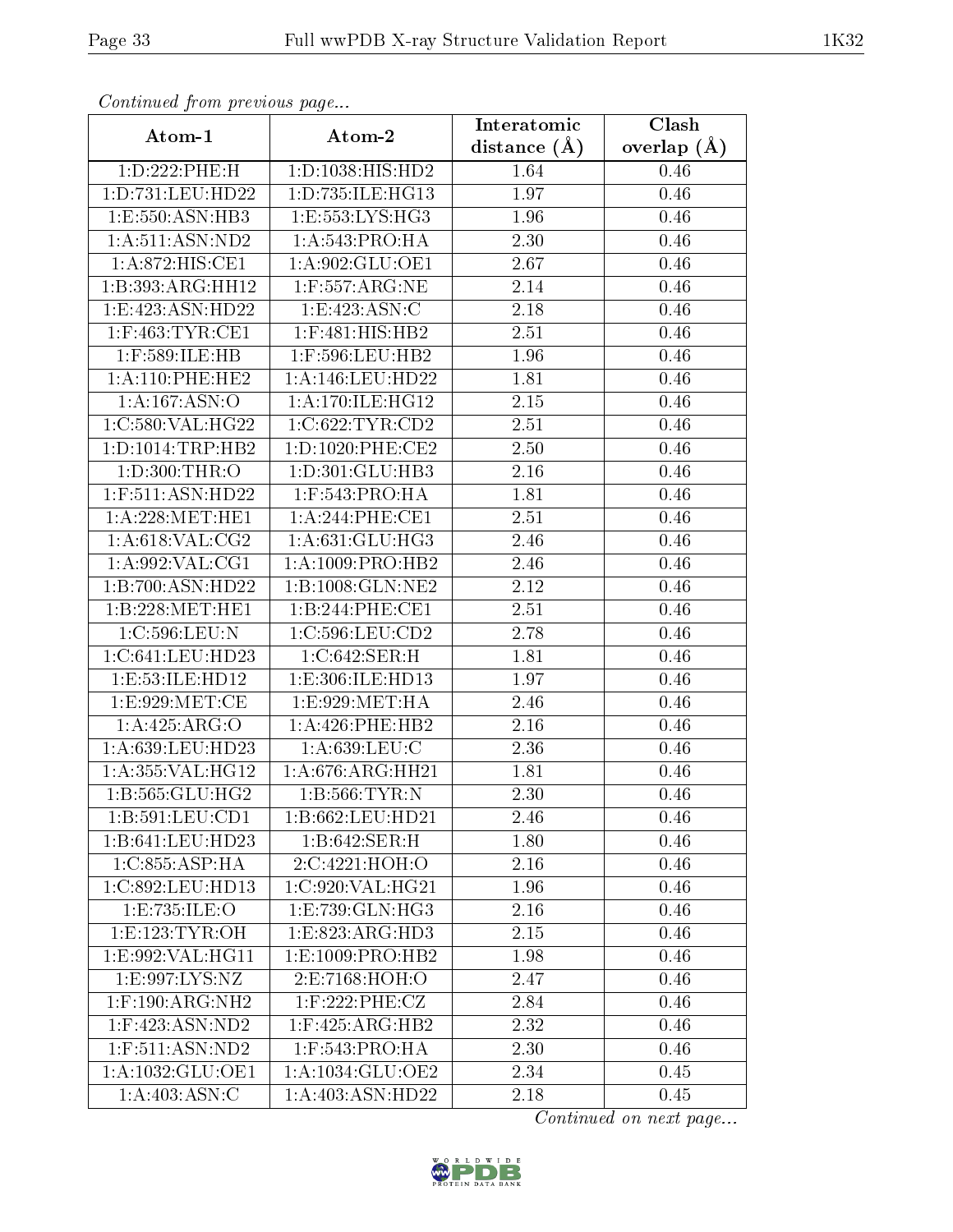| Connenaca promo precio do pago |                      | Interatomic    | $\overline{\text{Clash}}$ |
|--------------------------------|----------------------|----------------|---------------------------|
| Atom-1                         | Atom-2               | distance $(A)$ | overlap $(A)$             |
| 1:A:807:ILE:HG12               | 1:A:837:LEU:CD2      | 2.46           | 0.45                      |
| 1:B:156:PHE:CD1                | 1:B:159:MET:HE1      | 2.52           | 0.45                      |
| 1: B:442: GLU:OE2              | 1:B:481:HIS:HD2      | 1.97           | 0.45                      |
| 1: D: 190: ARG: CB             | 1: D: 190: ARG: HH21 | $2.28\,$       | 0.45                      |
| 1:D:387:LEU:HD13               | 1:D:388:GLY:N        | 2.31           | 0.45                      |
| 1: E: 218: ASN:O               | 1:E:220:GLY:N        | 2.49           | 0.45                      |
| 1:E:368:ARG:O                  | 1:E:375:VAL:HG23     | 2.16           | 0.45                      |
| 1:E:562:GLU:HB3                | 1: E: 563: ALA: H    | 1.60           | 0.45                      |
| 1:E:706:VAL:HG12               | 1: E: 710: ILE: CD1  | 2.46           | 0.45                      |
| 1: E: 897: ARG: HG2            | 1:E:898:LEU:HD12     | 1.98           | 0.45                      |
| 1:F:369:ARG:HH21               | $1:$ F:369:ARG:HG3   | 1.79           | 0.45                      |
| 1:F:959:THR:O                  | 1:F:984:GLY:HA3      | 2.15           | 0.45                      |
| 1: A:418: PHE: HA              | 1: A: 433: LEU: HG   | 1.98           | 0.45                      |
| 1: B: 195: ASN: O              | 1:B:231:HIS:HEL      | 1.99           | 0.45                      |
| 1:B:369:ARG:HD2                | 1:B:371:GLY:H        | 1.80           | 0.45                      |
| 1:B:579:ASN:ND2                | 1:B:627:ARG:NH1      | 2.64           | 0.45                      |
| 1: D: 528: VAL: HG12           | 1:D:529:LEU:N        | 2.31           | 0.45                      |
| 1:E:228:MET:HE1                | 1:E:232:VAL:HG22     | 1.98           | 0.45                      |
| 1: E:418: PHE: HA              | 1:E:433:LEU:HG       | 1.98           | 0.45                      |
| 1: E: 61: LEU: HD13            | 1: E: 74: ILE: HD11  | 1.97           | 0.45                      |
| 1:A:1055:LEU:O                 | 1:A:1059:LEU:HD13    | 2.16           | 0.45                      |
| 1:B:578:ILE:CD1                | 1:B:595:ILE:HD12     | 2.46           | 0.45                      |
| 1:C:681:SER:HB3                | 1:C:684:GLU:CG       | 2.45           | 0.45                      |
| 1:D:906:GLN:O                  | 1:D:953:GLY:HA3      | 2.16           | 0.45                      |
| 1:E:589:ILE:HB                 | 1:E:596:LEU:HB2      | 1.97           | 0.45                      |
| $1: A:156:$ PHE:HD1            | 1: A: 159: MET: HE1  | 1.81           | 0.45                      |
| 1:A:249:ASP:HB2                | 2:A:2014:HOH:O       | 2.16           | 0.45                      |
| 1:A:347:ILE:N                  | 1:A:347:ILE:HD12     | 2.32           | $\overline{0}.45$         |
| 1:A:369:ARG:HD2                | 1: A:371: GLY: H     | 1.81           | 0.45                      |
| 1:A:57:CYS:HB3                 | 1:A:62:TRP:CD1       | 2.51           | 0.45                      |
| 1: D: 373: THR: HG21           | 1:D:393:ARG:HD2      | 1.98           | 0.45                      |
| 1: D: 402: GLU: HG3            | 1: D: 438: PRO: HD3  | 1.98           | 0.45                      |
| 1:E:528:VAL:HG12               | 1:E:529:LEU:N        | 2.31           | 0.45                      |
| 1:E:596:LEU:N                  | 1:E:596:LEU:HD22     | 2.31           | 0.45                      |
| 1:E:790:GLY:HA2                | 2:E:6244:HOH:O       | 2.17           | 0.45                      |
| $1:$ F:136:ASP:OD2             | $1:$ F:137:VAL:N     | 2.42           | 0.45                      |
| 1:F:580:VAL:HG22               | $1:$ F:622:TYR:CD2   | 2.52           | 0.45                      |
| 1:C:589:ILE:HD13               | 1:C:641:LEU:HD12     | 1.99           | 0.45                      |
| 1:C:886:ASP:O                  | 1:C:891:GLY:HA3      | 2.17           | 0.45                      |
| 1: D: 232: VAL: HG13           | 1:D:244:PHE:CD1      | 2.52           | 0.45                      |
| 1:E:641:LEU:HD22               | 1:E:645:ARG:HA       | 1.98           | 0.45                      |

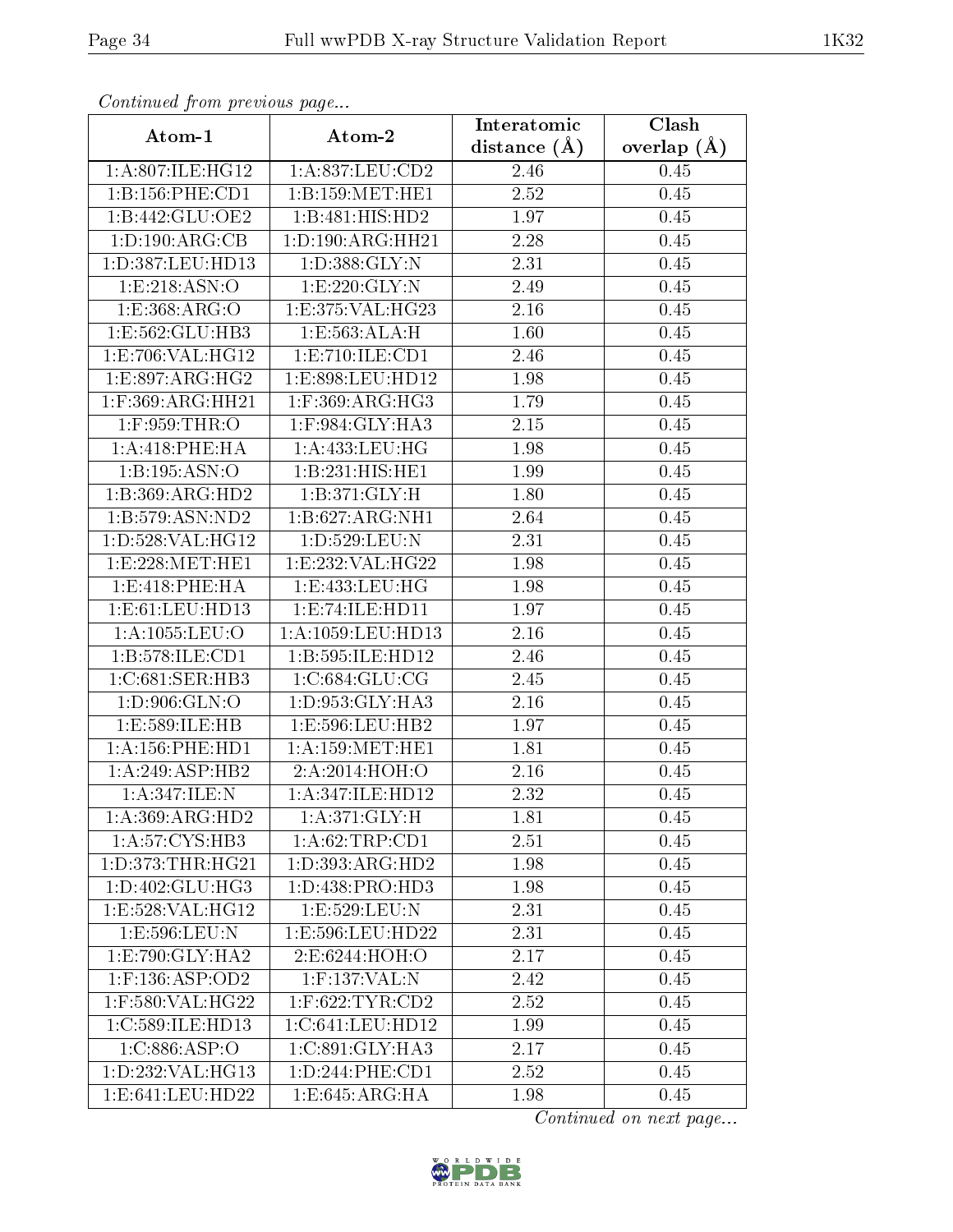| continuou provisious pago |                                      | Interatomic    | Clash         |
|---------------------------|--------------------------------------|----------------|---------------|
| Atom-1                    | Atom-2                               | distance $(A)$ | overlap $(A)$ |
| 1:B:393:ARG:NH1           | $1:$ F:557:ARG:HD2                   | 2.32           | 0.45          |
| 1: D: 44: LEU: HD22       | 1:D:733:ASN:ND2                      | 2.32           | 0.45          |
| 1: D:690: TYR: CE2        | 1: D: 719: ARG: HB2                  | 2.52           | 0.45          |
| $1:$ F:1016:ARG:O         | $1:$ F:1017:ASP:HB2                  | 2.16           | 0.45          |
| 1:B:53:ILE:HD13           | 1:B:306:ILE:HD13                     | 1.98           | 0.45          |
| 1:C:781:ALA:HB2           | 1:C:802:PRO:HG2                      | 1.98           | 0.45          |
| 1:E:619:LEU:HD13          | 1: E: 639: LEU: CD1                  | 2.47           | 0.45          |
| 1:B:63:GLU:OE1            | 1:B:72:ARG:NH1                       | 2.50           | 0.45          |
| 1:B:977:LEU:HB2           | 1:B:979:LEU:CD1                      | 2.47           | 0.45          |
| 1: D: 537: SER: HB3       | 1: D: 583: GLY: O                    | 2.17           | 0.45          |
| 1:E:1033:ILE:HD11         | 1:E:1050:TYR:CD2                     | 2.51           | 0.45          |
| 1:E:893:ASN:OD1           | $1:$ F:522:PRO:HD3                   | 2.16           | 0.45          |
| 1:C:642:SER:HB2           | 1:C:647:THR:HB                       | 1.99           | 0.45          |
| 1:E:467:LEU:C             | 1:E:467:LEU:HD12                     | 2.37           | 0.45          |
| 1:A:393:ARG:HH12          | 1:C:557:ARG:CZ                       | 2.30           | 0.45          |
| 1: A:430:THR:HG23         | 1:A:441:ILE:HD11                     | 1.99           | 0.45          |
| 1:A:565:GLU:HG2           | 1: A:566:TYR:N                       | 2.32           | 0.45          |
| 1: A:591:LEU:CD1          | $1:\overline{A}:596:\text{LEU}:HD23$ | 2.47           | 0.45          |
| 1:C:463:TYR:CE1           | 1:C:481:HIS:HB2                      | $2.52\,$       | 0.45          |
| 1: D: 235: PRO: HA        | 1: D: 243: TYR: O                    | 2.17           | 0.45          |
| 1:E:360:GLU:HB2           | 1:E:364:ILE:HD11                     | 1.99           | 0.45          |
| 1:E:885:PRO:O             | 1:E:915:ASN:HA                       | 2.17           | 0.45          |
| $1:$ F:141:ASP:HB2        | $1:$ F:142:PRO:HD2                   | 1.98           | 0.45          |
| 1:F:300:THR:HG22          | 1:F:300:THR:O                        | 2.16           | 0.45          |
| $1:$ F:860:TYR:CZ         | $1:$ F:864:VAL:HG21                  | 2.52           | 0.45          |
| 1:A:195:ASN:O             | 1: A:231:HIS:HE1                     | 2.00           | 0.44          |
| 1: A:929: MET:HA          | 1: A:929: MET:CE                     | 2.47           | 0.44          |
| 1:B:295:ILE:CG1           | 1:B:306:ILE:HD11                     | 2.41           | 0.44          |
| 1: B:309: GLY:O           | 1:B:311:LEU:HD13                     | 2.18           | 0.44          |
| 1:C:642:SER:HB3           | 1:C:647:THR:H                        | 1.82           | 0.44          |
| 1:D:736:VAL:HA            | 1:D:739:GLN:HE21                     | 1.82           | 0.44          |
| 1:F:912:VAL:O             | $1:$ F:915:ASN:HB2                   | 2.17           | 0.44          |
| 1: A:403: ASN:HD22        | 1:A:404:LEU:N                        | 2.16           | 0.44          |
| 1:B:441:ILE:HG23          | 1:B:483:TYR:CD1                      | 2.52           | 0.44          |
| 1:C:279:ASN:HD22          | 1:C:279:ASN:HA                       | 1.63           | 0.44          |
| 1:C:308:ILE:CG2           | 1:C:311:LEU:HD11                     | 2.47           | 0.44          |
| 1:C:82:ASN:ND2            | 1:C:96:ARG:HH21                      | 2.14           | 0.44          |
| 1:F:321:ILE:HB            | 1:F:324:LYS:HG3                      | 1.99           | 0.44          |
| 1:F:731:LEU:HD22          | 1:F:735:ILE:CD1                      | 2.47           | 0.44          |
| 1:F:47:ASP:OD1            | $1:$ F:85:ARG:HA                     | 2.17           | 0.44          |
| 1: A:228: MET:HE1         | 1:A:232:VAL:HG22                     | 1.99           | 0.44          |

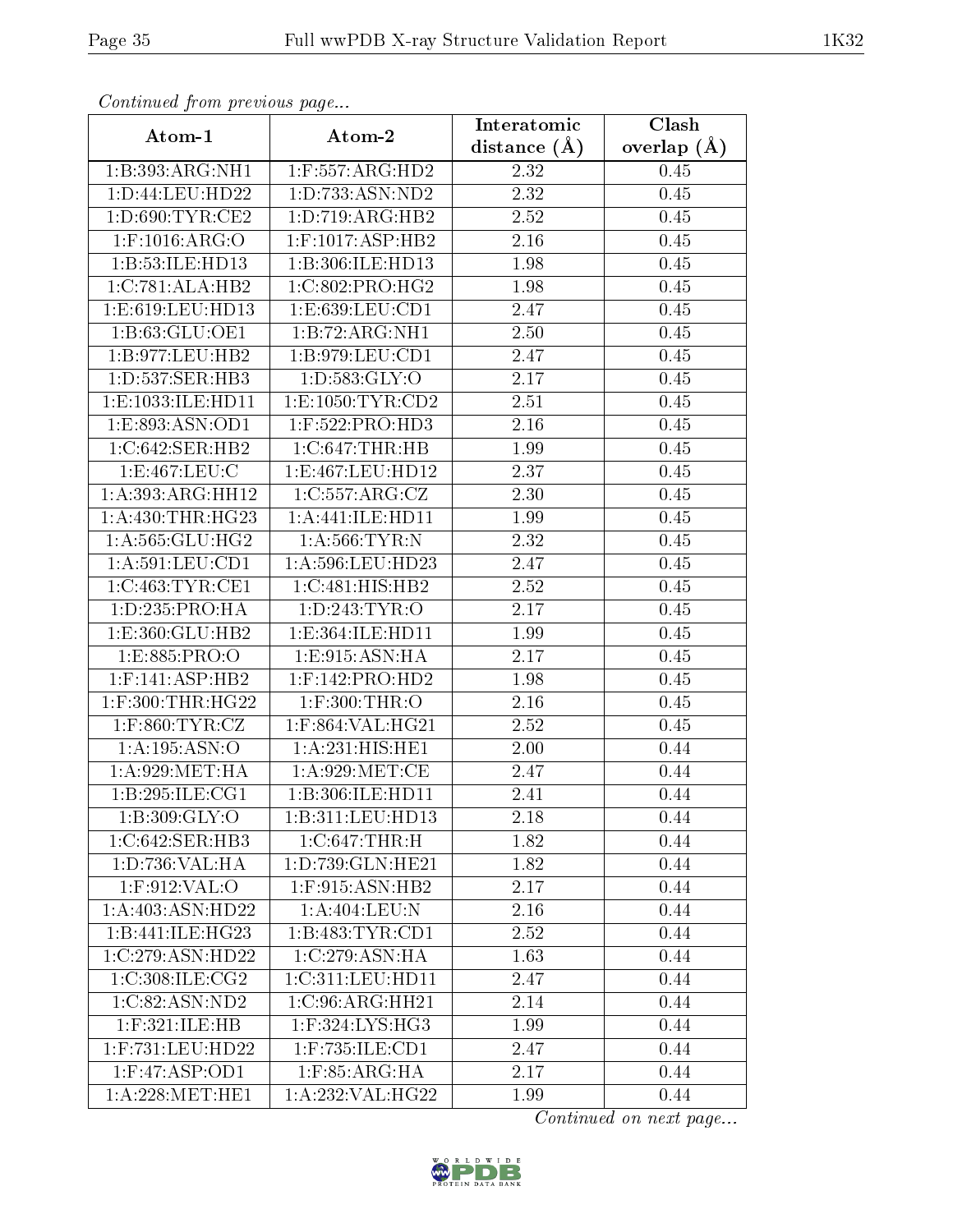| contentava promo providuo pago       |                              | Interatomic    | Clash           |
|--------------------------------------|------------------------------|----------------|-----------------|
| Atom-1                               | Atom-2                       | distance $(A)$ | overlap $(\AA)$ |
| 1:B:641:LEU:CD2                      | 1:B:645:ARG:HA               | 2.48           | 0.44            |
| 1:D:681:SER:HB3                      | 1: D: 684: GLU: CG           | 2.47           | 0.44            |
| 1:D:722:VAL:N                        | 1: D: 723: PRO: HD2          | 2.33           | 0.44            |
| 1: E: 213: ILE: HB                   | 1:E:226:VAL:HB               | 1.99           | 0.44            |
| 1:E:367:VAL:HG13                     | 1:E:375:VAL:HG21             | 1.97           | 0.44            |
| 1: B: 988: TRP: CZ3                  | 1:B:990:GLY:HA3              | 2.52           | 0.44            |
| 1:D:319:ILE:HA                       | 1:D:678:LEU:O                | 2.18           | 0.44            |
| 1:E:387:LEU:HD13                     | 1:E:388:GLY:N                | 2.32           | 0.44            |
| 1:E:989:GLY:HA2                      | 1: E: 1026: GLY: HA2         | 2.00           | 0.44            |
| 1:A:404:LEU:HD22                     | 1: A:429: MET:CE             | 2.42           | 0.44            |
| 1:A:624:VAL:HG23                     | 1: A:625: LYS: N             | 2.33           | 0.44            |
| 1:B:1031:VAL:O                       | 1:B:1033:ILE:HD12            | 2.17           | 0.44            |
| 1:B:91:ARG:NH2                       | 1:B:114:GLU:OE1              | 2.50           | 0.44            |
| $1:B:681: \overline{\text{SER:HB3}}$ | 1:B:684:GLU:CG               | 2.44           | 0.44            |
| 1: C: 130: GLY: HA3                  | 2:C:4163:HOH:O               | 2.17           | 0.44            |
| 1:C:403:ASN:HD22                     | 1:C:404:LEU:N                | $2.15\,$       | 0.44            |
| 1:C:203:LYS:O                        | $1:C:743:ARG:\overline{HG2}$ | 2.17           | 0.44            |
| 1: D: 530: ASN: HD22                 | 1:D:531:PHE:H                | 1.66           | 0.44            |
| 1:D:781:ALA:HB2                      | 1:D:802:PRO:HG2              | 1.98           | 0.44            |
| 1: E: 347: ILE: HD12                 | 1:E:347:ILE:N                | 2.31           | 0.44            |
| $1:$ F:228:MET:HE1                   | $1:$ F:244:PHE:CE1           | 2.53           | 0.44            |
| $1:$ F:45:ASN:N                      | $1:$ F:45:ASN:ND2            | 2.64           | 0.44            |
| $1:$ F:738:MET:C                     | $1:$ F:738:MET:SD            | 2.96           | 0.44            |
| 1: A:986:ARG:HD3                     | 1:A:1028:ASP:OD2             | 2.16           | 0.44            |
| 1:A:913:ARG:HH21                     | 1:A:1047:GLN:NE2             | 2.16           | 0.44            |
| 1:B:327:GLU:O                        | 1:B:328:ASP:O                | 2.35           | 0.44            |
| 1: B: 501: TYR: CD2                  | 1: B:501:TYR:N               | 2.85           | 0.44            |
| 1:B:890:MET:O                        | 1:B:894:GLU:HG2              | 2.16           | 0.44            |
| $1:C:289:LYS:\overline{HA}$          | 2:C:4095:HOH:O               | 2.17           | 0.44            |
| 1:C:515:LEU:HD23                     | 1:C:539:PRO:HA               | 1.99           | 0.44            |
| 1:C:651:ARG:NH2                      | 1:C:655:GLY:O                | 2.46           | 0.44            |
| 1: E: 253: GLN: NE2                  | 1: E:268: THR:OG1            | 2.48           | 0.44            |
| 1: A: 557: ARG: CZ                   | 1: E: 393: ARG: HH22         | 2.31           | 0.44            |
| 1:E:452:PHE:HB3                      | 1:E:463:TYR:HB3              | 2.00           | 0.44            |
| $1:$ F:350:VAL:CG2                   | $1:$ F:669:ARG:NH1           | 2.80           | 0.44            |
| 1: A:82: ASN:HD21                    | $1:A:96:A\overline{RG:HD3}$  | 1.82           | 0.44            |
| 1: D: 190: ARG: HH22                 | 1: D: 216: GLU: CD           | 2.21           | 0.44            |
| 1: D: 218: ASN:O                     | 1:D:220:GLY:N                | 2.50           | 0.44            |
| 1:D:618:VAL:HG21                     | 1: D: 631: GLU: HG3          | 1.98           | 0.44            |
| 1:E:45:ASN:N                         | 1: E: 45: ASN: ND2           | 2.65           | 0.44            |
| 1: E:694:TRP:HA                      | 1:E:738:MET:HE1              | 2.00           | 0.44            |

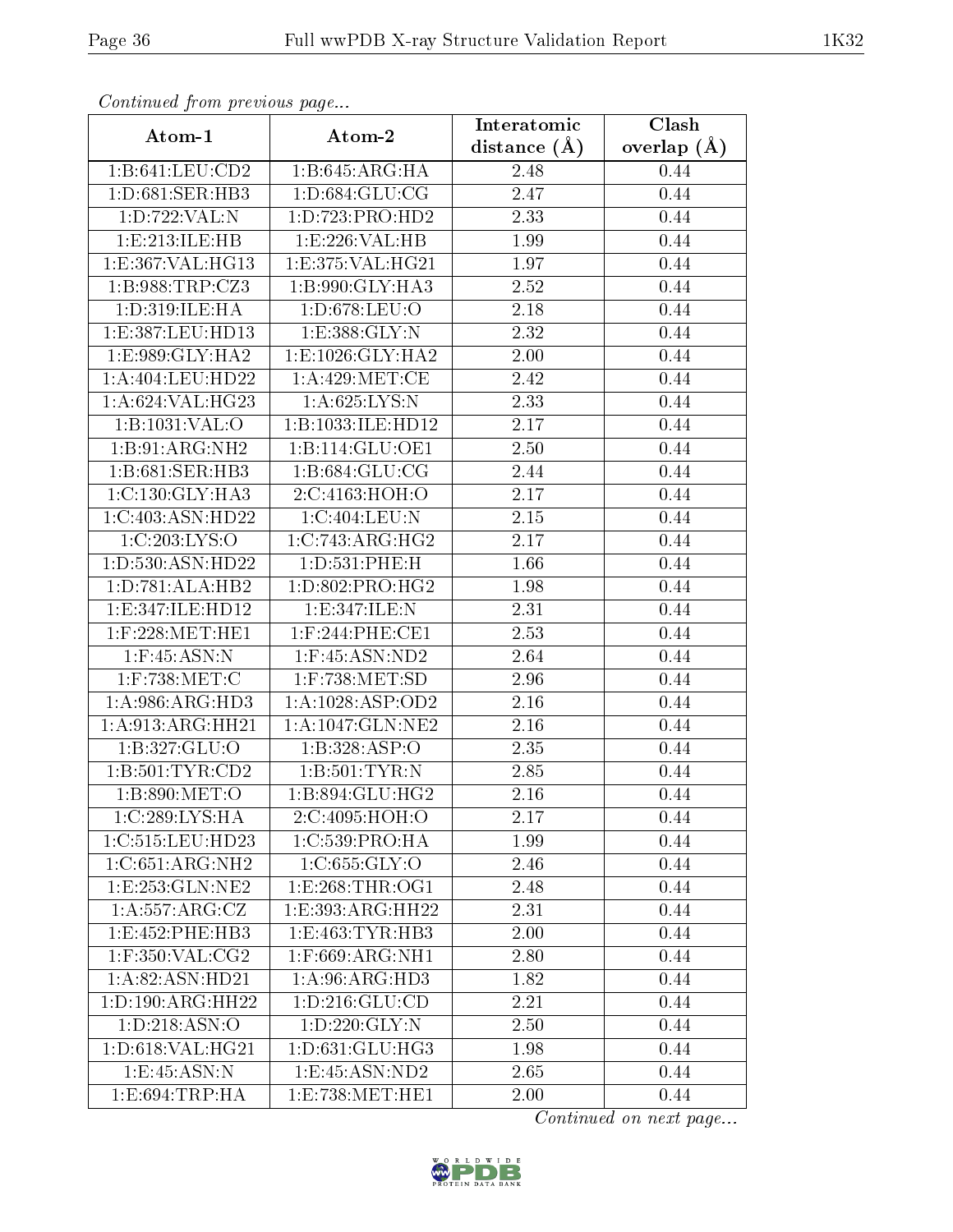| $P$ is a set of $P$ is a set of $P$ and $P$ is a set of $P$<br>Atom-1 | Atom-2                                  | Interatomic    | Clash           |
|-----------------------------------------------------------------------|-----------------------------------------|----------------|-----------------|
|                                                                       |                                         | distance $(A)$ | overlap $(\AA)$ |
| $1:$ F:131:ARG:NH2                                                    | 2:F:7157:HOH:O                          | 2.50           | 0.44            |
| 1:F:253:GLN:HE21                                                      | $1:$ F:253: $GLN:HA$                    | 1.83           | 0.44            |
| $1:$ F:578:ILE:CD1                                                    | 1:F:595:ILE:HD12                        | 2.47           | 0.44            |
| 1: A:622: TYR: OH                                                     | 1: A:627: ARG:HG2                       | 2.18           | 0.44            |
| 1: A:618: VAL:HG21                                                    | 1: A:631: GLU: HG3                      | 1.99           | 0.44            |
| 1:A:834:ARG:HG3                                                       | 1: A:846: ASP:OD2                       | 2.18           | 0.44            |
| 1:B:735:ILE:O                                                         | 1:B:739:GLN:HG3                         | 2.18           | 0.44            |
| 1:C:179:PRO:HG2                                                       | 2:C:4045:HOH:O                          | 2.16           | 0.44            |
| 1:C:247:ASP:HA                                                        | 1:C:251:PHE:O                           | 2.18           | 0.44            |
| 1:C:363:ARG:HH21                                                      | 1:C:365:ARG:HH22                        | 1.64           | 0.44            |
| 1:C:579:ASN:ND2                                                       | 1:C:627:ARG:NH1                         | 2.66           | 0.44            |
| 1: D:642: SER: HB3                                                    | $1: D:647$ : THR: H                     | 1.83           | 0.44            |
| 1:E:104:ASN:N                                                         | 1:E:104:ASN:ND2                         | 2.62           | 0.44            |
| 1:F:308:ILE:HG22                                                      | $1:$ F:311:LEU:CD1                      | 2.48           | 0.44            |
| $1:$ F:480:ILE:N                                                      | $1:$ F:494:THR:HG22                     | 2.20           | 0.44            |
| $1:$ F:501:TYR:N                                                      | $1:$ F:501:TYR:CD2                      | 2.86           | 0.44            |
| $1:$ F:913:ARG:HH21                                                   | $1:$ F:1047:GLN:NE2                     | 2.15           | 0.44            |
| 1: A:218: ASN:O                                                       | 1:A:219:SER:C                           | 2.55           | 0.44            |
| 1: A:253: GLN:HE22                                                    | 1:A:270:PHE:N                           | 2.03           | 0.44            |
| 1: A:429:MET:HE3                                                      | 1: A:438: PRO:CB                        | 2.48           | 0.44            |
| 1: A:53: ILE: HD13                                                    | 1: A:306: ILE: CD1                      | 2.48           | 0.44            |
| 1: A:350: VAL: CG2                                                    | 1: A:669: ARG: HH11                     | 2.27           | 0.44            |
| 1:B:499:HIS:HET                                                       | 2:B:3239:HOH:O                          | 2.00           | 0.44            |
| 1:B:623:ASP:O                                                         | 1:B:627:ARG:N                           | 2.50           | 0.44            |
| 1:C:142:PRO:HD3                                                       | 1:C:185:PHE:CD2                         | 2.53           | 0.44            |
| 1:C:284:ARG:HD3                                                       | 2:C:4393:HOH:O                          | 2.16           | 0.44            |
| 1:C:57:CYS:HB3                                                        | $1:C:62$ : TRP:NE1                      | 2.33           | 0.44            |
| 1:E:218:ASN:O                                                         | 1:E:219:SER:C                           | 2.56           | 0.44            |
| 1: E: 514: TYR: CZ                                                    | 1:E:540:PHE:HB2                         | 2.53           | 0.44            |
| 1:B:393:ARG:NH1                                                       | $1:$ F:557:ARG:CZ                       | 2.80           | 0.44            |
| 1:B:390:TYR:CD1                                                       | 1:B:397:ALA:HB2                         | 2.53           | 0.43            |
| 1:B:994:ILE:HG22                                                      | 1:B:1008:GLN:O                          | 2.18           | 0.43            |
| 1:C:218:ASN:O                                                         | 1:C:220:GLY:N                           | 2.51           | 0.43            |
| 1: E: 61: LEU: HB2                                                    | 1: E: 75: VAL:HG13                      | 2.00           | 0.43            |
| $1:$ F:776:TYR:CD1                                                    | $1:$ F:816:GLY: $\overline{\text{HA2}}$ | 2.53           | 0.43            |
| 1:A:1031:VAL:CG1                                                      | 1:A:1033:ILE:HD11                       | 2.48           | 0.43            |
| 1:A:123:TYR:HB3                                                       | 1:A:826:SER:OG                          | 2.17           | 0.43            |
| 1:B:556:PRO:HD3                                                       | $1: D: 354: TYR: \overline{CD1}$        | 2.53           | 0.43            |
| 1:B:170:ILE:HD13                                                      | 1:B:820:ASN:HB2                         | 2.00           | 0.43            |
| 1:C:1014:TRP:CD1                                                      | 1:C:1019:GLY:HA2                        | 2.53           | 0.43            |
| 1:C:729:TYR:O                                                         | 1:C:732:SER:HB3                         | 2.19           | 0.43            |

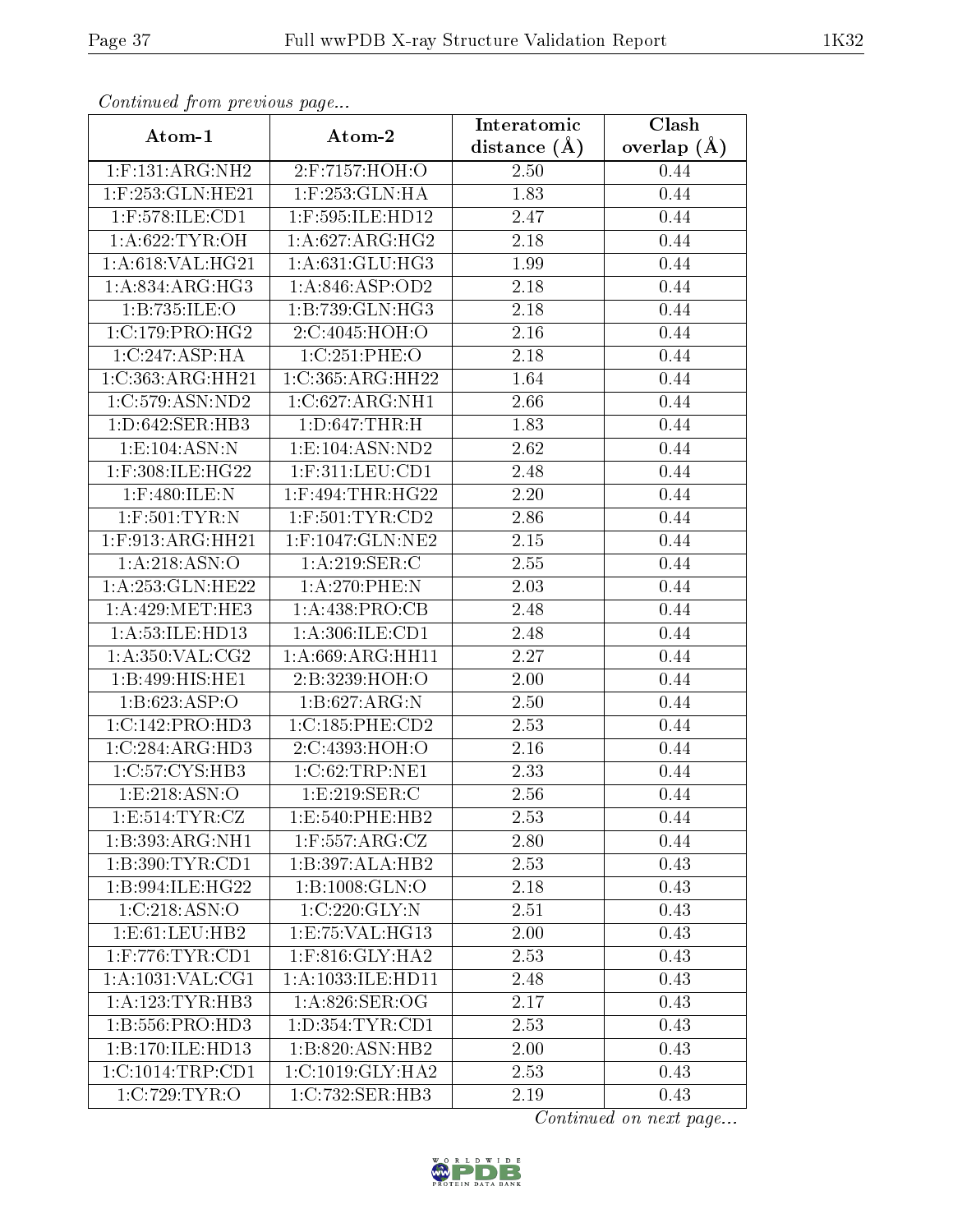| Connenaca promo precio do pago |                      | Interatomic    | Clash         |
|--------------------------------|----------------------|----------------|---------------|
| Atom-1                         | Atom-2               | distance $(A)$ | overlap $(A)$ |
| 1:D:347:ILE:N                  | 1:D:347:ILE:HD12     | 2.33           | 0.43          |
| 1: D: 525: ASP: HB3            | 1: D: 528: VAL: O    | 2.18           | 0.43          |
| 1:E:363:ARG:HG3                | 1:E:688:GLN:NE2      | 2.33           | 0.43          |
| 1:E:639:LEU:HD23               | 1: E: 639: LEU: C    | 2.39           | 0.43          |
| 1: E:89: ASP:CG                | 1: E: 91: ARG: HG3   | 2.38           | 0.43          |
| 1:B:82:ASN:HD21                | 1:B:96:ARG:HD3       | 1.84           | 0.43          |
| 1:C:965:SER:C                  | 1:C:967:GLY:N        | 2.71           | 0.43          |
| 1: D: 218: ASN: O              | 1: D:219: SER: C     | 2.57           | 0.43          |
| 1:D:639:LEU:HD23               | 1:D:639:LEU:C        | 2.38           | 0.43          |
| 1: D: 791: GLU: CD             | 1: D: 861: ARG: HE   | 2.21           | 0.43          |
| 1:E:189:ARG:HD2                | 1:E:216:GLU:O        | 2.18           | 0.43          |
| $1:$ F:220:GLY:O               | 1:F:1038:HIS:HB3     | 2.19           | 0.43          |
| $1:$ F:141:ASP:HB2             | $1:$ F:142:PRO:CD    | 2.48           | 0.43          |
| $1:$ F:53:ILE:HD13             | $1:$ F:306:ILE:CD1   | 2.49           | 0.43          |
| 1:F:882:ILE:HD11               | $1:$ F:899:PHE:HA    | 2.00           | 0.43          |
| 1: A:190:ARG:NH2               | 1:A:222:PHE:CZ       | 2.87           | 0.43          |
| 1: A:53: ILE: HD13             | 1:A:306:ILE:HD13     | 2.01           | 0.43          |
| 1: A:401: GLU:H                | 1:A:401:GLU:CD       | 2.20           | 0.43          |
| 1: A:638: ASP:HB3              | 1:A:651:ARG:HB3      | 2.00           | 0.43          |
| 1:C:286:LEU:HD11               | 1:C:293:ILE:CG2      | 2.49           | 0.43          |
| 1:C:308:ILE:HG22               | 1:C:311:LEU:CD1      | 2.48           | 0.43          |
| 1:C:373:THR:HG21               | 1:C:393:ARG:HD2      | 2.00           | 0.43          |
| 1: D: 195: ASN: O              | 1:D:231:HIS:HE1      | 2.01           | 0.43          |
| 1:D:43:LEU:HD13                | 1:D:308:ILE:HD12     | 2.01           | 0.43          |
| 1:D:466:PRO:HB3                | 2:D:5183:HOH:O       | 2.17           | 0.43          |
| 1:E:190:ARG:CG                 | 1:E:190:ARG:HH21     | 2.30           | 0.43          |
| 1:A:142:PRO:HD3                | 1: A:185:PHE:CD2     | 2.53           | 0.43          |
| 1:B:314:PRO:HD2                | 1:B:726:LYS:CG       | 2.48           | 0.43          |
| 1: E: 177: LEU: HD13           | 1: E: 192: ILE: HD11 | 2.00           | 0.43          |
| 1:E:949:ASN:HB2                | 2:F:7075:HOH:O       | 2.18           | 0.43          |
| $1:$ F:184:LEU:HB2             | $1:$ F:191:VAL:HB    | 2.00           | 0.43          |
| 1:F:337:ILE:HG22               | 1:F:338:ALA:N        | 2.33           | 0.43          |
| $1:$ F:706:VAL:O               | $1:$ F:710:ILE:HG13  | 2.19           | 0.43          |
| 1: A:628: LYS: HB3             | 1: A:628:LYS:HE2     | 1.88           | 0.43          |
| 1:B:436:GLY:O                  | 1:B:438:PRO:HD3      | 2.18           | 0.43          |
| 1:C:528:VAL:HG21               | 1:C:896:TYR:CD2      | 2.53           | 0.43          |
| 1:C:872:HIS:CE1                | 1:C:902:GLU:OE1      | 2.67           | 0.43          |
| 1: D: 530: ASN: ND2            | 1:D:531:PHE:N        | 2.64           | 0.43          |
| 1: D: 905: TYR: HB2            | 2:D:5042:HOH:O       | 2.18           | 0.43          |
| 1:A:557:ARG:CZ                 | 1:E:393:ARG:HH12     | 2.29           | 0.43          |
| 1:E:489:LYS:HG3                | 1:E:491:PHE:HE1      | 1.78           | 0.43          |

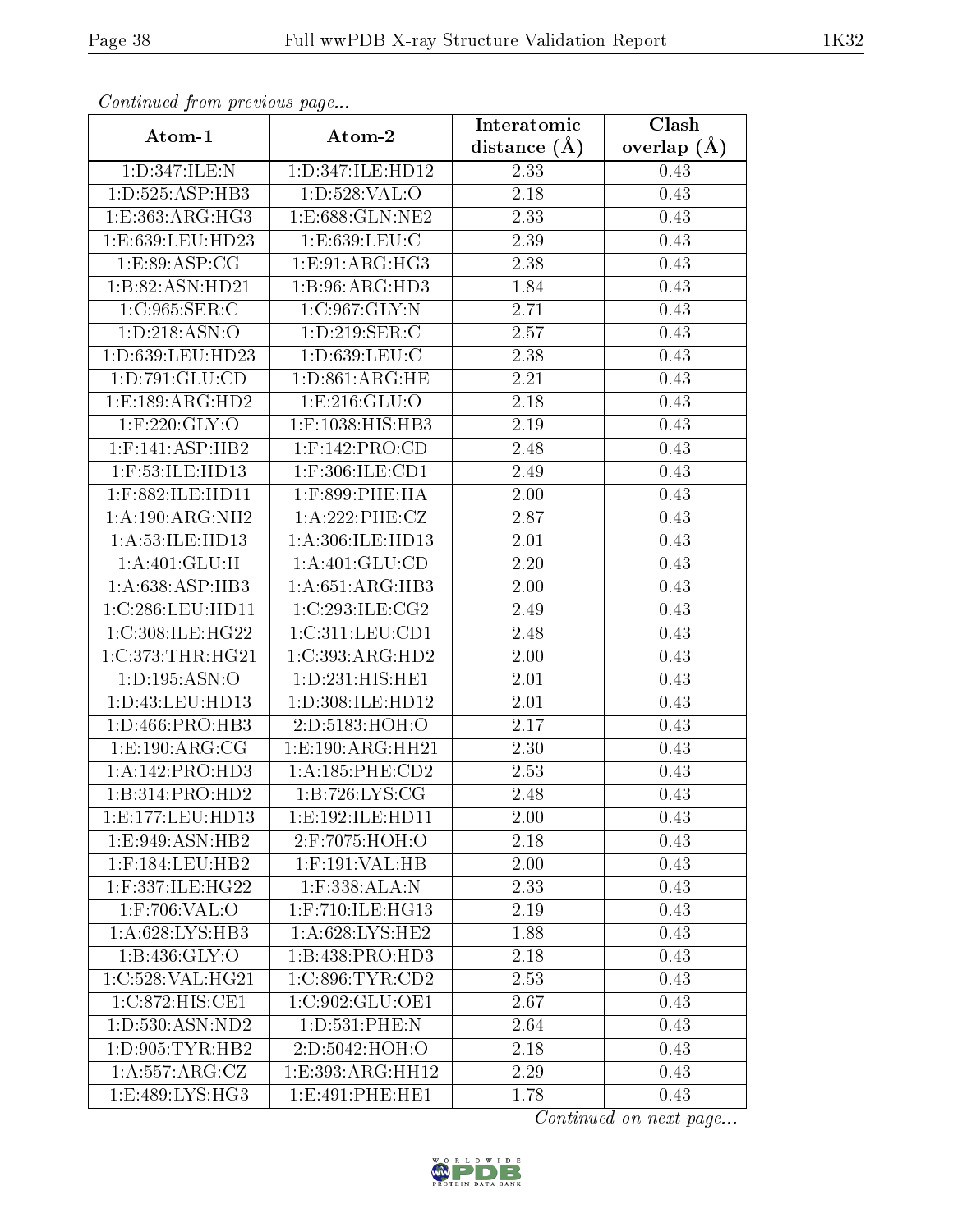| contentava promo providendo pago       |                                 | Interatomic    | $\overline{\text{Clash}}$ |
|----------------------------------------|---------------------------------|----------------|---------------------------|
| Atom-1                                 | Atom-2                          | distance $(A)$ | overlap $(\AA)$           |
| 1:F:218:ASN:HB3                        | 1:F:221:ALA:HB3                 | 1.99           | 0.43                      |
| $1:$ F:442:GLU:OE2                     | 1:F:490:ILE:HD13                | 2.18           | 0.43                      |
| $1:$ F:802:PRO:O                       | $1:$ F:805:TYR:HB2              | 2.18           | 0.43                      |
| 1:A:706:VAL:HG12                       | 1:A:710:ILE:CD1                 | 2.49           | 0.43                      |
| 1:B:552:THR:HG21                       | 1:B:578:ILE:HD12                | 2.00           | 0.43                      |
| 1: B: 637: THR: OG1                    | 1:B:651:ARG:HG3                 | 2.19           | 0.43                      |
| 1: D: 501: TYR: CD2                    | 1: D:501: TYR:N                 | 2.86           | 0.43                      |
| 1:E:61:LEU:HB3                         | 1:E:75:VAL:CG1                  | 2.49           | 0.43                      |
| 1:E:616:LYS:HE2                        | 1:E:653:ASP:CB                  | 2.49           | 0.43                      |
| 1:E:319:ILE:HA                         | 1:E:678:LEU:O                   | 2.19           | 0.43                      |
| 1:E:906:GLN:O                          | 1:E:953:GLY:HA3                 | 2.19           | 0.43                      |
| 1:F:389:ILE:HD11                       | $1:$ F:433:LEU:HB3              | 2.00           | 0.43                      |
| $1:$ F:319:ILE:HA                      | $1:$ F:678:LEU:O                | 2.19           | 0.43                      |
| 1: A: 333:ASP:CG                       | 1: A:369:ARG:HE                 | 2.22           | 0.43                      |
| 1:B:400:PHE:CD2                        | 1:B:436:GLY:HA3                 | 2.54           | 0.43                      |
| 1:C:312:GLU:HG2                        | 1:C:314:PRO:HD3                 | 2.00           | 0.43                      |
| 1:C:53:ILE:HD13                        | 1:C:306:ILE:CD1                 | 2.48           | 0.43                      |
| 1:D:771:LEU:C                          | 1:D:771:LEU:HD13                | 2.39           | 0.43                      |
| $1: D: 157: \overline{\text{SER:HB3}}$ | 1:D:856:ARG:NH1                 | 2.34           | 0.43                      |
| 1:D:982:LEU:C                          | 1:D:983:ILE:HD12                | 2.39           | 0.43                      |
| 1:E:774:ASP:HA                         | 1: E: 817: ALA: HB2             | 2.00           | 0.43                      |
| 1:F:546:PRO:HG2                        | 1:F:567:ASP:HB3                 | 1.99           | 0.43                      |
| $1:$ F:780:LYS:HD3                     | $1:$ F:782:TYR:CZ               | 2.54           | 0.43                      |
| 1: A:190:ARG:NH2                       | 1:A:190:ARG:HG3                 | 2.34           | 0.43                      |
| 1: A:61:LEU:CB                         | 1: A:75: VAL:CG1                | 2.96           | 0.43                      |
| 1: A:61: LEU:HB3                       | 1: A:75:VAL:CG1                 | 2.49           | 0.43                      |
| 1:B:327:GLU:O                          | 1:B:328:ASP:C                   | 2.57           | 0.43                      |
| 1:C:498:SER:HB2                        | 2:C:5192:HOH:O                  | 2.18           | 0.43                      |
| 1:C:622:TYR:OH                         | 1:C:627:ARG:HG2                 | 2.19           | 0.43                      |
| 1:C:119:LYS:NZ                         | 1:C:823:ARG:NH2                 | 2.67           | 0.43                      |
| 1:D:337:ILE:HG22                       | 1:D:338:ALA:N                   | 2.34           | 0.43                      |
| 1: D:400: PHE:CD2                      | 1:D:436:GLY:HA3                 | 2.53           | 0.43                      |
| 1: D:965: SER:N                        | 1: D:968: ASP:OD2               | 2.50           | 0.43                      |
| 1: E: 651: ARG: NH2                    | 1: E: 655: GLY: O               | 2.46           | 0.43                      |
| $1:$ F:194:ARG:O                       | $1:$ F:211:GLY:HA2              | 2.18           | 0.43                      |
| 1:A:373:THR:HA                         | 1: A:392: TYR: CZ               | 2.54           | 0.43                      |
| 1: A:43: LEU: C                        | 1: A:44: LEU: HG                | 2.38           | 0.43                      |
| 1:B:155:PRO:CD                         | 1:B:159:MET:HE3                 | 2.48           | 0.43                      |
| 1:B:218:ASN:O                          | 1:B:219:SER:C                   | 2.57           | 0.43                      |
| 1: B: 637: THR: OG1                    | $1:B:651:ARG:\overline{CG}$     | 2.67           | 0.43                      |
| 1:C:605:GLU:CG                         | $1: D: 524: \overline{PRO:HD3}$ | 2.49           | 0.43                      |

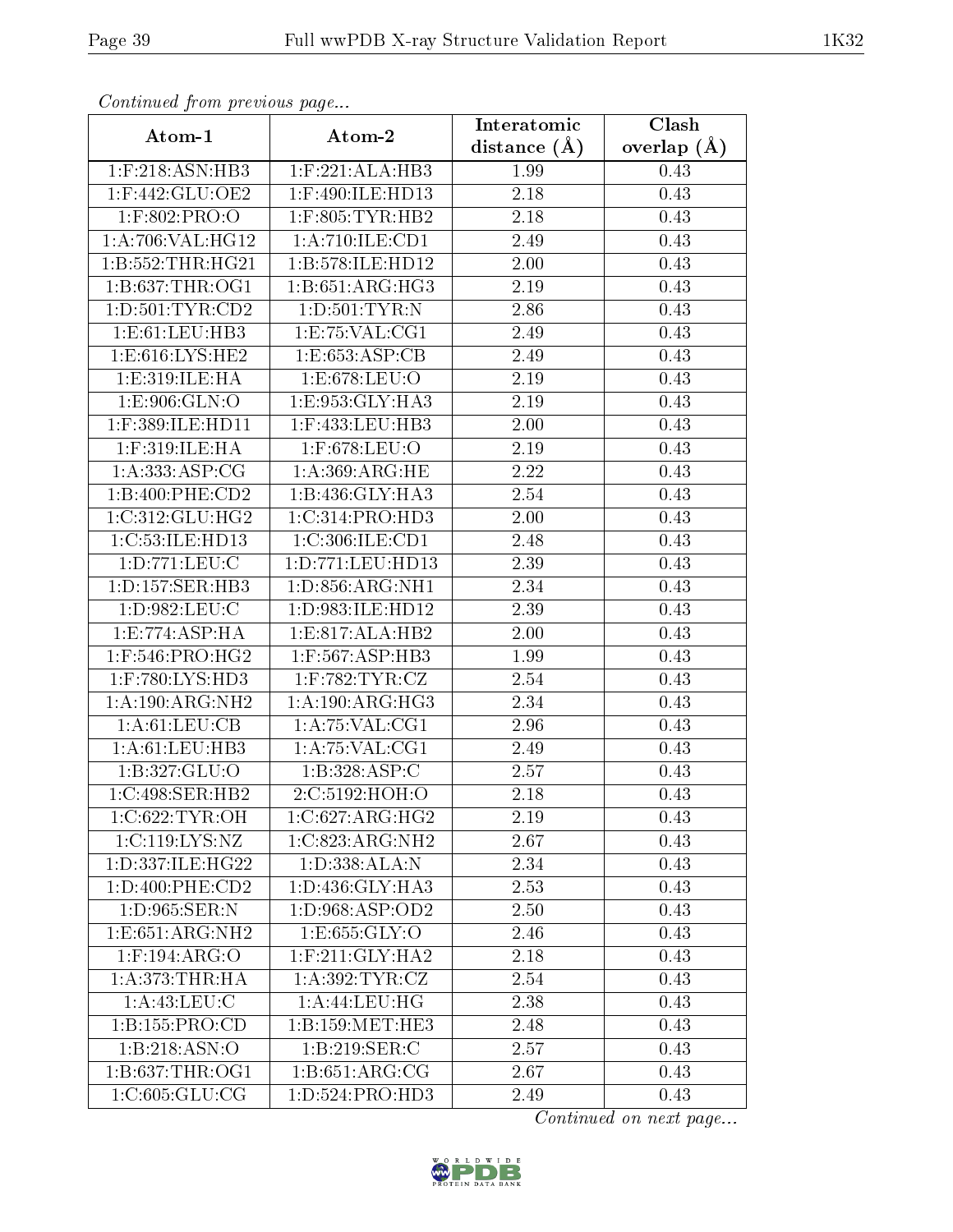| Conneand Irone provided page |                      | Interatomic    | Clash         |
|------------------------------|----------------------|----------------|---------------|
| Atom-1                       | Atom-2               | distance $(A)$ | overlap $(A)$ |
| 1: D: 428: ILE: HG23         | 1:D:441:ILE:HB       | 2.01           | 0.43          |
| 1: D:694:TRP:HA              | 1: D: 738: MET: HE2  | 2.01           | 0.43          |
| 1: E: 860: TYR: OH           | 1: E: 885: PRO: HD3  | 2.19           | 0.43          |
| $1:$ F:633:LYS:HE2           | 1:F:633:LYS:HB2      | 1.87           | 0.43          |
| 1:B:235:PRO:HA               | 1:B:243:TYR:O        | 2.19           | 0.42          |
| 1:B:626:THR:O                | 1:B:627:ARG:HB2      | 2.18           | 0.42          |
| 1:C:1055:LEU:O               | 1:C:1059:LEU:HD13    | 2.19           | 0.42          |
| 1:D:241:ARG:HH12             | 1: D: 263: ASP: HB3  | 1.84           | 0.42          |
| 1:D:480:ILE:N                | 1:D:494:THR:HG22     | 2.30           | 0.42          |
| $1:$ F:53:ILE:CG2            | 1:F:286:LEU:HD21     | 2.46           | 0.42          |
| 1:A:994:ILE:HG22             | 1: A:1008: GLN:O     | 2.18           | 0.42          |
| 1:B:184:LEU:HB2              | 1:B:191:VAL:HB       | 1.99           | 0.42          |
| 1:B:404:LEU:HD22             | 1:B:429:MET:HE1      | 2.01           | 0.42          |
| $1:B:739:\overline{GLN:NE2}$ | 2:B:3141:HOH:O       | 2.52           | 0.42          |
| 1:C:1031:VAL:O               | 1:C:1033:ILE:HD12    | 2.19           | 0.42          |
| 1:C:936:ASP:HB2              | 1:C:944:SER:HB2      | 2.01           | 0.42          |
| 1:D:992:VAL:HG11             | 1: D: 1009: PRO: HB2 | 2.00           | 0.42          |
| 1: D: 929: MET: HA           | 1: D:929:MET:HE3     | $2.01\,$       | 0.42          |
| 1: E: 241: ARG: NH1          | 1:E:263:ASP:HB3      | 2.34           | 0.42          |
| 1: E: 731: LEU: CD2          | 1:E:735:ILE:HG13     | 2.49           | 0.42          |
| $1:$ F:241:ARG:HH12          | $1:$ F:263:ASP:CG    | 2.22           | 0.42          |
| 1:F:731:LEU:HD22             | 1:F:735:ILE:HG13     | 2.01           | 0.42          |
| 1:B:676:ARG:HA               | 1:B:677:PRO:HD3      | 1.91           | 0.42          |
| 1:B:319:ILE:HA               | 1:B:678:LEU:O        | 2.19           | 0.42          |
| 1:C:156:PHE:HD1              | 1:C:159:MET:HE1      | 1.84           | 0.42          |
| 1:C:562:GLU:HB3              | 1:C:563:ALA:H        | 1.65           | 0.42          |
| 1:C:922:GLN:HE22             | 1: D:948: THEN: N    | 1.98           | 0.42          |
| 1: D: 177: LEU: HD13         | 1: D: 192: ILE: HD11 | 2.01           | 0.42          |
| 1:D:390:TYR:HD1              | 1:D:397:ALA:HB2      | 1.84           | 0.42          |
| 1: D: 45: ASN: N             | 1: D: 45: ASN: ND2   | 2.64           | 0.42          |
| 2:C:4075:HOH:O               | 1:D:949:ASN:HB2      | 2.18           | 0.42          |
| $1:$ F:1031:VAL:HG12         | 1:F:1033:ILE:HD11    | 2.01           | 0.42          |
| $1:$ F:110:PHE:CD2           | $1:$ F:121:ILE:HG13  | 2.54           | 0.42          |
| 1:F:146:LEU:HD23             | 1:F:165:VAL:HG21     | 2.01           | 0.42          |
| $1:$ F:425:ARG:O             | $1:$ F:426:PHE:HB2   | 2.19           | 0.42          |
| 1:A:46:PRO:CG                | 1: A:286:LEU:HG      | 2.49           | 0.42          |
| 1:A:578:ILE:CD1              | 1:A:595:ILE:HD12     | 2.49           | 0.42          |
| 1:B:321:ILE:HB               | 1: B: 324: LYS: HG3  | 2.01           | 0.42          |
| 1:B:562:GLU:HB3              | 1:B:563:ALA:H        | 1.59           | 0.42          |
| 1:C:764:ARG:HB3              | 1:C:855:ASP:OD1      | 2.19           | 0.42          |
| 1: C:809: ASP:HB3            | 1:C:814:THR:HA       | 2.01           | 0.42          |

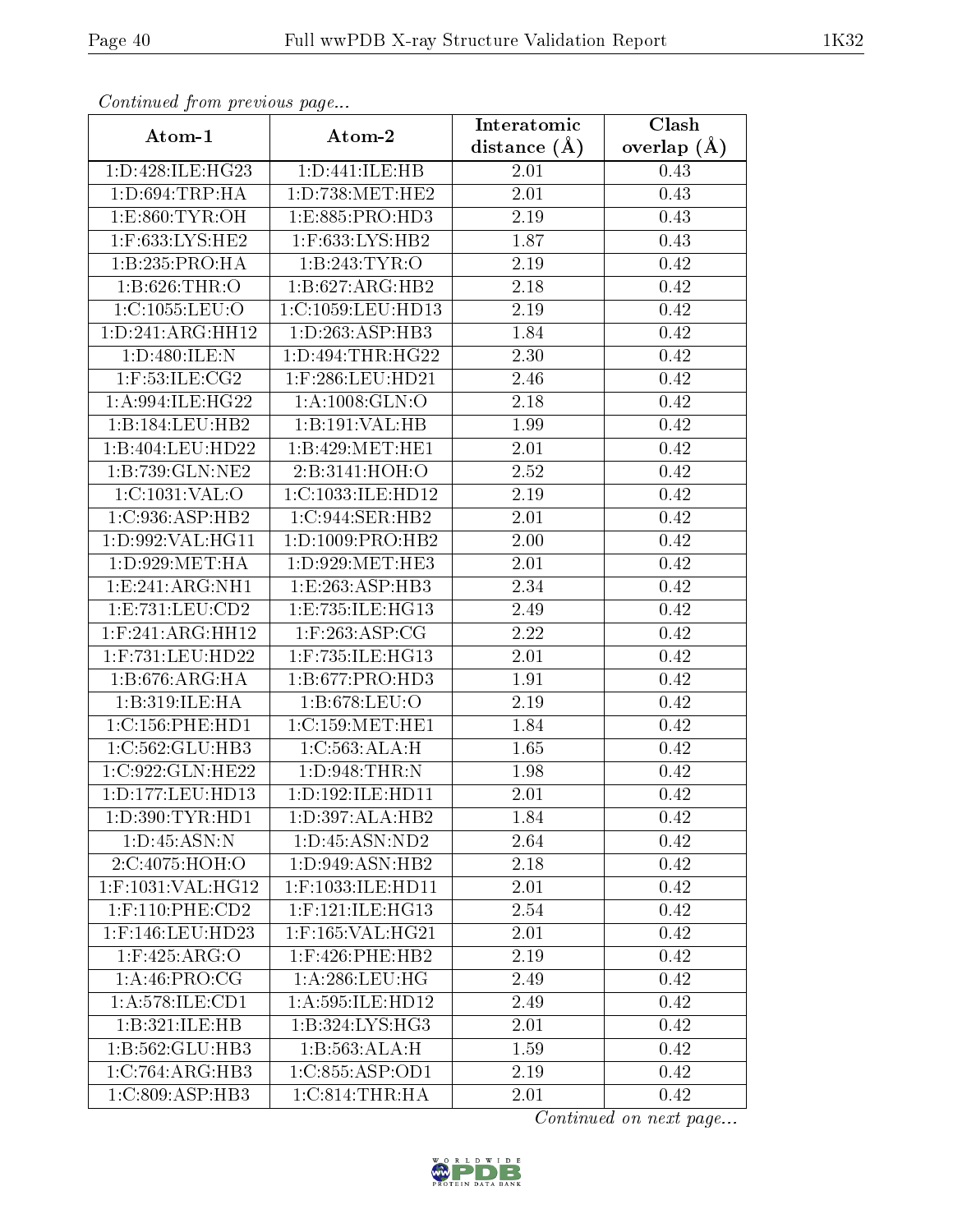| sonnanasa jionn pisonsas pags |                                              | Interatomic       | $\overline{\text{Clash}}$ |
|-------------------------------|----------------------------------------------|-------------------|---------------------------|
| Atom-1                        | Atom-2                                       | distance $(A)$    | overlap $(A)$             |
| 1:F:1031:VAL:O                | 1:F:1033:ILE:HD12                            | 2.19              | 0.42                      |
| 1: A:390: TYR: HD1            | 1:A:397:ALA:HB2                              | $\overline{1.85}$ | 0.42                      |
| 1:A:892:LEU:HD13              | 1:A:920:VAL:HG21                             | 2.01              | 0.42                      |
| 1: B: 228: MET:CE             | 1:B:232:VAL:HG22                             | 2.49              | 0.42                      |
| 1:B:367:VAL:HG12              | $1:B:375:V\overline{\mathrm{AL:HG21}}$       | 2.01              | 0.42                      |
| 1:C:61:LEU:HB3                | 1:C:75:VAL:CG1                               | 2.48              | 0.42                      |
| 1:C:894:GLU:OE2               | 1:C:897:ARG:HD2                              | 2.19              | 0.42                      |
| 1: D: 368: ARG: O             | 1: D: 375: VAL: CG2                          | 2.67              | 0.42                      |
| 1: E: 913: ARG: NH2           | 1:E:1047:GLN:HE21                            | 2.15              | 0.42                      |
| 1: E: 216: GLU: OE1           | 1:E:220:GLY:N                                | 2.52              | 0.42                      |
| 1: E: 279: ASN: ND2           | 2:E:6071:HOH:O                               | 2.52              | 0.42                      |
| 1:E:389:ILE:HD11              | 1:E:433:LEU:HB3                              | 2.01              | 0.42                      |
| 1: A: 157: SER: HB2           | 2:A:2397:HOH:O                               | 2.19              | 0.42                      |
| 1:A:312:GLU:HG2               | 1: A:314: PRO:HD3                            | $2.01\,$          | 0.42                      |
| 1:A:579:ASN:ND2               | 1: A:627: ARG: NH1                           | 2.68              | 0.42                      |
| 1: A:890:MET:O                | 1: A:894: GLU: HG2                           | 2.19              | 0.42                      |
| 1:B:1045:ASP:HB3              | 1:B:1048:ILE:HG22                            | 2.01              | 0.42                      |
| 1:B:167:ASN:O                 | 1:B:170:ILE:HG12                             | 2.20              | 0.42                      |
| 1:E:897:ARG:HB2               | 1:F:520:LEU:HD12                             | 2.01              | 0.42                      |
| 1:F:936:ASP:HB2               | $1:$ F:944:SER:HB2                           | 2.02              | 0.42                      |
| 1: A:469:HIS:CG               | 1: A:470: GLY:N                              | 2.86              | 0.42                      |
| 1:A:53:ILE:HG23               | 1: A:286:LEU:CD2                             | 2.48              | 0.42                      |
| 1: A:676:ARG:HA               | 1: A:677: PRO:HD3                            | 1.89              | 0.42                      |
| 1:A:811:ASP:HB2               | 1:A:828:LYS:HE2                              | 2.01              | 0.42                      |
| 1:C:258:ASP:C                 | 1:C:260:ASP:H                                | 2.21              | 0.42                      |
| 1:C:596:LEU:N                 | 1:C:596:LEU:HD22                             | 2.35              | 0.42                      |
| 1: A:315: GLU:OE2             | 1: D: 119: LYS: HD2                          | 2.20              | 0.42                      |
| 1:C:926:GLU:CG                | 1:D:926:GLU:HG2                              | 2.50              | 0.42                      |
| 1:E:926:GLU:CG                | $1:$ F:926: $GLU$ :HG2                       | 2.50              | 0.42                      |
| 1:B:53:ILE:HGI2               | $1:B:286:LEU:H\overline{D22}$                | 2.01              | 0.42                      |
| 1:C:1052:ILE:O                | $1:C:1056:\overline{\text{ILE:HG13}}$        | 2.19              | 0.42                      |
| 1:C:295:ILE:HG13              | 1:C:306:ILE:HD11                             | 2.02              | 0.42                      |
| 1:C:530:ASN:ND2               | 1:C:531:PHE:N                                | 2.66              | 0.42                      |
| 1:C:887:MET:HB3               | 1:C:966:ASP:OD2                              | 2.20              | 0.42                      |
| 1: D: 153: MET: HG3           | 1: D: 859: ARG: NH1                          | 2.35              | 0.42                      |
| 1: D: 357: LYS: HB2           | $1: D:676: \overline{\text{AG}:\text{HH}12}$ | 1.84              | 0.42                      |
| 1: E: 362: LEU: HA            | 1: E: 362: LEU: HD23                         | 1.84              | 0.42                      |
| $1:$ F:110:PHE:CE2            | $1:$ F:121:ILE:HG $13$                       | 2.55              | 0.42                      |
| $1:$ F:230:THR:HG21           | $1:$ F:248:ILE:HA                            | 2.02              | 0.42                      |
| 1:F:362:LEU:HA                | 1:F:362:LEU:HD23                             | 1.91              | 0.42                      |
| $1:$ F:462:ALA:HA             | 1:F:481:HIS:O                                | 2.20              | 0.42                      |

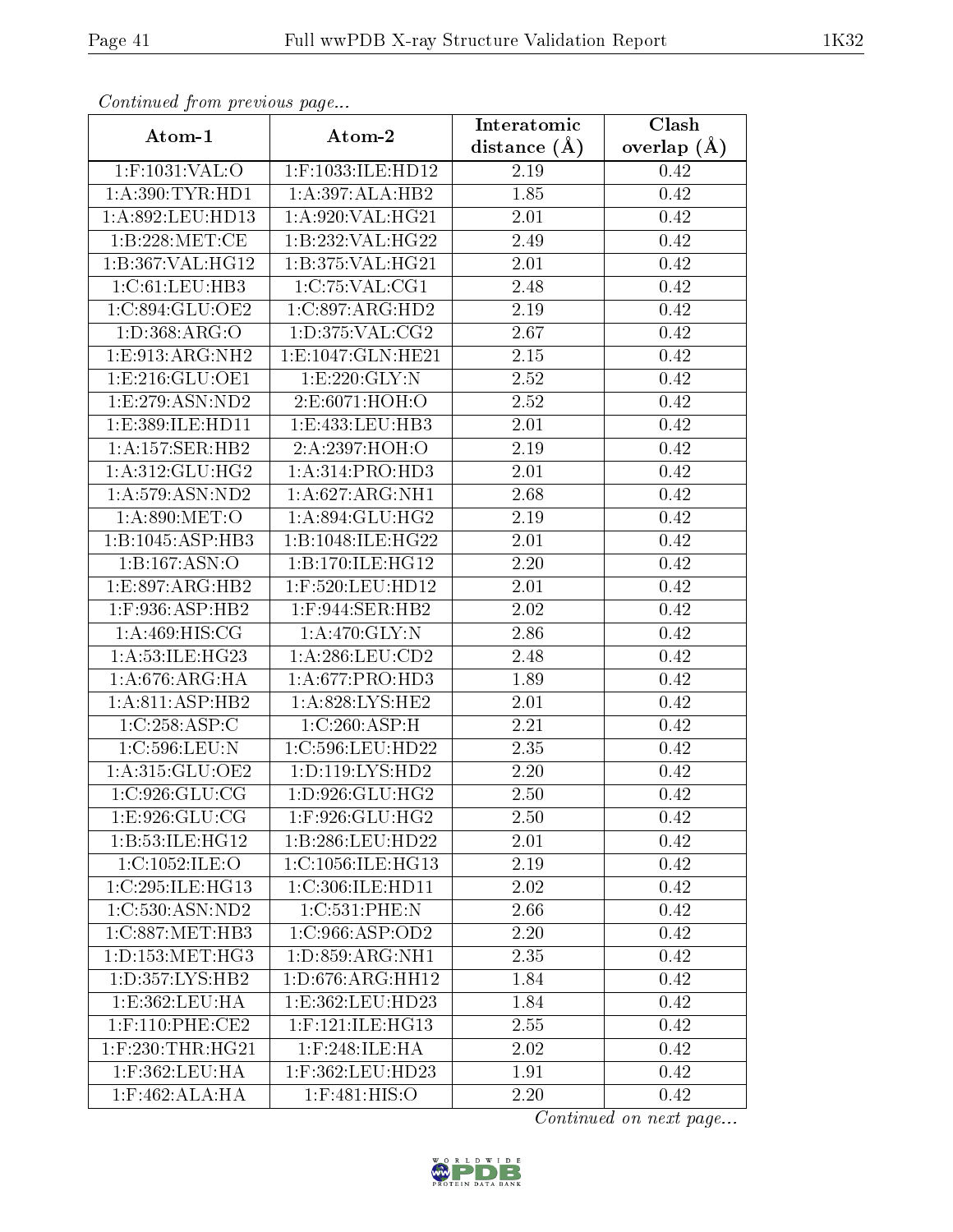| Contentaca promo provious pago |                       | Interatomic    | $\overline{\text{Clash}}$ |
|--------------------------------|-----------------------|----------------|---------------------------|
| Atom-1                         | Atom-2                | distance $(A)$ | overlap $(\AA)$           |
| 1:E:926:GLU:HG2                | $1:$ F:926:GLU:CG     | 2.49           | 0.42                      |
| 1: A: 501: TYR: CD2            | 1: A:501:TYR:N        | 2.87           | 0.42                      |
| 1: A:635: ASN:HB3              | 1: A:653: ASP:OD1     | 2.19           | 0.42                      |
| 1: B: 153: MET:HG3             | 1:B:859:ARG:NH1       | 2.34           | 0.42                      |
| 1:B:217:VAL:HG23               | 1:B:218:ASN:N         | 2.35           | 0.42                      |
| 1:B:373:THR:HA                 | 1: B:392: TYR: CZ     | 2.54           | 0.42                      |
| 1:C:153:MET:HG3                | 1:C:859:ARG:CZ        | $2.50\,$       | 0.42                      |
| 1:C:362:LEU:HA                 | 1:C:362:LEU:HD23      | 1.85           | 0.42                      |
| 1:C:367:VAL:CG1                | 1:C:375:VAL:HG21      | 2.50           | 0.42                      |
| 1:C:499:HIS:HD2                | 2:C:4176:HOH:O        | 2.02           | 0.42                      |
| 1:D:286:LEU:HD13               | 1:D:295:ILE:HG12      | 2.00           | 0.42                      |
| 1: D: 494: THR: CG2            | 1: D:500: ASP:OD1     | 2.65           | 0.42                      |
| $1:$ F:494:THR:HG21            | $1:$ F:500:ASP:OD1    | $2.20\,$       | 0.42                      |
| $1:$ F:929:MET:HA              | $1:$ F:929:MET:CE     | 2.49           | 0.42                      |
| 1:A:189:ARG:HB2                | 1: A:216: GLU:HB3     | 2.01           | 0.42                      |
| 1:B:807:ILE:HG12               | 1:B:837:LEU:CD2       | 2.50           | 0.42                      |
| 1:C:350:VAL:HG11               | 1:C:669:ARG:NH1       | 2.35           | 0.42                      |
| 1:E:206:ARG:N                  | 1: E: 1024: ASN: HD21 | 2.16           | 0.42                      |
| $1:$ F:345:ALA:HB2             | $1:$ F:364:ILE:HG21   | 2.01           | 0.42                      |
| $1:$ F:436: $GLY$ :O           | $1:$ F:438:PRO:HD3    | 2.20           | 0.42                      |
| $1:$ F:469:HIS:HD1             | $1:$ F:473:ASP:CG     | 2.23           | 0.42                      |
| 1:A:279:ASN:HD22               | 1:A:279:ASN:HA        | 1.78           | 0.41                      |
| 1:B:1031:VAL:HG12              | 1:B:1033:ILE:HD11     | 2.01           | 0.41                      |
| 1:B:641:LEU:HD22               | 1:B:645:ARG:HA        | 2.02           | 0.41                      |
| 1:B:989:GLY:HA2                | 1:B:1026:GLY:HA2      | 2.03           | 0.41                      |
| 1:C:423:ASN:ND2                | 1:C:427:GLU:H         | 2.18           | 0.41                      |
| 1:C:977:LEU:HB2                | 1:C:979:LEU:CD1       | 2.49           | 0.41                      |
| 1:D:216:GLU:OE1                | 1: D: 219: SER: HA    | 2.20           | 0.41                      |
| 1: D: 390: TYR: CD1            | 1: D: 397: ALA: HB2   | 2.55           | 0.41                      |
| 1:D:589:ILE:HB                 | 1:D:596:LEU:HB2       | 2.02           | 0.41                      |
| 1:E:423:ASN:ND2                | 1:E:425:ARG:HB2       | 2.35           | 0.41                      |
| 1: C: 117: GLU: HA             | 1:F:313:SER:HB3       | 2.01           | 0.41                      |
| $1:$ F:322:PRO:HG2             | $1:$ F:674:ASP:OD1    | 2.19           | 0.41                      |
| 1: A:428: ILE: HG23            | 1:A:441:ILE:HB        | 2.02           | 0.41                      |
| 1:B:278:LEU:HD23               | 1:B:287:PHE:HB3       | 2.02           | 0.41                      |
| 1: B:469: HIS: CG              | $1: B:470:$ GLY:N     | 2.88           | 0.41                      |
| 1:B:119:LYS:HZ1                | 1:B:823:ARG:HH22      | 1.66           | 0.41                      |
| 1:C:402:GLU:HG3                | 1:C:438:PRO:HD3       | 2.02           | 0.41                      |
| 1:C:446:GLU:OE1                | 1:C:468:LYS:HE2       | 2.19           | 0.41                      |
| 1:C:616:LYS:HE2                | 1:C:653:ASP:CB        | 2.49           | 0.41                      |
| $1:$ F:203:LYS:HD3             | $1:$ F:740:GLY:C      | 2.41           | 0.41                      |

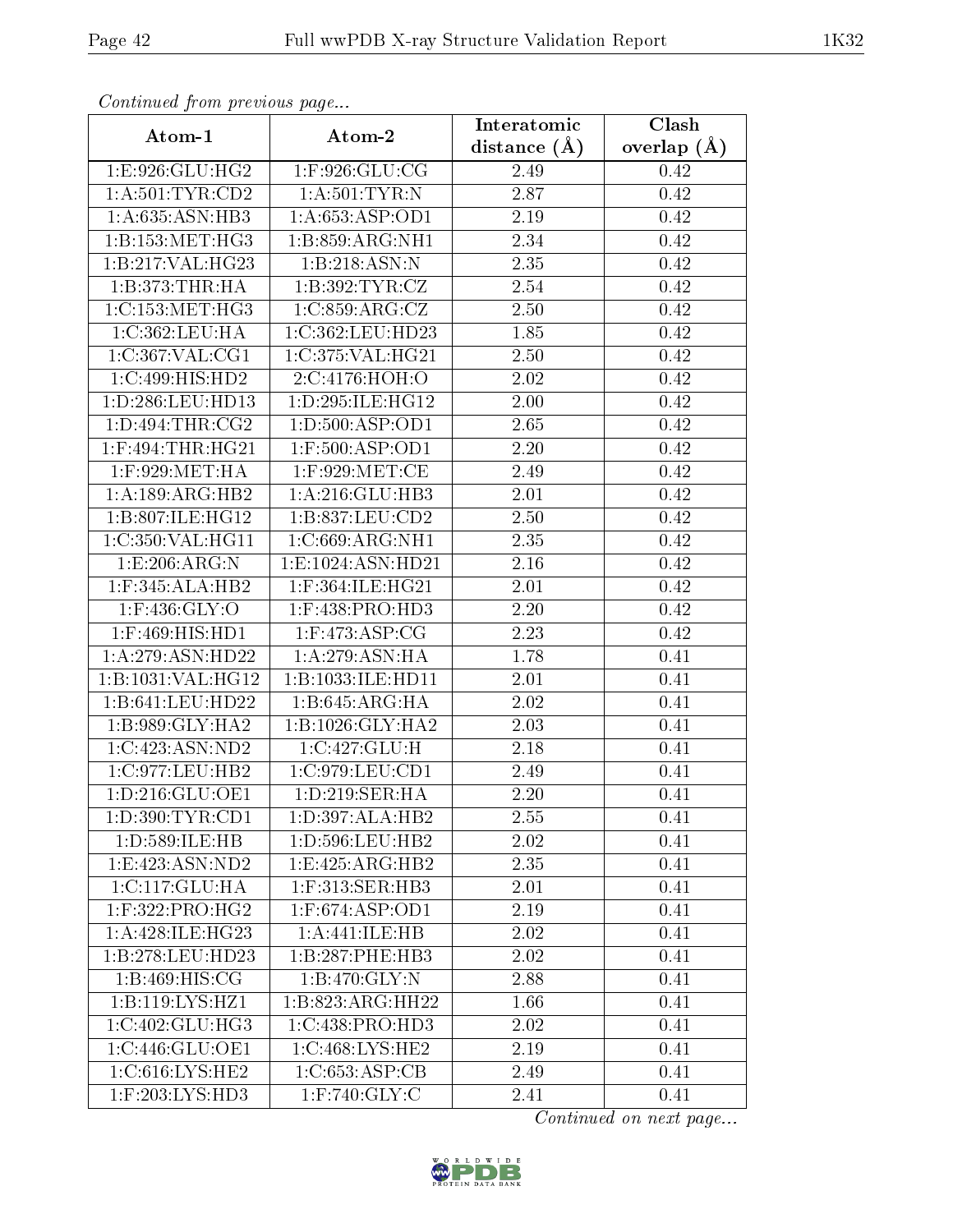| contentava promo provincial pago       |                      | Interatomic    | Clash         |
|----------------------------------------|----------------------|----------------|---------------|
| Atom-1                                 | Atom-2               | distance $(A)$ | overlap $(A)$ |
| 1:F:811:ASP:HB2                        | 1:F:828:LYS:HE2      | 2.02           | 0.41          |
| 1: A:228: MET:HE3                      | 1: A:232: VAL:HG21   | 2.02           | 0.41          |
| 1:B:425:ARG:HB3                        | 1:B:427:GLU:HG3      | 2.02           | 0.41          |
| 1:B:731:LEU:HD22                       | 1:B:735:ILE:HG13     | 2.02           | 0.41          |
| 1:B:871:VAL:HG22                       | 1:B:1052:ILE:HD11    | 2.01           | 0.41          |
| 1:C:241:ARG:HH12                       | 1:C:263:ASP:HB3      | 1.84           | 0.41          |
| 1:C:875:SER:HB2                        | 1:C:879:ILE:HG13     | 2.02           | 0.41          |
| $1:$ F:253:GLN:NE2                     | $1:$ F:253: $GLN:HA$ | 2.35           | 0.41          |
| 1: A:110: PHE:CD2                      | 1:A:121:ILE:HG13     | 2.54           | 0.41          |
| 1:B:156:PHE:H                          | 1: B: 159: MET: CE   | 2.34           | 0.41          |
| 1:B:401:GLU:N                          | 1:B:401:GLU:OE2      | 2.47           | 0.41          |
| 1:C:82:ASN:HD21                        | 1:C:96:ARG:HH21      | 1.67           | 0.41          |
| 1: D: 218: ASN: O                      | 1:D:221:ALA:N        | 2.53           | 0.41          |
| 1: D:241: ARG:NH1                      | 1:D:263:ASP:HB3      | 2.35           | 0.41          |
| 1:D:368:ARG:O                          | 1:D:375:VAL:HG23     | 2.21           | 0.41          |
| 1: D:676: ARG: NH2                     | 2:D:5370:HOH:O       | 2.53           | 0.41          |
| 1: D: 155: PRO: HB3                    | 1: D: 860: TYR: HA   | 2.02           | 0.41          |
| 1:E:247:ASP:HA                         | 1:E:251:PHE:O        | 2.20           | 0.41          |
| 1:E:253:GLN:HB2                        | 1:E:255:TYR:CE1      | 2.55           | 0.41          |
| 1:F:807:ILE:HG12                       | $1:$ F:837:LEU:CD2   | 2.50           | 0.41          |
| $1:$ F:905:TYR:HB2                     | 2:F:7042:HOH:O       | 2.18           | 0.41          |
| 1:B:78:LEU:HD11                        | 1:B:118:ILE:HD11     | 2.02           | 0.41          |
| 1:C:184:LEU:HB2                        | 1:C:191:VAL:HB       | 2.01           | 0.41          |
| 1:D:735:ILE:O                          | 1:D:739:GLN:HG3      | 2.20           | 0.41          |
| 1: D: 881: TYR: O                      | 1:D:902:GLU:HG3      | 2.20           | 0.41          |
| 1:D:947:PRO:HD2                        | 1:D:950:SER:HB3      | 2.02           | 0.41          |
| 1:E:642:SER:HB3                        | 1: E:647:THR:H       | 1.84           | 0.41          |
| 1:F:89:ASP:OD1                         | $1:$ F:91:ARG:HG3    | 2.21           | 0.41          |
| 1:F:992:VAL:HG11                       | 1:F:1009:PRO:HB2     | 2.02           | 0.41          |
| 1:A:194:ARG:O                          | 1: A:211: GLY:HA2    | 2.21           | 0.41          |
| 1: A:524: PRO:HD3                      | 1:B:605:GLU:HG3      | 2.01           | 0.41          |
| 1:B:46:PRO:CG                          | 1:B:286:LEU:HG       | 2.50           | 0.41          |
| 1: B:618: VAL: CG2                     | 1: B: 631: GLU: HG3  | 2.51           | 0.41          |
| 1:C:43:LEU:HD13                        | 1:C:308:ILE:HD12     | 2.03           | 0.41          |
| 1:C:319:ILE:HA                         | 1:C:678:LEU:O        | 2.20           | 0.41          |
| 1: D: 228: MET: HE1                    | 1:D:244:PHE:CE1      | 2.55           | 0.41          |
| $1:$ F:767: $\overline{\text{CYS:HA}}$ | $1:$ F:780:LYS:O     | 2.20           | 0.41          |
| 1:A:1031:VAL:O                         | 1:A:1033:ILE:HD12    | 2.21           | 0.41          |
| 1: A:295: ILE: HG13                    | 1: A:306: ILE: HD11  | 2.02           | 0.41          |
| 1:B:1055:LEU:O                         | 1:B:1059:LEU:HD13    | 2.21           | 0.41          |
| 1:B:228:MET:CE                         | 1:B:244:PHE:CE1      | 3.04           | 0.41          |

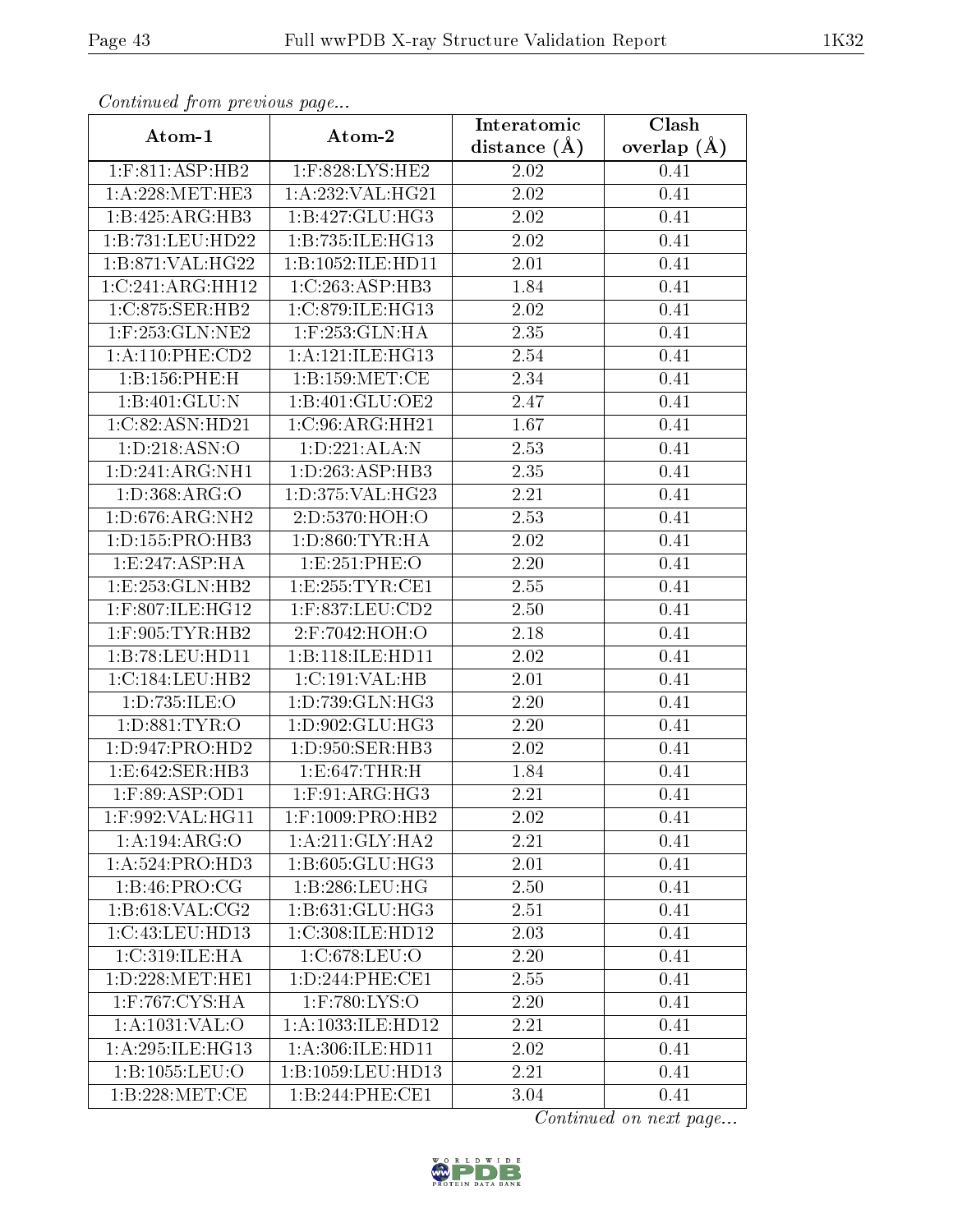| contentava promo provinciale pago |                        | Interatomic    | Clash         |
|-----------------------------------|------------------------|----------------|---------------|
| Atom-1                            | Atom-2                 | distance $(A)$ | overlap $(A)$ |
| 1:B:333:ASP:CG                    | 1:B:369:ARG:HE         | 2.24           | 0.41          |
| 1:B:423:ASN:ND2                   | 1:B:425:ARG:HB2        | 2.36           | 0.41          |
| 1:B:74:ILE:HG13                   | 1:B:75:VAL:HG12        | 2.02           | 0.41          |
| 1: D: 423: ASN: HD22              | 1: D: 423: ASN: C      | 2.24           | 0.41          |
| 1:D:703:ASN:C                     | 1:D:703:ASN:ND2        | 2.71           | 0.41          |
| 1:E:228:MET:HE2                   | 1:E:244:PHE:CZ         | 2.56           | 0.41          |
| 1:E:74:ILE:HG13                   | 1:E:75:VAL:HG12        | 2.03           | 0.41          |
| $1:$ F:155:PRO:HB3                | $1:$ F:860:TYR:HA      | 2.03           | 0.41          |
| 1:F:912:VAL:HG22                  | 1:F:958:ILE:O          | 2.21           | 0.41          |
| 1:C:118:ILE:HG22                  | $1:$ F:314:PRO:HA      | 2.02           | 0.41          |
| 1:C:350:VAL:CG2                   | 1:C:669:ARG:NH1        | 2.83           | 0.41          |
| 1:E:722:VAL:N                     | 1:E:723:PRO:HD2        | 2.36           | 0.41          |
| 1:E:791:GLU:CD                    | 1: E: 861: ARG: HE     | 2.24           | 0.41          |
| $1:$ F:119:LYS:NZ                 | 1:F:823:ARG:HH22       | 2.19           | 0.41          |
| 1:F:170:ILE:HD13                  | $1:$ F:820:ASN:HB2     | 2.02           | 0.41          |
| 1: A:591:LEU:HD12                 | 1: A:596:LEU:HD23      | 2.02           | 0.41          |
| 1: A:886: ASP:O                   | 1: A:891: GLY:HA3      | 2.21           | 0.41          |
| 1:B:624:VAL:HG23                  | 1:B:625:LYS:N          | 2.36           | 0.41          |
| 1:B:591:LEU:HD11                  | 1:B:662:LEU:HD21       | 2.02           | 0.41          |
| 1:C:96:ARG:NH2                    | 1:C:133:MET:HB3        | 2.35           | 0.41          |
| 1:C:253:GLN:HB2                   | 1:C:255:TYR:HE1        | 1.86           | 0.41          |
| 1:C:714:ILE:HG21                  | 1:C:741:GLU:HG3        | 2.03           | 0.41          |
| 1: D: 155: PRO: HD2               | 1: D: 159: MET: HE3    | 2.02           | 0.41          |
| 1: D: 190: ARG: NH2               | 1:D:190:ARG:CG         | 2.83           | 0.41          |
| 1:D:599:SER:HB3                   | 1:D:618:VAL:HG13       | 2.03           | 0.41          |
| 1: E: 1016: ARG: O                | 1:E:1017:ASP:CB        | 2.69           | 0.41          |
| $1:$ F:160:THR:O                  | $1:$ F:179:PRO:HA      | 2.21           | 0.41          |
| 1:F:46:PRO:HB2                    | 1:F:286:LEU:HD23       | 2.02           | 0.41          |
| 1:F:546:PRO:CG                    | 1:F:567:ASP:HB3        | 2.51           | 0.41          |
| $1:$ F:708:LYS:O                  | $1:$ F:712: $GLU$ :HG3 | 2.21           | 0.41          |
| 1: A: 156: PHE: CD1               | 1: A: 159: MET:CE      | 3.04           | 0.41          |
| 1:A:802:PRO:O                     | 1: A:805: TYR:HB2      | 2.21           | 0.41          |
| 1: A:85: ARG:HD3                  | 2:A:2104:HOH:O         | 2.21           | 0.41          |
| 1:B:119:LYS:NZ                    | 1:B:823:ARG:NH2        | 2.69           | 0.41          |
| 1:B:694:TRP:HA                    | 1:B:738:MET:CE         | 2.51           | 0.41          |
| 1:B:965:SER:N                     | 1:B:968:ASP:OD2        | 2.51           | 0.41          |
| 1:C:480:ILE:N                     | 1:C:494:THR:HG22       | 2.28           | 0.41          |
| 1: D: 268: THR: HG22              | 1: D: 303: ILE: CD1    | 2.45           | 0.41          |
| 1: D:895: PHE:CE2                 | 1:D:924:ILE:HG23       | 2.56           | 0.41          |
| 1:E:136:ASP:OD2                   | 1:E:137:VAL:N          | 2.44           | 0.41          |
| 1:E:236:VAL:HG23                  | 1:E:243:TYR:HB2        | 2.03           | 0.41          |

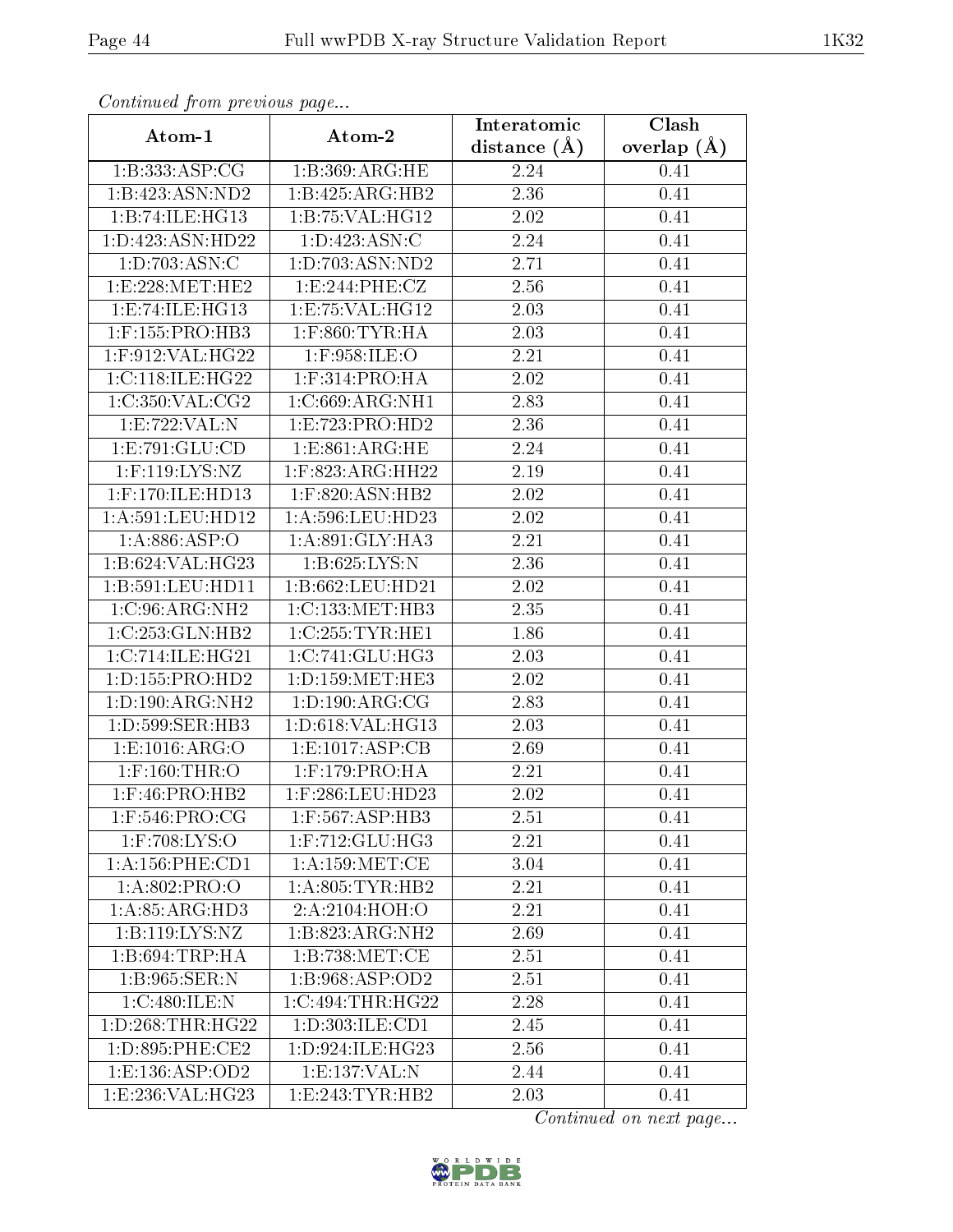| sonnanasa jioni pisonsas page |                     | Interatomic    | Clash         |
|-------------------------------|---------------------|----------------|---------------|
| Atom-1                        | Atom-2              | distance $(A)$ | overlap $(A)$ |
| 1: E: 565: GLU: CG            | 1: E: 566: TYR: N   | 2.83           | 0.41          |
| 1:E:580:VAL:HG22              | 1:E:622:TYR:CD2     | 2.56           | 0.41          |
| $1:$ F:242:ILE:O              | $1:$ F:256:SER:HA   | 2.21           | 0.41          |
| 1:F:383:GLU:HA                | 1:F:383:GLU:OE2     | 2.20           | 0.41          |
| 1:F:628:LYS:HE2               | 1:F:628:LYS:HB3     | 1.88           | 0.41          |
| 1:F:706:VAL:HG12              | 1:F:710:ILE:HD11    | 2.02           | 0.41          |
| 1:A:130:GLY:HA3               | 2:A:2163:HOH:O      | 2.20           | 0.41          |
| 1:B:123:TYR:OH                | 1:B:823:ARG:HD3     | 2.21           | 0.41          |
| 1:B:346:PHE:C                 | 1:B:347:ILE:HD12    | 2.42           | 0.41          |
| 1:B:628:LYS:HB3               | 1: B:628: LYS: HE2  | 1.94           | 0.41          |
| 1:B:892:LEU:HA                | 1:B:892:LEU:HD12    | 1.96           | 0.41          |
| $1:C:216:GLU:$ OE1            | 1:C:219:SER:HA      | 2.21           | 0.41          |
| 1:C:253:GLN:NE2               | 1:C:268:THR:OG1     | 2.49           | 0.41          |
| 1:C:393:ARG:HH12              | 1:E:557:ARG:HD2     | 1.86           | 0.41          |
| 1:C:887:MET:O                 | 1:C:920:VAL:HG22    | 2.21           | 0.41          |
| 1:A:72:ARG:HG3                | 1: D: 72: ARG: HG3  | 2.03           | 0.41          |
| 1:F:591:LEU:HD11              | 1:F:662:LEU:HD21    | 2.03           | 0.41          |
| 1:F:739:GLN:NE2               | 2:F:7141:HOH:O      | 2.53           | 0.41          |
| 1: A:110: PHE:CE2             | 1:A:146:LEU:HD22    | 2.55           | 0.40          |
| 1:A:286:LEU:HD11              | 1:A:293:ILE:HG22    | 2.03           | 0.40          |
| 1: A:308: ILE: HG22           | 1: A:311: LEU: HD11 | 2.02           | 0.40          |
| 1: A:466: PRO:HB3             | 2:A:2183:HOH:O      | 2.20           | 0.40          |
| 1:A:618:VAL:HG23              | 1: A:633: LYS:O     | 2.20           | 0.40          |
| 1:B:297:ASN:O                 | 1:B:301:GLU:N       | 2.46           | 0.40          |
| 1:B:337:ILE:CG2               | 1:B:338:ALA:N       | 2.84           | 0.40          |
| 1:B:498:SER:OG                | 1:B:499:HIS:N       | 2.54           | 0.40          |
| 1:C:183:ILE:HG23              | 1:C:183:ILE:O       | 2.21           | 0.40          |
| 1:C:194:ARG:O                 | 1:C:211:GLY:HA2     | 2.22           | 0.40          |
| 1:C:210:ARG:HH21              | 1:C:210:ARG:HG2     | 1.87           | 0.40          |
| 1:C:499:HIS:HET               | 2:C:4239:HOH:O      | 2.04           | 0.40          |
| 1:C:735:ILE:O                 | 1:C:738:MET:HG3     | 2.21           | 0.40          |
| 1:C:947:PRO:HG3               | 2:C:4038:HOH:O      | 2.20           | 0.40          |
| 1: D: 134: PHE: O             | 1: D: 135: THR: HB  | 2.21           | 0.40          |
| 1:D:403:ASN:HD22              | 1:D:404:LEU:N       | 2.19           | 0.40          |
| 1: D: 499: HIS: HD2           | 2:D:5176:HOH:O      | 2.04           | 0.40          |
| 1:E:731:LEU:HD22              | 1:E:735:ILE:CD1     | 2.52           | 0.40          |
| $1:$ F:373:THR:HG21           | 1:F:393:ARG:HD2     | 2.03           | 0.40          |
| 1:F:956:ILE:HG22              | 1:F:1055:LEU:HD11   | 2.01           | 0.40          |
| 1:B:156:PHE:HD1               | 1: B: 159: MET: HE1 | 1.84           | 0.40          |
| 1:B:332:LEU:HD11              | 1:B:338:ALA:HB2     | 2.03           | 0.40          |
| 1:B:690:TYR:OH                | 1:B:718:TYR:HB2     | 2.21           | 0.40          |

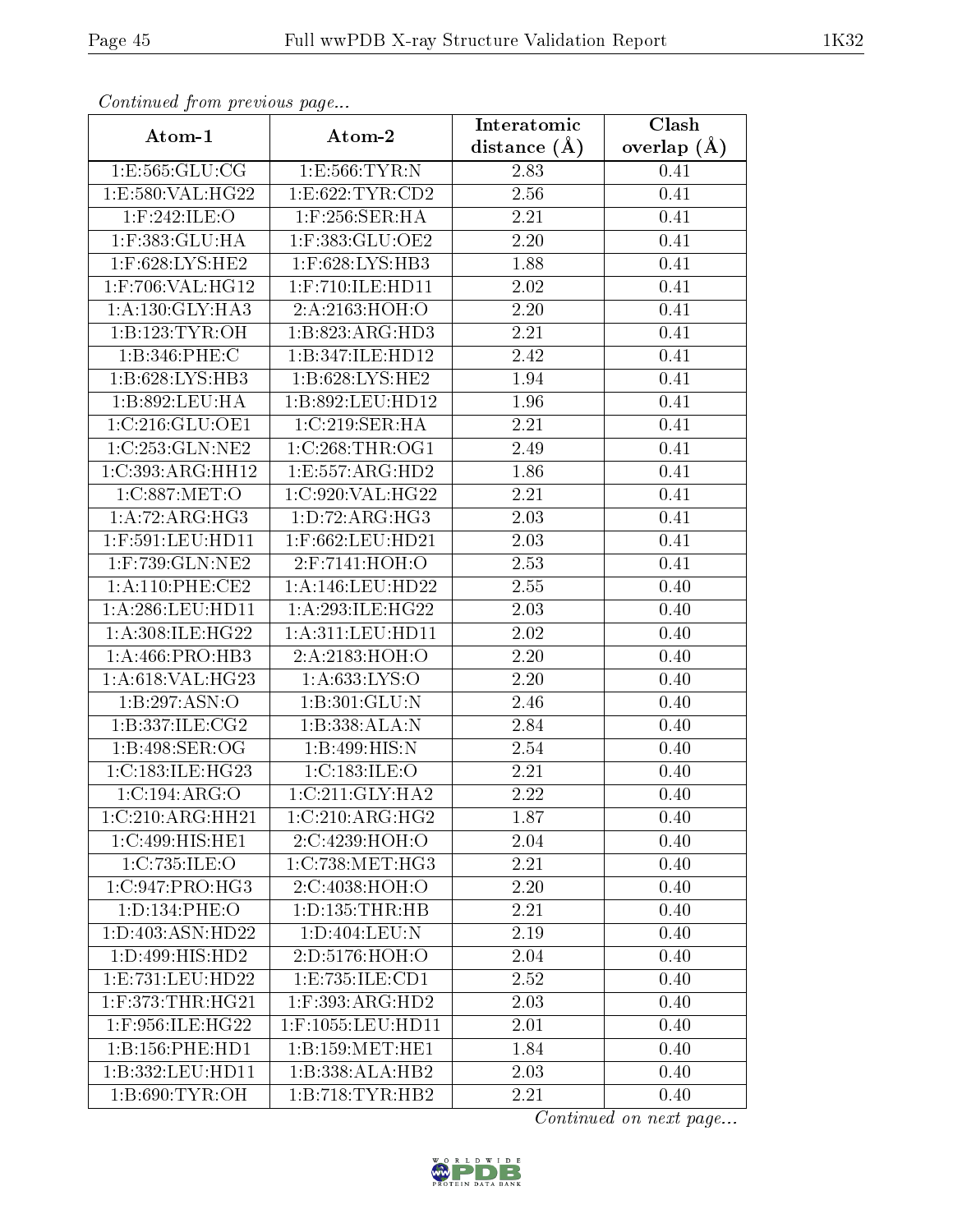| sonomaca jiom piccio ao pago |                    | Interatomic    | Clash         |
|------------------------------|--------------------|----------------|---------------|
| Atom-1                       | Atom-2             | distance $(A)$ | overlap $(A)$ |
| 1:C:175:LEU:O                | 1:C:176:ASN:HB2    | 2.21           | 0.40          |
| 1: C:300: THR:O              | 1:C:301:GLU:HB3    | 2.21           | 0.40          |
| 1:D:88:PRO:HG3               | 1:D:144:GLY:HA2    | 2.01           | 0.40          |
| 1:E:338:ALA:HA               | 1: E: 346: PHE: O  | 2.21           | 0.40          |
| 1:E:872:HIS:CE1              | 1:E:902:GLU:OE1    | 2.72           | 0.40          |
| $1:$ F:155:PRO:HD2           | $1:$ F:159:MET:HE3 | 2.04           | 0.40          |
| $1:$ F:929:MET:HE3           | $1:$ F:929:MET:HA  | $2.02\,$       | 0.40          |
| 1:A:589:ILE:HB               | 1: A:596:LEU:HB2   | 2.04           | 0.40          |
| 1: A:350: VAL: CG2           | 1: A:669:ARG:NH1   | 2.83           | 0.40          |
| 1:B:811:ASP:HB2              | 1:B:828:LYS:HE2    | 2.03           | 0.40          |
| 1: B:860: TYR:OH             | 1:B:885:PRO:HD3    | 2.21           | 0.40          |
| 1:C:141:ASP:HB2              | 1:C:142:PRO:CD     | 2.51           | 0.40          |
| 1:C:423:ASN:ND2              | 1:C:425:ARG:HB2    | 2.36           | 0.40          |
| 1:C:633:LYS:HE2              | 1:C:633:LYS:HB2    | 1.88           | 0.40          |
| 1: B: 559: MET: HG2          | 1:D:356:LEU:HD11   | 2.02           | 0.40          |
| 1:E:892:LEU:HD13             | 1:E:920:VAL:HG21   | 2.03           | 0.40          |
| $1:$ F:279:ASN:ND2           | 2:F:7071:HOH:O     | 2.54           | 0.40          |
| 1: A:235: PRO:HA             | 1:A:243:TYR:O      | 2.20           | 0.40          |
| 1:A:319:ILE:HG23             | 1: A:677: PRO:CB   | 2.51           | 0.40          |
| 1:A:387:LEU:HD12             | 1:A:400:PHE:CE1    | 2.56           | 0.40          |
| 1: A: 731: LEU: HD22         | 1:A:735:ILE:HG13   | 2.04           | 0.40          |
| 1:B:123:TYR:HB3              | 1:B:826:SER:OG     | 2.22           | 0.40          |
| 1:E:183:ILE:HA               | 1: E: 191: VAL: O  | 2.21           | 0.40          |
| 1: E:446: GLU:CD             | 1: E:468: LYS: HG3 | 2.42           | 0.40          |
| 1: E:628: LYS: HE3           | 2:E:6366:HOH:O     | 2.22           | 0.40          |
| $1:$ F:640:ARG:HG2           | 1:F:640:ARG:HH21   | 1.86           | 0.40          |
| $1:$ F:884:ILE:HA            | $1:$ F:885:PRO:HD2 | 1.83           | 0.40          |
| 1:A:270:PHE:CE2              | 1: A:289: LYS: HE2 | 2.56           | 0.40          |
| 1: A:489: LYS: HE2           | 1: A:491: PHE: CZ  | 2.53           | 0.40          |
| 1:B:530:ASN:ND2              | 1:B:531:PHE:H      | 2.20           | 0.40          |
| 1:B:342:ARG:NE               | 1:B:685:GLU:OE1    | 2.51           | 0.40          |
| 1:C:156:PHE:H                | 1:C:159:MET:CE     | 2.35           | 0.40          |
| 1:C:578:ILE:O                | 1:C:580:VAL:N      | 2.50           | 0.40          |
| 1:C:589:ILE:HG21             | 1:C:641:LEU:CD1    | 2.52           | 0.40          |
| 1:E:141:ASP:HB2              | 1:E:142:PRO:HD2    | 2.04           | 0.40          |
| 1:E:619:LEU:HD13             | 1:E:639:LEU:HD13   | 2.04           | 0.40          |
| 1:F:703:ASN:C                | 1:F:703:ASN:HD22   | 2.25           | 0.40          |

There are no symmetry-related clashes.

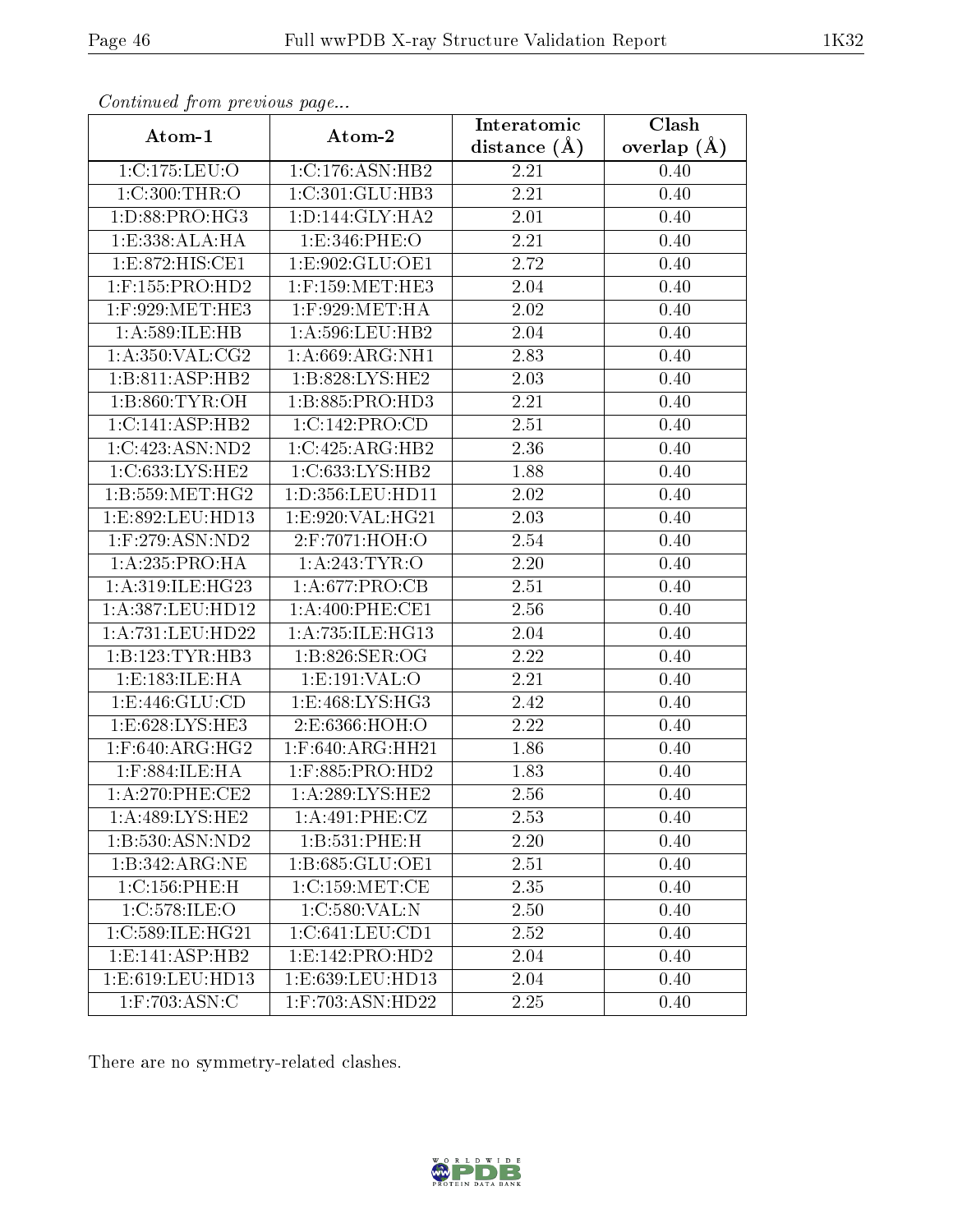# 5.3 Torsion angles (i)

# 5.3.1 Protein backbone (i)

In the following table, the Percentiles column shows the percent Ramachandran outliers of the chain as a percentile score with respect to all X-ray entries followed by that with respect to entries of similar resolution.

The Analysed column shows the number of residues for which the backbone conformation was analysed, and the total number of residues.

| Mol          | Chain         | Analysed          | Favoured   | Allowed    | Outliers | Percentiles |  |
|--------------|---------------|-------------------|------------|------------|----------|-------------|--|
| 1            | A             | $1021/1045(98\%)$ | 979 (96%)  | 38 (4%)    | $4(0\%)$ | 30<br>34    |  |
| $\mathbf{1}$ | B             | $1021/1045(98\%)$ | 977 (96%)  | 41 $(4\%)$ | $3(0\%)$ | 37<br>41    |  |
| 1            | $\mathcal{C}$ | $1021/1045(98\%)$ | 961 (94%)  | 53 (5%)    | $7(1\%)$ | 16<br>22    |  |
| 1            | D             | $1021/1045(98\%)$ | 979 (96%)  | 38 (4%)    | $4(0\%)$ | 30<br>34    |  |
| $\mathbf{1}$ | E             | $1021/1045(98\%)$ | 975 (96%)  | 43 $(4\%)$ | $3(0\%)$ | 37<br>41    |  |
| 1            | $_{\rm F}$    | $1021/1045(98\%)$ | 971 (95%)  | 44 (4%)    | $6(1\%)$ | 25<br>19    |  |
| All          | All           | 6126/6270 (98%)   | 5842 (95%) | 257 $(4%)$ | 27 (0%)  | 30<br>34    |  |

All (27) Ramachandran outliers are listed below:

| Mol            | Chain                   | Res              | Type                               |
|----------------|-------------------------|------------------|------------------------------------|
| $\mathbf{1}$   | $\overline{\rm A}$      | 328              | <b>ASP</b>                         |
| $\overline{1}$ | $\overline{\mathbf{B}}$ | 328              | <b>ASP</b>                         |
| $\overline{1}$ | $\overline{C}$          | $\overline{2}19$ | SER                                |
| $\mathbf{1}$   | $\overline{\rm C}$      | 579              | $\overline{\mathrm{A}}\mathrm{SN}$ |
| $\mathbf{1}$   | $\overline{\mathrm{D}}$ | 219              | <b>SER</b>                         |
| $\overline{1}$ | $\overline{\mathrm{E}}$ | 219              | $\rm{SER}$                         |
| $\mathbf{1}$   | $\overline{\mathrm{F}}$ | 219              | ${\rm SER}$                        |
| $\overline{1}$ | $\overline{\mathrm{F}}$ | 579              | $\overline{\mathrm{ASN}}$          |
| $\mathbf{1}$   | $\overline{A}$          | 562              | $\overline{\mathrm{GLU}}$          |
| $\overline{1}$ | $\overline{\mathrm{B}}$ | 562              | GLU                                |
| $\mathbf{1}$   | $\overline{\mathbf{B}}$ | 579              | $\overline{\mathrm{ASN}}$          |
| $\overline{1}$ | $\overline{\rm C}$      | 562              | GLU                                |
| $\mathbf{1}$   | $\overline{\mathrm{E}}$ | $\overline{562}$ | $\overline{\mathrm{GLU}}$          |
| $\overline{1}$ | $\overline{E}$          | 579              | $\rm \overline{A}SN$               |
| $\overline{1}$ | $\overline{\mathrm{F}}$ | 562              | $\widetilde{{\rm GLU}}$            |
| $\mathbf{1}$   | $\overline{\mathrm{F}}$ | 563              | <b>ALA</b>                         |
| $\mathbf{1}$   | $\overline{\mathbb{D}}$ | 562              | $\widetilde{{\rm GLU}}$            |
| $\mathbf{1}$   | $\overline{A}$          | 219              | <b>SER</b>                         |
| $\mathbf{1}$   | $\overline{\rm C}$      | 328              | ASP                                |
| $\overline{1}$ | D                       | 563              | $\rm ALA$                          |

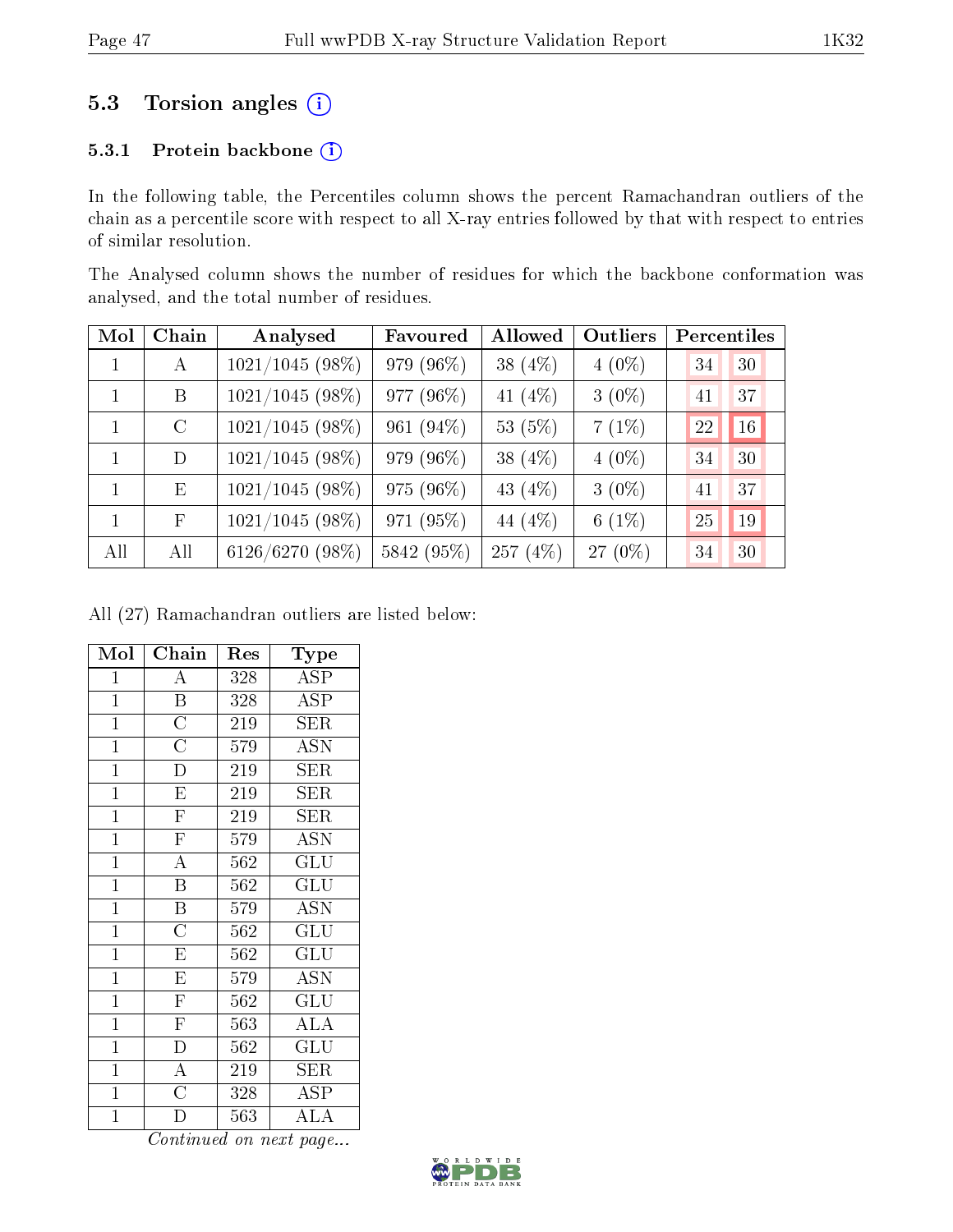Continued from previous page...

| Mol | Chain | Res | <b>Type</b>                |
|-----|-------|-----|----------------------------|
|     |       | 579 | <b>ASN</b>                 |
|     | F     | 259 | LEU                        |
|     | А     | 579 | $\overline{\rm{A}}\rm{SN}$ |
|     | С     | 563 | ALA                        |
| 1   | C     | 665 | PRO                        |
|     | C     | 45  | <b>ASN</b>                 |
|     |       | 682 | ILE                        |

### 5.3.2 Protein sidechains (i)

In the following table, the Percentiles column shows the percent sidechain outliers of the chain as a percentile score with respect to all X-ray entries followed by that with respect to entries of similar resolution.

The Analysed column shows the number of residues for which the sidechain conformation was analysed, and the total number of residues.

| Mol | Chain         | Analysed        | Rotameric  | <b>Outliers</b> | Percentiles |    |
|-----|---------------|-----------------|------------|-----------------|-------------|----|
|     | $\mathsf{A}$  | 883/904 (98%)   | 857 (97%)  | $26(3\%)$       | 42          | 43 |
| 1   | В             | 883/904 (98%)   | 853 (97%)  | $30(3\%)$       | 37          | 36 |
|     | $\mathcal{C}$ | 883/904 (98%)   | 860 (97%)  | $23(3\%)$       | 46          | 48 |
| 1   | D             | 883/904 (98%)   | 856 (97%)  | $27(3\%)$       | 40          | 40 |
| 1   | E             | 883/904 (98%)   | 857 (97%)  | 26 (3%)         | 42          | 43 |
| 1   | F             | 883/904 (98%)   | 857 (97%)  | $26(3\%)$       | 42          | 43 |
| All | All           | 5298/5424 (98%) | 5140 (97%) | 158 (3%)        | 41          | 41 |

All (158) residues with a non-rotameric sidechain are listed below:

| Mol          | Chain        | Res | Type                 |
|--------------|--------------|-----|----------------------|
| $\mathbf{1}$ | А            | 44  | LEU                  |
| 1            | А            | 46  | PRO                  |
| 1            | A            | 61  | LEU                  |
| 1            | A            | 104 | ASN                  |
| 1            | A            | 190 | $\rm{ARG}$           |
| 1            | A            | 279 | ASN                  |
| 1            | А            | 311 | LEU                  |
| 1            | A            | 313 | SER.                 |
| 1            | $\mathbf{A}$ | 363 | $\rm{ARG}$           |
| 1            | А            | 375 | VAL                  |
|              |              | 403 | $\operatorname{ASN}$ |

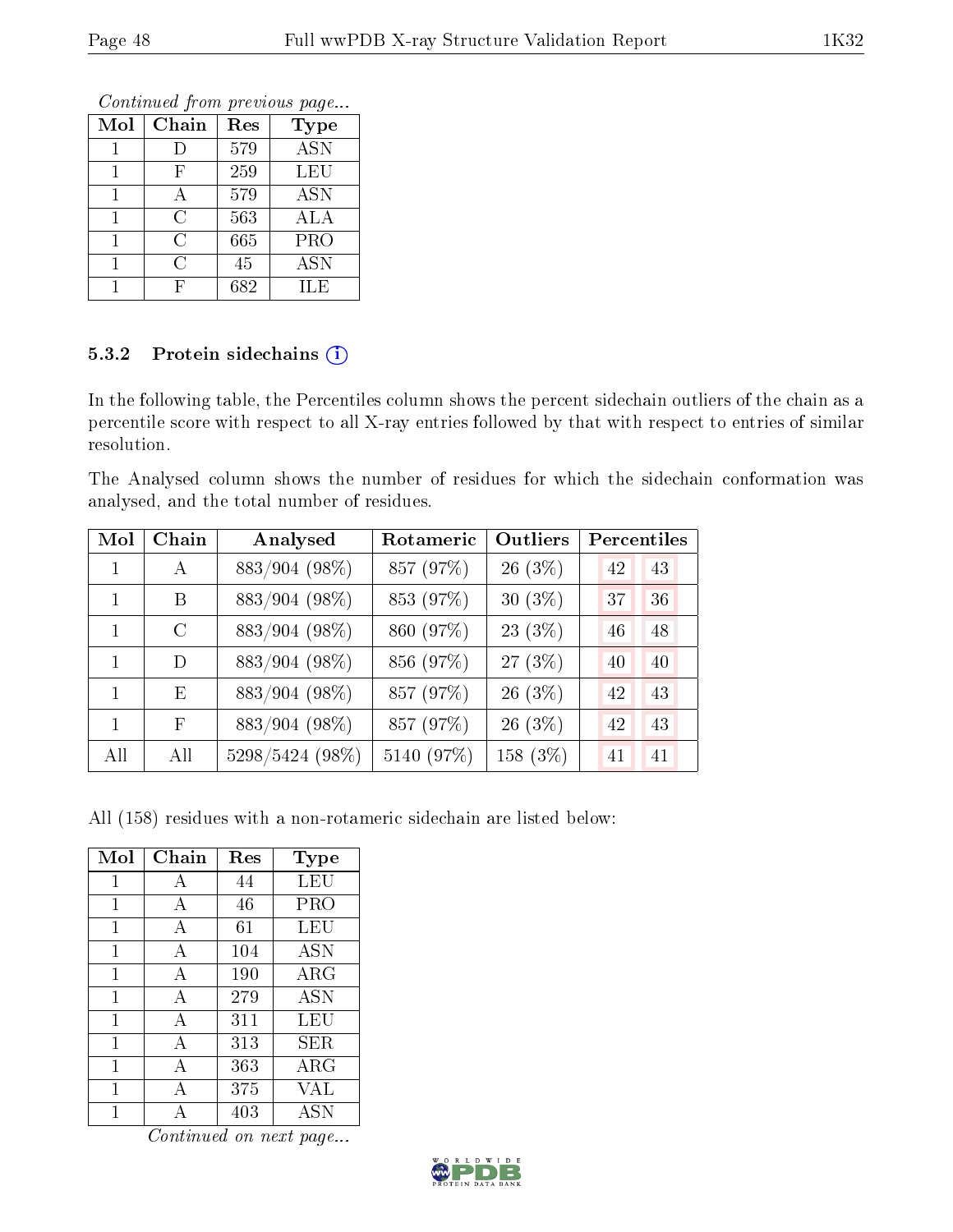| Mol            | $\overline{\text{Chain}}$                                                                                   | Res              | Type                      |
|----------------|-------------------------------------------------------------------------------------------------------------|------------------|---------------------------|
| $\mathbf{1}$   | $\overline{\rm A}$                                                                                          | $\overline{423}$ | <b>ASN</b>                |
| $\mathbf 1$    | $\overline{A}$                                                                                              | 469              | $\overline{HIS}$          |
| $\mathbf{1}$   | $\overline{A}$                                                                                              | 562              | $\overline{\mathrm{GLU}}$ |
| $\overline{1}$ |                                                                                                             | 578              | ILE                       |
| $\overline{1}$ | $\frac{\overline{A}}{\overline{A}}$                                                                         | 641              | LEU                       |
| $\mathbf{1}$   |                                                                                                             | 678              | <b>LEU</b>                |
| $\mathbf{1}$   | $\frac{\overline{A}}{\overline{A}}$ $\frac{\overline{A}}{\overline{A}}$ $\frac{\overline{A}}{\overline{A}}$ | 687              | $\overline{\text{LEU}}$   |
| $\mathbf{1}$   |                                                                                                             | 703              | $\overline{\mathrm{ASN}}$ |
| $\mathbf{1}$   |                                                                                                             | $\overline{7}19$ | $\overline{\rm{ARG}}$     |
| $\overline{1}$ |                                                                                                             | 731              | $\overline{\text{LEU}}$   |
| $\mathbf{1}$   |                                                                                                             | 738              | MET                       |
| $\mathbf{1}$   |                                                                                                             | 929              | MET                       |
| $\overline{1}$ |                                                                                                             | 965              | <b>SER</b>                |
| $\overline{1}$ | $\frac{\overline{A}}{\overline{A}}$                                                                         | 1024             | $\overline{\mathrm{ASN}}$ |
| $\overline{1}$ | $\frac{\overline{A}}{B}$                                                                                    | 1035             | <b>TYR</b>                |
| $\mathbf{1}$   |                                                                                                             | 44               | $\overline{\text{LEU}}$   |
| $\overline{1}$ | $\overline{\mathrm{B}}$                                                                                     | $\overline{61}$  | LEU                       |
| $\mathbf{1}$   | $\, {\bf B}$                                                                                                | 75               | $\rm \sqrt{AL}$           |
| $\overline{1}$ | $\overline{\mathrm{B}}$                                                                                     | 104              | $\overline{\mathrm{ASN}}$ |
| $\mathbf{1}$   | Β                                                                                                           | 114              | $\overline{{\rm GLU}}$    |
| $\mathbf{1}$   | $\overline{\mathrm{B}}$                                                                                     | 153              | MET                       |
| $\mathbf{1}$   | $\overline{\mathrm{B}}$                                                                                     | 190              | $\overline{\rm{ARG}}$     |
| $\overline{1}$ | $\overline{\mathrm{B}}$                                                                                     | 279              | $\overline{\mathrm{ASN}}$ |
| $\overline{1}$ | $\overline{\mathbf{B}}$                                                                                     | 311              | $\overline{\text{LEU}}$   |
| $\mathbf{1}$   | $\overline{\mathrm{B}}$                                                                                     | 313              | <b>SER</b>                |
| $\mathbf{1}$   | $\overline{\mathrm{B}}$                                                                                     | 330              | SER                       |
| $\mathbf{1}$   | $\overline{\mathrm{B}}$                                                                                     | 363              | $\rm{ARG}$                |
| $\mathbf{1}$   | $\overline{\mathrm{B}}$                                                                                     | 403              | <b>ASN</b>                |
| $\overline{1}$ | $\overline{\mathrm{B}}$                                                                                     | $\overline{423}$ | <b>ASN</b>                |
| $\mathbf{1}$   | Β                                                                                                           | 469              | HIS                       |
| $\mathbf{1}$   | Β                                                                                                           | 481              | <b>HIS</b>                |
| $\mathbf{1}$   | $\overline{\mathrm{B}}$                                                                                     | 557              | $\overline{\text{ARG}}$   |
| $\mathbf{1}$   | Β                                                                                                           | 562              | $\overline{\text{GLU}}$   |
| $\overline{1}$ | $\overline{\mathrm{B}}$                                                                                     | 578              | ILE                       |
| $\mathbf 1$    | Β                                                                                                           | 641              | LEU                       |
| $\mathbf 1$    | $\overline{\mathrm{B}}$                                                                                     | 678              | $\overline{\text{LEU}}$   |
| $\mathbf 1$    | $\overline{\mathrm{B}}$                                                                                     | 687              | LEU                       |
| $\overline{1}$ | B                                                                                                           | 703              | <b>ASN</b>                |
| $\mathbf 1$    | Β                                                                                                           | 717              | <b>LYS</b>                |
| $\mathbf{1}$   | B                                                                                                           | 719              | $\overline{\rm{ARG}}$     |
| $\mathbf{1}$   | $\overline{\mathrm{B}}$                                                                                     | 731              | $\overline{\text{LEU}}$   |
| $\mathbf{1}$   | B                                                                                                           | 738              | <b>MET</b>                |

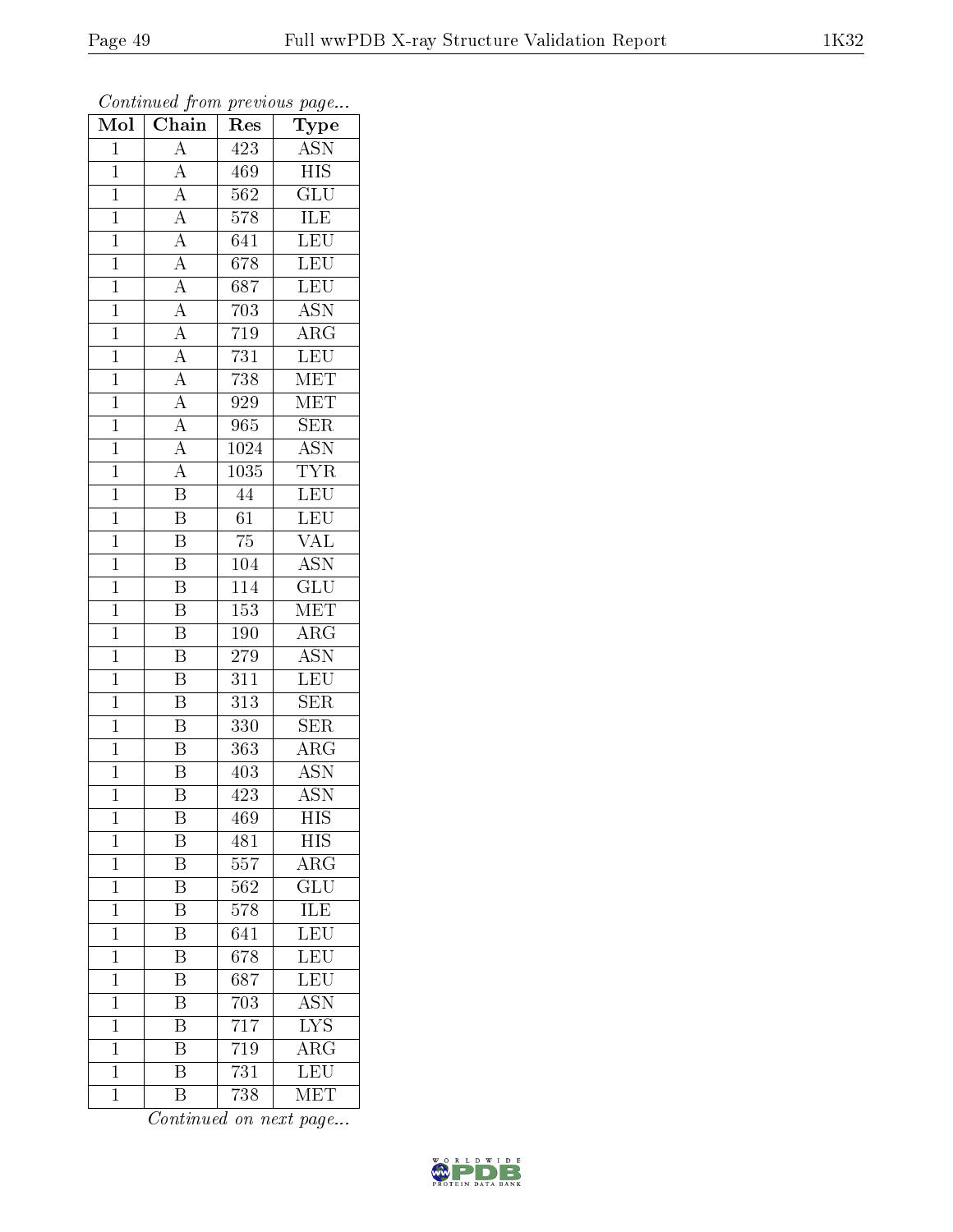| Mol            | Chain                   | Res              | $\overline{\phantom{a}}$<br>Type |
|----------------|-------------------------|------------------|----------------------------------|
| $\mathbf{1}$   | $\boldsymbol{B}$        | 892              | LEU                              |
| $\mathbf{1}$   | $\, {\bf B}$            | 1024             | <b>ASN</b>                       |
| $\mathbf{1}$   |                         | 1035             | $\overline{\text{TYR}}$          |
| $\overline{1}$ |                         | $\overline{61}$  | LEU                              |
| $\overline{1}$ |                         | $\overline{75}$  | $\overline{\text{VAL}}$          |
| $\mathbf{1}$   |                         | 82               | $\overline{\text{ASN}}$          |
| $\mathbf{1}$   |                         | 104              | $\overline{\text{ASN}}$          |
| $\mathbf{1}$   |                         | 279              | <b>ASN</b>                       |
| $\mathbf{1}$   |                         | 353              | <b>THR</b>                       |
| $\overline{1}$ |                         | 363              | $\overline{\rm ARG}$             |
| $\mathbf{1}$   |                         | 403              | <b>ASN</b>                       |
| $\mathbf{1}$   |                         | 423              | <b>ASN</b>                       |
| $\overline{1}$ |                         | 469              | $\overline{HIS}$                 |
| $\overline{1}$ |                         | 481              | $\overline{\mathrm{HIS}}$        |
| $\overline{1}$ |                         | 557              | $\overline{\rm{ARG}}$            |
| $\mathbf{1}$   |                         | 562              | $\overline{\mathrm{GLU}}$        |
| $\overline{1}$ |                         | $\overline{578}$ | ILE                              |
| $\mathbf{1}$   |                         | 641              | LEU                              |
| $\overline{1}$ |                         | 687              | LEU                              |
| $\mathbf{1}$   |                         | 703              | $\overline{\mathrm{ASN}}$        |
| $\mathbf{1}$   |                         | $\overline{719}$ | $\overline{\rm{ARG}}$            |
| $\mathbf{1}$   |                         | 731              | LEU                              |
| $\overline{1}$ |                         | 738              | $\overline{\text{MET}}$          |
| $\overline{1}$ |                         | 892              | LEU                              |
| $\mathbf{1}$   |                         | 1024             | $\overline{\text{ASN}}$          |
| $\mathbf{1}$   |                         | 1035             | <b>TYR</b>                       |
| $\mathbf{1}$   |                         | $\overline{61}$  | LEU                              |
| $\mathbf{1}$   |                         | 75               | $\rm \sqrt{AL}$                  |
| $\overline{1}$ | $\overline{\mathrm{D}}$ | $\overline{82}$  | <b>ASN</b>                       |
| 1              | $\mathbf{D}$            | 104              | <b>ASN</b>                       |
| $\mathbf{1}$   | $\overline{D}$          | 114              | GLU                              |
| $\mathbf{1}$   | $\overline{\rm D}$      | 190              | $\overline{\text{ARG}}$          |
| $\mathbf{1}$   | $\overline{\rm D}$      | 218              | <b>ASN</b>                       |
| $\overline{1}$ | $\overline{\rm D}$      | 279              | $\overline{\mathrm{ASN}}$        |
| $\mathbf 1$    | $\overline{\rm D}$      | 311              | LEU                              |
| $\mathbf{1}$   | $\overline{D}$          | $\overline{363}$ | $\overline{\rm ARG}$             |
| $\mathbf{1}$   | $\overline{\mathrm{D}}$ | 403              | <b>ASN</b>                       |
| $\overline{1}$ | $\overline{D}$          | 423              | $\overline{\mathrm{ASN}}$        |
| $\mathbf{1}$   | $\overline{\rm D}$      | 469              | $\overline{\mathrm{HIS}}$        |
| $\mathbf{1}$   | $\mathbf D$             | 532              | $\overline{\text{SER}}$          |
| $\mathbf{1}$   | $\overline{\rm D}$      | 557              | $\overline{\rm{ARG}}$            |
| $\mathbf{1}$   | $\overline{\rm D}$      | 562              | $\overline{{\rm GLU}}$           |

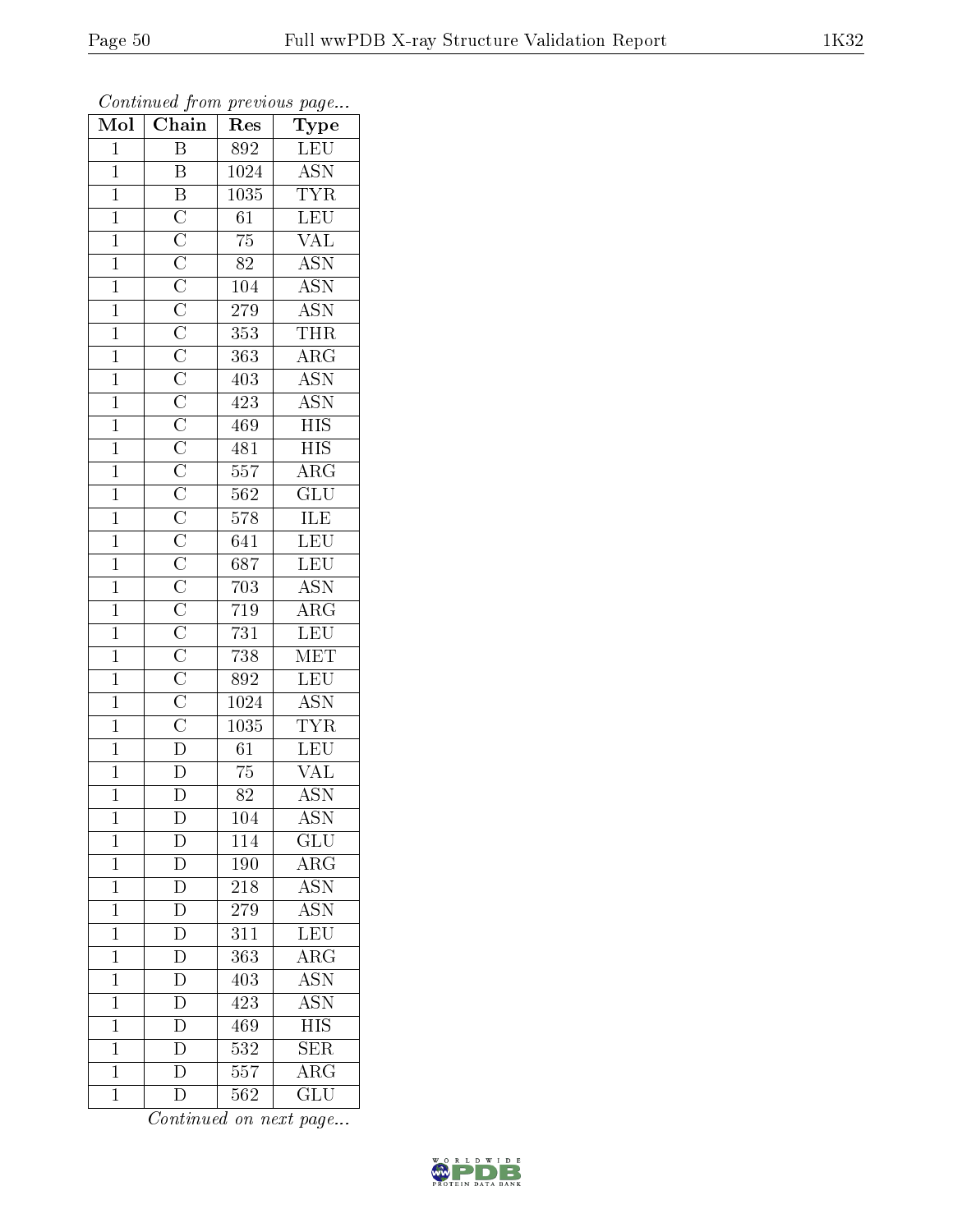| Mol            | $\cdots$<br>Chain       | $\mathbf{r}$ . $\sim$<br>Res | $r \sim 3$<br>Type        |
|----------------|-------------------------|------------------------------|---------------------------|
| $\mathbf 1$    | D                       | 578                          | ILE                       |
| $\overline{1}$ | $\overline{\rm D}$      | 641                          | <b>LEU</b>                |
| $\mathbf{1}$   | $\overline{\rm D}$      | 687                          | $\overline{\text{LEU}}$   |
| $\mathbf{1}$   | $\overline{\rm D}$      | $\overline{7}03$             | <b>ASN</b>                |
| $\mathbf{1}$   | $\overline{\rm D}$      | 719                          | $\overline{\rm{ARG}}$     |
| $\mathbf 1$    | D                       | 731                          | LEU                       |
| $\mathbf 1$    | $\overline{\rm D}$      | 738                          | $\rm \overline{MET}$      |
| $\mathbf{1}$   | $\overline{\rm D}$      | 809                          | <b>ASP</b>                |
| $\mathbf{1}$   | $\overline{D}$          | 892                          | LEU                       |
| $\mathbf 1$    | $\overline{\rm D}$      | 1024                         | <b>ASN</b>                |
| $\mathbf{1}$   | $\overline{\rm D}$      | 1035                         | <b>TYR</b>                |
| $\overline{1}$ | $\overline{\mathrm{E}}$ | $\overline{44}$              | LEU                       |
| $\mathbf{1}$   | $\overline{E}$          | 61                           | <b>LEU</b>                |
| $\mathbf{1}$   | $\overline{\mathrm{E}}$ | 75                           | $\overline{\text{VAL}}$   |
| $\overline{1}$ | $\overline{\mathrm{E}}$ | $\overline{82}$              | $\overline{\mathrm{ASN}}$ |
| $\mathbf{1}$   | E                       | 104                          | <b>ASN</b>                |
| $\overline{1}$ | $\overline{\mathrm{E}}$ | $\overline{114}$             | $\overline{\text{GLU}}$   |
| $\mathbf{1}$   | E                       | 190                          | $\rm{ARG}$                |
| $\mathbf{1}$   | E                       | 209                          | THR                       |
| $\mathbf 1$    | $\overline{\mathrm{E}}$ | 218                          | <b>ASN</b>                |
| $\mathbf{1}$   | $\overline{\mathrm{E}}$ | 311                          | $\overline{\text{LEU}}$   |
| $\overline{1}$ | $\overline{E}$          | 363                          | $\overline{\rm{ARG}}$     |
| $\mathbf 1$    | $\overline{\mathrm{E}}$ | 403                          | <b>ASN</b>                |
| $\mathbf 1$    | $\overline{\mathrm{E}}$ | 423                          | $\overline{\mathrm{ASN}}$ |
| $\mathbf{1}$   | $\overline{\mathrm{E}}$ | 469                          | <b>HIS</b>                |
| $\mathbf 1$    | $\overline{\mathrm{E}}$ | $\overline{5}57$             | $\rm{ARG}$                |
| $\mathbf 1$    | E                       | 562                          | $\overline{\text{GLU}}$   |
| $\mathbf 1$    | $\overline{\mathrm{E}}$ | 578                          | ILE                       |
| $\overline{1}$ | $\overline{\mathrm{E}}$ | 641                          | $\overline{\text{LEU}}$   |
| 1              | E                       | 703                          | ASN                       |
| $\mathbf 1$    | $\overline{E}$          | 719                          | $AR\overline{G}$          |
| $\mathbf{1}$   | $\overline{E}$          | 731                          | LEU                       |
| $\mathbf{1}$   | $\overline{\mathrm{E}}$ | 738                          | MET                       |
| $\mathbf 1$    | $\overline{E}$          | 809                          | $\overline{\text{ASP}}$   |
| $\mathbf{1}$   | $\overline{E}$          | $\overline{892}$             | LEU                       |
| $\mathbf 1$    | $\overline{\mathrm{E}}$ | 1024                         | <b>ASN</b>                |
| $\mathbf 1$    | $\overline{E}$          | 1035                         | <b>TYR</b>                |
| $\mathbf 1$    | $\overline{F}$          | 44                           | LEU                       |
| $\mathbf 1$    | $\overline{\mathrm{F}}$ | 46                           | PRO                       |
| $\mathbf 1$    | $\overline{\mathrm{F}}$ | 61                           | LEU                       |
| $\mathbf 1$    | $\overline{\mathrm{F}}$ | $\overline{75}$              | $\overline{\text{VAL}}$   |
| $\mathbf 1$    | $\overline{\mathrm{F}}$ | 190                          | $\rm{ARG}$                |

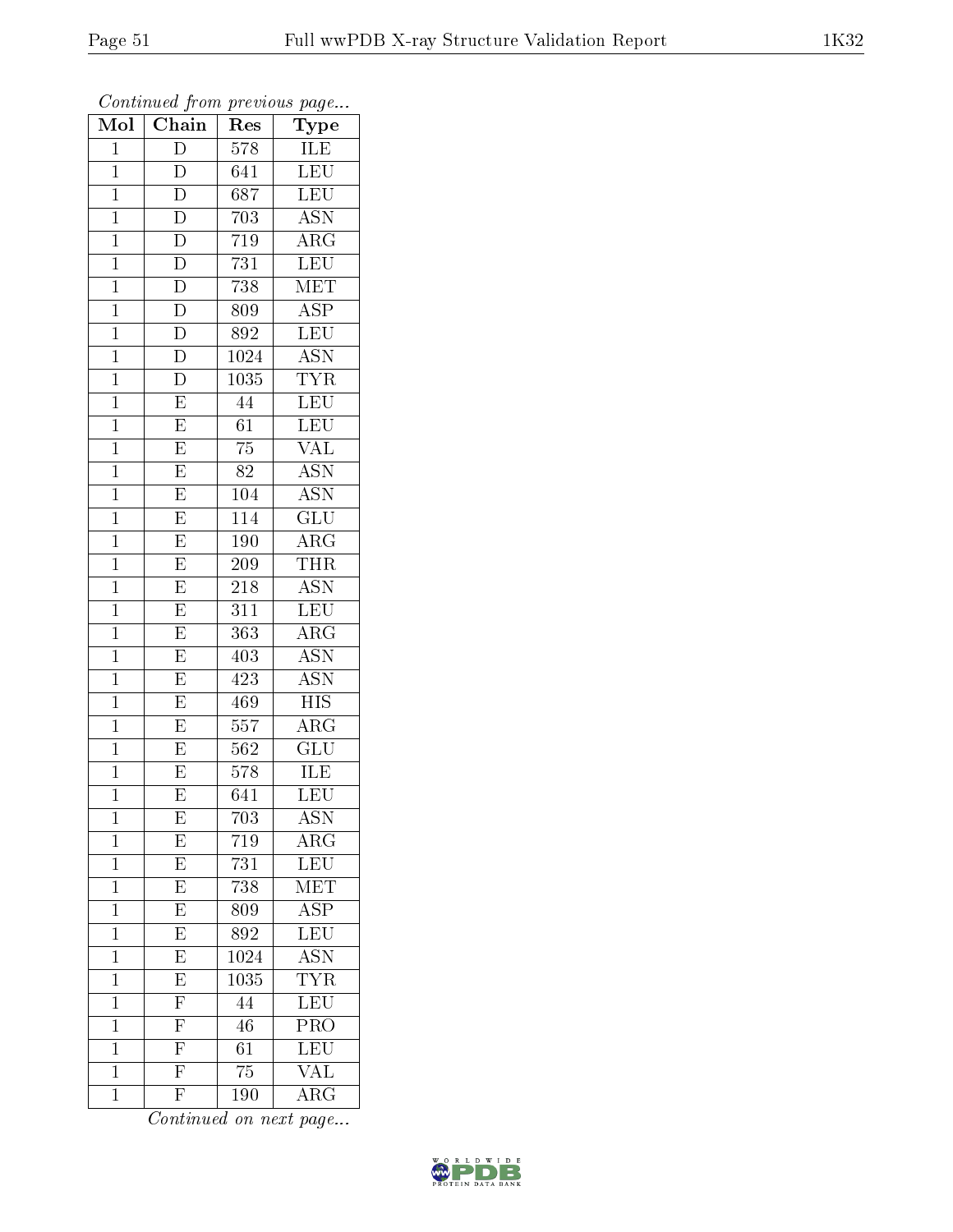| Mol            | Chain                   | $\operatorname{Res}% \left( \mathcal{N}\right) \equiv\operatorname{Res}(\mathcal{N}_{0})\left( \mathcal{N}_{0}\right) ^{2}$ | Type                      |
|----------------|-------------------------|-----------------------------------------------------------------------------------------------------------------------------|---------------------------|
| 1              | ${\rm F}$               | 209                                                                                                                         | THR                       |
| $\mathbf{1}$   | $\overline{\mathrm{F}}$ | 279                                                                                                                         | ASN                       |
| $\mathbf{1}$   | $\overline{\mathrm{F}}$ | 363                                                                                                                         | ARG                       |
| $\mathbf{1}$   | $\overline{\mathrm{F}}$ | 403                                                                                                                         | <b>ASN</b>                |
| $\mathbf{1}$   | $\overline{\mathrm{F}}$ | 423                                                                                                                         | $\overline{\mathrm{ASN}}$ |
| $\mathbf{1}$   | $\overline{\mathrm{F}}$ | 469                                                                                                                         | HIS                       |
| $\mathbf{1}$   | $\overline{\mathrm{F}}$ | 481                                                                                                                         | <b>HIS</b>                |
| $\mathbf{1}$   | $\overline{\mathrm{F}}$ | 557                                                                                                                         | ARG                       |
| $\mathbf{1}$   | $\overline{\mathrm{F}}$ | 562                                                                                                                         | GLU                       |
| $\mathbf{1}$   | $\overline{\mathrm{F}}$ | 578                                                                                                                         | ILE                       |
| $\mathbf{1}$   | $\overline{\mathrm{F}}$ | 641                                                                                                                         | LEU                       |
| $\mathbf{1}$   | $\overline{\mathrm{F}}$ | 687                                                                                                                         | LEU                       |
| $\mathbf{1}$   | $\overline{\mathrm{F}}$ | 703                                                                                                                         | <b>ASN</b>                |
| $\mathbf{1}$   | $\overline{\mathrm{F}}$ | 719                                                                                                                         | $\rm{ARG}$                |
| $\mathbf{1}$   | $\overline{\mathrm{F}}$ | 731                                                                                                                         | <b>LEU</b>                |
| $\mathbf{1}$   | $\overline{\mathrm{F}}$ | 738                                                                                                                         | MET                       |
| $\mathbf{1}$   | $\overline{\mathrm{F}}$ | 892                                                                                                                         | LEU                       |
| $\mathbf{1}$   | $\overline{\mathrm{F}}$ | 929                                                                                                                         | MET                       |
| $\mathbf{1}$   | $\overline{\mathrm{F}}$ | 1008                                                                                                                        | GLN                       |
| $\mathbf{1}$   | $\overline{\mathrm{F}}$ | 1024                                                                                                                        | <b>ASN</b>                |
| $\overline{1}$ | $\overline{\mathrm{F}}$ | 1035                                                                                                                        | <b>TYR</b>                |

Some sidechains can be flipped to improve hydrogen bonding and reduce clashes. All (193) such sidechains are listed below:

| Mol            | Chain              | Res | Type                      |
|----------------|--------------------|-----|---------------------------|
| $\mathbf 1$    | А                  | 45  | <b>ASN</b>                |
| $\mathbf{1}$   | $\overline{\rm A}$ | 64  | HIS                       |
| $\mathbf{1}$   | $\overline{A}$     | 82  | $\overline{\mathrm{ASN}}$ |
| $\mathbf 1$    | $\overline{A}$     | 104 | <b>ASN</b>                |
| $\mathbf 1$    | $\overline{\rm A}$ | 176 | <b>ASN</b>                |
| 1              | $\overline{\rm A}$ | 253 | <b>GLN</b>                |
| $\mathbf 1$    | $\overline{A}$     | 267 | HIS                       |
| $\mathbf{1}$   | $\overline{\rm A}$ | 279 | ASN                       |
| $\mathbf{1}$   | $\overline{\rm A}$ | 403 | ASN                       |
| $\mathbf{1}$   | $\overline{\rm A}$ | 415 | ASN                       |
| $\mathbf 1$    | $\overline{A}$     | 423 | <b>ASN</b>                |
| $\mathbf 1$    | $\overline{A}$     | 481 | HIS                       |
| $\mathbf{1}$   | $\overline{A}$     | 497 | <b>ASN</b>                |
| $\mathbf{1}$   | $\overline{A}$     | 499 | HIS                       |
| $\mathbf{1}$   | $\overline{A}$     | 511 | $\overline{\mathrm{ASN}}$ |
| $\mathbf 1$    | $\overline{\rm A}$ | 530 | ASN                       |
| $\overline{1}$ | $\overline{\rm A}$ | 579 | ASN                       |

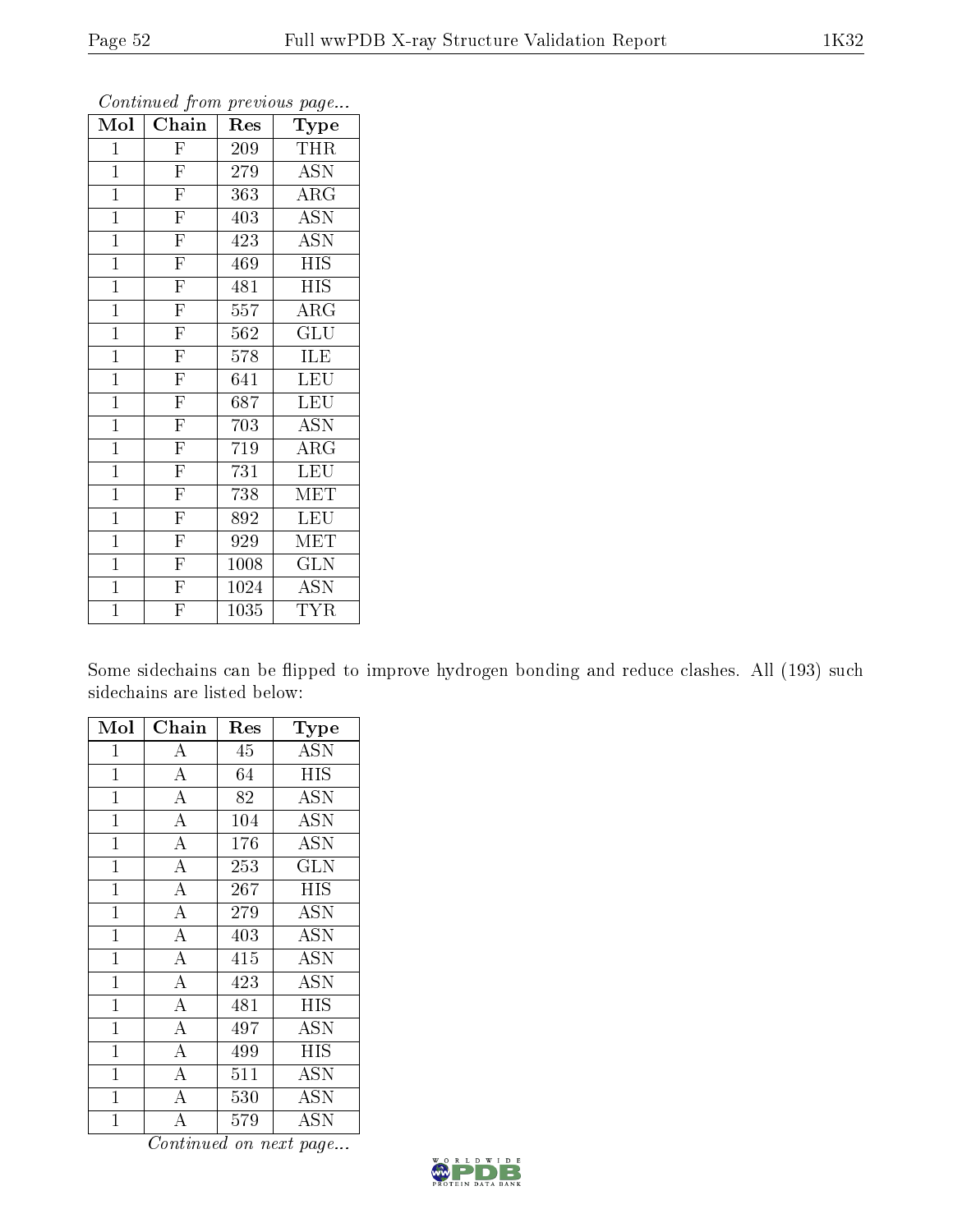| Mol            | $\overline{\text{Chain}}$           | Res              | Type                      |
|----------------|-------------------------------------|------------------|---------------------------|
| $\mathbf{1}$   | $\overline{\rm A}$                  | 611              | <b>GLN</b>                |
| $\mathbf{1}$   | $\overline{A}$                      | 635              | <b>ASN</b>                |
| $\mathbf{1}$   | $\overline{A}$                      | 703              | $\overline{\text{ASN}}$   |
| $\overline{1}$ | $\overline{A}$                      | 733              | $\overline{\mathrm{ASN}}$ |
| $\overline{1}$ | $\frac{\overline{A}}{A}$            | 739              | $\overline{\text{GLN}}$   |
| $\mathbf{1}$   |                                     | 867              | <b>ASN</b>                |
| $\mathbf{1}$   | $\frac{\overline{A}}{\overline{A}}$ | 872              | $\overline{HIS}$          |
| $\mathbf{1}$   |                                     | 922              | $\overline{\text{GLN}}$   |
| $\mathbf{1}$   | $\frac{\overline{A}}{\overline{A}}$ | 930              | <b>ASN</b>                |
| $\mathbf{1}$   |                                     | 949              | <b>ASN</b>                |
| $\mathbf{1}$   |                                     | 1008             | $\overline{\text{GLN}}$   |
| $\mathbf{1}$   | $\frac{\overline{A}}{A}$            | 1024             | $\overline{\mathrm{ASN}}$ |
| $\mathbf{1}$   | $\overline{A}$                      | 1038             | <b>HIS</b>                |
| $\overline{1}$ | $\overline{A}$                      | 1047             | $\overline{\text{GLN}}$   |
| $\overline{1}$ | $\overline{\mathrm{B}}$             | $\overline{45}$  | $\overline{\mathrm{ASN}}$ |
| $\mathbf{1}$   | $\overline{\text{B}}$               | 64               | $\overline{HIS}$          |
| $\mathbf{1}$   | $\overline{\mathrm{B}}$             | 82               | $\overline{\mathrm{ASN}}$ |
| $\mathbf{1}$   | $\, {\bf B}$                        | 104              | <b>ASN</b>                |
| $\overline{1}$ | $\overline{\mathrm{B}}$             | $\overline{253}$ | $\overline{\text{GLN}}$   |
| $\mathbf{1}$   | Β                                   | 267              | <b>HIS</b>                |
| $\mathbf{1}$   | $\overline{\mathrm{B}}$             | 279              | <b>ASN</b>                |
| $\mathbf{1}$   | $\overline{\mathrm{B}}$             | 403              | <b>ASN</b>                |
| $\mathbf{1}$   | $\boldsymbol{B}$                    | $41\overline{5}$ | $\overline{\mathrm{ASN}}$ |
| $\mathbf{1}$   | $\overline{\mathrm{B}}$             | 423              | $\overline{\rm{ASN}}$     |
| $\mathbf{1}$   | $\overline{\mathrm{B}}$             | 481              | $\overline{HIS}$          |
| $\mathbf{1}$   | $\overline{\mathrm{B}}$             | 497              | <b>ASN</b>                |
| $\mathbf{1}$   | $\overline{\mathrm{B}}$             | 499              | $\overline{HIS}$          |
| $\mathbf{1}$   | $\overline{\mathrm{B}}$             | 511              | $\overline{\mathrm{ASN}}$ |
| $\overline{1}$ | $\overline{\mathrm{B}}$             | 530              | <b>ASN</b>                |
| 1              | B                                   | 579              | <b>ASN</b>                |
| $\mathbf 1$    | Β                                   | 611              | $\overline{\text{GLN}}$   |
| $\mathbf 1$    | $\overline{\mathrm{B}}$             | 635              | <b>ASN</b>                |
| $\mathbf 1$    | B                                   | 703              | <b>ASN</b>                |
| $\overline{1}$ | $\overline{\mathrm{B}}$             | 733              | <b>ASN</b>                |
| $\mathbf{1}$   | B                                   | 739              | $\rm \overline{GLN}$      |
| $\mathbf 1$    | $\overline{\mathrm{B}}$             | $\overline{867}$ | $\overline{\mathrm{ASN}}$ |
| $\mathbf{1}$   | $\overline{\mathrm{B}}$             | 872              | <b>HIS</b>                |
| $\overline{1}$ | $\overline{\mathrm{B}}$             | 922              | $\overline{\text{GLN}}$   |
| $\mathbf{1}$   | Β                                   | 930              | <b>ASN</b>                |
| $\mathbf 1$    | $\overline{\rm B}$                  | 949              | <b>ASN</b>                |
| $\mathbf{1}$   | $\overline{\mathrm{B}}$             | 1008             | $\overline{\text{GLN}}$   |
| $\mathbf{1}$   | $\overline{B}$                      | 1024             | <b>ASN</b>                |

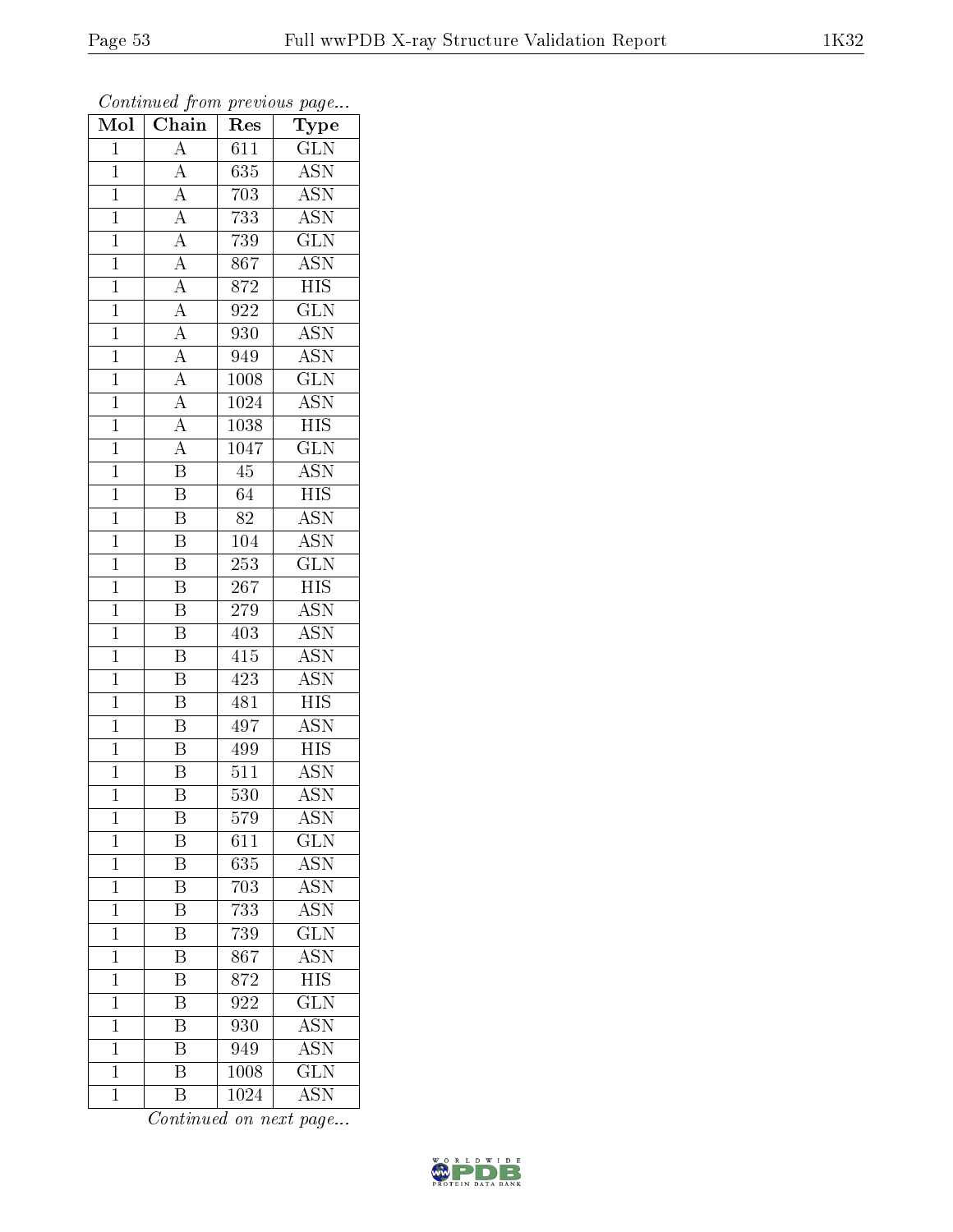| $\overline{\text{Mol}}$ | $\sim$ $\sim$<br>Chain                                  | x.<br>Res         | $\mathbf{r}$ - $\mathbf{v}$<br>Type |
|-------------------------|---------------------------------------------------------|-------------------|-------------------------------------|
| $\mathbf{1}$            | Β                                                       | 1038              | $_{\rm HIS}$                        |
| $\overline{1}$          | $\overline{\mathrm{B}}$                                 | 1047              | $\overline{\text{GLN}}$             |
| $\overline{1}$          |                                                         | $\overline{45}$   | $\overline{\text{ASN}}$             |
| $\overline{1}$          |                                                         | $4\overline{9}$   | $\overline{\mathrm{HIS}}$           |
| $\overline{1}$          |                                                         | 64                | $\overline{HIS}$                    |
| $\mathbf 1$             |                                                         | 82                | <b>ASN</b>                          |
| $\mathbf{1}$            |                                                         | 104               | $\overline{\rm ASN}$                |
| $\mathbf{1}$            |                                                         | 195               | $\overline{\text{ASN}}$             |
| $\overline{1}$          |                                                         | $\overline{253}$  | $\overline{\text{GLN}}$             |
| $\overline{1}$          |                                                         | 267               | $\overline{HIS}$                    |
| $\mathbf{1}$            |                                                         | 279               | <b>ASN</b>                          |
| $\mathbf{1}$            |                                                         | 403               | $\overline{\text{ASN}}$             |
| $\mathbf{1}$            |                                                         | 423               | <b>ASN</b>                          |
| $\mathbf{1}$            |                                                         | 497               | $\overline{\mathrm{ASN}}$           |
| $\overline{1}$          |                                                         | 499               | $\overline{HIS}$                    |
| $\mathbf{1}$            |                                                         | 511               | $\overline{\mathrm{ASN}}$           |
| $\overline{1}$          |                                                         | $\overline{53}0$  | <b>ASN</b>                          |
| $\overline{1}$          |                                                         | 579               | <b>ASN</b>                          |
| $\overline{1}$          |                                                         | $6\overline{11}$  | $\overline{\text{GLN}}$             |
| $\mathbf{1}$            |                                                         | 635               | ASN <sup>-</sup>                    |
| $\mathbf{1}$            |                                                         | 703               | <b>ASN</b>                          |
| $\mathbf{1}$            |                                                         | 720               | <b>ASN</b>                          |
| $\overline{1}$          |                                                         | 733               | <b>ASN</b>                          |
| $\overline{1}$          |                                                         | 739               | $\overline{\text{GLN}}$             |
| $\overline{1}$          |                                                         | $\overline{86}$ 7 | $\overline{\mathrm{ASN}}$           |
| $\mathbf{1}$            |                                                         | 872               | $\overline{HIS}$                    |
| $\mathbf{1}$            |                                                         | 922               | $\overline{\text{GLN}}$             |
| $\overline{1}$          |                                                         | 930               | <b>ASN</b>                          |
| $\overline{1}$          |                                                         | 949               | <b>ASN</b>                          |
| $\mathbf 1$             |                                                         | 1008              | $_{\rm GLN}$                        |
| $\mathbf{1}$            |                                                         | 1024              | <b>ASN</b>                          |
| $\mathbf{1}$            |                                                         | 1038              | $\overline{HIS}$                    |
| $\mathbf{1}$            | $\frac{\rm C}{\rm C} \overline{\rm C} \overline{\rm D}$ | 1047              | $\overline{\text{GLN}}$             |
| $\overline{1}$          |                                                         | $\overline{45}$   | $\overline{\mathrm{ASN}}$           |
| $\mathbf 1$             | $\mathbf{D}$                                            | 49                | <b>HIS</b>                          |
| $\mathbf 1$             | $\overline{D}$                                          | $\overline{64}$   | $\overline{\mathrm{HIS}}$           |
| $\mathbf 1$             | $\overline{D}$                                          | 82                | <b>ASN</b>                          |
| $\overline{1}$          | $\overline{\rm D}$                                      | 104               | $\overline{\mathrm{ASN}}$           |
| $\mathbf{1}$            | $\overline{\rm D}$                                      | 253               | $\overline{\text{GLN}}$             |
| $\mathbf{1}$            | $\overline{\rm D}$                                      | 267               | $\overline{\text{HIS}}$             |
| $\mathbf 1$             | $\overline{\rm D}$                                      | 279               | <b>ASN</b>                          |
| $\mathbf{1}$            | $\overline{\rm D}$                                      | 403               | <b>ASN</b>                          |

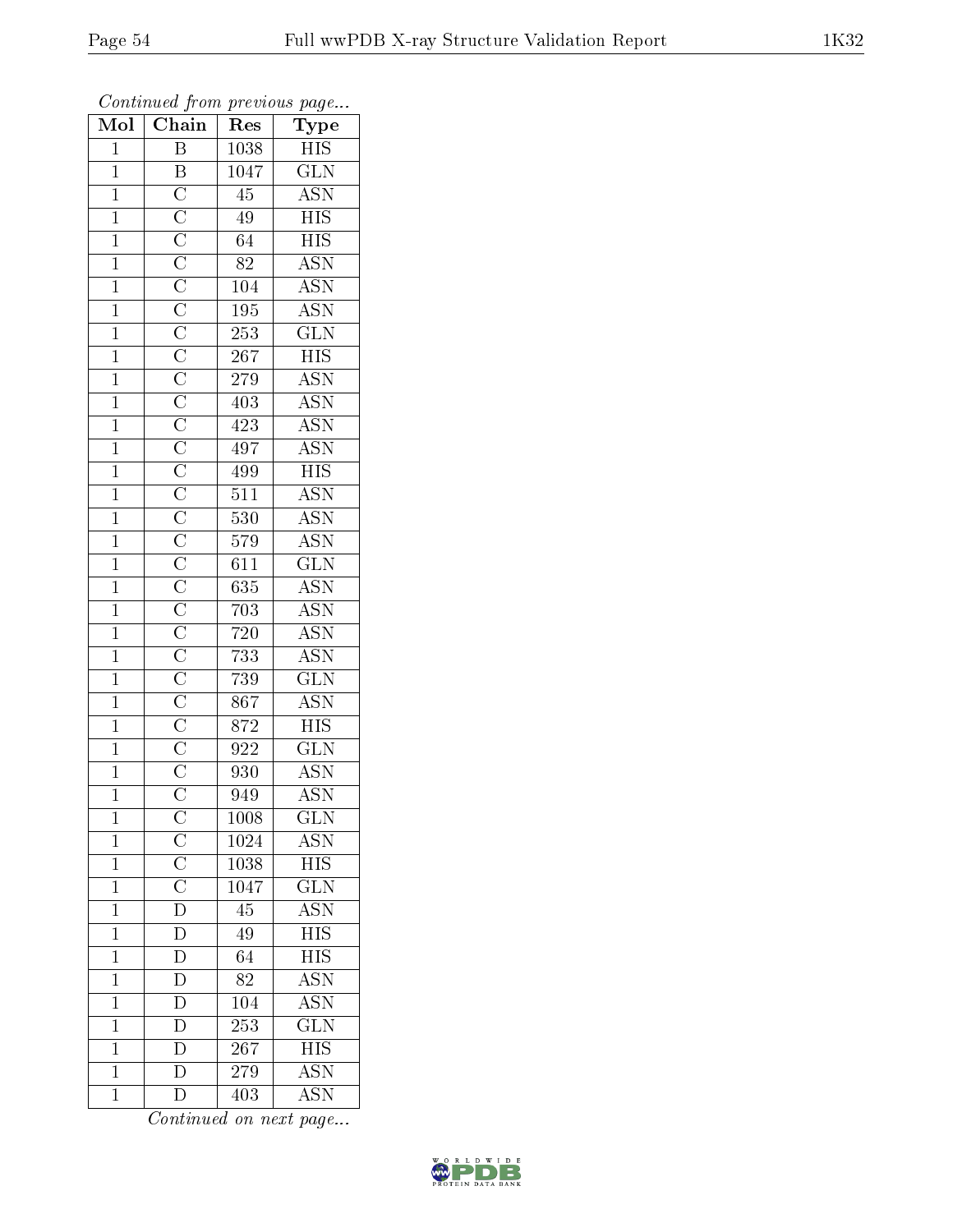| $\overline{\text{Mol}}$ | $\boldsymbol{\mathsf{v}}$<br>$\overline{\text{Chain}}$ | Res               | $\mathbf{r}$<br>$\cdot$<br>Type |
|-------------------------|--------------------------------------------------------|-------------------|---------------------------------|
| $\overline{1}$          | $\overline{\mathrm{D}}$                                | 415               | <b>ASN</b>                      |
| $\mathbf{1}$            | D                                                      | 423               | <b>ASN</b>                      |
| $\overline{1}$          | $\overline{\rm D}$                                     | 481               | $\overline{\mathrm{HIS}}$       |
| $\mathbf{1}$            | $\overline{D}$                                         | 497               | <b>ASN</b>                      |
| $\mathbf{1}$            | $\overline{D}$                                         | 499               | <b>HIS</b>                      |
| $\mathbf 1$             | $\overline{D}$                                         | 511               | <b>ASN</b>                      |
| $\mathbf{1}$            | $\overline{\rm D}$                                     | 530               | $\overline{\text{ASN}}$         |
| $\mathbf{1}$            | $\overline{\rm D}$                                     | 569               | <b>ASN</b>                      |
| $\mathbf{1}$            | $\overline{D}$                                         | 611               | $\overline{\text{GLN}}$         |
| $\mathbf{1}$            | $\overline{D}$                                         | $\overline{635}$  | <b>ASN</b>                      |
| $\mathbf{1}$            | $\overline{D}$                                         | 703               | <b>ASN</b>                      |
| $\mathbf{1}$            | $\overline{D}$                                         | 720               | $\overline{\mathrm{ASN}}$       |
| $\mathbf{1}$            | $\overline{D}$                                         | 733               | <b>ASN</b>                      |
| $\mathbf{1}$            | $\overline{D}$                                         | 739               | <b>GLN</b>                      |
| $\mathbf{1}$            | $\overline{\rm D}$                                     | 867               | $\overline{\mathrm{ASN}}$       |
| $\overline{1}$          | $\overline{D}$                                         | 872               | <b>HIS</b>                      |
| $\overline{1}$          | $\frac{\overline{D}}{\overline{D}}$                    | 922               | $\overline{\text{GLN}}$         |
| $\mathbf{1}$            |                                                        | 930               | <b>ASN</b>                      |
| $\mathbf{1}$            |                                                        | 937               | <b>ASN</b>                      |
| $\overline{1}$          | $\overline{\rm D}$                                     | 949               | <b>ASN</b>                      |
| $\mathbf{1}$            | $\overline{\rm D}$                                     | 1008              | $\overline{\text{GLN}}$         |
| $\overline{1}$          | $\overline{\mathrm{D}}$                                | 1024              | <b>ASN</b>                      |
| $\mathbf 1$             | $\overline{\rm D}$                                     | 1038              | $\overline{\mathrm{HIS}}$       |
| $\mathbf 1$             | $\overline{\rm D}$                                     | $\overline{1047}$ | $\overline{\text{GLN}}$         |
| $\mathbf{1}$            | $\overline{E}$                                         | 45                | <b>ASN</b>                      |
| $\overline{1}$          | $\overline{\mathrm{E}}$                                | 49                | <b>HIS</b>                      |
| $\mathbf{1}$            | $\overline{\mathrm{E}}$                                | 64                | $\overline{\rm HIS}$            |
| $\mathbf{1}$            | $\overline{\mathrm{E}}$                                | 82                | $\overline{\text{ASN}}$         |
| $\mathbf 1$             | $\overline{\mathrm{E}}$                                | 104               | $\overline{\mathrm{ASN}}$       |
| $\mathbf 1$             | Ε                                                      | 253               | $_{\rm GLN}$                    |
| $\mathbf{1}$            | E                                                      | 267               | <b>HIS</b>                      |
| $\mathbf 1$             | $\overline{\mathrm{E}}$                                | 279               | <b>ASN</b>                      |
| $\mathbf 1$             | E                                                      | 403               | <b>ASN</b>                      |
| $\mathbf 1$             | $\overline{\mathrm{E}}$                                | $4\overline{15}$  | $\overline{\mathrm{ASN}}$       |
| $\mathbf 1$             | E                                                      | 423               | $\overline{\text{ASN}}$         |
| $\mathbf 1$             | $\overline{\mathrm{E}}$                                | 481               | $\overline{\text{HIS}}$         |
| $\mathbf 1$             | $\overline{\mathrm{E}}$                                | 497               | $\overline{\mathrm{ASN}}$       |
| $\mathbf 1$             | $\overline{\mathrm{E}}$                                | 499               | $\overline{\mathrm{HIS}}$       |
| $\mathbf{1}$            | $\overline{\mathrm{E}}$                                | 511               | <b>ASN</b>                      |
| $\mathbf{1}$            | E                                                      | $\overline{5}30$  | <b>ASN</b>                      |
| $\mathbf{1}$            | $\overline{\mathrm{E}}$                                | 569               | $\overline{\mathrm{ASN}}$       |
| $\mathbf 1$             | E                                                      | 611               | <b>GLN</b>                      |

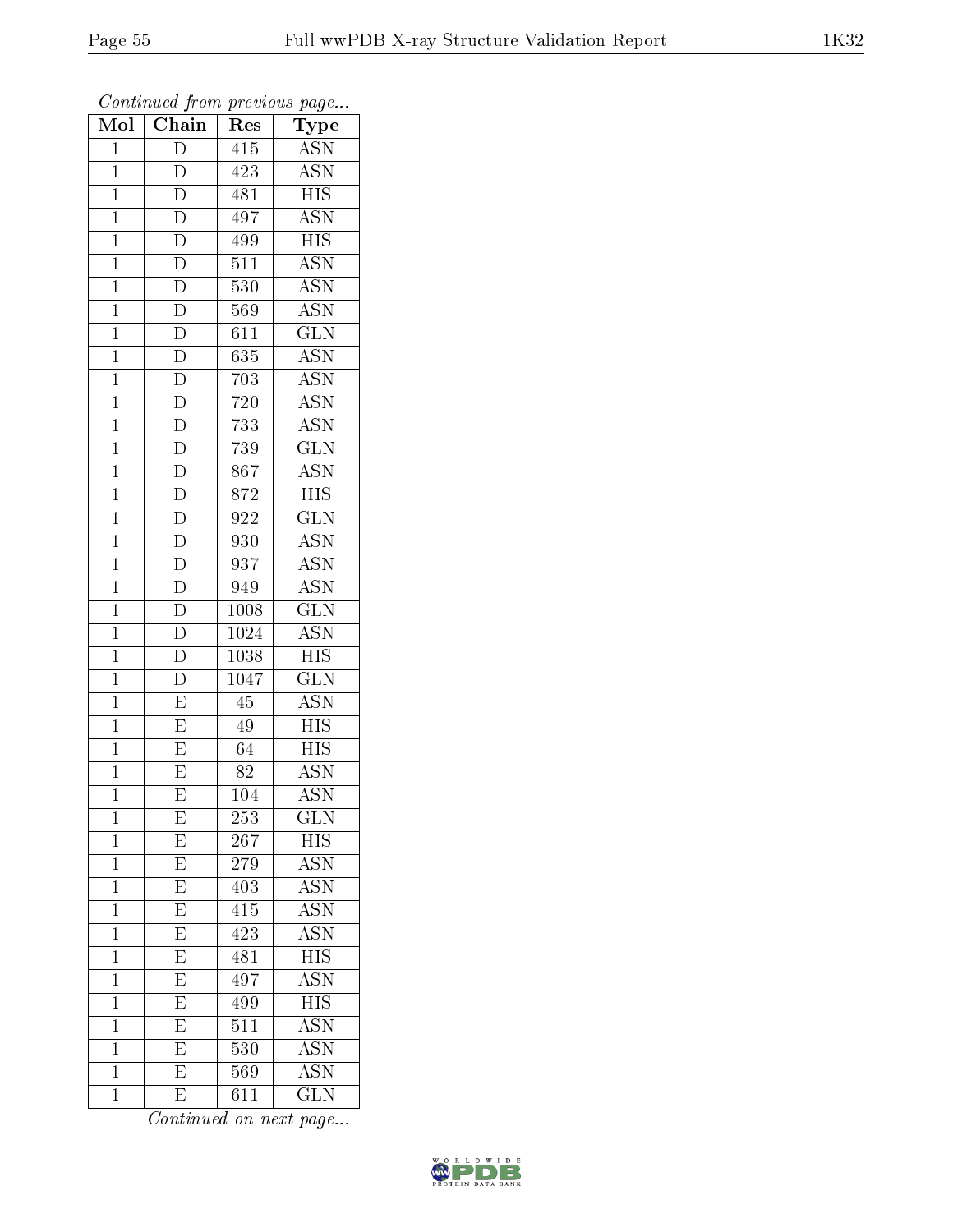| Mol            | $\overline{\text{Chain}}$                                                                                            | Res              | Type                      |
|----------------|----------------------------------------------------------------------------------------------------------------------|------------------|---------------------------|
| $\mathbf{1}$   | E                                                                                                                    | 635              | <b>ASN</b>                |
| $\mathbf 1$    | E                                                                                                                    | 703              | <b>ASN</b>                |
| $\mathbf{1}$   | $\overline{E}$                                                                                                       | 720              | $\overline{\text{ASN}}$   |
| $\overline{1}$ | $\overline{\mathrm{E}}$                                                                                              | 733              | $\overline{\mathrm{ASN}}$ |
| $\overline{1}$ | $\overline{E}$                                                                                                       | 739              | $\overline{\text{GLN}}$   |
| $\mathbf{1}$   | $\overline{\mathrm{E}}$                                                                                              | 867              | <b>ASN</b>                |
| $\mathbf{1}$   | $\overline{\mathrm{E}}$                                                                                              | 872              | $\overline{HIS}$          |
| $\mathbf{1}$   | $\overline{\mathrm{E}}$                                                                                              | 901              | $\overline{\text{ASN}}$   |
| $\mathbf{1}$   | $\overline{E}$                                                                                                       | 922              | $\overline{\text{GLN}}$   |
| $\overline{1}$ | $\overline{E}$                                                                                                       | 930              | <b>ASN</b>                |
| $\mathbf{1}$   | $\boldsymbol{\mathrm{E}}$                                                                                            | 949              | <b>ASN</b>                |
| $\mathbf{1}$   | $\overline{E}$                                                                                                       | 1008             | $\overline{\text{GLN}}$   |
| $\overline{1}$ | $\overline{E}$                                                                                                       | 1024             | $\overline{\text{ASN}}$   |
| $\overline{1}$ | $\overline{E}$                                                                                                       | 1038             | $_{\rm HIS}$              |
| $\overline{1}$ | $\overline{\mathrm{E}}$                                                                                              | 1047             | $\overline{\text{GLN}}$   |
| $\mathbf{1}$   | $\overline{\mathrm{F}}$                                                                                              | 45               | <b>ASN</b>                |
| $\overline{1}$ | $\overline{F}$                                                                                                       | 64               | $\overline{\mathrm{HIS}}$ |
| $\mathbf{1}$   | $\overline{F}$                                                                                                       | 82               | <b>ASN</b>                |
| $\overline{1}$ | $\overline{\mathrm{F}}$                                                                                              | 104              | $\overline{\mathrm{ASN}}$ |
| $\mathbf{1}$   | $\overline{F}$                                                                                                       | 145              | $\overline{\text{ASN}}$   |
| $\mathbf 1$    | $\overline{\mathrm{F}}$                                                                                              | 176              | <b>ASN</b>                |
| $\mathbf{1}$   | $\overline{F}$                                                                                                       | 253              | $\overline{\text{GLN}}$   |
| $\overline{1}$ | $\overline{\mathrm{F}}$                                                                                              | 267              | <b>HIS</b>                |
| $\mathbf{1}$   | $\overline{\mathrm{F}}$                                                                                              | 279              | $\bar{\rm ASN}$           |
| $\mathbf{1}$   | $\overline{\mathrm{F}}$                                                                                              | 403              | <b>ASN</b>                |
| $\mathbf{1}$   | $\overline{F}$                                                                                                       | 415              | <b>ASN</b>                |
| $\mathbf{1}$   | $\overline{\mathrm{F}}$                                                                                              | 423              | $\overline{\text{ASN}}$   |
| $\mathbf{1}$   | $\overline{F}$                                                                                                       | 481              | $H\overline{S}$           |
| $\overline{1}$ | $\overline{\mathrm{F}}$                                                                                              | $\overline{497}$ | <b>ASN</b>                |
| $\mathbf 1$    | $\mathbf{F}$                                                                                                         | 499              | ΗIS                       |
| $\mathbf 1$    | F                                                                                                                    | 511              | ASN                       |
| $\mathbf{1}$   |                                                                                                                      | $\overline{5}30$ | $\overline{\mathrm{ASN}}$ |
| $\mathbf{1}$   | $\frac{\overline{\text{F}}}{\text{F}}$ $\frac{\overline{\text{F}}}{\text{F}}$ $\frac{\overline{\text{F}}}{\text{F}}$ | 569              | $\overline{\mathrm{ASN}}$ |
| $\overline{1}$ |                                                                                                                      | 579              | ASN                       |
| $\mathbf 1$    |                                                                                                                      | 611              | $\overline{\text{GLN}}$   |
| $\mathbf{1}$   |                                                                                                                      | $\overline{635}$ | $\overline{\mathrm{ASN}}$ |
| $\mathbf 1$    | $\frac{1}{F}$                                                                                                        | 703              | <b>ASN</b>                |
| $\overline{1}$ | $\overline{\mathrm{F}}$                                                                                              | 720              | <b>ASN</b>                |
| $\mathbf{1}$   | $\overline{F}$                                                                                                       | 733              | <b>ASN</b>                |
| $\mathbf 1$    | $\overline{\mathrm{F}}$                                                                                              | 739              | $\overline{\text{GLN}}$   |
| $\mathbf 1$    | $\overline{\mathbf{F}}$                                                                                              | 867              | $\rm \overline{ASN}$      |
| $\overline{1}$ | $\overline{F}$                                                                                                       | 872              | $\overline{\mathrm{HIS}}$ |
|                |                                                                                                                      |                  |                           |

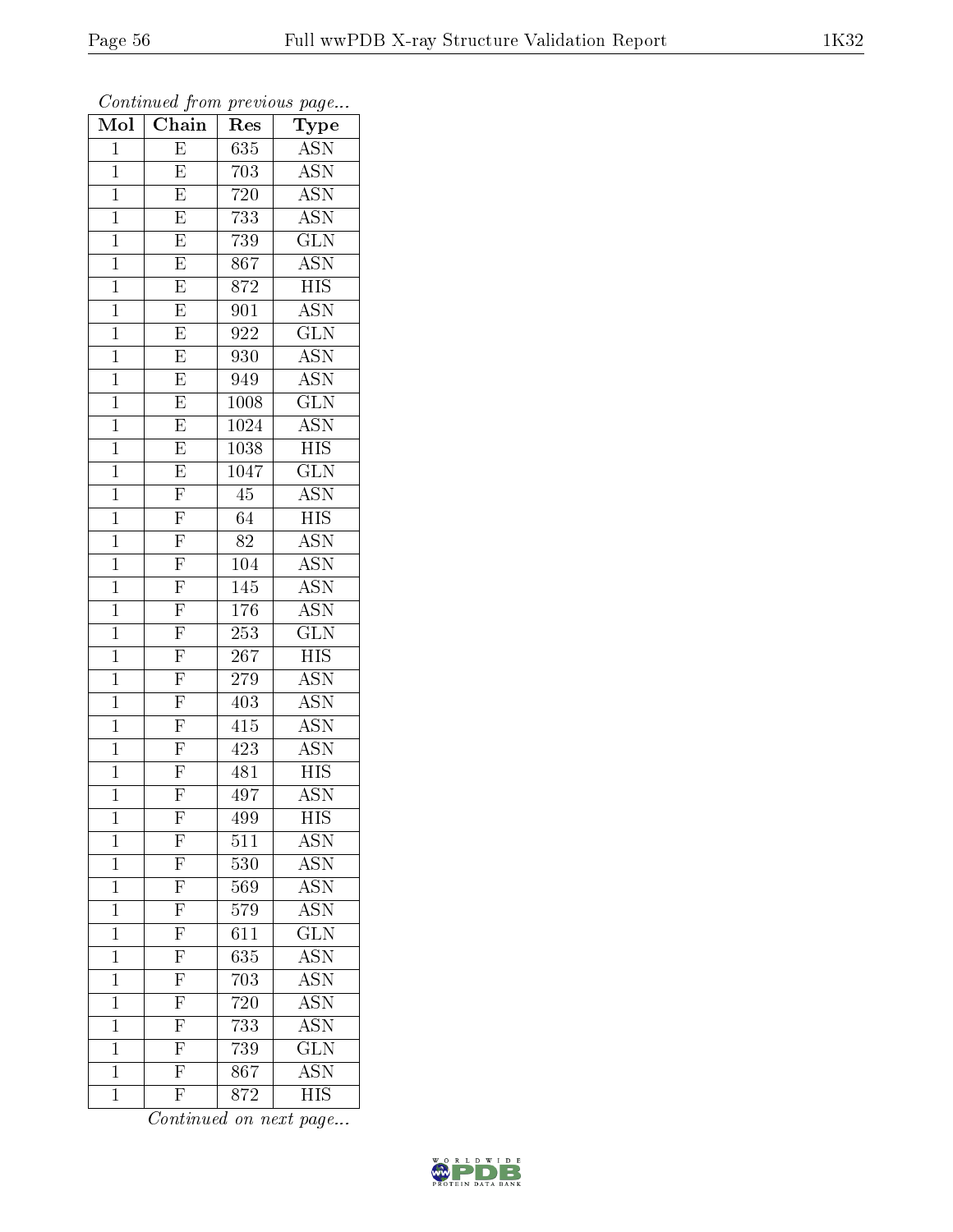| Mol | Chain | Res  | <b>Type</b> |
|-----|-------|------|-------------|
|     | F     | 901  | <b>ASN</b>  |
|     | F     | 922  | <b>GLN</b>  |
|     | F     | 930  | <b>ASN</b>  |
|     | F     | 949  | <b>ASN</b>  |
|     | F     | 1008 | <b>GLN</b>  |
|     | F     | 1024 | <b>ASN</b>  |
|     | F     | 1038 | HIS         |
|     | H,    | 1047 | <b>GLN</b>  |

Continued from previous page...

#### 5.3.3 RNA (1)

There are no RNA molecules in this entry.

### 5.4 Non-standard residues in protein, DNA, RNA chains (i)

There are no non-standard protein/DNA/RNA residues in this entry.

### 5.5 Carbohydrates (i)

There are no carbohydrates in this entry.

# 5.6 Ligand geometry (i)

There are no ligands in this entry.

### 5.7 [O](https://www.wwpdb.org/validation/2017/XrayValidationReportHelp#nonstandard_residues_and_ligands)ther polymers  $(i)$

There are no such residues in this entry.

# 5.8 Polymer linkage issues  $(i)$

There are no chain breaks in this entry.

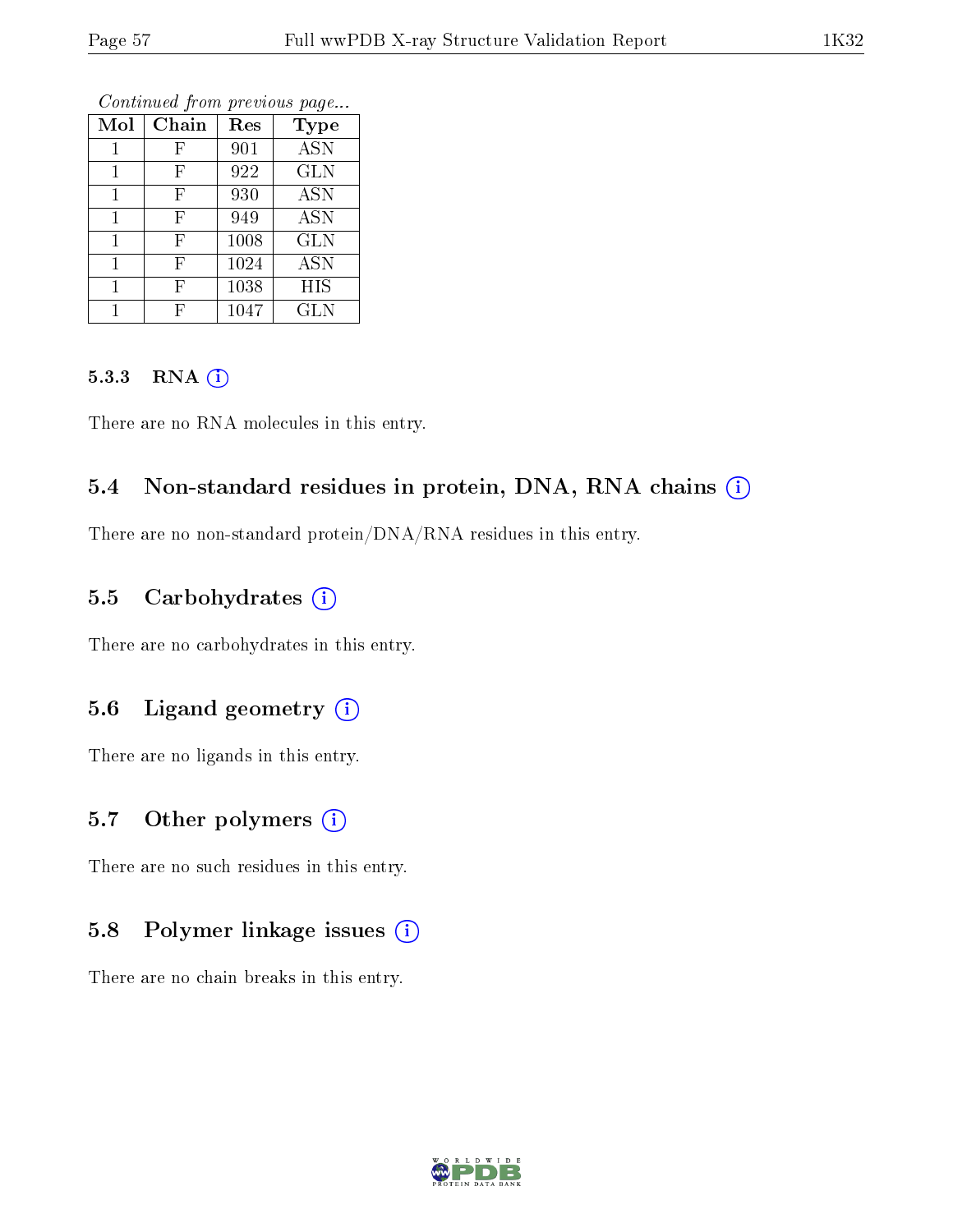# 6 Fit of model and data  $(i)$

# 6.1 Protein, DNA and RNA chains  $(i)$

In the following table, the column labelled  $#RSRZ> 2'$  contains the number (and percentage) of RSRZ outliers, followed by percent RSRZ outliers for the chain as percentile scores relative to all X-ray entries and entries of similar resolution. The OWAB column contains the minimum, median,  $95<sup>th</sup>$  percentile and maximum values of the occupancy-weighted average B-factor per residue. The column labelled ' $Q< 0.9$ ' lists the number of (and percentage) of residues with an average occupancy less than 0.9.

| Mol          | Chain        | Analysed        | $<$ RSRZ $>$ | $\#\text{RSRZ}{>}2$               | $OWAB(A^2)$    | Q<0.9      |
|--------------|--------------|-----------------|--------------|-----------------------------------|----------------|------------|
| $\mathbf{1}$ | $\mathbf{A}$ | 1022/1045(97%)  | 0.23         | $31(3\%)$<br>50<br>49             | 14, 26, 43, 56 | 19 $(1\%)$ |
|              | B            | 1022/1045 (97%) | 0.22         | $28(2\%)$<br>-54<br>53            | 16, 26, 43, 55 | 19 $(1\%)$ |
|              | $\rm C$      | 1022/1045(97%)  | 0.68         | 117 (11%) $\boxed{5}$ $\boxed{4}$ | 20, 33, 46, 56 | 19 $(1\%)$ |
|              | D            | 1022/1045 (97%) | 0.27         | 45 $(4\%)$ 34<br>33               | 18, 28, 45, 54 | 19 (1%)    |
| $\mathbf{1}$ | E            | 1022/1045(97%)  | 0.24         | 33 (3%)<br>47<br>46               | 17, 28, 45, 55 | 19 $(1\%)$ |
|              | $\mathbf F$  | 1022/1045 (97%) | 0.63         | $\sqrt{5}$<br>$106(10\%)$ 6       | 21, 32, 46, 55 | 19 $(1\%)$ |
| All          | All          | 6132/6270 (97%) | 0.38         | 360 $(5%)$<br>22<br>21            | 14, 30, 45, 56 | 114 $(1%)$ |

All (360) RSRZ outliers are listed below:

| Mol            | Chain                   | Res | $_{\rm Type}$           | <b>RSRZ</b>      |
|----------------|-------------------------|-----|-------------------------|------------------|
| $\mathbf{1}$   | $\rm{C}$                | 219 | ${\rm SER}$             | 9.0              |
| $\mathbf{1}$   | $\mathbf{F}$            | 219 | SER                     | 8.9              |
| $\mathbf{1}$   | $\overline{\rm A}$      | 841 | <b>GLY</b>              | 8.7              |
| $\mathbf{1}$   | $\overline{F}$          | 220 | <b>GLY</b>              | 8.1              |
| $\mathbf{1}$   | $\overline{\mathrm{D}}$ | 219 | ${\rm SER}$             | 7.9              |
| $\mathbf{1}$   | ${\rm E}$               | 219 | $\rm{SER}$              | 7.7              |
| $\overline{1}$ | $\overline{\rm C}$      | 841 | $\overline{\text{GLY}}$ | $\overline{7.5}$ |
| $\mathbf{1}$   | E                       | 220 | <b>GLY</b>              | 7.3              |
| $\mathbf{1}$   | $\overline{\mathrm{F}}$ | 563 | ALA                     | 7.0              |
| $\mathbf{1}$   | $\overline{\rm C}$      | 220 | <b>GLY</b>              | 6.8              |
| $\overline{1}$ | $\overline{C}$          | 218 | ASN                     | 6.5              |
| $\overline{1}$ | $\overline{\rm C}$      | 188 | <b>GLY</b>              | 6.3              |
| $\mathbf{1}$   | E                       | 218 | <b>ASN</b>              | 6.3              |
| $\mathbf{1}$   | D                       | 220 | <b>GLY</b>              | 6.2              |
| $\overline{1}$ | $\overline{\rm C}$      | 238 | <b>VAL</b>              | 5.8              |
| $\mathbf{1}$   | $\overline{\rm C}$      | 842 | <b>GLY</b>              | 5.6              |
| $\mathbf{1}$   | $\overline{\rm C}$      | 563 | <b>ALA</b>              | 5.5              |
| $\mathbf{1}$   | ${\bf F}$               | 839 | $\rm GLY$               | 5.4              |
| $\mathbf{1}$   | $\overline{\mathrm{F}}$ | 840 | LYS                     | 5.4              |

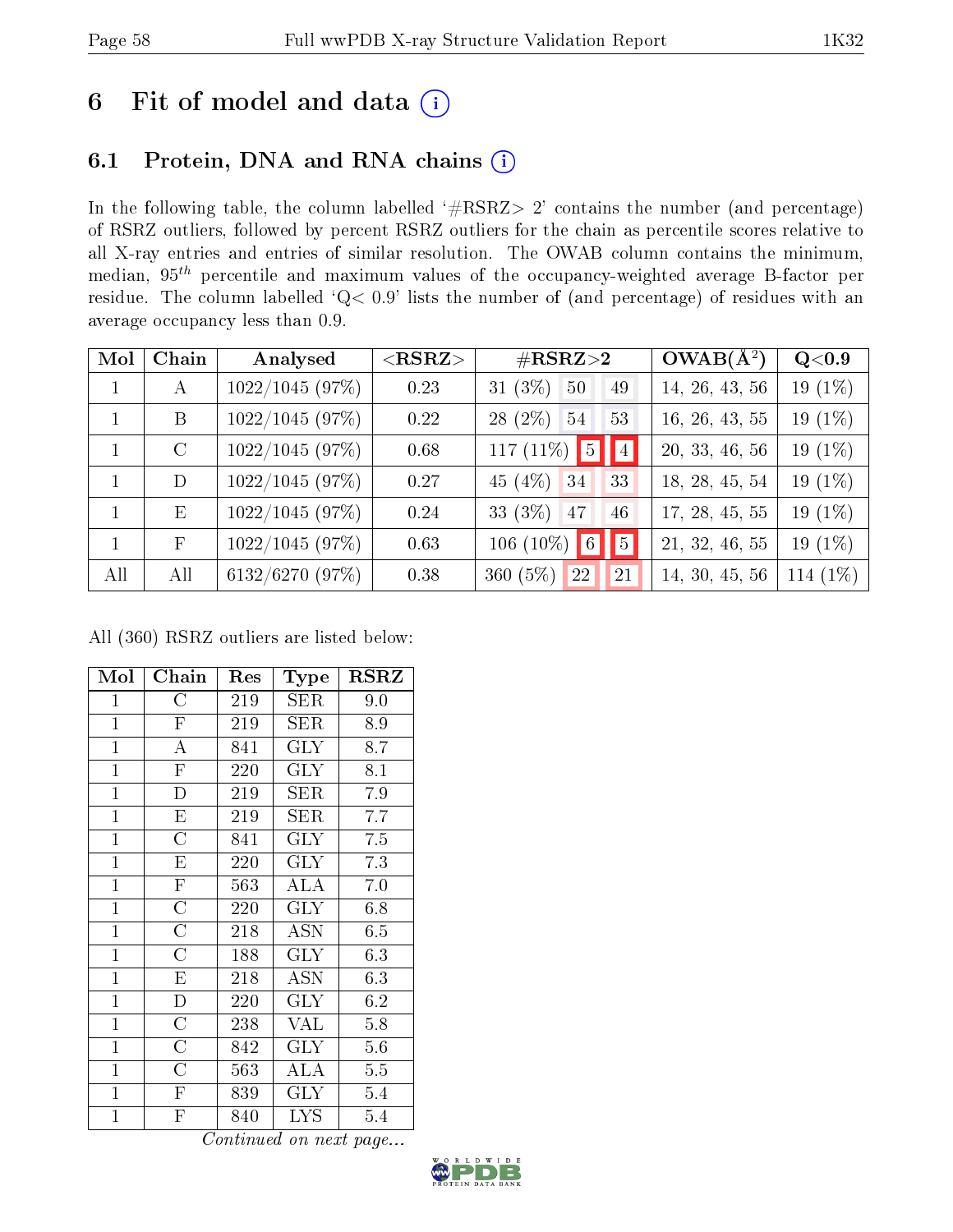| Mol            | $\overline{\text{Chain}}$          | Res              | Type                        | <b>RSRZ</b>      |
|----------------|------------------------------------|------------------|-----------------------------|------------------|
| $\overline{1}$ | $\overline{F}$                     | 299              | <b>ASP</b>                  | $\overline{5.2}$ |
| $\overline{1}$ | $\overline{\rm C}$                 | $\overline{217}$ | $\rm V\! \overline{\rm AL}$ | $\overline{5.2}$ |
| $\overline{1}$ | $\overline{\rm C}$                 | 300              | <b>THR</b>                  | $\overline{5.0}$ |
| $\mathbf{1}$   | $\boldsymbol{B}$                   | 563              | $\overline{\text{ALA}}$     | 5.0              |
| $\overline{1}$ | $\overline{F}$                     | 69               | $\overline{\text{GLY}}$     | 4.9              |
| $\overline{1}$ | $\overline{F}$                     | 706              | $\overline{\text{VAL}}$     | 4.9              |
| $\overline{1}$ | $\overline{\rm D}$                 | 841              | $\overline{\text{GLY}}$     | 4.9              |
| $\overline{1}$ | $\overline{\mathrm{C}}$            | 116              | $\overline{\text{GLY}}$     | 4.8              |
| $\overline{1}$ | $\overline{\mathrm{F}}$            | 188              | $\overline{\text{GLY}}$     | 4.8              |
| $\overline{1}$ | $\overline{\mathrm{F}}$            | $\overline{67}$  | $\overline{\text{LYS}}$     | $4.\overline{8}$ |
| $\overline{1}$ | $\mathbf D$                        | 842              | $\overline{\text{GLY}}$     | 4.8              |
| $\overline{1}$ | $\overline{C}$                     | <b>299</b>       | $\overline{\rm ASP}$        | 4.8              |
| $\overline{1}$ | $\overline{C}$                     | 840              | <b>LYS</b>                  | $\overline{4.7}$ |
| $\overline{1}$ | $\overline{\text{C}}$              | 774              | <b>ASP</b>                  | 4.7              |
| $\overline{1}$ | $\overline{\text{C}}$              | 706              | $\overline{\text{VAL}}$     | $\overline{4.7}$ |
| $\overline{1}$ | $\overline{\mathbf{B}}$            | 218              | $\overline{\rm{ASN}}$       | 4.7              |
| $\overline{1}$ | $\overline{F}$                     | 843              | <b>ASP</b>                  | $\overline{4.6}$ |
| $\mathbf{1}$   | $\overline{D}$                     | 563              | <b>ALA</b>                  | 4.6              |
| $\mathbf{1}$   | $\overline{\mathrm{C}}$            | 562              | GLU                         | 4.5              |
| $\overline{1}$ | $\overline{\mathrm{D}}$            | 435              | THR                         | 4.5              |
| $\overline{1}$ | $\overline{C}$                     | 66               | LEU                         | $\overline{4.5}$ |
| $\overline{1}$ | $\overline{\mathrm{F}}$            | 842              | $\overline{\text{GLY}}$     | $\overline{4.4}$ |
| $\mathbf{1}$   | $\overline{C}$                     | 843              | <b>ASP</b>                  | 4.4              |
| $\overline{1}$ | $\overline{\rm D}$                 | $\overline{218}$ | $\overline{\mathrm{ASN}}$   | $\overline{4.3}$ |
| $\overline{1}$ | $\overline{\rm C}$                 | 67               | $\overline{\text{LYS}}$     | 4.3              |
| $\overline{1}$ | $\overline{\rm D}$                 | 840              | $\overline{\text{LYS}}$     | $\overline{4.3}$ |
| $\overline{1}$ | $\overline{\mathrm{C}}$            | 69               | $\overline{\text{GLY}}$     | $\overline{4.3}$ |
| $\overline{1}$ | $\overline{\mathbf{B}}$            | 841              | <b>GLY</b>                  | 4.1              |
| $\overline{1}$ | $\overline{\overline{\mathrm{C}}}$ | 221              | $\overline{\rm ALA}$        | $4.\overline{1}$ |
| $\mathbf{1}$   | $\overline{\rm C}$                 | $\overline{142}$ | PRO                         | 4.1              |
| $\mathbf{1}$   | D                                  | 436              | <b>GLY</b>                  | 4.1              |
| $\mathbf{1}$   | D                                  | 469              | <b>HIS</b>                  | $\overline{4.1}$ |
| $\mathbf{1}$   | $\mathcal C$                       | 806              | LEU                         | 4.1              |
| $\mathbf{1}$   | $\overline{\text{C}}$              | 239              | $\bar{\text{GLY}}$          | 4.1              |
| $\mathbf{1}$   | $\overline{\mathrm{F}}$            | 774              | <b>ASP</b>                  | 4.1              |
| $\mathbf{1}$   | $\overline{\mathrm{F}}$            | 434              | $\overline{\text{GLU}}$     | 4.0              |
| $\mathbf{1}$   | $\overline{F}$                     | $771\,$          | LEU                         | 4.0              |
| $\mathbf{1}$   | $\overline{F}$                     | 218              | <b>ASN</b>                  | 4.0              |
| $\mathbf{1}$   | $\overline{C}$                     | 114              | GLU                         | 4.0              |
| $\mathbf{1}$   | $\overline{F}$                     | 262              | ${\rm LYS}$                 | 4.0              |
| $\overline{1}$ | $\overline{\rm C}$                 | $\overline{817}$ | $\overline{\rm ALA}$        | 4.0              |
| $\mathbf{1}$   | D                                  | 706              | VAL                         | 4.0              |

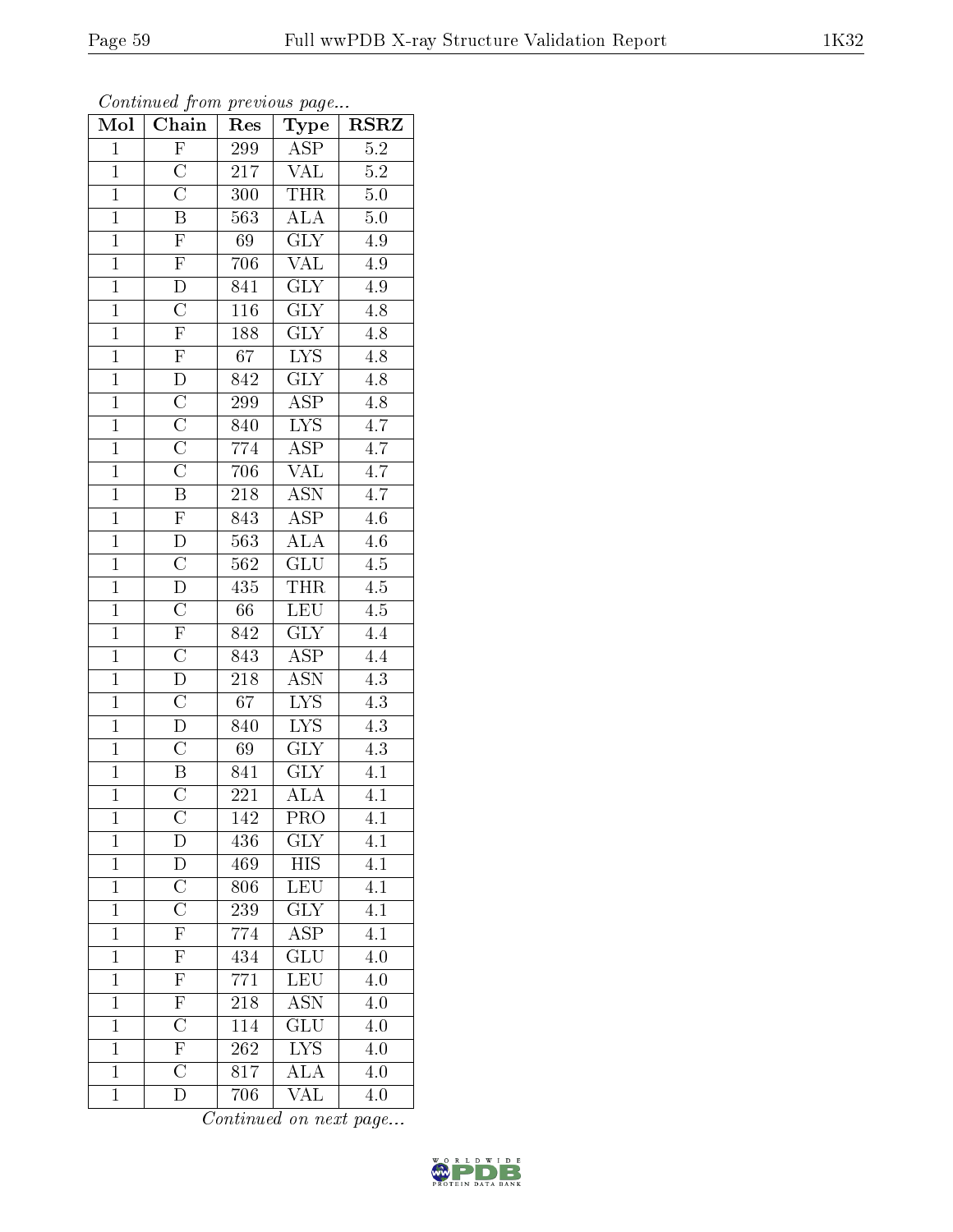| Mol            | Chain                               | Res               | Type                      | <b>RSRZ</b>      |
|----------------|-------------------------------------|-------------------|---------------------------|------------------|
| $\mathbf{1}$   | $\overline{F}$                      | 305               | <b>LYS</b>                | 3.9              |
| $\mathbf{1}$   | $\overline{F}$                      | 561               | ${\rm SER}$               | 3.9              |
| $\overline{1}$ | $\overline{C}$                      | 752               | $\overline{\text{GLY}}$   | $\overline{3.9}$ |
| $\overline{1}$ | $\overline{F}$                      | 401               | $\overline{\text{GLU}}$   | 3.8              |
| $\overline{1}$ | $\overline{\mathrm{F}}$             | $\overline{217}$  | $\overline{\text{VAL}}$   | $\overline{3.8}$ |
| $\mathbf{1}$   | $\overline{C}$                      | 839               | <b>GLY</b>                | 3.8              |
| $\overline{1}$ | $\overline{F}$                      | 393               | $\rm{ARG}$                | 3.8              |
| $\overline{1}$ | $\overline{F}$                      | 238               | <b>VAL</b>                | 3.8              |
| $\overline{1}$ | $\overline{\mathrm{F}}$             | 806               | <b>LEU</b>                | $\overline{3.8}$ |
| $\overline{1}$ | $\overline{A}$                      | $\overline{563}$  | $\overline{\rm ALA}$      | $\overline{3.7}$ |
| $\overline{1}$ | $\overline{\rm C}$                  | 707               | ALA                       | 3.7              |
| $\overline{1}$ | $\overline{\rm D}$                  | 434               | $\overline{{\rm GLU}}$    | $\overline{3.7}$ |
| $\overline{1}$ | $\overline{\rm C}$                  | $\overline{318}$  | ILE                       | $\overline{3.6}$ |
| $\overline{1}$ | $\overline{\rm C}$                  | 68                | <b>SER</b>                | $\overline{3.6}$ |
| $\overline{1}$ | $\overline{\mathrm{F}}$             | 187               | $\overline{\text{ASP}}$   | $\overline{3.6}$ |
| $\overline{1}$ | $\overline{F}$                      | 435               | <b>THR</b>                | 3.6              |
| $\overline{1}$ | $\overline{\rm C}$                  | $\overline{1043}$ | $\overline{\text{GLY}}$   | $\overline{3.5}$ |
| $\overline{1}$ | $\overline{\mathrm{F}}$             | 300               | <b>THR</b>                | 3.5              |
| $\overline{1}$ | $\overline{F}$                      | $\overline{841}$  | $\overline{\text{GLY}}$   | 3.5              |
| $\overline{1}$ | $\overline{\mathrm{E}}$             | 469               | $\overline{HIS}$          | 3.5              |
| $\mathbf{1}$   | $\overline{\mathbf{B}}$             | 434               | $\overline{\text{GLU}}$   | 3.5              |
| $\overline{1}$ | $\overline{F}$                      | $\overline{705}$  | $\overline{\rm ALA}$      | $\overline{3.5}$ |
| $\mathbf{1}$   | $\mathbf E$                         | 842               | $\overline{\text{GLY}}$   | 3.5              |
| $\overline{1}$ | $\overline{\rm D}$                  | $\overline{843}$  | $\overline{\text{ASP}}$   | 3.4              |
| $\overline{1}$ | $\overline{F}$                      | 488               | $\rm{ARG}$                | 3.4              |
| $\overline{1}$ | $\frac{\overline{C}}{D}$            | 654               | $\overline{\text{ASP}}$   | 3.4              |
| $\mathbf{1}$   |                                     | 299               | $\overline{\text{ASP}}$   | 3.4              |
| $\overline{1}$ | $\overline{\rm D}$                  | 667               | $\overline{\text{ASP}}$   | 3.4              |
| $\overline{1}$ | $\overline{\mathrm{F}}$             | $6\overline{12}$  | $\overline{\text{GLY}}$   | $\overline{3.4}$ |
| $\mathbf{1}$   | $\overline{\rm C}$                  | 187               | ASP                       | 3.4              |
| $\mathbf{1}$   | D                                   | 1019              | $\mathrm{GL}\overline{Y}$ | 3.4              |
| $\mathbf{1}$   | $\overline{\rm C}$                  | 777               | <b>VAL</b>                | $\overline{3.4}$ |
| $\mathbf{1}$   | $\overline{\mathrm{F}}$             | 70                | ${\rm SER}$               | $\overline{3.4}$ |
| $\overline{1}$ | $\overline{\mathrm{B}}$             | $\overline{39}$   | MET                       | $\overline{3.3}$ |
| $\mathbf{1}$   | $\overline{F}$                      | 65                | $\overline{\text{ASP}}$   | 3.3              |
| $\overline{1}$ | $\overline{\mathrm{F}}$             | 704               | $\overline{\text{GLU}}$   | $\overline{3.3}$ |
| $\mathbf{1}$   | $\frac{\overline{C}}{\overline{A}}$ | 237               | ILE                       | 3.3              |
| $\overline{1}$ |                                     | 434               | $\overline{\text{GLU}}$   | $\overline{3.3}$ |
| $\mathbf{1}$   | $\overline{\rm C}$                  | $\overline{51}$   | $\overline{\rm ASP}$      | 3.3              |
| $\mathbf{1}$   | $\frac{\overline{F}}{\overline{F}}$ | 260               | <b>ASP</b>                | 3.2              |
| $\mathbf{1}$   |                                     | 66                | LEU                       | $\overline{3.2}$ |
| $\mathbf{1}$   | $\overline{\rm C}$                  | 144               | $\overline{\text{GLY}}$   | 3.2              |

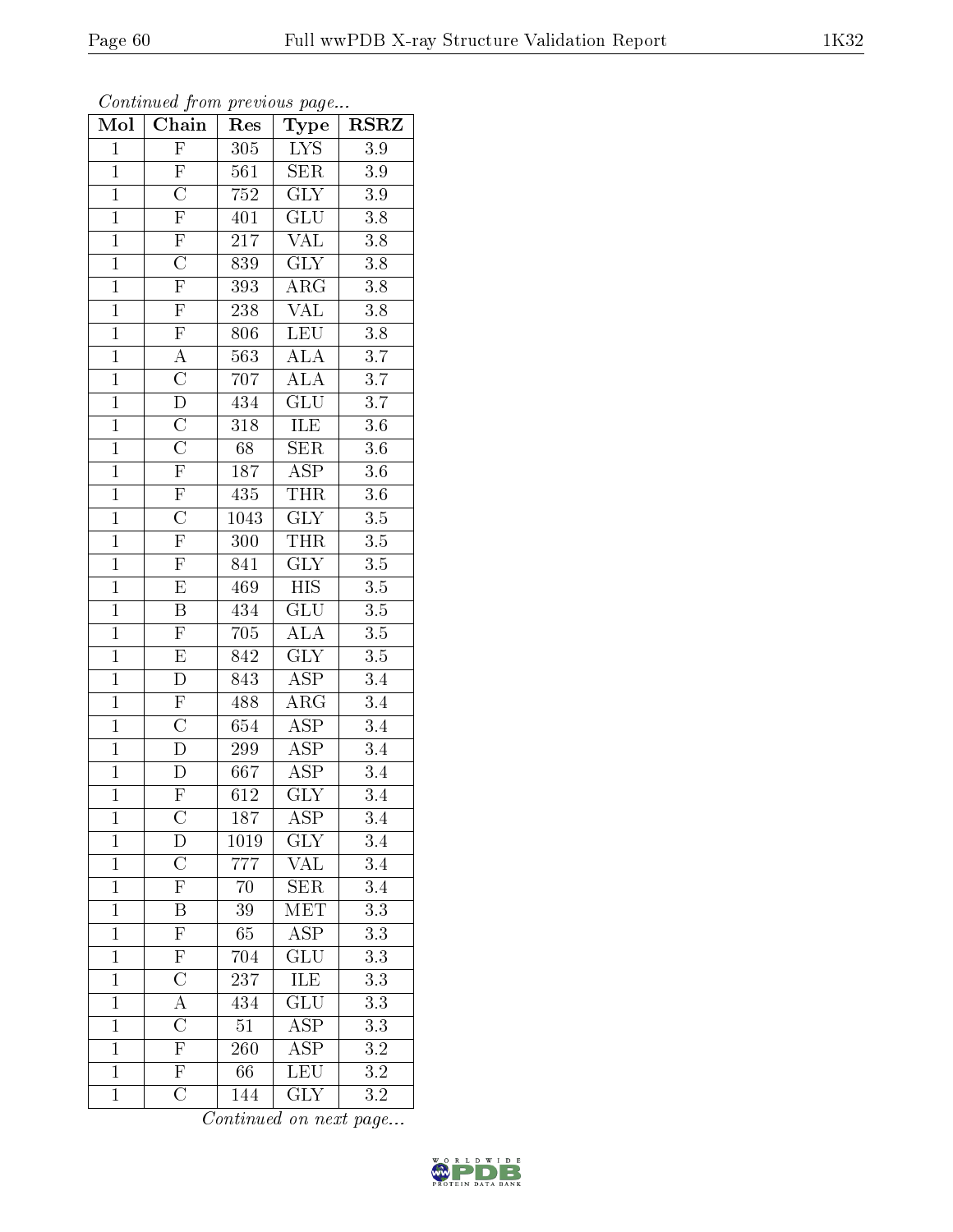| Mol            | Chain                               | Res              | Type                    | $\rm RSRZ$       |
|----------------|-------------------------------------|------------------|-------------------------|------------------|
| $\mathbf{1}$   | $\overline{\rm C}$                  | 397              | ALA                     | $\overline{3.2}$ |
| $\mathbf{1}$   | $\overline{F}$                      | 297              | $\operatorname{ASN}$    | $3.2\,$          |
| $\overline{1}$ | $\overline{\rm C}$                  | 561              | $\overline{\text{SER}}$ | $\overline{3.2}$ |
| $\overline{1}$ | $\overline{\rm C}$                  | 667              | $\overline{\text{ASP}}$ | $\overline{3.2}$ |
| $\overline{1}$ | $\overline{E}$                      | 841              | $\overline{\text{GLY}}$ | $\overline{3.2}$ |
| $\mathbf{1}$   | $\overline{C}$                      | $65\,$           | <b>ASP</b>              | $3\overline{.2}$ |
| $\mathbf{1}$   | $\mathbf D$                         | 286              | <b>LEU</b>              | $3.2\,$          |
| $\overline{1}$ | $\overline{\mathrm{B}}$             | 488              | $\rm{ARG}$              | $\overline{3.1}$ |
| $\overline{1}$ | $\overline{A}$                      | 839              | $\overline{\text{GLY}}$ | $\overline{3.1}$ |
| $\overline{1}$ |                                     | $215\,$          | <b>ILE</b>              | $\overline{3.1}$ |
| $\mathbf{1}$   | $\frac{\overline{F}}{\overline{F}}$ | $722\,$          | <b>VAL</b>              | $\overline{3.1}$ |
| $\overline{1}$ | $\overline{\mathrm{F}}$             | $\overline{307}$ | $\overline{\text{GLU}}$ | $\overline{3.1}$ |
| $\overline{1}$ | $\overline{\text{C}}$               | $271\,$          | <b>THR</b>              | $\overline{3.1}$ |
| $\overline{1}$ | $\overline{\rm D}$                  | 653              | <b>ASP</b>              | $\overline{3.1}$ |
| $\overline{1}$ | $\overline{E}$                      | 840              | <b>LYS</b>              | $\overline{3.1}$ |
| $\overline{1}$ | $\overline{\rm C}$                  | 401              | $\overline{\text{GLU}}$ | $\overline{3.1}$ |
| $\overline{1}$ | $\overline{\mathrm{F}}$             | $258\,$          | $\overline{\text{ASP}}$ | $\overline{3.0}$ |
| $\overline{1}$ | $\overline{\rm C}$                  | 844              | <b>LYS</b>              | 3.0              |
| $\overline{1}$ | $\overline{E}$                      | $\overline{91}$  | $AR\overline{G}$        | $3.0\,$          |
| $\overline{1}$ | $\overline{\mathrm{B}}$             | 628              | $\overline{\text{LYS}}$ | $\overline{3.0}$ |
| $\mathbf{1}$   | $\overline{F}$                      | 114              | GLU                     | $3.0\,$          |
| $\overline{1}$ | $\overline{\mathrm{E}}$             | 299              | $\overline{\text{ASP}}$ | 3.0              |
| $\overline{1}$ | $\overline{A}$                      | 437              | <b>LYS</b>              | $3.0\,$          |
| $\overline{1}$ | $\overline{E}$                      | $\overline{562}$ | $\overline{{\rm GLU}}$  | $\overline{3.0}$ |
| $\overline{1}$ | $\overline{F}$                      | 91               | $\widehat{\rm{ARG}}$    | $3.0\,$          |
| $\mathbf{1}$   | $\overline{F}$                      | 221              | <b>ALA</b>              | $3.0\,$          |
| $\overline{1}$ | $\overline{\mathrm{F}}$             | $\overline{71}6$ | $\overline{\text{GLU}}$ | $3.0\,$          |
| $\overline{1}$ | $\boldsymbol{\mathrm{B}}$           | 435              | <b>THR</b>              | $3.0\,$          |
| $\overline{1}$ | $\overline{\rm C}$                  | $\overline{91}$  | $\overline{\rm{ARG}}$   | $\overline{3.0}$ |
| 1              | F,                                  | $\overline{562}$ | $\overline{\text{GLU}}$ | 3.0              |
| $\mathbf{1}$   | $\overline{C}$                      | 303              | ILE                     | $2.\overline{9}$ |
| $\mathbf{1}$   | Β                                   | 612              | $\overline{\text{GLY}}$ | $2.\overline{9}$ |
| $\overline{1}$ | $\overline{\mathrm{F}}$             | 272              | $A\overline{SP}$        | 2.9              |
| $\mathbf{1}$   | $\overline{E}$                      | $\overline{563}$ | $\overline{\rm ALA}$    | 2.9              |
| $\mathbf{1}$   | $\overline{\mathrm{F}}$             | 51               | <b>ASP</b>              | 2.9              |
| $\mathbf{1}$   | $\overline{\mathrm{F}}$             | 362              | $\overline{\text{LEU}}$ | 2.9              |
| $\mathbf{1}$   | $\overline{\rm C}$                  | 168              | $\overline{\text{ASP}}$ | 2.9              |
| $\overline{1}$ | $\overline{\mathrm{F}}$             | 1043             | <b>GLY</b>              | 2.9              |
| $\mathbf{1}$   | $\overline{\mathrm{B}}$             | 923              | $\overline{\text{LEU}}$ | 2.9              |
| $\mathbf{1}$   | $\overline{\rm D}$                  | 613              | ALA                     | $2.9\,$          |
| $\mathbf{1}$   | $\overline{\mathrm{F}}$             | 189              | $\overline{\rm{ARG}}$   | 2.9              |
| $\mathbf{1}$   | $\overline{D}$                      | 716              | $\overline{\text{GLU}}$ | 2.8              |

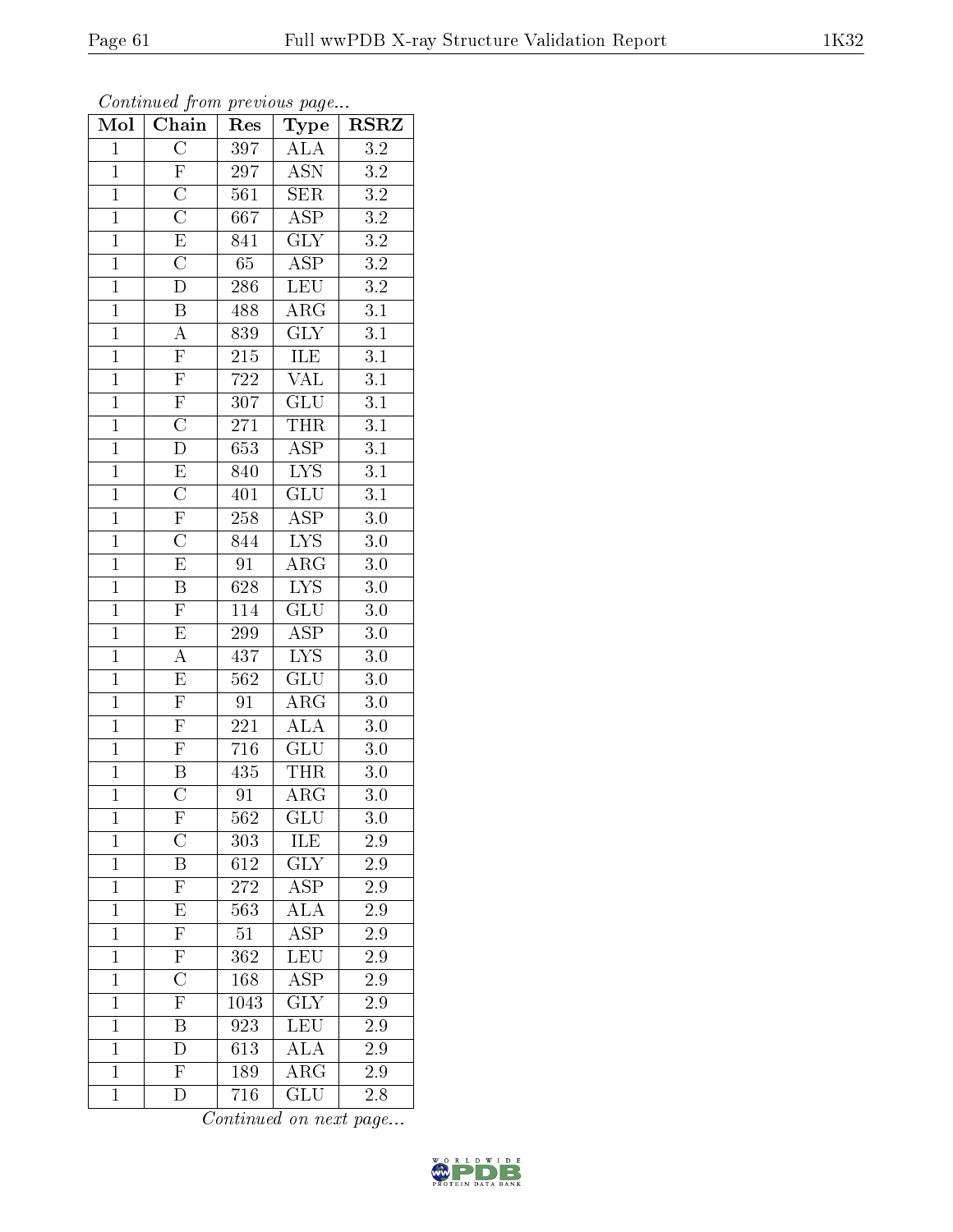| Mol            | Chain                               | Res              | $_{\rm Type}$             | <b>RSRZ</b>      |
|----------------|-------------------------------------|------------------|---------------------------|------------------|
| $\overline{1}$ | $\overline{\mathrm{E}}$             | 435              | THR                       | 2.8              |
| $\overline{1}$ | $\overline{\rm D}$                  | 91               | $AR\overline{G}$          | $2.8\,$          |
| $\overline{1}$ | $\overline{\rm C}$                  | 1038             | $\overline{\mathrm{HIS}}$ | $2.\overline{8}$ |
| $\mathbf{1}$   | $\overline{F}$                      | 773              | $\overline{\text{GLY}}$   | $2.8\,$          |
| $\mathbf{1}$   |                                     | $\overline{202}$ | <b>TRP</b>                | $2.8\,$          |
| $\overline{1}$ | $\frac{\overline{C}}{\overline{C}}$ | 1042             | ${\rm SER}$               | $2.8\,$          |
| $\overline{1}$ |                                     | 68               | SER                       | $\overline{2.8}$ |
| $\overline{1}$ | $\overline{\rm D}$                  | 839              | $\overline{\text{GLY}}$   | $\overline{2.8}$ |
| $\mathbf{1}$   | $\overline{\rm C}$                  | 286              | $\overline{\text{LEU}}$   | $2.\overline{8}$ |
| $\overline{1}$ | $\overline{\mathrm{F}}$             | 186              | $\overline{\rm ALA}$      | $\overline{2.8}$ |
| $\overline{1}$ | $\mathbf E$                         | 434              | GLU                       | $2.\overline{8}$ |
| $\overline{1}$ | $\overline{\rm C}$                  | $\overline{297}$ | $\overline{\mathrm{ASN}}$ | $\overline{2.8}$ |
| $\overline{1}$ | $\overline{\mathrm{D}}$             | 1059             | LEU                       | $2.8\,$          |
| $\overline{1}$ | $\overline{\mathrm{C}}$             | 434              | GLU                       | $2.8\,$          |
| $\overline{1}$ | $\overline{B}$                      | 469              | <b>HIS</b>                | $2.\overline{8}$ |
| $\overline{1}$ | $\overline{\mathrm{F}}$             | 415              | <b>ASN</b>                | $\overline{2.8}$ |
| $\overline{1}$ | $\overline{\rm C}$                  | 845              | $\overline{\text{ARG}}$   | $2.\overline{8}$ |
| $\mathbf{1}$   | $\overline{A}$                      | 494              | THR                       | $\overline{2.7}$ |
| $\mathbf{1}$   | $\overline{\rm C}$                  | 488              | $AR\overline{G}$          | 2.7              |
| $\overline{1}$ | $\overline{E}$                      | 1017             | $\overline{\text{ASP}}$   | $\overline{2.7}$ |
| $\overline{1}$ | $\overline{A}$                      | 840              | $L\overline{YS}$          | $\overline{2.7}$ |
| $\overline{1}$ | $\overline{C}$                      | 439              | <b>THR</b>                | $\overline{2.7}$ |
| $\mathbf{1}$   | $\overline{F}$                      | $303\,$          | $I\overline{\text{LE}}$   | 2.7              |
| $\mathbf{1}$   | $\overline{A}$                      | $\overline{67}$  | $\overline{\text{LYS}}$   | $\overline{2.7}$ |
| $\overline{1}$ | $\overline{A}$                      | 199              | <b>LEU</b>                | $\sqrt{2.7}$     |
| $\overline{1}$ | $\overline{\rm C}$                  | 705              | ALA                       | $\overline{2.7}$ |
| $\overline{1}$ | $\frac{\overline{F}}{C}$            | 817              | $\overline{ALA}$          | $\overline{2.7}$ |
| $\mathbf{1}$   |                                     | 722              | $\overline{\text{VAL}}$   | $2.\overline{7}$ |
| $\overline{1}$ | $\overline{\rm C}$                  | 653              | $\overline{\text{ASP}}$   | $\overline{2.7}$ |
| $\mathbf 1$    | А                                   | 469              | <b>HIS</b>                | 2.7              |
| $\overline{1}$ | $\overline{\rm C}$                  | 469              | <b>HIS</b>                | 2.7              |
| $\mathbf{1}$   | $\overline{C}$                      | $50\,$           | $\overline{\text{GLY}}$   | $2.\overline{7}$ |
| $\mathbf{1}$   | $\frac{\overline{F}}{C}$            | 667              | <b>ASP</b>                | 2.7              |
| $\mathbf{1}$   |                                     | 487              | $\overline{\text{GLY}}$   | 2.7              |
| $\mathbf 1$    | $\frac{1}{F}$                       | $43\overline{6}$ | $\overline{\text{GLY}}$   | $\overline{2}.7$ |
| $\mathbf 1$    | $\overline{A}$                      | 562              | $\overline{\text{GLU}}$   | $2.\bar{7}$      |
| $\mathbf{1}$   | $\overline{\rm D}$                  | 705              | ALA                       | <b>2.7</b>       |
| $\mathbf{1}$   | $\overline{\mathrm{F}}$             | $50\,$           | $\overline{\text{GLY}}$   | 2.7              |
| $\mathbf{1}$   | $\overline{\mathrm{B}}$             | 928              | $\overline{\text{LEU}}$   | 2.7              |
| $\mathbf{1}$   | $\overline{\mathrm{F}}$             | 775              | HIS                       | 2.6              |
| $\mathbf{1}$   | $\overline{\rm C}$                  | 262              | $\overline{\text{LYS}}$   | $2.6\,$          |
| $\mathbf{1}$   | $\mathbf{F}$                        | 469              | <b>HIS</b>                | 2.6              |

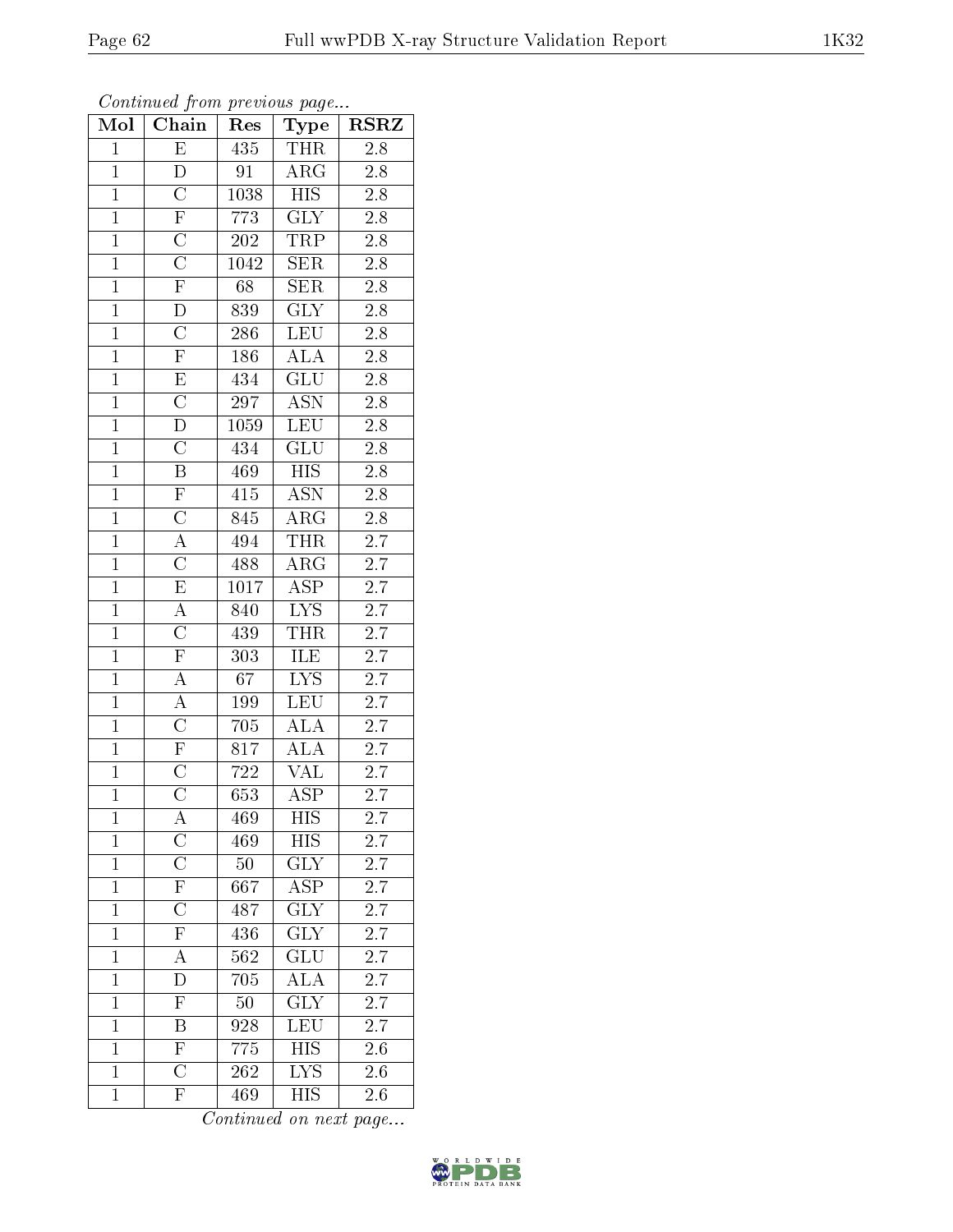| Mol            | Chain                   | Res              | Type                     | $\operatorname{RSRZ}$ |
|----------------|-------------------------|------------------|--------------------------|-----------------------|
| $\mathbf{1}$   | $\overline{A}$          | 218              | <b>ASN</b>               | $2.\overline{6}$      |
| $\mathbf{1}$   | D                       | 114              | GLU                      | 2.6                   |
| $\overline{1}$ | $\overline{\rm A}$      | $\overline{39}$  | $\overline{\text{MET}}$  | $\overline{2.6}$      |
| $\overline{1}$ | $\overline{C}$          | 393              | $\rm{ARG}$               | 2.6                   |
| $\overline{1}$ | $\overline{\mathrm{F}}$ | 239              | $\overline{\text{GLY}}$  | $\overline{2.6}$      |
| $\mathbf{1}$   | $\overline{A}$          | 488              | $\rm{ARG}$               | 2.6                   |
| $\mathbf{1}$   | $\overline{\rm C}$      | 435              | THR                      | 2.6                   |
| $\overline{1}$ | $\overline{\mathrm{E}}$ | 592              | $\overline{\text{GLU}}$  | $2.\overline{6}$      |
| $\overline{1}$ | $\overline{D}$          | 437              | $\overline{\text{LYS}}$  | 2.6                   |
| $\overline{1}$ | $\overline{\mathrm{B}}$ | 924              | <b>ILE</b>               | 2.6                   |
| $\overline{1}$ | $\overline{D}$          | 239              | $\overline{\text{GLY}}$  | 2.6                   |
| $\overline{1}$ | $\overline{\mathrm{E}}$ | 436              | $\widetilde{\text{GLY}}$ | 2.6                   |
| $\overline{1}$ | D                       | 1017             | $\overline{\text{ASP}}$  | 2.5                   |
| $\overline{1}$ | $\overline{E}$          | 706              | VAL                      | 2.5                   |
| $\overline{1}$ | $\overline{\mathrm{E}}$ | 114              | $\overline{{\rm GLU}}$   | $\overline{2.5}$      |
| $\mathbf{1}$   | $\overline{\mathrm{F}}$ | 628              | <b>LYS</b>               | $\overline{2.5}$      |
| $\overline{1}$ | $\overline{\rm C}$      | 1041             | LEU                      | $2.\overline{5}$      |
| $\mathbf{1}$   | $\overline{\rm D}$      | 562              | GLU                      | $2.5\,$               |
| $\overline{1}$ | $\overline{\mathrm{F}}$ | 1059             | LEU                      | $2.\overline{5}$      |
| $\overline{1}$ | $\overline{\rm D}$      | $6\overline{12}$ | $\overline{\text{GLY}}$  | $\overline{2.5}$      |
| $\mathbf{1}$   | $\mathbf{F}% _{0}$      | 844              | L <sub>Y</sub>           | $2.5\,$               |
| $\overline{1}$ | $\overline{\text{C}}$   | 803              | <b>THR</b>               | $\overline{2.5}$      |
| $\overline{1}$ | $\overline{\rm D}$      | 557              | $AR\overline{G}$         | 2.5                   |
| $\overline{1}$ | $\overline{\mathrm{E}}$ | 665              | $\overline{\text{PRO}}$  | $\overline{2.5}$      |
| $\mathbf{1}$   | $\overline{\mathrm{F}}$ | 142              | $\overline{\text{PRO}}$  | $2.\overline{5}$      |
| $\overline{1}$ | $\overline{\rm C}$      | 812              | $\overline{\text{GLY}}$  | $2.5\,$               |
| $\overline{1}$ | $\overline{\mathrm{B}}$ | 1017             | $\overline{\text{ASP}}$  | $\overline{2.5}$      |
| $\overline{1}$ | $\overline{\rm C}$      | 258              | $\overline{\text{ASP}}$  | $\overline{2.5}$      |
| $\overline{1}$ | $\overline{\mathrm{B}}$ | 562              | $\overline{{\rm GLU}}$   | 2.5                   |
| 1              | $\rm{C}$                | 243              | <b>TYR</b>               | 2.5                   |
| $\mathbf{1}$   | $\overline{\mathrm{F}}$ | 185              | PHE                      | 2.5                   |
| $\mathbf{1}$   | $\overline{C}$          | 613              | <b>ALA</b>               | 2.5                   |
| $\mathbf{1}$   | $\overline{A}$          | 1017             | ASP                      | 2.5                   |
| $\mathbf 1$    | $\overline{\rm C}$      | 612              | $\overline{\text{GLY}}$  | $\overline{2.5}$      |
| $\mathbf{1}$   | $\overline{\rm C}$      | 185              | PHE                      | $2.5\,$               |
| $\mathbf{1}$   | $\overline{\rm C}$      | 665              | PRO                      | 2.4                   |
| $\mathbf{1}$   | $\overline{\rm D}$      | 560              | THR                      | 2.4                   |
| $\mathbf{1}$   | $\overline{\rm C}$      | 663              | GLU                      | 2.4                   |
| $\mathbf{1}$   | $\overline{A}$          | 44               | LEU                      | $\overline{2.4}$      |
| $\mathbf{1}$   | $\overline{C}$          | 415              | ASN                      | $2.4\,$               |
| $\mathbf{1}$   | $\overline{\rm C}$      | 716              | GLU                      | 2.4                   |
| $\mathbf{1}$   | $\overline{\rm C}$      | 724              | LEU                      | 2.4                   |

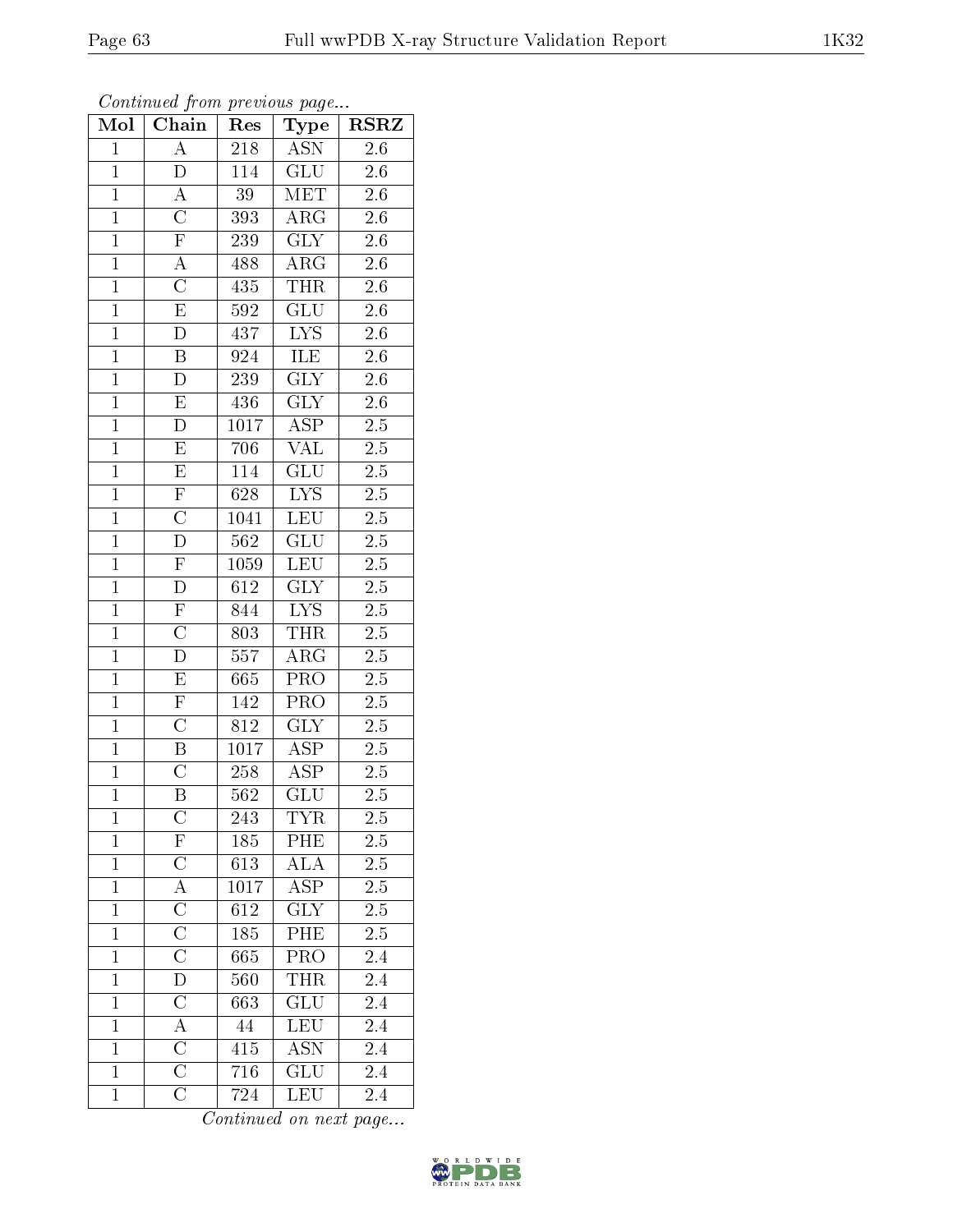Continued from previous page...

| Mol            | Chain                   | Res          | Type                      | $_{\rm RSRZ}$    |
|----------------|-------------------------|--------------|---------------------------|------------------|
| $\mathbf{1}$   | E                       | 653          | $\overline{\text{ASP}}$   | 2.4              |
| $\mathbf{1}$   | $\overline{F}$          | 170          | ILE                       | 2.4              |
| $\overline{1}$ | $\overline{\rm C}$      | 494          | <b>THR</b>                | $2.4\,$          |
| $\mathbf{1}$   | $\overline{\rm C}$      | 683          | <b>HIS</b>                | 2.4              |
| $\overline{1}$ | $\overline{A}$          | 928          | $\overline{\text{LEU}}$   | $2.4\,$          |
| $\mathbf{1}$   | $\overline{\rm C}$      | 70           | <b>SER</b>                | $2.4\,$          |
| $\overline{1}$ | $\overline{\rm C}$      | 100          | <b>GLY</b>                | 2.4              |
| $\overline{1}$ | $\overline{\mathrm{B}}$ | 167          | ASN                       | 2.4              |
| $\overline{1}$ | D                       | 665          | PRO                       | $2.4\,$          |
| $\mathbf{1}$   | $\overline{\rm C}$      | 838          | SER                       | $2.4\,$          |
| $\overline{1}$ | $\overline{\rm A}$      | 842          | $\text{GL}\bar{\text{Y}}$ | $2.4\,$          |
| $\overline{1}$ | $\overline{\mathrm{F}}$ | 308          | ILE                       | $2.4\,$          |
| $\mathbf{1}$   | $\overline{B}$          | 557          | $\rm{ARG}$                | $2.4\,$          |
| $\mathbf{1}$   | $\overline{\rm C}$      | 436          | GLY                       | 2.4              |
| $\overline{1}$ | $\overline{F}$          | 494          | <b>THR</b>                | $2.4\,$          |
| $\mathbf{1}$   | D                       | 905          | <b>TYR</b>                | 2.4              |
| $\overline{1}$ | $\overline{\mathrm{F}}$ | 756          | $\overline{\text{ASP}}$   | $\overline{2.4}$ |
| $\mathbf{1}$   | B                       | 286          | <b>LEU</b>                | $2.3\,$          |
| $\mathbf{1}$   | D                       | 199          | <b>LEU</b>                | $2.3\,$          |
| $\overline{1}$ | $\overline{F}$          | 270          | PHE                       | 2.3              |
| $\overline{1}$ | $\overline{F}$          | 144          | $\overline{\text{GLY}}$   | $\overline{2.3}$ |
| $\overline{1}$ | $\overline{\mathrm{F}}$ | 609          | <b>TYR</b>                | $\overline{2.3}$ |
| $\mathbf{1}$   | $\overline{\mathrm{B}}$ | 842          | <b>GLY</b>                | $2.3\,$          |
| $\overline{1}$ | $\overline{\rm C}$      | 145          | $\overline{\mathrm{ASN}}$ | $\overline{2.3}$ |
| $\overline{1}$ | $\overline{\rm C}$      | 64           | $\overline{HIS}$          | $\overline{2.3}$ |
| $\overline{1}$ | $\overline{\rm C}$      | 304          | GLU                       | 2.3              |
| $\overline{1}$ | $\overline{F}$          | $28\sqrt{2}$ | $\overline{\text{GLY}}$   | $\overline{2.3}$ |
| $\overline{1}$ | $\overline{\rm C}$      | 305          | <b>LYS</b>                | $2.3\,$          |
| $\overline{1}$ | $\overline{\mathrm{B}}$ | 437          | $\overline{\text{LYS}}$   | $\overline{2.3}$ |
| $\overline{1}$ | B                       | 705          | ALA                       | $\overline{2.3}$ |
| $\overline{1}$ | А                       | 612          | GLY                       | 2.3              |
| $\mathbf{1}$   | $\overline{\mathrm{E}}$ | 397          | $\overline{\rm ALA}$      | 2.3              |
| $\mathbf 1$    | $\mathbf E$             | 401          | GLU                       | $2.3\,$          |
| $\mathbf{1}$   | $\overline{\mathrm{F}}$ | 613          | $\overline{\rm ALA}$      | $\overline{2.3}$ |
| $\mathbf{1}$   | Е                       | 627          | ${\rm ARG}$               | 2.3              |
| $\mathbf{1}$   | $\overline{\mathrm{B}}$ | 494          | THR                       | $\overline{2.2}$ |
| $\mathbf{1}$   | $\overline{\rm C}$      | 445          | $\overline{\rm{ARG}}$     | $2.2\,$          |
| $\mathbf{1}$   | E                       | 612          | $\overline{\text{GLY}}$   | $2.\overline{2}$ |
| $\mathbf 1$    | $\overline{\rm A}$      | 286          | $\overline{\text{LEU}}$   | 2.2              |
| $\mathbf{1}$   | $\overline{\rm C}$      | 771          | LEU                       | 2.2              |
| $\mathbf{1}$   | $\overline{\mathrm{F}}$ | 374          | $\overline{\text{LYS}}$   | 2.2              |
| $\mathbf{1}$   | $\overline{\mathrm{F}}$ | 625          | <b>LYS</b>                | 2.2              |

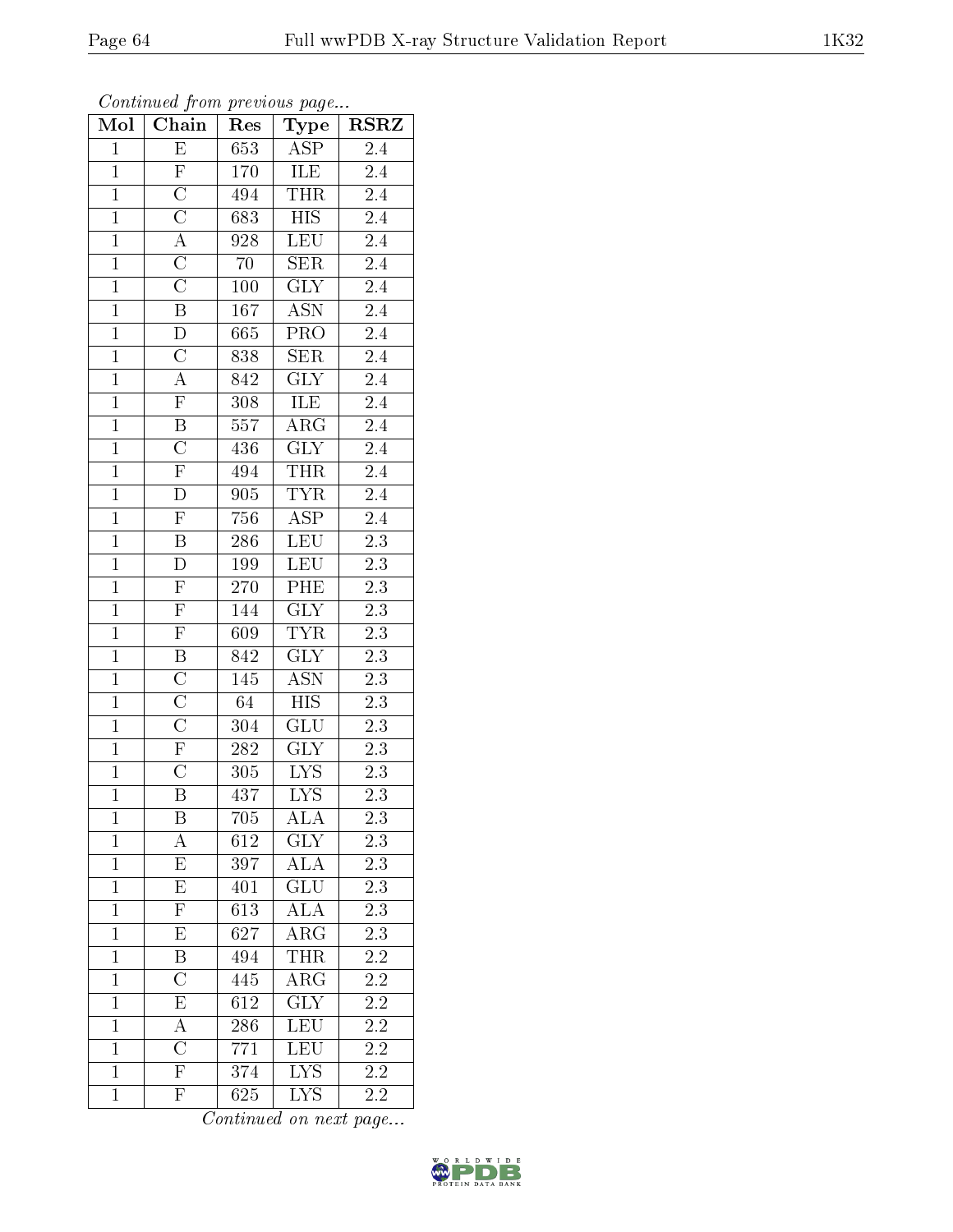| Mol            | . <u>.</u><br>Chain                 | $\mathbf{r}$ .<br>Res | $\mathbf{r}$ . $\mathbf{r}$<br>Type | <b>RSRZ</b>      |
|----------------|-------------------------------------|-----------------------|-------------------------------------|------------------|
| $\mathbf 1$    | $\overline{F}$                      | 237                   | ILE                                 | 2.2              |
| $\mathbf{1}$   | $\overline{F}$                      | 293                   | ILE                                 | $2.2\,$          |
| $\overline{1}$ | $\overline{F}$                      | 240                   | $\overline{\mathrm{HIS}}$           | $\overline{2.2}$ |
| $\overline{1}$ | $\overline{\rm C}$                  | 236                   | $\overline{\text{VAL}}$             | $2\overline{.2}$ |
| $\overline{1}$ | $\overline{C}$                      | 758                   | $\overline{\text{ASP}}$             | $\overline{2.2}$ |
| $\overline{1}$ | $\overline{\text{C}}$               | 704                   | GLU                                 | $\overline{2.2}$ |
| $\overline{1}$ | $\overline{A}$                      | 627                   | $\rm{ARG}$                          | $2\overline{.2}$ |
| $\overline{1}$ | $\overline{C}$                      | $\overline{39}$       | $\overline{\text{MET}}$             | $\overline{2.2}$ |
| $\overline{1}$ | $\overline{\rm C}$                  | 628                   | $\overline{\text{LYS}}$             | $\overline{2.2}$ |
| $\overline{1}$ | $\overline{\rm D}$                  | 308                   | <b>ILE</b>                          | $\overline{2.2}$ |
| $\mathbf{1}$   | $\overline{E}$                      | 634                   | <b>ASN</b>                          | $\overline{2.2}$ |
| $\overline{1}$ | $\frac{\overline{A}}{C}$            | 1059                  | LEU                                 | $\overline{2.2}$ |
| $\overline{1}$ |                                     | 709                   | GLU                                 | $\overline{2.2}$ |
| $\overline{1}$ | $\overline{F}$                      | 372                   | <b>ASP</b>                          | $\overline{2.2}$ |
| $\overline{1}$ | $\overline{\rm C}$                  | 753                   | $\overline{\text{THR}}$             | $\overline{2.2}$ |
| $\mathbf{1}$   | $\overline{E}$                      | 565                   | $\overline{\text{GLU}}$             | $\overline{2.2}$ |
| $\overline{1}$ | $\overline{B}$                      | $\overline{592}$      | $\overline{\text{GLU}}$             | $\overline{2.2}$ |
| $\overline{1}$ | $\overline{\text{C}}$               | 853                   | <b>ASP</b>                          | $2.\overline{2}$ |
| $\overline{1}$ | $\overline{F}$                      | 261                   | $\overline{\text{GLY}}$             | $\overline{2.2}$ |
| $\overline{1}$ | $\frac{\overline{F}}{\overline{F}}$ | 326                   | $\overline{\rm ALA}$                | $\overline{2.2}$ |
| $\overline{1}$ |                                     | 758                   | $\overline{\text{ASP}}$             | 2.2              |
| $\overline{1}$ | $\overline{A}$                      | 330                   | $\overline{\text{SER}}$             | $\overline{2.2}$ |
| $\overline{1}$ | $\overline{\rm C}$                  | 800                   | ILE                                 | $\overline{2.1}$ |
| $\overline{1}$ | $\overline{A}$                      | 217                   | $\overline{\text{VAL}}$             | $\overline{2.1}$ |
| $\overline{1}$ | $\overline{B}$                      | 663                   | $\overline{\text{GLU}}$             | $\overline{2.1}$ |
| $\overline{1}$ | $\overline{\rm C}$                  | 402                   | GLU                                 | 2.1              |
| $\overline{1}$ | $\overline{F}$                      | $39\,$                | MET                                 | $\overline{2.1}$ |
| $\overline{1}$ | $\overline{\mathrm{F}}$             | $168\,$               | <b>ASP</b>                          | 2.1              |
| $\overline{1}$ | $\overline{\rm A}$                  | $\overline{557}$      | $\overline{\rm{ARG}}$               | $\overline{2.1}$ |
| $\mathbf 1$    | $\rm{C}$                            | 382                   | $\rm{ARG}$                          | $2.1\,$          |
| $\mathbf{1}$   | $\overline{\mathrm{F}}$             | 71                    | THR                                 | 2.1              |
| $\mathbf{1}$   | $\overline{\mathrm{F}}$             | 761                   | $AR\bar{G}$                         | 2.1              |
| $\mathbf{1}$   | E                                   | 716                   | GLU                                 | 2.1              |
| $\overline{1}$ | $\overline{C}$                      | $\overline{115}$      | $\overline{\mathrm{ASN}}$           | $\overline{2.1}$ |
| $\mathbf{1}$   | $\mathcal{C}$                       | 808                   | GLU                                 | 2.1              |
| $\mathbf{1}$   | $\overline{\mathrm{D}}$             | 471                   | $\overline{\text{GLU}}$             | $\overline{2.1}$ |
| $\mathbf{1}$   | $\overline{\mathrm{F}}$             | 653                   | $\overline{\text{ASP}}$             | 2.1              |
| $\overline{1}$ | $\overline{\mathrm{F}}$             | 557                   | $\rm{ARG}$                          | $\overline{2.1}$ |
| $\mathbf{1}$   | $\overline{A}$                      | 565                   | $\overline{\text{GLU}}$             | $2\overline{.1}$ |
| $\mathbf{1}$   | $\overline{\mathrm{E}}$             | 663                   | GLU                                 | 2.1              |
| $\mathbf{1}$   | $\overline{\mathrm{E}}$             | 400                   | PHE                                 | $2\overline{.1}$ |
| $\mathbf{1}$   | $\overline{\rm C}$                  | 186                   | <b>ALA</b>                          | 2.1              |

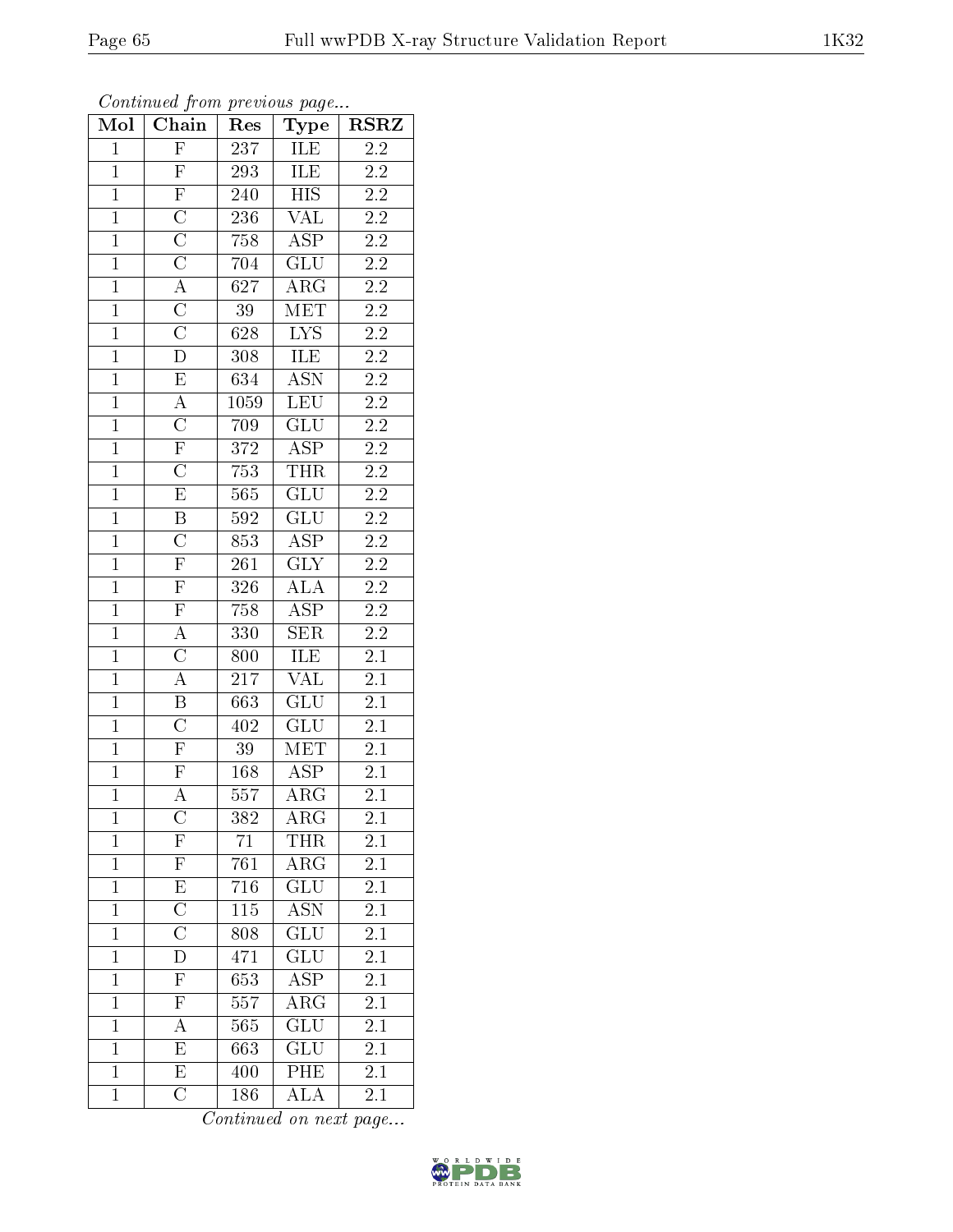| $\mathbf{1}$   | $\boldsymbol{\mathrm{F}}$ | 772              | ASP                       | 2.1              |  |
|----------------|---------------------------|------------------|---------------------------|------------------|--|
| $\overline{1}$ | Β                         | 561              | <b>SER</b>                | 2.1              |  |
| $\mathbf{1}$   | $\overline{\mathrm{F}}$   | 1041             | LEU                       | 2.1              |  |
| $\mathbf{1}$   | $\overline{\rm C}$        | 89               | $AS\overline{P}$          | 2.1              |  |
| $\overline{1}$ | $\overline{\rm C}$        | $\overline{263}$ | $\overline{\text{ASP}}$   | 2.1              |  |
| $\mathbf{1}$   | D                         | 774              | <b>ASP</b>                | 2.1              |  |
| $\mathbf{1}$   | $\overline{\mathrm{F}}$   | 265              | $\overline{\rm{ARG}}$     | 2.1              |  |
| $\overline{1}$ | $\overline{\mathrm{F}}$   | 592              | $\overline{\text{GLU}}$   | 2.1              |  |
| $\mathbf{1}$   | $\overline{\mathrm{F}}$   | 707              | <b>ALA</b>                | 2.1              |  |
| $\mathbf{1}$   | $\overline{\mathrm{F}}$   | 400              | PHE                       | $\overline{2.1}$ |  |
| $\overline{1}$ | $\overline{\rm C}$        | 49               | $H\overline{S}$           | 2.1              |  |
| $\mathbf{1}$   | А                         | 663              | GLU                       | 2.0              |  |
| $\mathbf{1}$   | $\overline{\rm C}$        | 592              | $\overline{\text{GLU}}$   | 2.0              |  |
| $\mathbf{1}$   | $\overline{\rm C}$        | 712              | $\overline{\mathrm{GLU}}$ | 2.0              |  |
| $\overline{1}$ | A                         | 641              | LEU                       | $\overline{2.0}$ |  |
| $\mathbf{1}$   | Β                         | 199              | <b>LEU</b>                | $2.0\,$          |  |
| $\mathbf{1}$   | $\overline{\rm D}$        | 39               | <b>MET</b>                | 2.0              |  |
| $\mathbf{1}$   | А                         | 705              | ALA                       | 2.0              |  |
| $\mathbf{1}$   | $\overline{\mathrm{F}}$   | 49               | $\overline{\mathrm{HIS}}$ | 2.0              |  |
| $\overline{1}$ | $\overline{\rm C}$        | 265              | $AR\overline{G}$          | $2.0\,$          |  |
| $\mathbf{1}$   | $\overline{\rm C}$        | 269              | <b>SER</b>                | 2.0              |  |
| $\overline{1}$ | $\overline{\mathrm{E}}$   | 937              | $\overline{\text{ASN}}$   | 2.0              |  |
| $\mathbf{1}$   | D                         | 683              | <b>HIS</b>                | 2.0              |  |
| $\overline{1}$ | $\overline{\mathrm{F}}$   | 304              | $\overline{\mathrm{GLU}}$ | 2.0              |  |
| $\mathbf{1}$   | Β                         | 329              | PHE                       | $2.0\,$          |  |
| $\overline{1}$ | A                         | 299              | $\overline{\rm ASP}$      | 2.0              |  |
| $\mathbf{1}$   | $\overline{\rm C}$        | 1017             | $\overline{\text{ASP}}$   | 2.0              |  |
| $\mathbf{1}$   | D                         | 382              | $\overline{\rm{ARG}}$     | 2.0              |  |
| $\overline{1}$ | D                         | 569              | $\overline{\mathrm{ASN}}$ | $2.0\,$          |  |
| $\mathbf{1}$   | E                         | 667              | <b>ASP</b>                | $2.0\,$          |  |
| $\overline{1}$ | $\overline{\mathrm{F}}$   | 382              | $\overline{\rm{ARG}}$     | 2.0              |  |

Mol | Chain | Res | Type | RSRZ 1 | C | 326 | ALA | 2.1 D 935 TYR 2.1 1 | C | 165 | VAL | 2.1 D 614 PRO 2.1 1 D 297 ASN 2.1

Continued on next page...

1 B 67 LYS 2.0 1 E 561 SER 2.0 F 805 TYR 2.0

1 A 924 ILE 2.0<br>1 C 321 ILE 2.0

1 F 138 ALA 2.0

1 C 321 ILE